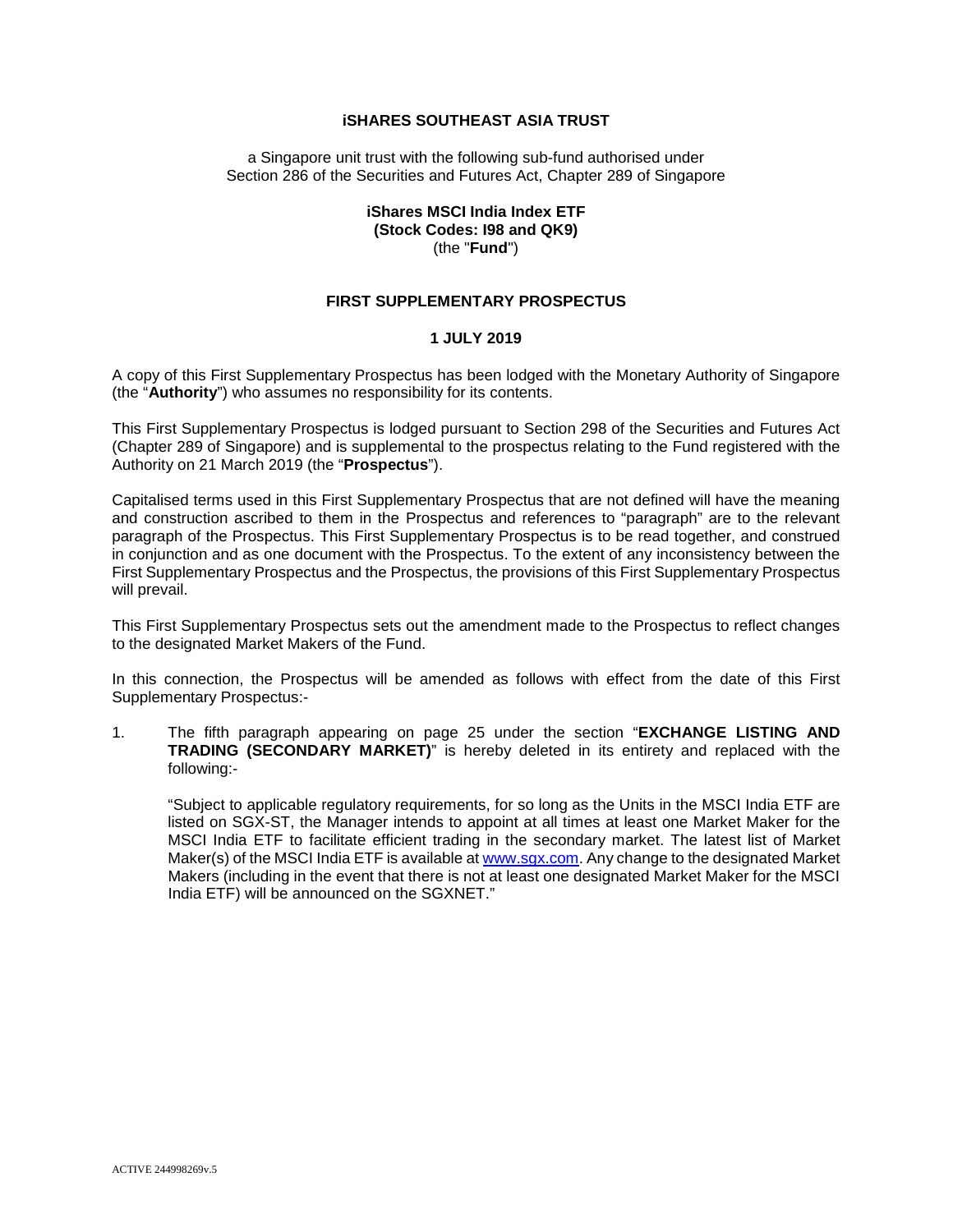# **iShares Southeast Asia Trust - iShares MSCI India Index ETF**

## **Supplementary Prospectus**

Required pursuant to the Securities and Futures Act, Chapter 289 of Singapore

## **Board of Directors of BlackRock (Singapore) Limited**

Signed: Signed: Signed: Signed: Signed: Signed: Signed: Signed: Signed: Signed: Signed: Signed: Signed: Signed: Signed: Signed: Signed: Signed: Signed: Signed: Signed: Signed: Signed: Signed: Signed: Signed: Signed: Signed

Deborah Joanne Nyuk Choo Ho Alastair John Imlay Gillespie Director **Director** Director (Signed by Neeraj Seth for and on behalf of Deborah Joanne Nyuk Choo Ho)

(Signed by Neeraj Seth for and on behalf of Alastair John Imlay Gillespie)

Signed: Signed: Signed: Signed: Signed: Signed: Signed: Signed: Signed: Signed: Signed: Signed: Signed: Signed: Signed: Signed: Signed: Signed: Signed: Signed: Signed: Signed: Signed: Signed: Signed: Signed: Signed: Signed

Lynda Hall Neeraj Seth Director Director (Signed by Neeraj Seth for and on behalf of Lynda Hall)

Signed: Signed: Signed: Signed: Signed: Signed: Signed: Signed: Signed: Signed: Signed: Signed: Signed: Signed: Signed: Signed: Signed: Signed: Signed: Signed: Signed: Signed: Signed: Signed: Signed: Signed: Signed: Signed

Patrick Kar Peck Leung Sanjeev Malik Director **Director** Director (Signed by Neeraj Seth for and on behalf of Patrick Kar Peck Leung)

(Signed by Neeraj Seth for and on behalf of Sanjeev Malik)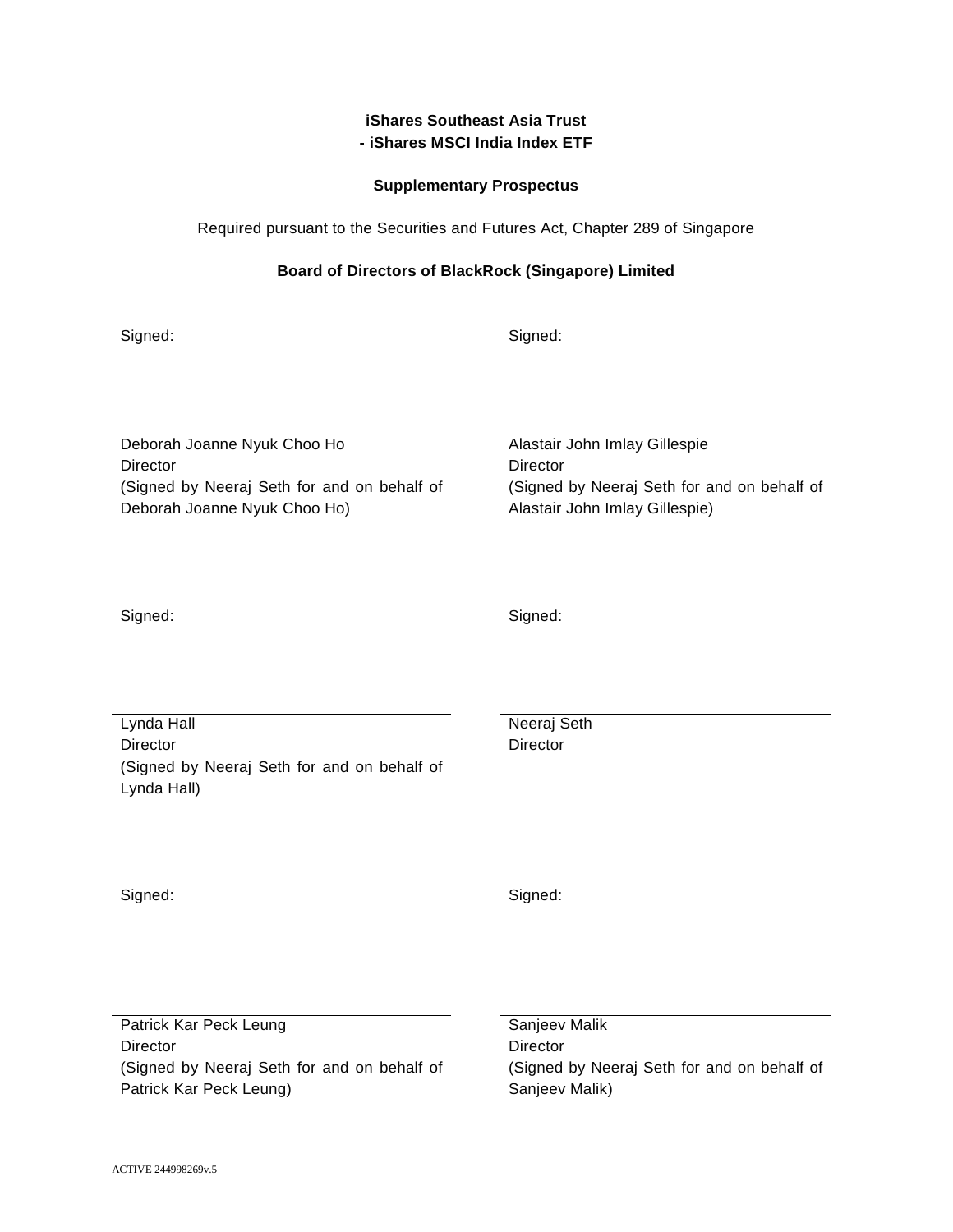Signed:

Toby Cameron Robert Ritch **Director** (Signed by Neeraj Seth for and on behalf of Toby Cameron Robert Ritch)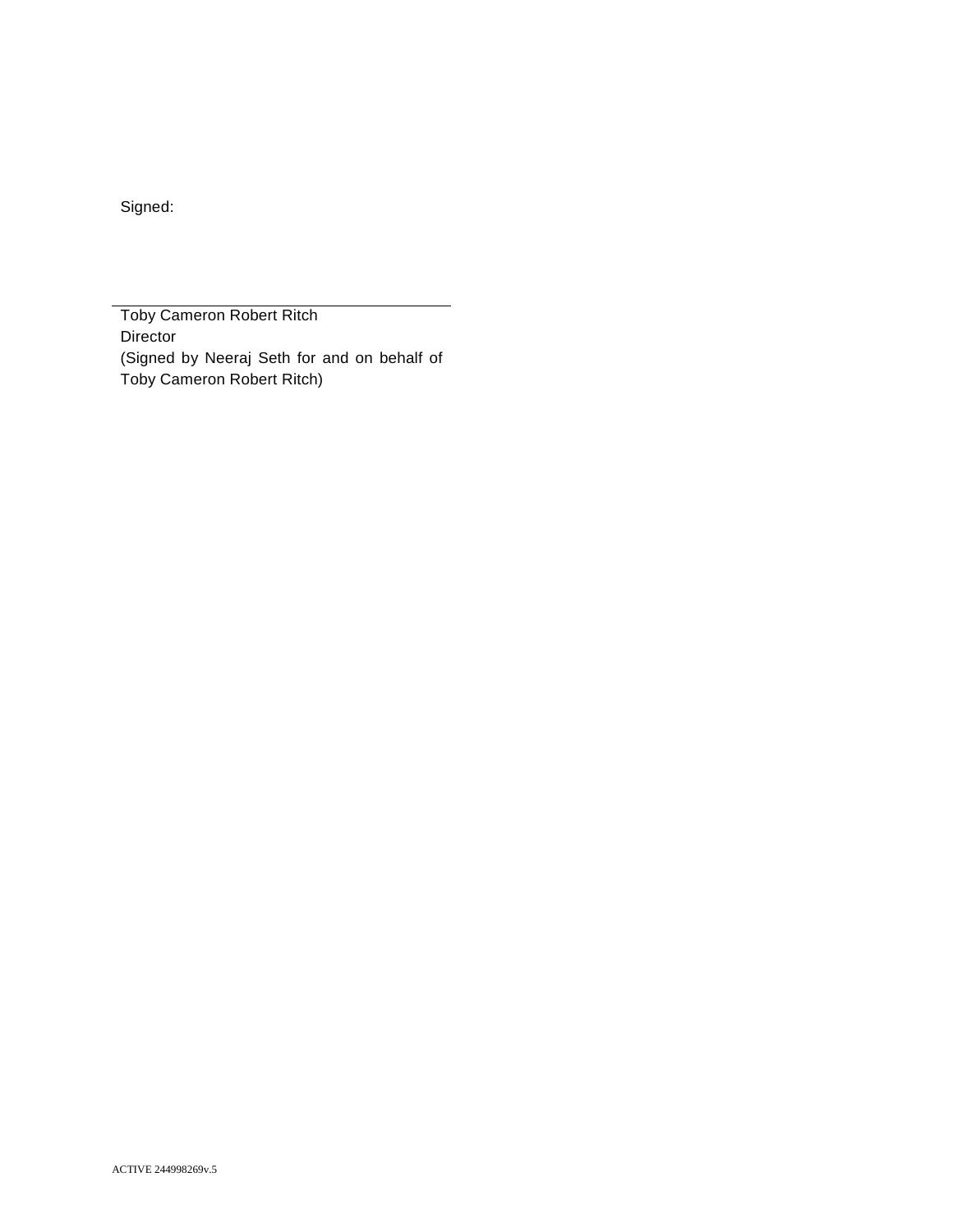**IMPORTANT: If you are in any doubt about the contents of this Prospectus, you should consult your stockbroker, bank manager, solicitor, accountant or other financial adviser.** 

**Application was made to the Singapore Exchange Securities Trading Limited ("SGX-ST") on 20 April 2006 for permission to list and deal in and for quotation of all the units of the iShares MSCI India Index ETF (the "MSCI India ETF") which may be issued from time to time. Such permission has been granted by SGX-ST and the MSCI India ETF has been admitted to the Official List of the SGX-ST. SGX-ST assumes no responsibility for the correctness of any of the statements made or opinions expressed in this Prospectus. Admission to the Official List is not to be taken as an indication of the merits of the MSCI India ETF or its units.**

#### **iSHARES SOUTHEAST ASIA TRUST**

**A Singapore unit trust with the following sub-fund authorised under Section 286 of the Securities and Futures Act, Chapter 289 of Singapore** 

 **PROSPECTUS** 

**iSHARES MSCI INDIA INDEX ETF (formerly known as iShares MSCI India) (Stock Codes: I98 and QK9)** 

> **Managed by BlackRock (Singapore) Limited 21 March 2019**

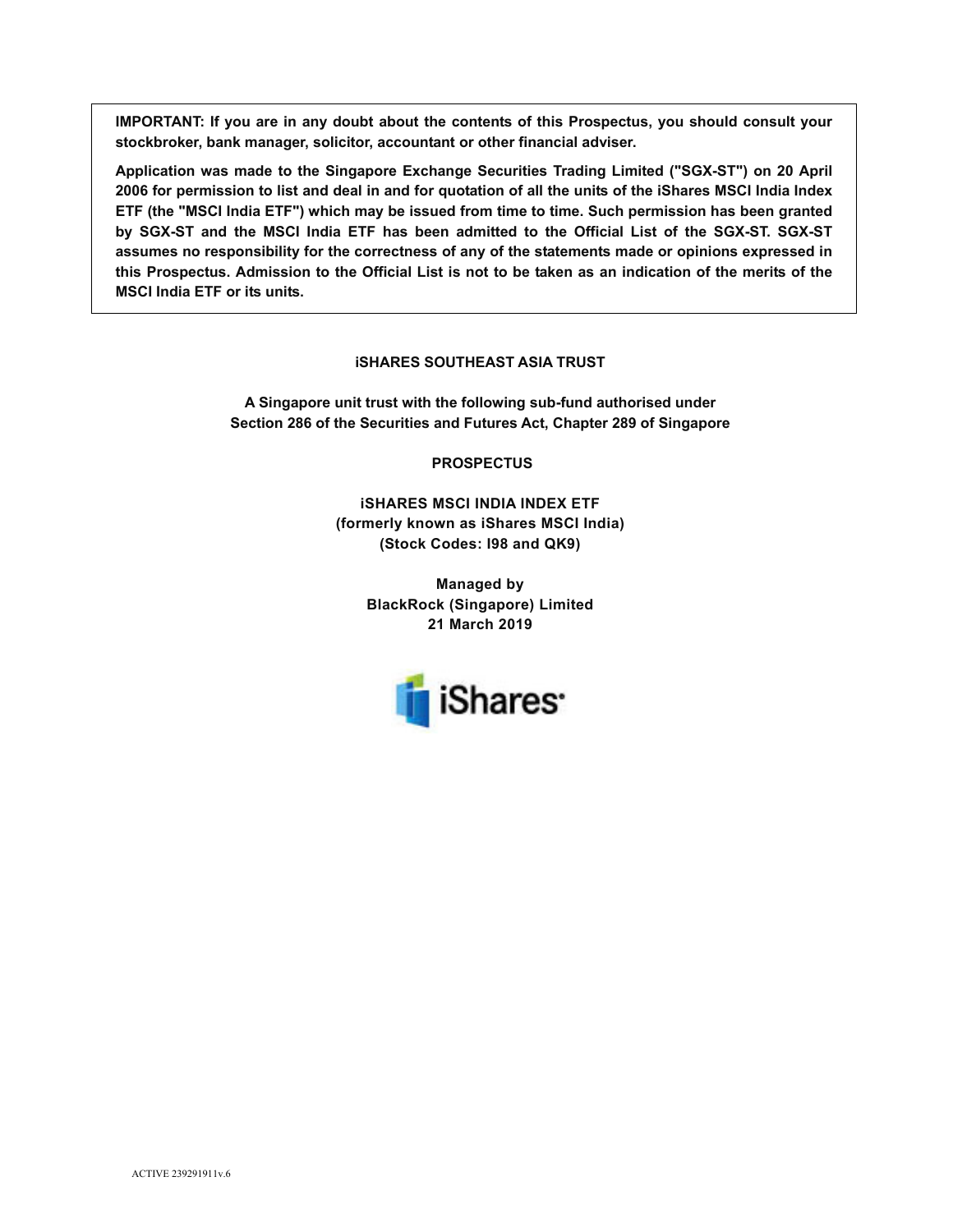# Contents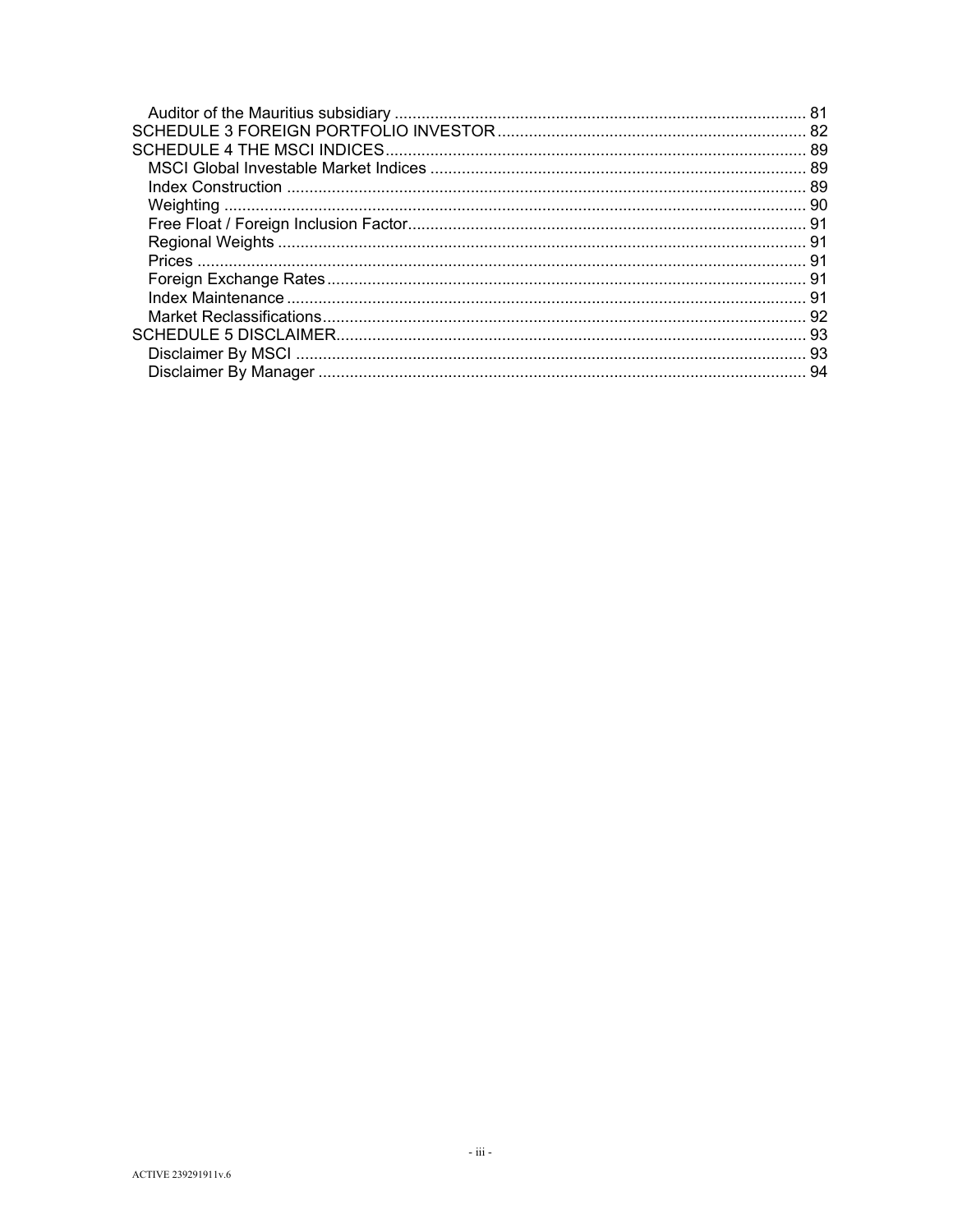# **PRELIMINARY**

**It is possible that the iShares MSCI India Index ETF (the "MSCI India ETF") may suffer greater tracking error than typical exchange traded index funds due to amongst other things foreign ownership restrictions on certain constituent stocks, the fees payable by the MSCI India ETF and the possible need for the manager, BlackRock (Singapore) Limited (the "Manager") to adjust the constraints in a Representative Sampling Strategy. In particular, potential investors should note that the MSCI India ETF may invest in financial derivative instruments for hedging and/or efficient portfolio management purposes.** 

This Prospectus relates to the offer in Singapore of units in the MSCI India ETF ("**Units**"), which is a subfund of the iShares Southeast Asia Trust (the "**Trust**"), an umbrella unit trust established under Singapore law by a trust deed dated 31 May 2006 between the Manager and HSBC Institutional Trust Services (Singapore) Limited (the "**Trustee**") (as amended from time to time).

The directors of the Manager accept full responsibility for the accuracy of information contained herein and confirm, having made all reasonable enquiries, that to the best of their knowledge and belief, the facts stated and the opinions expressed in this Prospectus are fair and accurate in all material respects as at the date of this Prospectus and that there are no material facts the omission of which would make any statements in this Prospectus misleading.

The collective investment scheme offered in this Prospectus, the MSCI India ETF, is an authorised scheme under the Securities and Futures Act, Chapter 289 of Singapore (the "**Securities and Futures Act**"). A copy of this Prospectus has been lodged with and registered by the Monetary Authority of Singapore (the "**Authority**"). The Authority assumes no responsibility for the contents of this Prospectus. Registration of this Prospectus by the Authority does not imply that the Securities and Futures Act, or any other legal or regulatory requirements have been complied with. The Authority has not, in any way, considered the investment merits of the MSCI India ETF.

Applicants for Units should consult their financial advisers and take legal advice as appropriate as to whether any governmental or other consents are required, or other formalities need to be observed, to enable them to acquire Units and as to whether any taxation effects, foreign exchange restrictions or exchange control requirements are applicable and to determine whether any investment in the MSCI India ETF is appropriate to them.

The Units of the MSCI India ETF are listed on the Singapore Exchange Securities Trading Limited ("**SGX-ST**") and traded on SGX-ST at market prices throughout the trading day. Market prices for Units may, however, be different from their net asset value. Listing for quotation of the Units on the SGX-ST does not guarantee a liquid market for the Units.

Applications may be made to list units in additional Index Funds constituted under the Trust in future on the SGX-ST.

No action has been taken to permit an offering of Units of the MSCI India ETF or the distribution of this Prospectus in any jurisdiction other than Singapore and, accordingly, this Prospectus does not constitute an offer or solicitation to anyone in any jurisdiction in which such offer is not authorised or to any person to whom it is unlawful to make such offer or solicitation.

Investors in the primary market should be a "person regulated by an appropriate foreign regulatory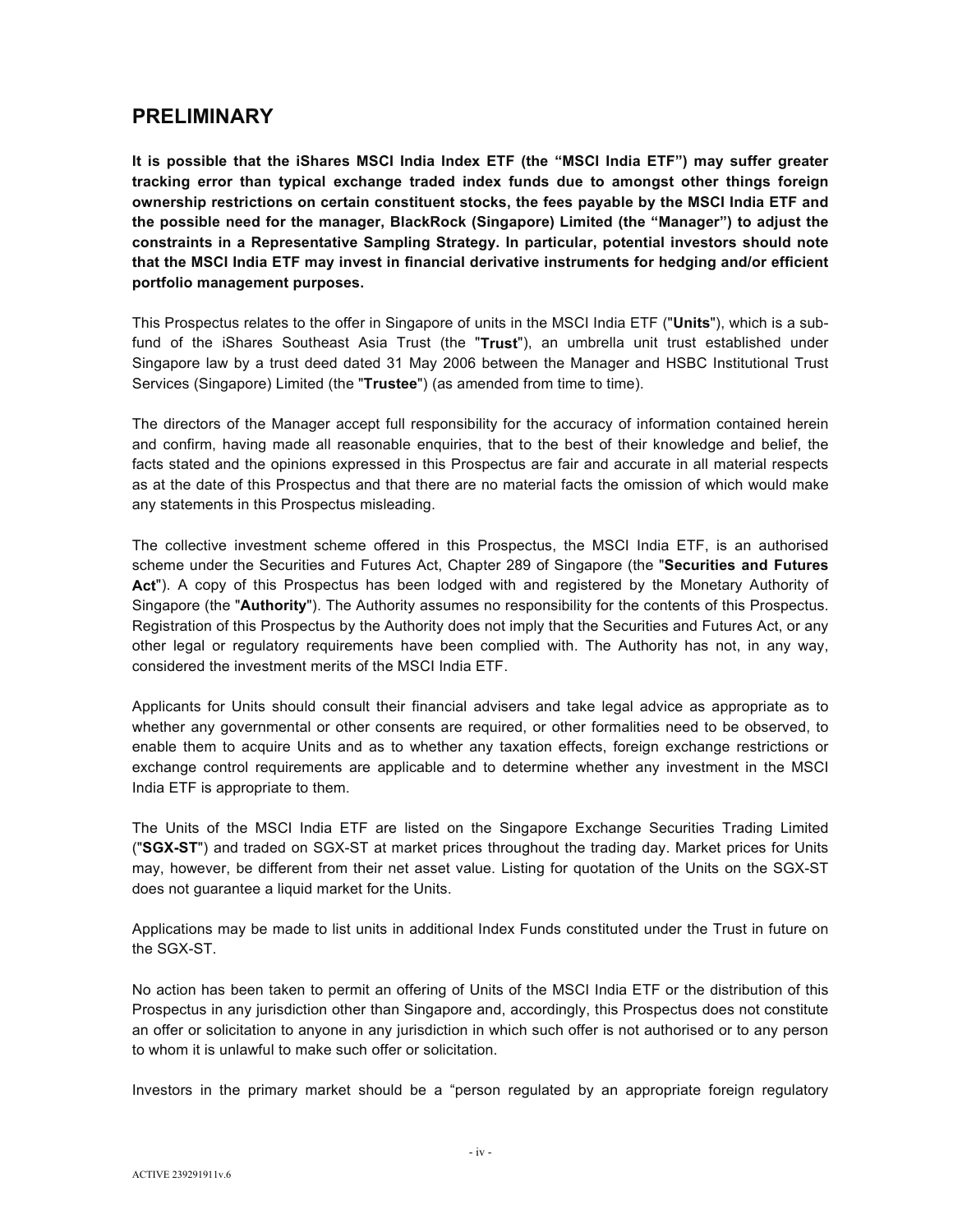authority" (as such term and/or requirements relating thereto are defined or otherwise interpreted for the purposes of Regulation 22 of the Securities and Exchange Board of India (Foreign Portfolio Investors) Regulations, 2014 ("**FPI Regulations**")) (an "**Appropriately Regulated Entity**").

Units in the MSCI India ETF have not been and will not be registered under the laws of India and are not intended to benefit from any laws in India promulgated for the protection of Unitholders. Units in the MSCI India ETF are not being offered to, and may not be, directly or indirectly, sold or delivered within India, subscribed or acquired or dealt in by, transferred to or held by or for the benefit of (i) any "Person Resident in India" as such term is defined in the Income Tax Act, 1961 (as amended or supplemented from time to time) ("**Income Tax Act**"), (ii) any person who is a "Non-Resident Indian" or a "Person of Indian Origin" as such terms are defined in the Income Tax Act, (iii) any person for re-offering or re-sale, directly or indirectly, in India or to a resident of India or any entity incorporated or registered in India, (iv) Category II unregulated broad based funds that are not appropriately regulated but whose investment manager is appropriately regulated (as such term is defined under Regulation 5(b)(iii) of FPI Regulations, (v) Category III foreign portfolio investors (as such term is defined under Regulation 5(c) of FPI Regulations) and/or (vi) any person who has the intention of purchasing Units in the MSCI India ETF to circumvent or otherwise avoid any requirements applicable under the FPI Regulations and/or any other subsidiary regulations or circulars issued pursuant thereto, each a "Restricted Entity". The Manager does not knowingly permit the sale of Units in the MSCI India ETF or any beneficial interests therein to Restricted Entities.

A prospective investor in the MSCI India ETF may be required at the time of acquiring Units (or subsequently) to represent that such investor is not a Restricted Entity and is not acquiring Units for or on behalf of a Restricted Entity. Unitholders in the MSCI India ETF are required to notify the Manager immediately in the event that they become Restricted Entities or hold Units for the benefit of Restricted Entities. If it comes to the attention of the Manager that any Units in the MSCI India ETF are legally or beneficially owned, directly or indirectly, by any person in breach of the above restrictions, whether alone or in conjunction with any other person, it will, to the extent the Units can be identified and redeemed, compulsorily redeem the Units so held.

The Trustee and the Manager may be required by an IAP Issuer, in accordance with the requirements or requests of SEBI or any other Indian governmental or regulatory authority, to provide information relating to the Unitholders and/or beneficial owners of Units in the MSCI India ETF. By investing in the MSCI India ETF (whether directly or indirectly), investors are deemed to consent to any such disclosure. The Trustee or the Manager may request the required information from investors. Unitholders may be required to provide information on themselves and the beneficial owners of the Units for the purpose of determining whether or not the Unitholders or the beneficial owners are Restricted Entities. If any Unitholder or beneficial owner fails to disclose the requested information and, due to such non-disclosure or inadequate disclosure, the Manager believes there is an issue regarding such person being a Restricted Entity, the Manager will, to the extent the Units can be identified and redeemed, compulsorily redeem the Units in the MSCI India ETF held by or for the benefit of such person.

In particular:

(a) Units of the MSCI India ETF have not been registered under the United States Securities Act of 1933 (as amended) (the "**Act**") and except in a transaction which does not violate such Act, may not be directly or indirectly offered or sold in the United States of America or any of its territories or for the benefit of a US Person (as defined in Regulation S of such Act).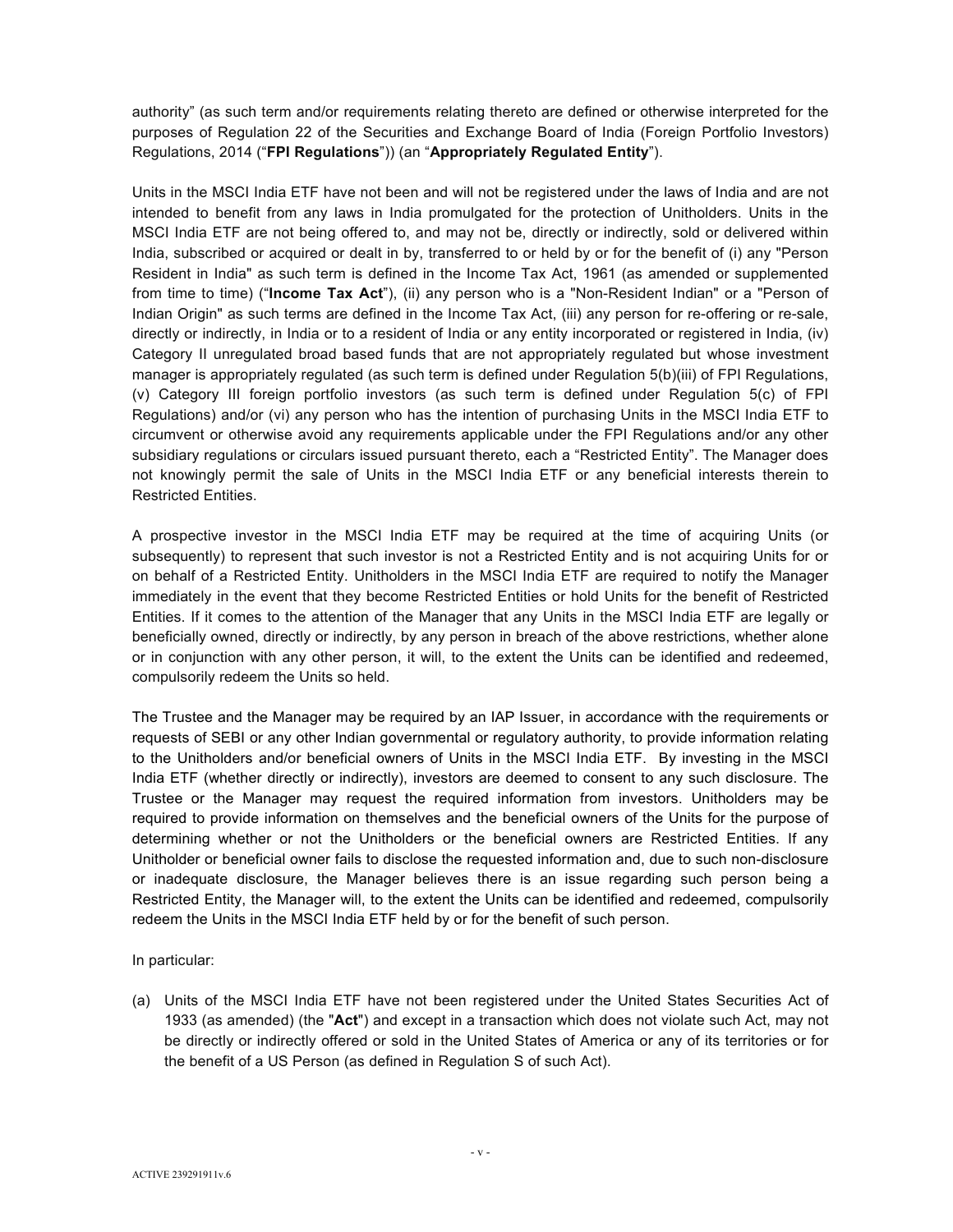- (b) The MSCI India ETF has not been and will not be registered under the United States Investment Company Act of 1940, as amended (the "**1940 Act**"). Accordingly, Units may not, except pursuant to an exemption from, or in a transaction not subject to, the regulatory requirements of the 1940 Act, be acquired by a person who is deemed to be a US Person under the 1940 Act and regulations.
- (c) Units may not, except pursuant to a relevant exemption, be acquired or owned by, or acquired with the assets of an ERISA Plan. An ERISA Plan is defined as (i) any retirement plan subject to Title I of the United States Employee Retirement Income Securities Act of 1974, as amended; or, (ii) any individual retirement account or plan subject to Section 4975 of the United States Internal Revenue Code of 1986, as amended.

Where the Manager becomes aware that the Units are directly or indirectly beneficially owned by any person in breach of the above restrictions, the Manager may give notice to such person requiring him to transfer such Units to a person who would not thereby be in contravention of such restrictions or to request in writing the redemption of such Units in accordance with the Trust Deed.

Investors should note that any amendment or supplement to, or replacement of, this Prospectus will be posted on the Manager's website (https://www.blackrock.com/sg/en/ishares). Investors should refer to the "Information available on the Internet" section of this Prospectus for more details.

iShares® and BlackRock® are registered trademarks of BlackRock, Inc., or its subsidiaries in the United States and elsewhere. All other trademarks, servicemarks or registered trademarks are the property of their respective owners. © 2019 BlackRock, Inc. All rights reserved.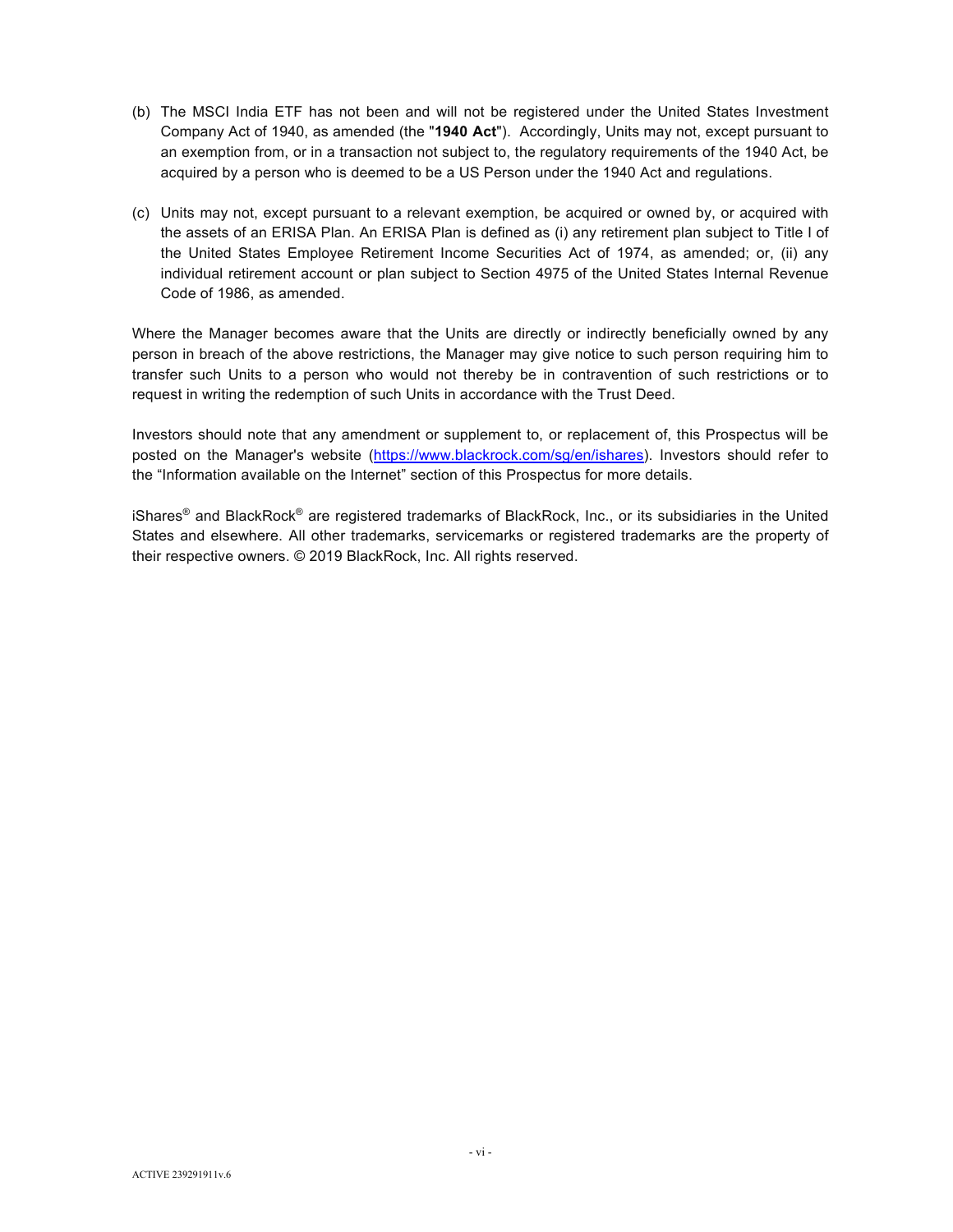# **DIRECTORY**

BlackRock (Singapore) Limited #18-01, Twenty Anson 20 Anson Road, Singapore 079912 Company Registration No. 200010143N

# **Manager Manager Communist Except** Directors of the Manager

Alastair John Imlay Gillespie Deborah Joanne Nyuk Choo Ho Lynda Hall Neeraj Seth Patrick Kar Peck Leung Sanjeev Malik Toby Cameron Robert Ritch

BlackRock Asset Management North Asia Limited 16/F Champion Tower 3 Garden Road **Central** Hong Kong

PricewaterhouseCoopers 8 Cross Street #17-00 PWC Building Singapore 048424

## **Sub-Manager Constraining Sub-Manager Constraining Sub-Manager** Trustee and Registrar

HSBC Institutional Trust Services (Singapore) Limited 21 Collyer Quay #13-02 HSBC Building Singapore 049320 Company Registration No. 194900022R

#### **Auditors Custodian**

The Hong Kong and Shanghai Banking Corporation Limited 1, Queen's Road Central Hong Kong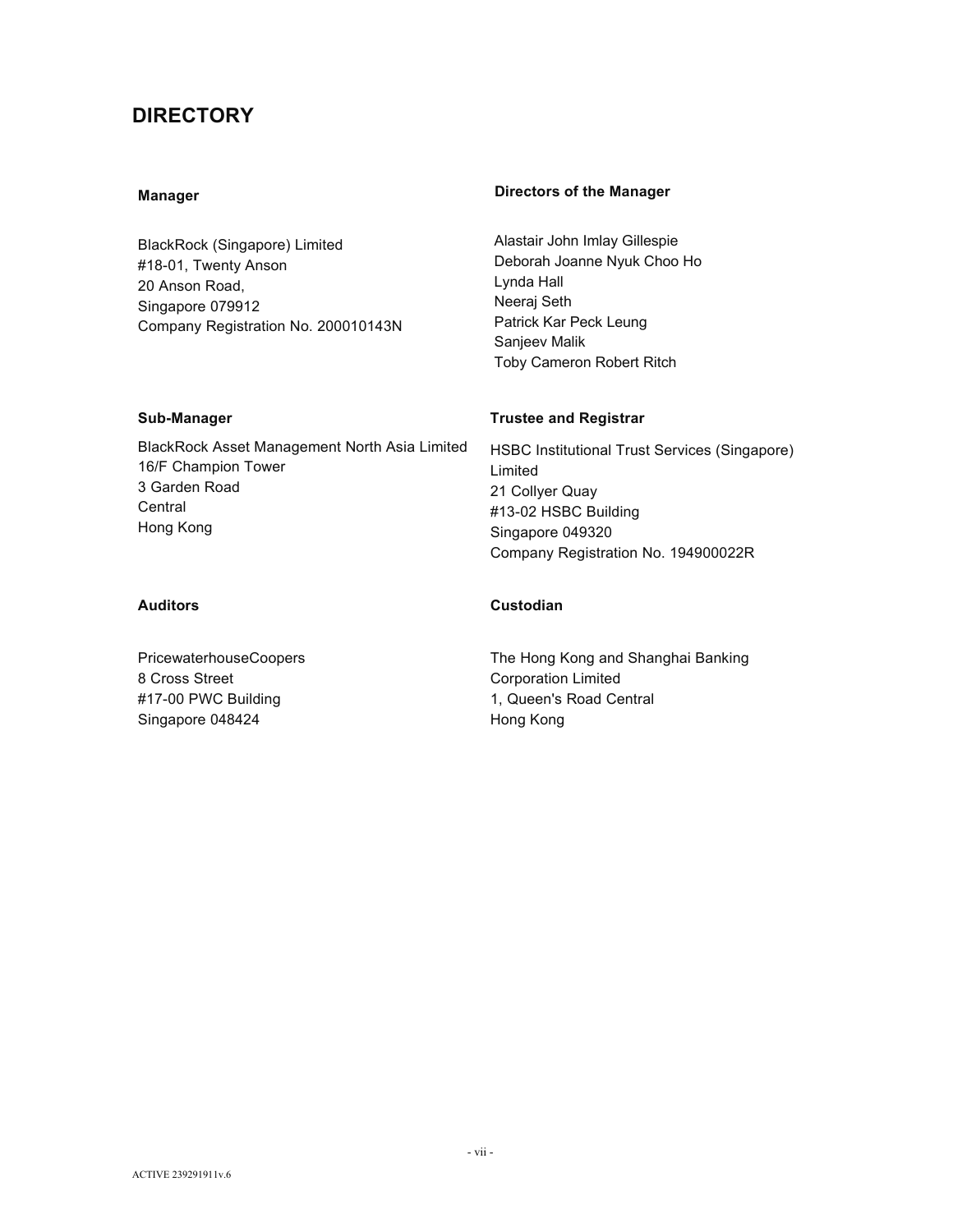# **INTRODUCTION**

The information contained in this Prospectus has been prepared to assist potential investors in making an informed decision in relation to investing in the MSCI India ETF. It contains important facts about the Trust as a whole and the MSCI India ETF offered in accordance with this Prospectus.

The information in this Prospectus generally relates to equity Index Funds established under the Trust, and unless the context indicates otherwise, hereinafter a reference to an Index Fund shall be construed as a reference to an equity Index Fund. Please note that information relating to the offer of fixed income Index Funds (and any other type of Index Funds) established under the Trust will be set out in a separate prospectus**.** 

# **The Trust and the MSCI India ETF**

The Trust is a Singapore-constituted umbrella unit trust created by a trust deed dated 31 May 2006 made under Singapore law between BlackRock (Singapore) Limited (formerly known as Barclays Global Investors Southeast Asia Limited) as Manager and HSBC Institutional Trust Services (Singapore) Limited as Trustee (the "**Principal Deed**"). The Principal Deed has been amended by a supplemental deed dated 15 June 2006, an amending and restating deed dated 24 June 2010, a second amending and restating deed dated 6 May 2011, a third amending and restating deed dated 11 November 2011, a fourth amending and restating deed dated 30 March 2012, a second supplemental deed dated 15 November 2012, a fifth amending and restating deed dated 1 July 2013 and a third supplemental deed dated 27 April 2015, each made between the Manager and the Trustee (as amended, the "**Trust Deed**"). The Trustee shall establish a separate pool of assets within the Trust for each Index Fund (each such separate pool of assets constituting a sub-fund). The assets of each Index Fund shall at all times belong to that Index Fund and be segregated from the other Index Funds, and shall not be used to discharge the liabilities of or claims against any other Index Fund. The Manager reserves the right to establish additional Index Funds (whether equity Index Funds or otherwise) in the future.

As at the date of this Prospectus, there are three Index Funds established under the Trust. Two former Index Funds, the iShares Barclays Asia Local Currency Bond Index ETF and the iShares Barclays Asia Local Currency 1-3 Year Bond Index ETF were terminated on 27 April 2015. This Prospectus relates to one of the Index Funds, iShares MSCI India Index ETF, which is an exchange traded fund (or "**ETF**").

The iShares J.P. Morgan USD Asia Credit Bond Index ETF and iShares Barclays USD Asia High Yield Bond Index ETF (which are fixed income Index Funds) are offered in a separate prospectus and will not be offered in this Prospectus.

ETFs are funds that are designed to track an index. Investors should note that the Index Funds differ from a typical unit trust offered in Singapore. The Units of the MSCI India ETF are listed on the SGX-ST and trade like any other equity security listed on the SGX-ST. Only Participating Dealers may subscribe or redeem Units directly from the MSCI India ETF at Net Asset Value. All other investors may only purchase and sell Units in the MSCI India ETF on the SGX-ST.

PRICES FOR THE MSCI INDIA ETF ON THE SGX-ST ARE BASED ON SECONDARY MARKET TRADING FACTORS AND MAY DIFFER SIGNIFICANTLY FROM THE NET ASSET VALUE OF THE MSCI INDIA ETF.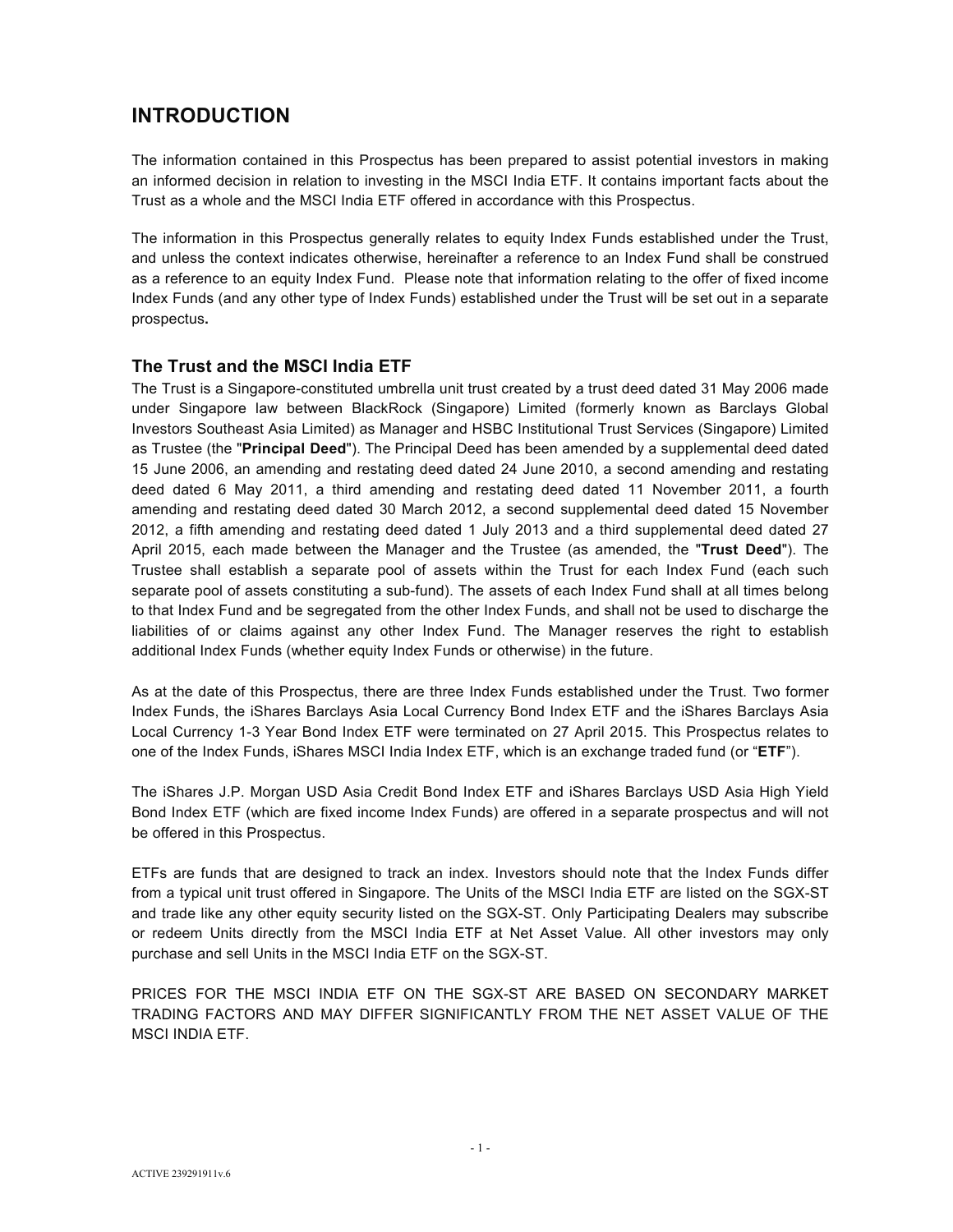# **Registration and Expiry Date**

A copy of this Prospectus has been lodged with and registered by the Authority on 21 March 2019. This Prospectus shall be valid for a period of 12 months after the date of registration (up to and including 20 March 2020) and shall expire on 21 March 2020.

## **Investment Objective**

The investment objective of each Index Fund is to provide investment results that, before fees and expenses, closely correspond to the performance of the Underlying Index relevant to the Index Fund. For the MSCI India ETF, its Underlying Index is the MSCI India Index.

An index is a group of securities which an Index Provider selects as representative of a market, market segment or specific industry sector. The Index Provider is independent of the Manager and determines the relative weightings of the Securities in the Underlying Index and publishes information regarding the market value of the Underlying Index.

There can be no assurance that the MSCI India ETF will achieve its investment objective.

In certain circumstances the Underlying Index of the MSCI India ETF may be changed with the prior approval of the Authority and SGX-ST and notice to Unitholders.

#### **Investment Strategy**

The Manager uses a passive or indexing approach to try to achieve the MSCI India ETF's investment objective. The investment objective is to track the performance of the Underlying Index in US dollar terms.

The Manager does not try to beat or perform better than the Underlying Index.

The MSCI India ETF aims to invest at least 95 per cent of its assets in achieving the investment objective. The MSCI India ETF may invest, either directly or indirectly, in Securities included in the Underlying Index, or in Securities that are not included in its Underlying Index, but which the Manager believes will help the MSCI India ETF achieve its investment objective.

The MSCI India ETF may also invest in other investments including but not limited to money market instruments or funds that invest exclusively in money market instruments, in repurchase agreements, in stocks that are in the relevant market but not the Underlying Index (as indicated above), and/or in combinations of stock index futures contracts, options on futures contracts, stock index options, stock index swaps, cash, local currency and forward currency exchange contracts and cash and cash equivalents that the Manager believes will help the MSCI India ETF achieve its investment objective.

The Manager may attempt to reduce tracking error by using futures contracts whose behaviour is expected to represent the market performance of the Underlying Index. The Manager will not use these instruments to leverage, or borrow against, the MSCI India ETF's securities holdings or for speculative purposes. In some cases, the use of these special investment techniques can adversely affect the performance of the MSCI India ETF.

The Manager may, in the future, invest the MSCI India ETF in Securities contracts and investments other than those listed herein, provided they are consistent with the MSCI India ETF's investment objective and do not violate any investment restrictions or policies.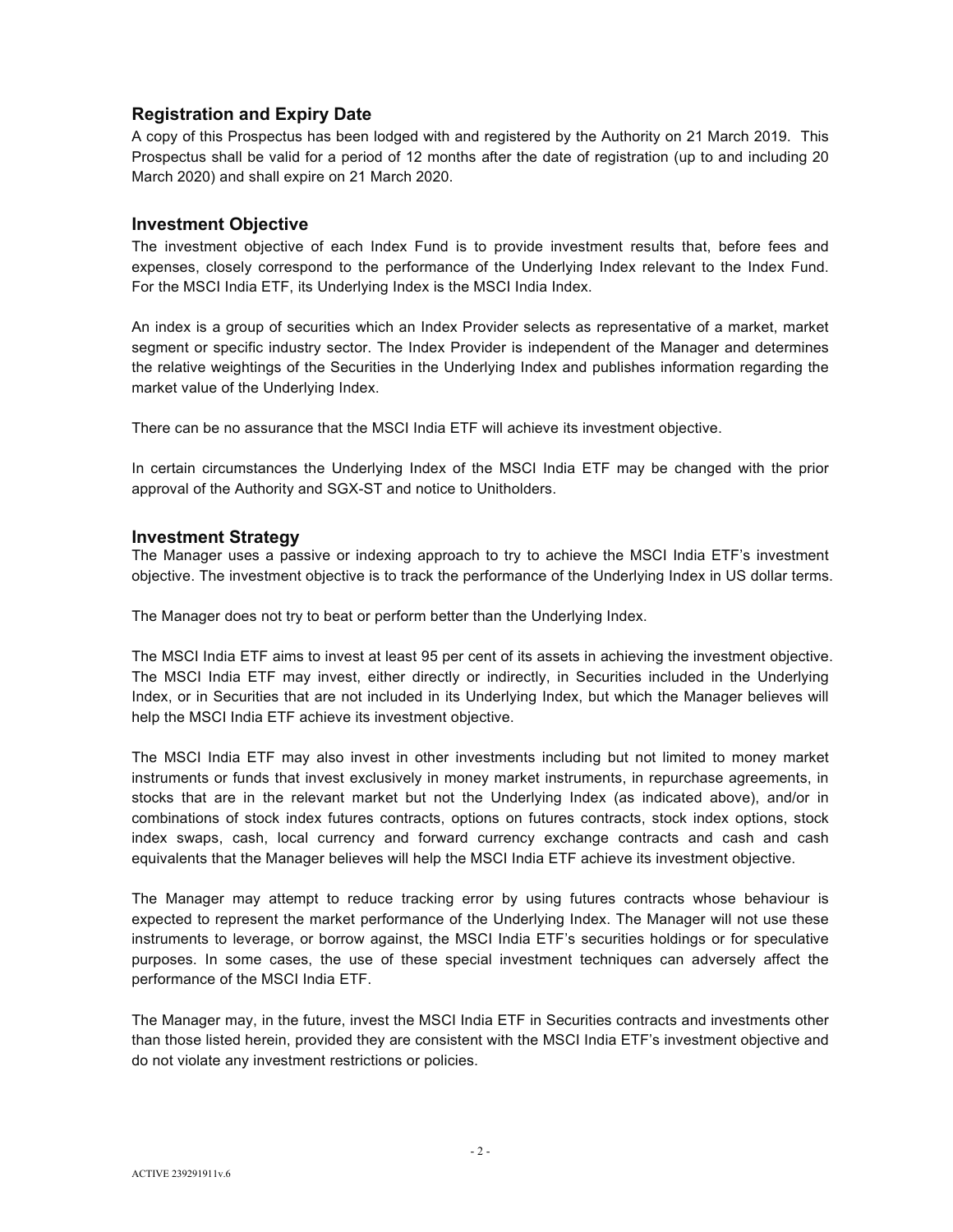Currently, the Manager uses a representative sampling strategy for the MSCI India ETF. A representative sampling strategy may be more appropriate in view of the comparative illiquidity and possible settlement difficulties which may be experienced with certain Securities comprised in the Underlying Index. In managing the MSCI India ETF, the Manager may adjust the constituents in a representative sampling strategy.

Potential investors should note that the Manager may swap from a representative sampling strategy to a replication strategy, without prior notice to Unitholders, in its absolute discretion as often as it believes appropriate in order to achieve the investment objective of the MSCI India ETF. Any swap in such strategies will be announced on SGXNET as soon as practicable.

#### **Representative Sampling Strategy**

"Representative Sampling" is an indexing strategy that involves investing, directly or indirectly, in a representative sample of the Securities in the Underlying Index that collectively has an investment profile that reflects the profile of the Underlying Index. The MSCI India ETF when adopting a Representative Sampling Strategy, may or may not hold all of the Securities that are included in the Underlying Index, and may hold Securities which are not included in the Underlying Index, provided that the sample closely reflects the overall characteristics of the Underlying Index.

#### **Replication Strategy**

"Replication" is an indexing strategy that involves investing in substantially all of the Securities in the Underlying Index, either directly or indirectly, in substantially the same weightings (i.e. proportions) as these Securities have in the Underlying Index.

#### **Correlation**

An index is a theoretical financial calculation based on the performance of particular components that make up the index, whereas the MSCI India ETF is an actual investment portfolio. The performance of the MSCI India ETF and its Underlying Index may be different due to transaction costs, asset valuations, corporate actions (such as mergers and spin-offs), timing variances and differences between the MSCI India ETF's portfolio and the Underlying Index. These differences may result for example from legal restrictions affecting the ability of the MSCI India ETF to purchase or dispose of Securities or the employment of a representative sampling strategy.

The Manager expects that, over time, the correlation between the MSCI India ETF's performance and that of its Underlying Index, before fees and expenses, will be 95% or better. A correlation of 100% would indicate perfect correlation. The use of a Representative Sampling Strategy can be expected to result in greater tracking error than a replication strategy. The consequences of "tracking error" are described in more detail in the "Risk Factors" section of this Prospectus.

#### **Investment and Borrowing Restrictions**

The MSCI India ETF must comply with the investment and borrowing restrictions as summarised in Schedule 1 of this Prospectus (which includes a summary of the investment restrictions set out in the Trust Deed, if any).

#### **Index Licence Agreement**

The Manager has been granted a licence by MSCI Inc. to use the Underlying Index to create the MSCI India ETF. The initial term of the licence commenced on 23 February 2006. On 5 February 2010, the licence has been renewed for the period from 19 March 2010 through 18 March 2015. Thereafter, the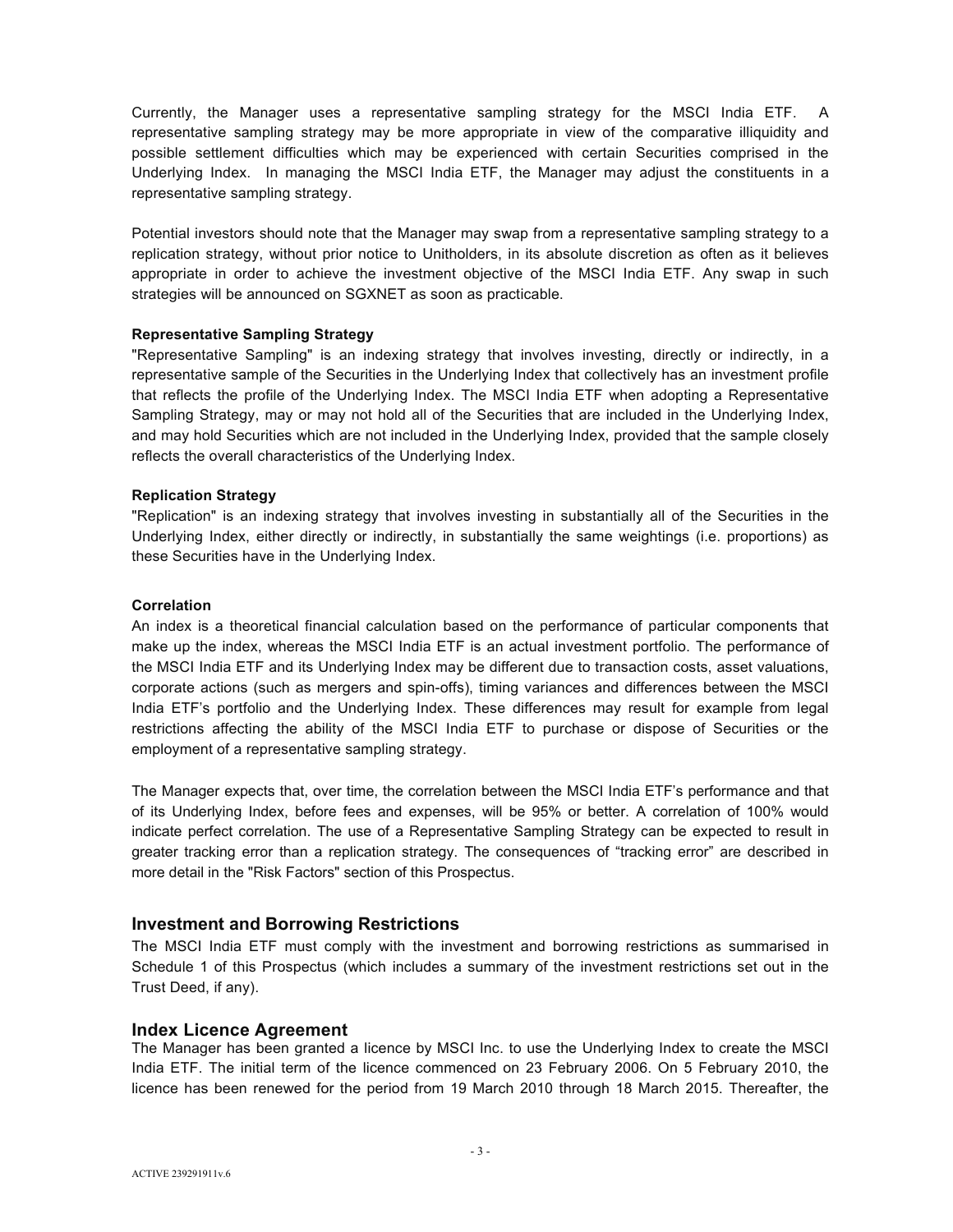licence would be renewed for successive terms of one year unless either party to the licence agreement provides written notice of its intention not to renew the licence at least 90 days prior to the end of the then current term to the other party.

Investors' attention is drawn to "Risk Factors Relating to the Underlying Index" on page 43.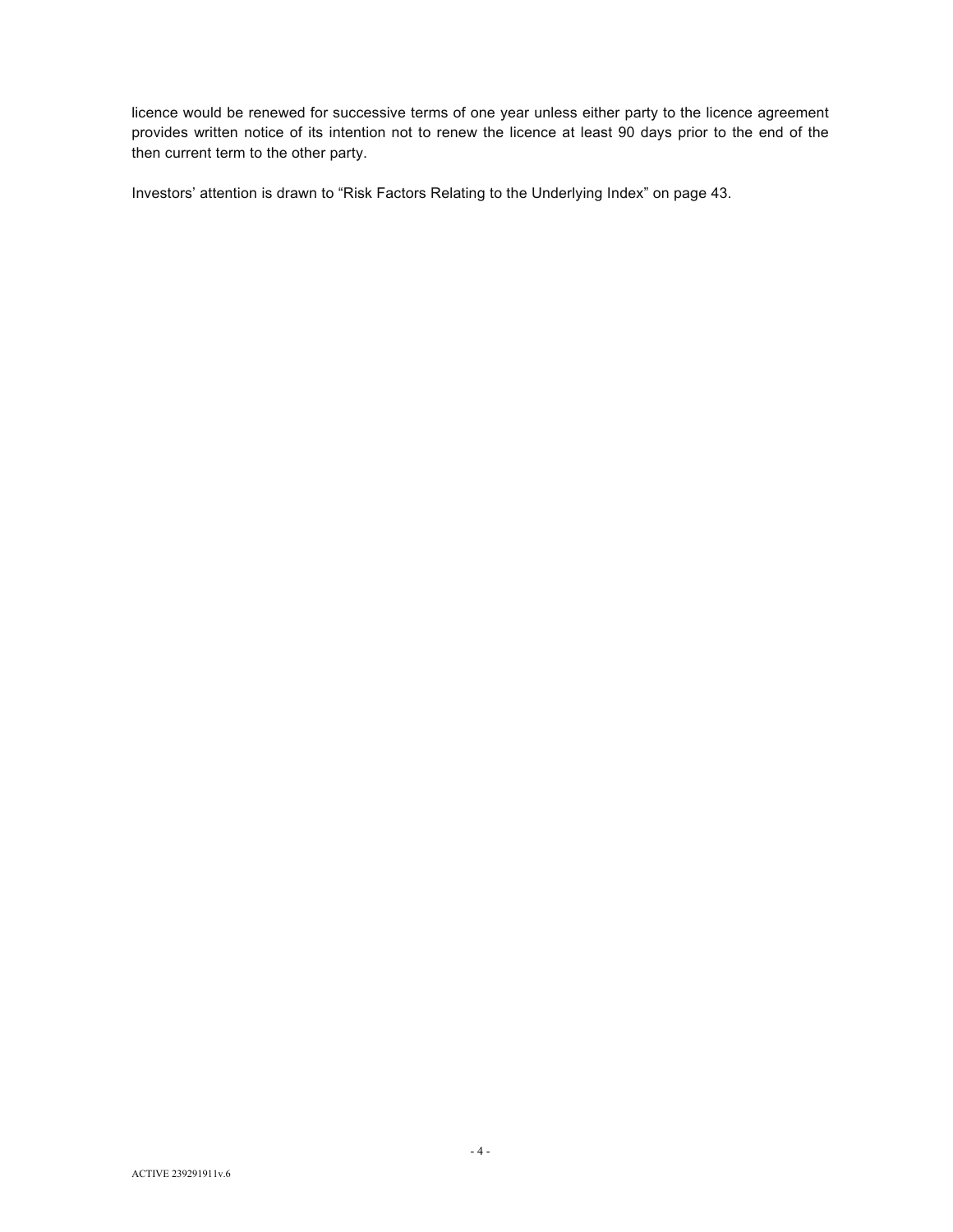# **DESCRIPTION OF THE MSCI INDIA ETF**

### **Key Information**

The following table is a summary of key information in respect of the MSCI India ETF, and should be read in conjunction with the full text of this Prospectus.

| <b>Product Type</b>                                          | Exchange Traded Fund and EIP                                                                                                                                                                      |  |
|--------------------------------------------------------------|---------------------------------------------------------------------------------------------------------------------------------------------------------------------------------------------------|--|
| <b>Underlying Index</b>                                      | Index: MSCI India<br>Launch Date: 31 May 1993<br>Number of constituents: 78 (as of 21 February 2019)<br>Total Market Capitalisation: approximately USD437,984.59<br>million<br>Base Currency: USD |  |
| <b>Listing Date (SGX-ST)</b>                                 | 15 June 2006                                                                                                                                                                                      |  |
| <b>Exchange Listing</b>                                      | SGX-ST                                                                                                                                                                                            |  |
| <b>Stock Codes</b>                                           | 198 and QK9                                                                                                                                                                                       |  |
| <b>Trading Board Lot Size</b>                                | 100 Units                                                                                                                                                                                         |  |
| Base Currency (i.e. currency<br>the ETF is denominated in)   | US dollars (USD)                                                                                                                                                                                  |  |
| <b>Trading Currency</b>                                      | Primary Currency: US dollars (USD)<br>Secondary Currency: Singapore dollars (SGD)                                                                                                                 |  |
| <b>Distribution Policy</b>                                   | Currently no dividend distributions.                                                                                                                                                              |  |
| Application Unit size (only<br><b>Participating Dealers)</b> | Minimum 500,000 Units (or multiples thereof)                                                                                                                                                      |  |
| <b>Management Fee</b>                                        | 0.99% p.a. of Net Asset Value calculated daily                                                                                                                                                    |  |
| <b>Investment strategy</b>                                   | Representative sampling strategy (refer to the "Introduction"<br>section above and "Investment Strategy" section below)                                                                           |  |
| <b>Financial year end</b>                                    | 31 December                                                                                                                                                                                       |  |
| Website                                                      | https://www.blackrock.com/sg/en/ishares                                                                                                                                                           |  |

#### **Investment Objective**

The investment objective of the MSCI India ETF is to track the performance of the MSCI India Index in US dollar terms. There can be no assurance that the MSCI India ETF will achieve its investment objective.

### **Investment Strategy**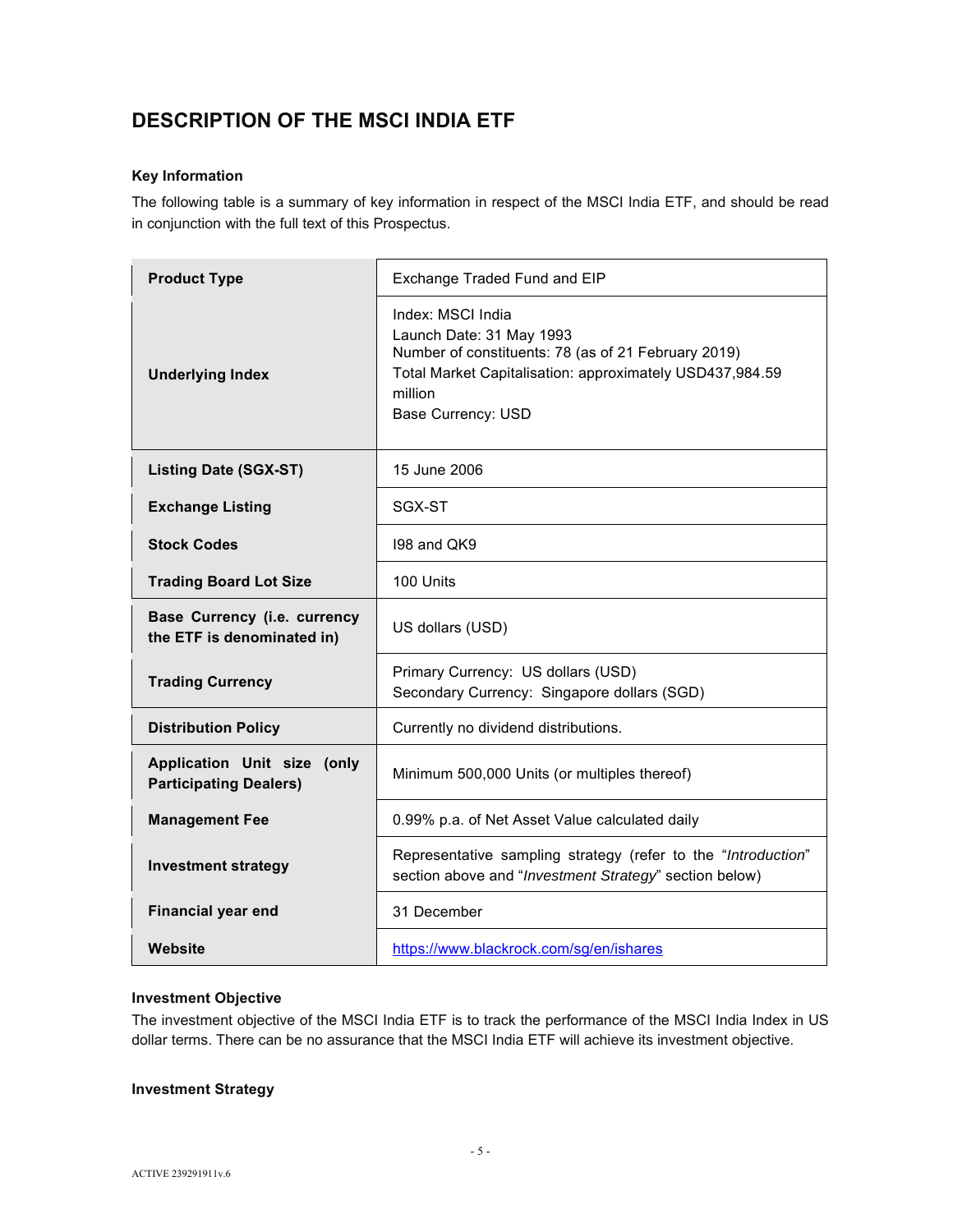The MSCI India ETF will carry out its investment strategy by investing substantially all of its assets in a wholly owned subsidiary incorporated in Mauritius (the "**Mauritius subsidiary**"). Investments into the Indian market will be made by the Mauritius subsidiary. The Mauritius subsidiary is registered as a Foreign Portfolio Investor ("FPI") with the Securities Exchange Board of India, allowing the Mauritius subsidiary to invest directly in Indian Securities. Please see Schedule 2 for information on the Mauritius subsidiary and Schedule 3 for information on the FPI regime.

The Manager intends to pursue a Representative Sampling Strategy to achieve the MSCI India ETF's investment objective by investing in Indian Securities via the Mauritius subsidiary. As such, the Manager may overweight the holdings of Indian Securities of the MSCI India ETF relative to the respective weightings of the underlying Securities in the Underlying Index. For example such overweighting of holdings may occur if the Manager considers certain Securities in the Underlying Index should be excluded in view of the comparative illiquidity and possible settlement difficulties which may be experienced with such Securities. In addition, it may occur because no single FPI may hold more than 10 per cent of the total issued capital of an Indian company and the aggregate FPI holding in an Indian company may not exceed 24 per cent of the total issued equity capital of the company and/or resulting from any change in the applicable laws and regulations affecting the investment capacity of the FPI. In pursuing a Representative Sampling Strategy, the Manager will select underlying Securities, based on their contribution to certain capitalisation, industry and fundamental investment characteristics.

As a result, the MSCI India ETF may not from time to time have exposure to all of the constituent companies of the Underlying Index. The basis for adopting any Representative Sampling Strategy is so that the MSCI India ETF can meet its investment objective, which is to provide investment results that closely correspond with the performance of the Underlying Index. However a Representative Sampling Strategy entails certain additional risks, in particular a possible increased tracking error at the time of the switch. Tracking error is where the performance of MSCI India ETF diverges from the performance of the Underlying Index. The possible sources of tracking errors by the MSCI India ETF include the fees payable, transaction costs, foreign ownership limits, the possible imposition of Indian taxes on FIIs increasing the transaction costs and Representative Sampling Strategy. In this regard the attention of prospective investors is drawn to the "*Specific Risks*" section below.

The MSCI India ETF may also invest in India Access Products ("**IAPs**"), being derivative instruments linked to Indian Securities issued by third parties, if such investment is solely for the purpose of compliance with any applicable written law, regulations, directions, rules or non-statutory instrument of the jurisdiction where the MSCI India ETF is constituted, operating in or investing in and which restrict or prohibit the Manager from investing directly in Indian Securities. An IAP represents only an obligation of the IAP Issuer to provide the economic performance of the underlying Indian Security, and is a financial derivative subject to the risks relating to derivatives in the "*Risk Factors*" section of this Prospectus. If applicable, the relative exposures of the MSCI India ETF to the IAP issuers will be published on the website https://www.blackrock.com/sg/en/ishares.

The MSCI India ETF will be subject to the investment and borrowing restrictions as summarized in Schedule 1 of this Prospectus.

#### **Suitability**

The MSCI India ETF is only suitable for investors who:

- prefer capital growth rather than income;
- seek an investment that tracks the performance of the Underlying Index in US dollar terms; and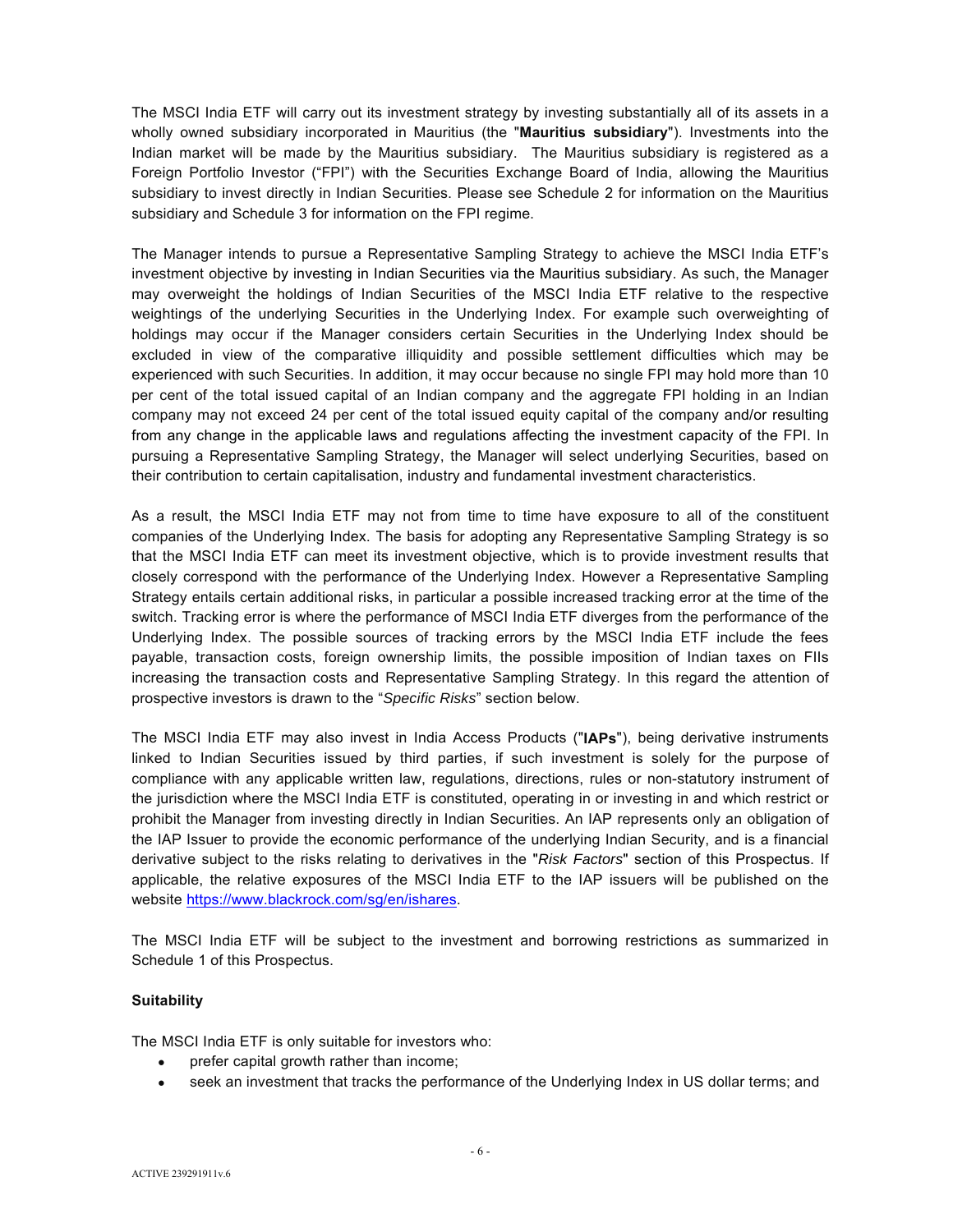• are comfortable with a passively managed index tracking fund which value will rise and fall in correlation with its underlying index.

#### **Index and Indian Share Market**

#### **Underlying Index**

The Underlying Index is a total return index. A total return index measures the market performance, including price performance and income from regular cash distributions (cash dividend payments or capital repayments), i.e. the Underlying Index assumes that any cash distributions, such as dividends, are reinvested back into the Underlying Index.

The Underlying Index (USD) is a free-float adjusted market capitalization weighted index that is designed to track the equity market performance of Indian securities listed on the National Stock Exchange and the BSE (formerly known as the Bombay Stock Exchange). The Underlying Index is constructed based on the MSCI Global Investable Market Indices Methodology (as described in Schedule 4) targeting a free float-market capitalization coverage of 85% of the Indian equity universe.

The National Stock Exchange was established at the behest of the Government of India in November 1992. The capital markets segment commenced operations in November 1994. Trades executed on the National Stock Exchange are cleared and settled by a clearing corporation, the National Securities Clearing Corporation Limited, which acts as counterparty and guarantees settlement.

BSE is the oldest stock exchange in Asia. It was first established as "The Native Share & Stock Brokers Association" in 1875. It is the first stock exchange in India to obtain permanent recognition in 1956 from the Government in India under the Securities Contracts (Regulation) Act, 1956.

#### **Index Provider**

The Index Provider is MSCI, Inc. ("**MSCI**"). The Manager has the non-exclusive right to use the Underlying Index in connection with the MSCI India ETF. MSCI is independent of, and is not a related corporation1 of, the Manager or any of the Manager's respective affiliates. MSCI's sole purpose is to facilitate the creation of real time indices for the India market. The MSCI indices, including the Underlying Index, are used as performance benchmarks and as the basis for derivative trading as well as index tracking funds such as the MSCI India ETF.

#### **Index Construction**

Securities eligible for inclusion in the Underlying Index include equity securities issued by companies incorporated in India. The Securities are mainly traded on the National Stock Exchange (NSE). However, in cases where such prices are not available due to the delisting from the NSE, official closing prices from the BSE may be used.

The weighting of a company in the Underlying Index is intended to be a reflection of the current importance of that company in the market as a whole. Stocks are selected and weighted according to market capitalisation according to the same consistent methodology that is applied to all MSCI Global Investable Market indices. The reason for a company being heavily weighted reflects the fact that it has a relatively larger market capitalisation than other, smaller, constituents in the Underlying Index. The

l 1 Within the meaning of section 6 of the Companies Act.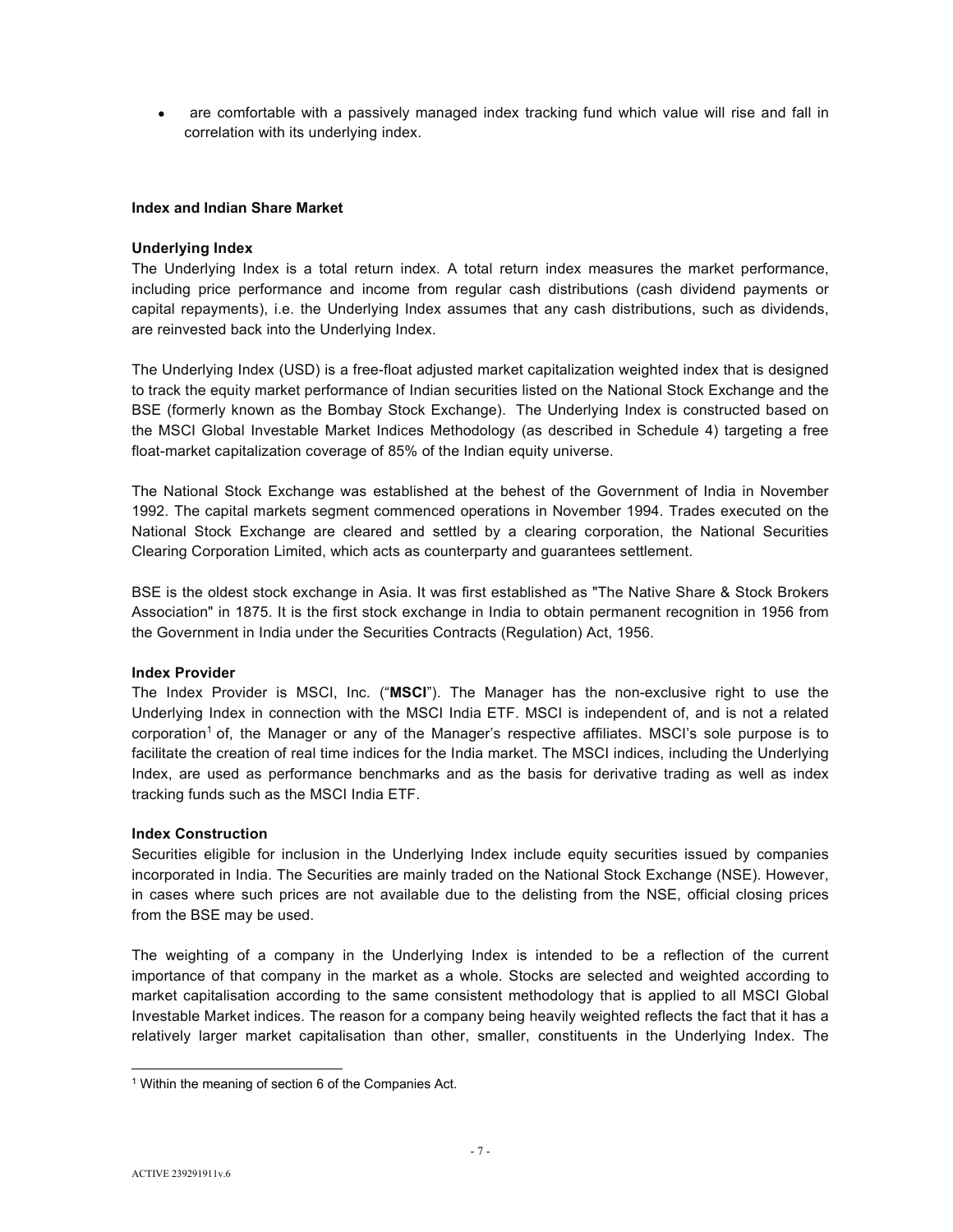constituents of the Index are frequently reviewed to ensure that the Index continues to reflect the state and structure of the underlying market it measures. Please see Schedule 4 for a description of the MSCI Global Investable Market Indices Methodology**.** 

#### **Constituent Securities of the Underlying Index**

As at 21 February 2019, the 10 largest constituent stocks of the Underlying Index represented 52.56% of the total market capitalisation, based on total shares in issue of the Underlying Index. The composition of the Underlying Index is reviewed quarterly every February, May, August and November.

As at 21 February 2019, the complete list of constituent stocks of the Underlying Index are as follows:

| Rank | <b>Constituent Name</b>    | <b>USD Market Cap.</b><br>(Free Float Adj MMUSD) | $%$ of<br><b>Index</b> |
|------|----------------------------|--------------------------------------------------|------------------------|
| 1.   | <b>Reliance Industries</b> | 49,961.71                                        | 11.41%                 |
| 2.   | Housing Dev Finance Corp   | 42,684.22                                        | 9.75%                  |
| 3.   | Infosys                    | 36,011.91                                        | 8.22%                  |
| 4.   | <b>Tata Consultancy</b>    | 24,219.81                                        | 5.53%                  |
| 5.   | Axis Bank                  | 17,610.09                                        | 4.02%                  |
| 6.   | <b>Hindustan Unilever</b>  | 16,009.42                                        | 3.66%                  |
| 7.   | Itc                        | 13,234.54                                        | 3.02%                  |
| 8.   | <b>ICICI Bank</b>          | 11,749.99                                        | 2.68%                  |
| 9.   | Maruti Suzuki India        | 10,103.29                                        | 2.31%                  |
| 10.  | Larsen & Toubro            | 8,599.77                                         | 1.96%                  |
| 11.  | <b>HCL Technologies</b>    | 8,028.39                                         | 1.83%                  |
| 12.  | State Bank of India        | 6,720.75                                         | 1.53%                  |
| 13.  | Mahindra & Mahindra        | 6,646.31                                         | 1.52%                  |
| 14.  | Bajaj Finance              | 6,467.04                                         | 1.48%                  |
| 15.  | <b>Bharti Airtel</b>       | 6,091.61                                         | 1.39%                  |
| 16.  | Wipro                      | 5,951.71                                         | 1.36%                  |
| 17.  | <b>Asian Paints</b>        | 5,651.18                                         | 1.29%                  |
| 18.  | <b>Tech Mahindra</b>       | 5,427.50                                         | 1.24%                  |
| 19.  | <b>Yes Bank</b>            | 5,162.95                                         | 1.18%                  |
| 20.  | Sun Pharmaceutical Ind     | 5,069.63                                         | 1.16%                  |
| 21.  | <b>Ultratech Cement</b>    | 4,903.75                                         | 1.12%                  |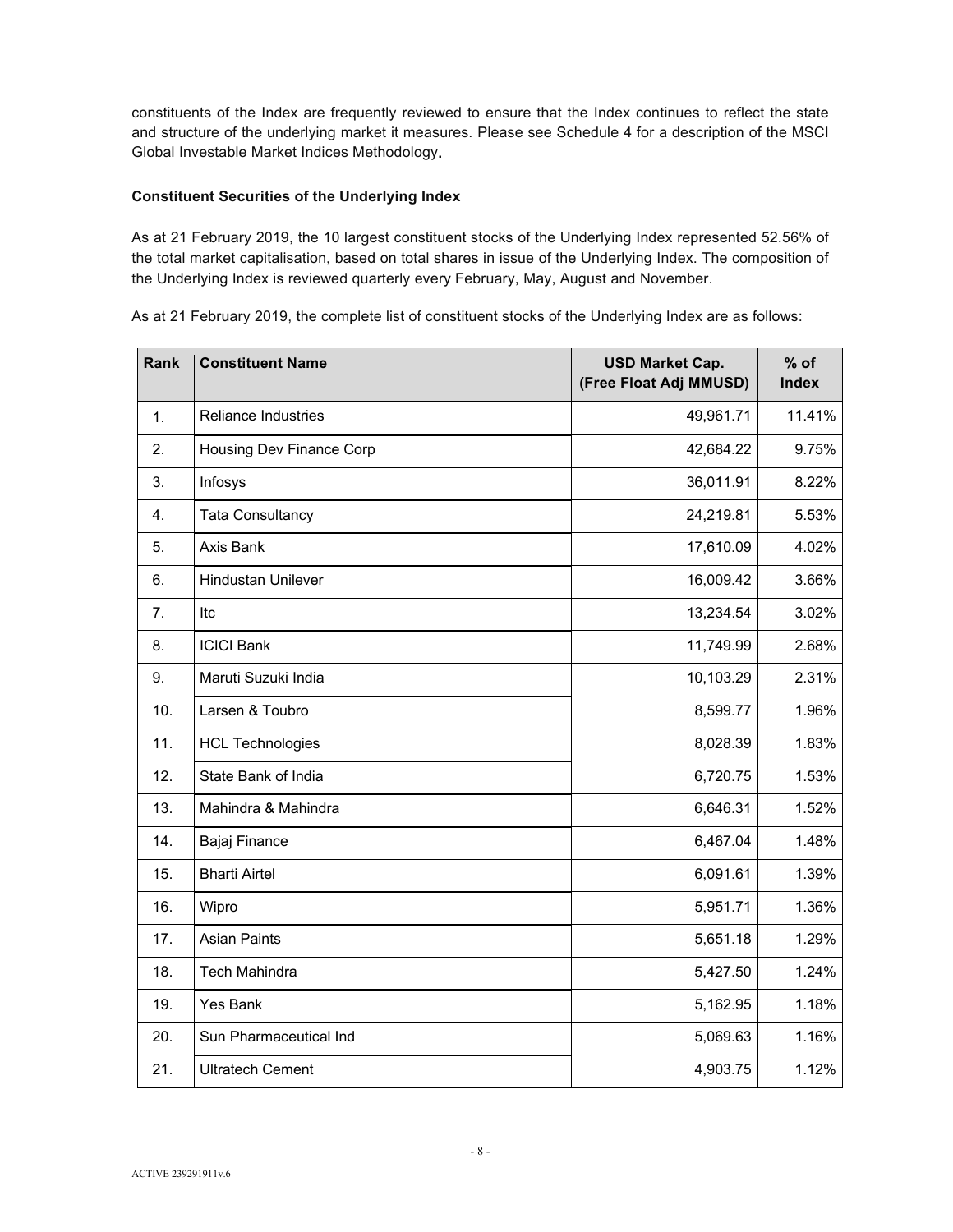| Rank | <b>Constituent Name</b>      | <b>USD Market Cap.</b><br>(Free Float Adj MMUSD) | $%$ of<br><b>Index</b> |
|------|------------------------------|--------------------------------------------------|------------------------|
| 22.  | Power Grid Corp of India     | 4,008.79                                         | 0.92%                  |
| 23.  | <b>Titan Company</b>         | 4,551.11                                         | 1.04%                  |
| 24.  | Dr Reddy's Laboratories      | 4,160.43                                         | 0.95%                  |
| 25.  | Upl                          | 4,138.90                                         | 0.94%                  |
| 26.  | <b>Eicher Motors</b>         | 3,838.39                                         | 0.88%                  |
| 27.  | <b>Ntpc</b>                  | 3,793.72                                         | 0.87%                  |
| 28.  | <b>Tata Motors</b>           | 3,786.24                                         | 0.86%                  |
| 29.  | Gail India                   | 3,678.23                                         | 0.84%                  |
| 30.  | <b>Bharat Petroleum Corp</b> | 3,576.65                                         | 0.82%                  |
| 31.  | Indian Oil Corp              | 2,683.24                                         | 0.61%                  |
| 32.  | <b>Grasim Industries</b>     | 3,454.36                                         | 0.79%                  |
| 33.  | Nestle India                 | 3,453.25                                         | 0.79%                  |
| 34.  | Godrej Consumer Prdcts       | 3,340.27                                         | 0.76%                  |
| 35.  | Bajaj Auto                   | 3,317.63                                         | 0.76%                  |
| 36.  | Bajaj Finserv                | 3,310.27                                         | 0.76%                  |
| 37.  | <b>Jsw Steel</b>             | 3,293.12                                         | 0.75%                  |
| 38.  | <b>Hindalco Industries</b>   | 3,188.86                                         | 0.73%                  |
| 39.  | Dabur India                  | 3,175.50                                         | 0.73%                  |
| 40.  | Zee Entertainment Ent        | 3,012.57                                         | 0.69%                  |
| 41.  | Vedanta                      | 3,008.70                                         | 0.69%                  |
| 42.  | Oil & Natural Gas Corp       | 2,914.50                                         | 0.67%                  |
| 43.  | Aurobindo Pharma             | 2,708.22                                         | 0.62%                  |
| 44.  | Indiabulls Housing Fin       | 0.61%<br>2,665.15                                |                        |
| 45.  | Cipla                        | 0.61%<br>2,653.63                                |                        |
| 46.  | <b>Piramal Enterprises</b>   | 2,557.92                                         | 0.58%                  |
| 47.  | Adani Ports And Sez          | 2,587.73<br>0.59%                                |                        |
| 48.  | <b>Avenue Supermarts</b>     | 2,562.14<br>0.58%                                |                        |
| 49.  | Havells India                | 2,456.15<br>0.56%                                |                        |
| 50.  | <b>Tata Steel</b>            | 2,447.50                                         | 0.56%                  |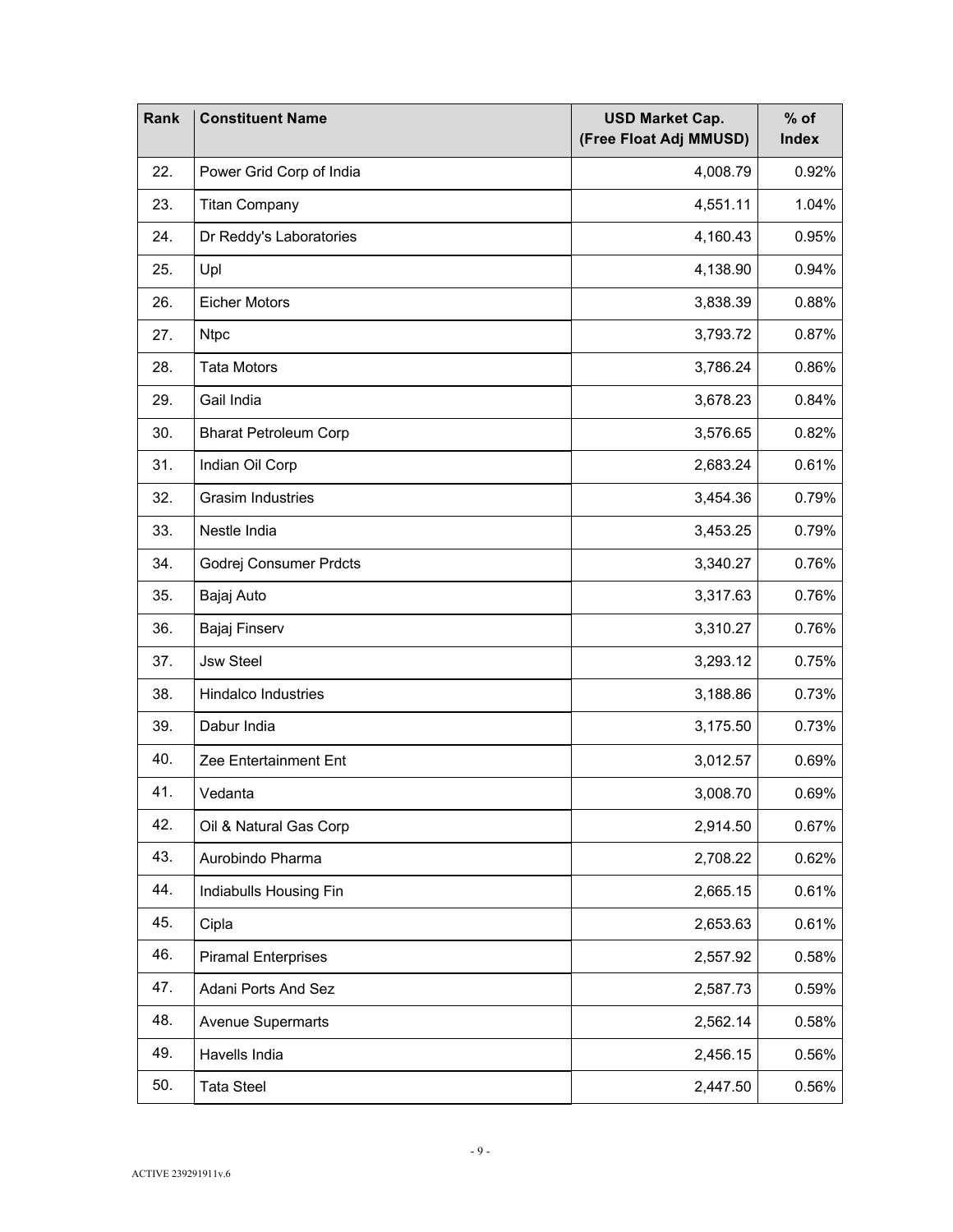| Rank | <b>Constituent Name</b>         | <b>USD Market Cap.</b><br>(Free Float Adj MMUSD) | $%$ of<br><b>Index</b> |
|------|---------------------------------|--------------------------------------------------|------------------------|
| 51.  | <b>Britannia Industries</b>     | 2,432.29                                         | 0.56%                  |
| 52.  | Lupin                           | 2,396.30                                         | 0.55%                  |
| 53.  | <b>United Spirits</b>           | 2,190.85                                         | 0.50%                  |
| 54.  | Shriram Transport Fin           | 2,186.95                                         | 0.50%                  |
| 55.  | Marico                          | 2,137.57                                         | 0.49%                  |
| 56.  | Coal India                      | 2,050.09                                         | 0.47%                  |
| 57.  | Lic Housing Finance             | 1,936.24                                         | 0.44%                  |
| 58.  | Hindustan Petroleum Corp        | 1,909.27                                         | 0.44%                  |
| 59.  | <b>Shree Cement</b>             | 1,891.78                                         | 0.43%                  |
| 60.  | <b>Bosch</b>                    | 1,857.43                                         | 0.42%                  |
| 61.  | Hero Motocorp                   | 1,852.75                                         | 0.42%                  |
| 62.  | Pidilite Industries             | 1,838.95                                         | 0.42%                  |
| 63.  | Petronet Lng                    | 1,814.09                                         | 0.41%                  |
| 64.  | Motherson Sumi Systems          | 1,806.77                                         | 0.41%                  |
| 65.  | Ambuja Cements                  | 1,754.20                                         | 0.40%                  |
| 66.  | Divi's Laboratories             | 1,734.33                                         | 0.40%                  |
| 67.  | M & M Financial Svcs            | 1,677.98                                         | 0.38%                  |
| 68.  | Page Industries                 | 1,634.19                                         | 0.37%                  |
| 69.  | <b>Bharti Infratel</b>          | 1,461.96                                         | 0.33%                  |
| 70.  | Interglobe Aviation             | 1,440.90                                         | 0.33%                  |
| 71.  | <b>Bharat Forge</b>             | 1,415.02                                         | 0.32%                  |
| 72.  | Container Corp Of India         | 1,404.62<br>0.32%                                |                        |
| 73.  | Ashok Leyland                   | 1,338.75<br>0.31%                                |                        |
| 74.  | Rec                             | 1,246.46<br>0.28%                                |                        |
| 75.  | <b>Glenmark Pharmaceuticals</b> | 1,139.98<br>0.26%                                |                        |
| 76.  | Tata Power Co                   | 1,050.90<br>0.24%                                |                        |
| 77.  | Vodafone Idea                   | 0.20%<br>854.41                                  |                        |
| 78.  | Cadila Healthcare               | 900.82                                           | 0.21%                  |

*Source: MSCI*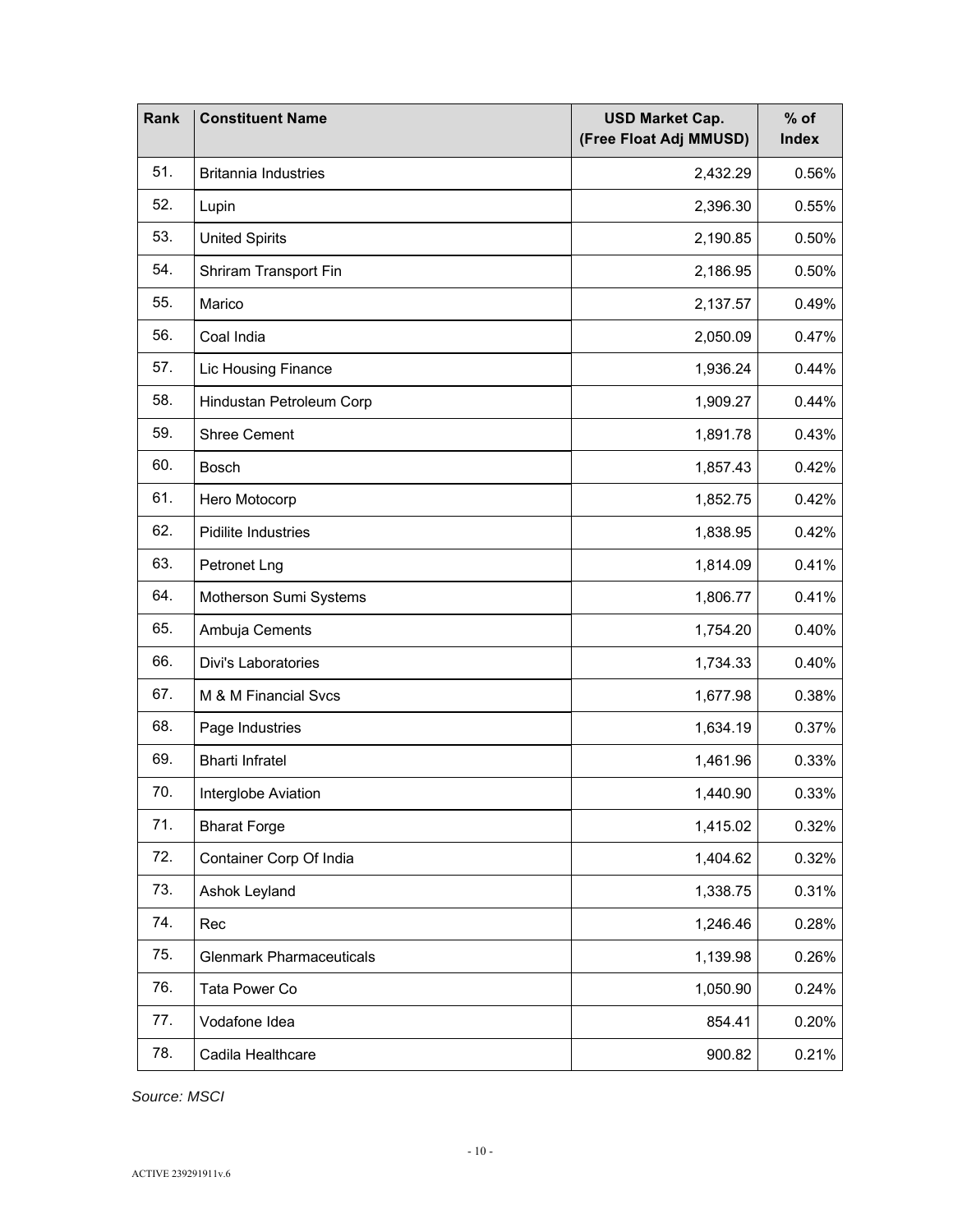Investors should note that, in tracking the Underlying Index, the Manager may adjust the constraints in a Representative Sampling Strategy for the MSCI India ETF. A Representative Sampling Strategy may be more appropriate in view of the comparative illiquidity and possible settlement difficulties which may be experienced with certain stocks comprised in the Underlying Index. This means that the MSCI India ETF may not hold all the constituents of the Underlying Index. However, the Manager may swap from a Representative Sampling Strategy to a Replication Strategy, in its absolute discretion as often as it believes appropriate in order to achieve the investment objective of the MSCI India ETF by tracking the Underlying Index as closely as possible for the benefit of investors. Any swap in such strategies will be announced on SGXNET as soon as practicable.

#### **Underlying Index Calculation Times**

The Underlying Index opens at 9:15 am (Mumbai time) (11:45 am (Singapore time)) and closes at 3:30 pm (Mumbai time) (6:00 pm (Singapore time)) each day on which the National Stock Exchange is open. The Underlying Index is calculated and is updated continuously until the market closes. The Underlying Index is published as end of day values in US dollars and Rupees. The composition of the Underlying Index is reviewed quarterly every February, May, August and November.

The table below sets out the various commencement and closing times of the relevant exchanges and the Underlying Index:

|                                 | <b>Trading of the MSCI</b><br>India ETF on the<br><b>SGX-ST</b> | <b>National Stock</b><br><b>Exchange</b> | <b>Underlying</b><br><b>Index</b> |
|---------------------------------|-----------------------------------------------------------------|------------------------------------------|-----------------------------------|
| <b>Commencement time</b>        | $9:00$ am                                                       | $11:45$ am                               | $11:45$ am                        |
| (Morning)                       | (Singapore time)                                                | (Singapore time)                         | (Singapore time)                  |
| <b>Closing time (Afternoon)</b> | $5:00$ pm                                                       | $6:00 \text{ pm}$                        | $6:00 \text{ pm}$                 |
|                                 | (Singapore time)                                                | (Singapore time)                         | (Singapore time)                  |

For the purposes of the creation or redemption of Units by a Participating Dealer on any Dealing Day, the Valuation Point will be as at the close of the National Stock Exchange at 6.00 pm (Singapore time) (or such other time as may be determined by the Manager from time to time with the approval of the Trustee). Because the National Stock Exchange operates in a different time zone to SGX-ST, the National Stock Exchange will be open after the SGX-ST is closed for trading. The attention of investors is drawn to the fact that Unitholders will not be able to trade Units after the SGX-ST is closed even if the value of the Securities comprising the Underlying Index changes before the National Stock Exchange closes on that day.

#### **Index Rebalancing**

The constituent Shares and their respective weightings within the Underlying Index will change from time to time. In order for the MSCI India ETF to achieve its investment objective of tracking the Underlying Index, it will accordingly be necessary for the Manager to rebalance the MSCI India ETF's holdings corresponding to the Shares comprised in the Underlying Index. The Manager will take public information announced by the Index Provider and rebalance the holdings of the MSCI India ETF accordingly.

#### **Information on the Underlying Index**

The Underlying Index level (Ticker: NDEUSIA) is published on Bloomberg.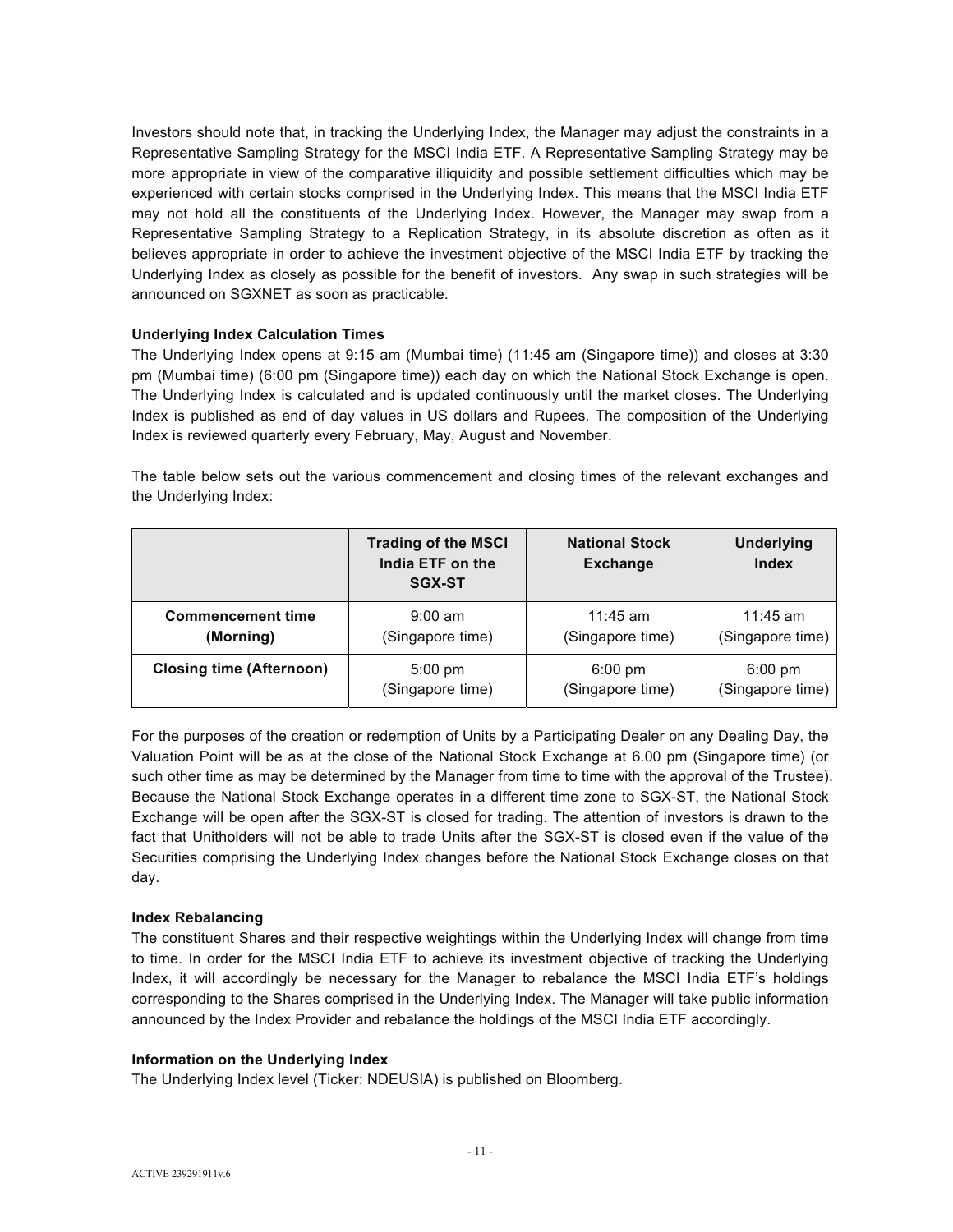#### **Distribution Policy**

The Manager currently does not intend to make any distributions of the income of the MSCI India ETF to Unitholders. In the event that there is any change in distribution policy, this Prospectus will be updated accordingly, and distributions (if any) will be paid in the primary trading currency of the MSCI India ETF (i.e. USD).

#### **Specific Risks**

In addition to the general risks identified in the section of this Prospectus called "*Risk Factors*", the MSCI India ETF is subject to the following additional specific risks:

#### • **Index-Related Risk**

There is no guarantee that the MSCI India ETF will achieve a high degree of correlation to the Underlying Index and therefore achieve its investment objective. Market disruptions and regulatory restrictions could have an adverse effect on the MSCI India ETF's ability to adjust its exposure to the required levels in order to track the Underlying Index. Errors in index data may occur from time to time and may not be identified and corrected for a period of time, and may have an adverse impact on the MSCI India ETF and its Unitholders.

#### • **FPI Investment Restrictions Risk**

 Investors should note that the relevant Indian laws and regulations may limit the ability of the FPI to acquire Securities in certain Indian issuers from time to time. In such case, this may accordingly restrict the issuance, and therefore the purchase, of Units of the MSCI India ETF. This may occur in a number of circumstances, such as (i) where the aggregate FPI holding in any Indian company exceeds 24 per cent or the relevant sectoral cap as prescribed by the by the Government of India; and/or (ii) where a single FPI (or any investor group) holds 10 per cent of the issued equity capital of an Indian company; and/or (iii) where a change in the applicable laws and regulations affecting the investment capacity of the FPI. In the event that these limits are exceeded the relevant FPIs will be required to dispose of the Shares in order to comply with the relevant requirements and each FPI may dispose of the relevant Shares on a "last in first out" basis. As a consequence, in such circumstances, the Manager may need to adjust the constraints in a Representative Sampling Strategy in order to achieve the MSCI India ETF's investment objective. This may cause increased tracking error in general.

#### • **Foreign exchange risk**

 The Manager does not intend to hedge the foreign currency exposure of the MSCI India ETF. The MSCI India ETF is denominated in US dollars whilst the underlying Shares are denominated in Rupees. Accordingly the ability of the MSCI India ETF to track the Underlying Index is in part subject to foreign exchange fluctuations as between the US dollar and the Rupee.

#### • **Risk Factors Relating to India**

- *Indian Exchange Controls* – The operation of the FPI's bank account in India is subject to regulation by the Reserve Bank of India ("**RBI**") under India's Foreign Exchange Management Act ("**FEMA**") and the regulations and circulars issued by RBI thereunder ("**FEMA Regulations**"). A designated bank, namely any bank in India which has been authorised by RBI to act as a banker to FPIs, is authorised to convert currency and repatriate capital and income on behalf of the FPI. There can be no assurance that the Indian Government will not, in future, impose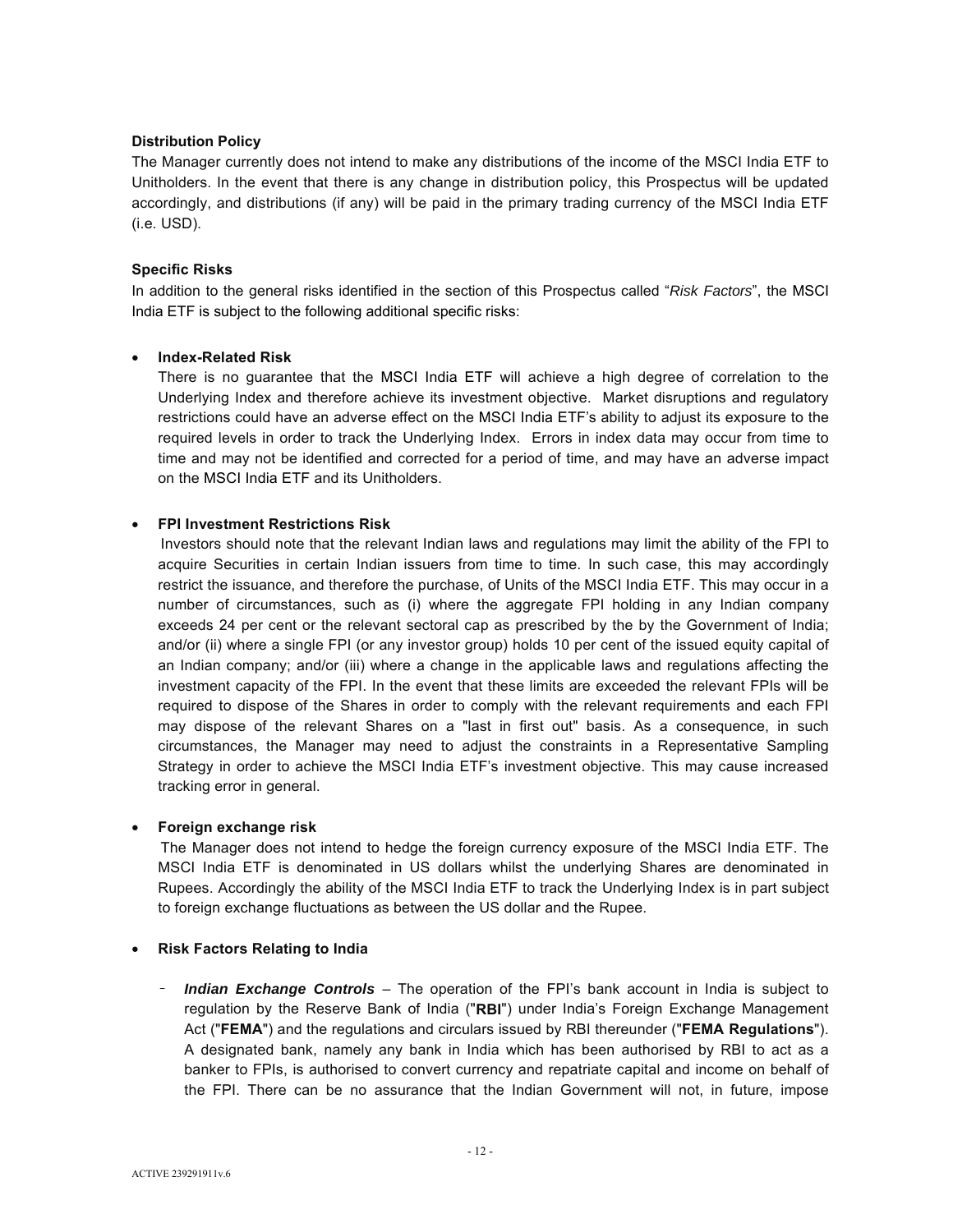restrictions on foreign exchange. The repatriation of capital may be hampered by changes in Indian regulations concerning exchange controls or political circumstances. Any amendments to the FEMA Regulations may impact adversely on the MSCI India ETF's performance.

- **Corporate Disclosure, Accounting and Regulatory Standards** Indian disclosure and regulatory standards are in many respects less stringent than standards in certain OECD (Organisation for Economic Co-operation and Development) countries. There may be less publicly available information about Indian companies than is regularly published by or about companies in such other countries. The difficulty in obtaining such information may mean that the FPI experiences difficulties in obtaining reliable information regarding any corporate actions and dividends of companies in which the MSCI India ETF has indirectly invested. Indian accounting standards and requirements also differ in significant respects from those applicable to companies in many OECD countries.
- *Economic, Political and Taxation Considerations*  The MSCI India ETF, the market price and liquidity of the Shares may be affected generally by exchange rates and controls, interest rates, changes in Indian governmental policy, taxation, social and religious instability and other political, economic or other developments in or affecting India.
- **Clearing, Settlement and Registration Systems** Although the Indian primary and secondary equity markets have grown rapidly over the last few years and the clearing, settlement and registration systems available to effect trades on the Indian stock markets have significantly improved with mandatory dematerialization of shares, these processes may still not be on a par with those in more mature markets. Problems of settlement in India may impact on the Net Asset Value and the liquidity of the MSCI India ETF.
- *Fraudulent Practices* The Securities and Exchange Board of India was created under the resolution of the Government of India in April 1992, and performs the function of "promoting the development of and regulation of the Indian securities market, the protection of the interest of shareholders as well as matters connected therewith and incidental thereto". The Securities and Exchange Board of India Act of 1992 has entrusted the SEBI with much wider powers and duties, which *inter alia*, include prohibition of fraudulent and unfair trade practices relating to the stock markets including insider trading and regulation of substantial acquisitions of shares and takeovers of companies. The Indian stock exchanges have been subject to broker defaults, failed trades and settlement delays in the past and such events may have adverse impact on the Net Asset Value of the MSCI India ETF. In addition, in the event of occurrence of any of the above events, or in the event of SEBI having reasonable ground to believe that the transactions in securities are being dealt with in a manner detrimental to the investors or the securities market, SEBI can impose restrictions on trading in certain securities, limitations on price movements and margin requirements, which could adversely impact the liquidity of the MSCI India ETF.
- **Limited Liquidity** A disproportionately large percentage of market capitalisation and trading value in the Indian stock exchanges is represented by a relatively small number of issues. There is a lower level of regulation and monitoring of the Indian securities market and the activities of investors, brokers and other participants as compared to certain OECD markets. It may, therefore, be difficult to invest the MSCI India ETF's assets so as to obtain a representative portfolio or to realise the MSCI India ETF's investments at the places and times that it would wish to do so.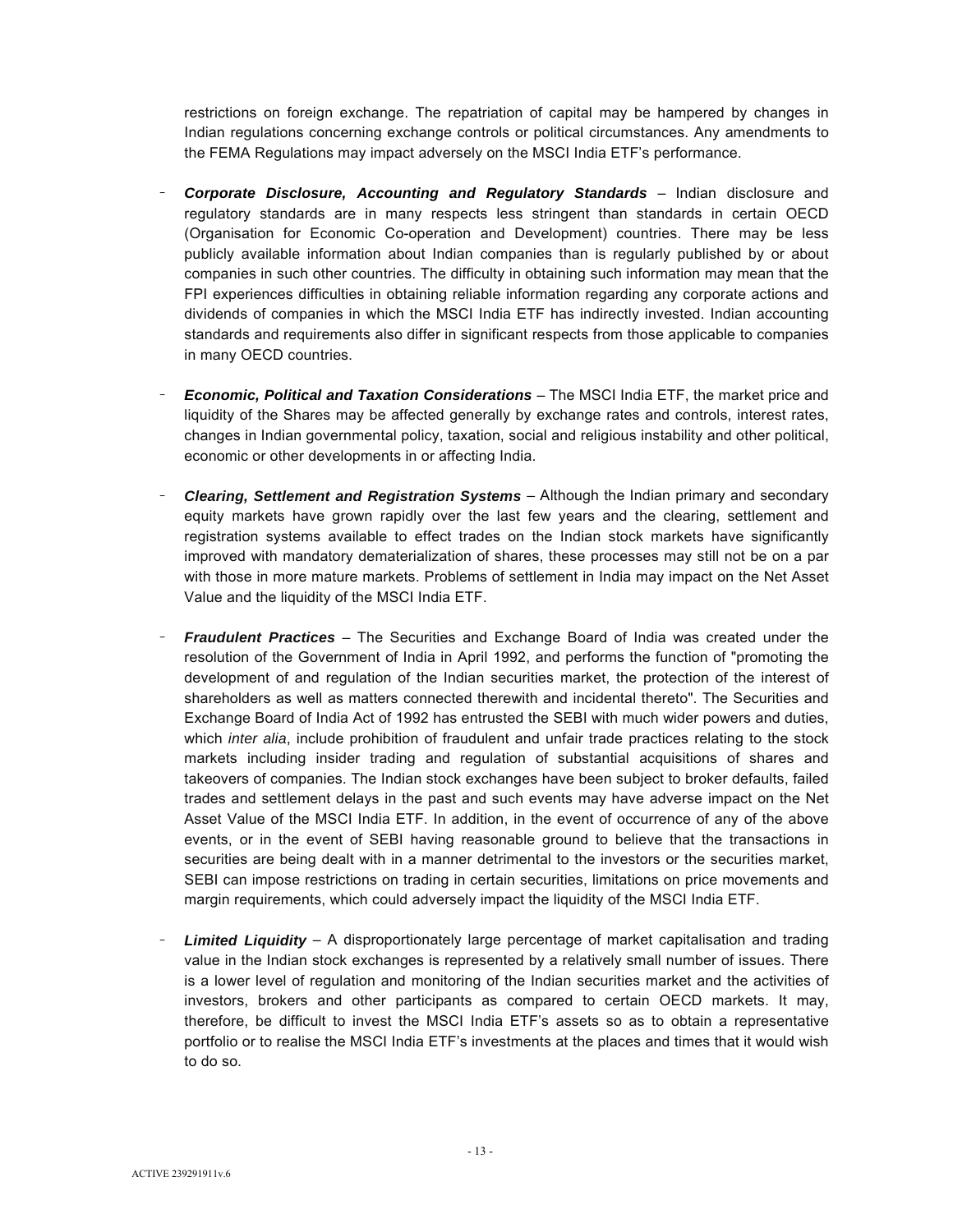#### • **Risk Factors Relating to Mauritius**

**The principal risk factors applicable to the MSCI India ETF will also be applicable to the Mauritius subsidiary.**

- **Mauritius Exchange Control Risk –** All exchange control regulations have been suspended in Mauritius. In the event such regulations are re-introduced, it is expected that they will not apply to the Mauritius subsidiary since the Mauritius subsidiary qualifies as a Category 1 Global Business Company in Mauritius for the purposes of the Financial Services Act 2007. However, there can be no assurance that controls will not affect the Mauritius subsidiary.
- **Insurance Risk** There are certain types of losses, generally of a catastrophic nature, such as earthquakes, floods, hurricanes, terrorism or acts of war that may be uninsurable or not economically insurable. Inflation, environmental considerations, and other factors, including terrorism or acts of war may result in the insurance proceeds being insufficient to repair or replace damaged or destroyed property. Under such circumstances, the insurance proceeds received might not be adequate to restore the Mauritius subsidiary's or an investee's economic position. Should an uninsured loss or a loss in excess of insured limits occur, the Mauritius subsidiary may lose capital invested in the affected investee as well as anticipated future revenue from that investee.
- *Contingency Plan in the event that Use of Mauritius subsidiary is No Longer Practicable or in the Interest of Unitholders* – In the event that the use of the Mauritius subsidiary to make investments into the Indian market is no longer practicable or in the interest of Unitholders for any reason, the MSCI India ETF may invest directly in Indian Securities and India Access Products (such as participatory notes), subject to the applicable investment guidelines in the Code. In such event, this Prospectus will be amended accordingly to set out the necessary disclosures for such direct investment.

#### • **Other Risks**

Changes in laws, politics and government policies in Mauritius might also affect the environment where the Mauritius subsidiary is set up such that the advantages which it is enjoying right now could no longer be present.

#### **Further Information**

Further information in relation to the MSCI India ETF (including details of its Net Asset Value) and the Underlying Index is available at the iShares website (https://www.blackrock.com/sg/en/ishares). Investors should refer to the "*Information available on the Internet*" section of this Prospectus for more details. Unitholders are encouraged to refer to the information available on the iShares website on a regular basis.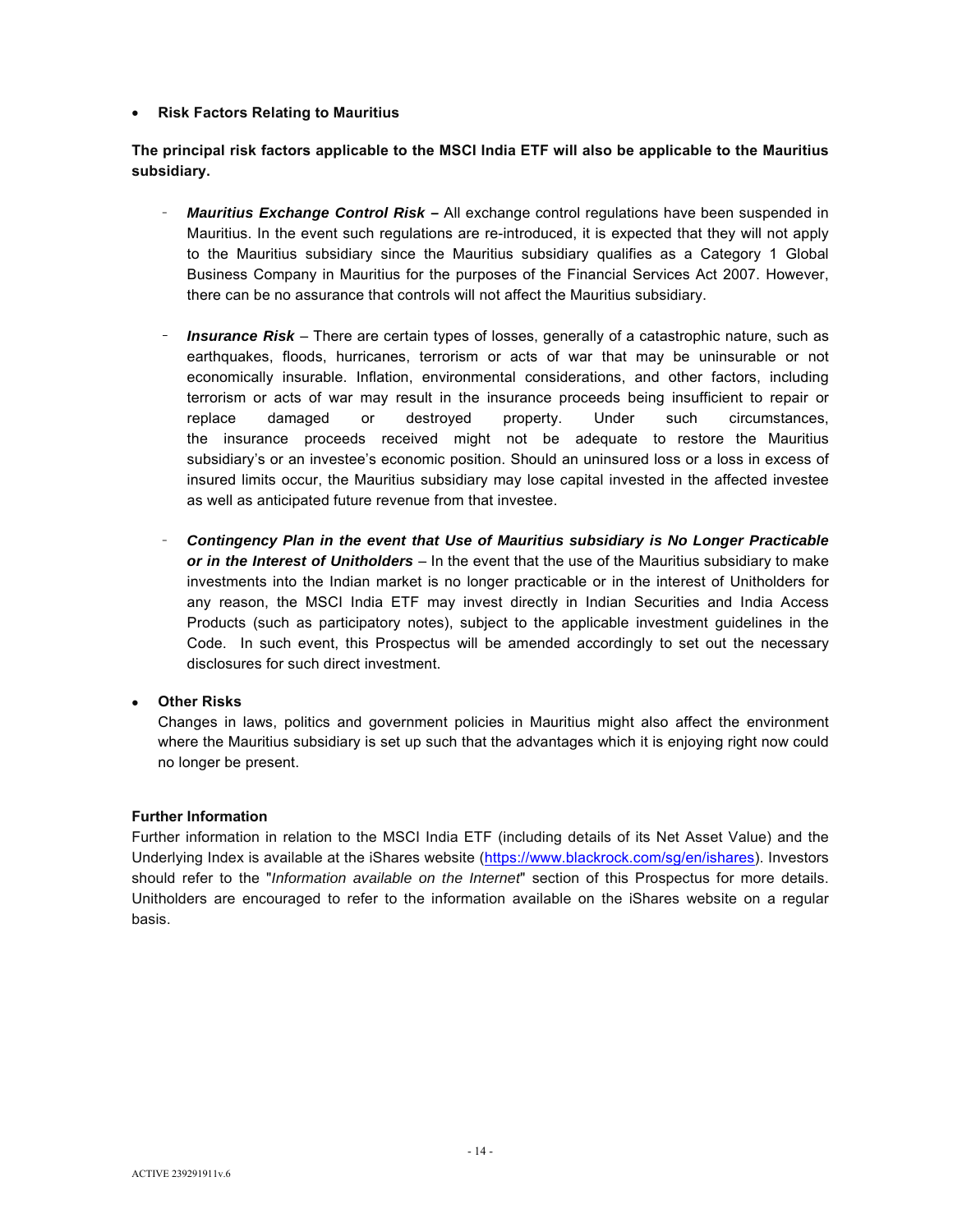# **CREATIONS AND REDEMPTIONS (PRIMARY MARKET)**

## **Investment in the MSCI India ETF**

There are two types of investors in the MSCI India ETF, with two corresponding methods of investment in Units and realisation of an investment in Units. The first type of investor is a Participating Dealer, being a licensed dealer that has entered into a Participation Agreement in respect of the MSCI India ETF. Only a Participating Dealer can create and redeem Units directly with the MSCI India ETF. A Participating Dealer may create and redeem Units on their own account or for the account of their clients.

The second type of investor is any person, other than a Participating Dealer, who buys and sells the Units on the SGX-ST.

This section relates to the first type of investor: Participating Dealers, and should be read in conjunction with the Operating Guidelines and the Trust Deed. The section titled "*Exchange Listing and Trading (Secondary Market)*" relates to the second type of investor.

# **Participating Dealer**

The role of the Participating Dealer is to create and redeem Units in the MSCI India ETF from time to time. A Participating Dealer has no obligation to create or redeem Units. The Manager shall instruct the Trustee to effect for the account of the Trust, the creation of Units in Application Unit size in exchange for either Securities or cash or a combination of both in accordance with the Operating Guidelines and the Trust Deed. In its absolute discretion, the Participating Dealer may also create Units on behalf of its clients from time to time. The Manager may from time to time appoint one or more additional Participating Dealers.

The criteria for the eligibility and selection of any such additional Participating Dealers by the Manager is as follows: (i) the Participating Dealer must be suitably licensed to carry on dealing in securities in Singapore or elsewhere or be exempt from such licensing; and (ii) the Participating Dealer must be acceptable to the Trustee.

A list of the current Participating Dealer(s) for the MSCI India ETF is available at https://www.blackrock.com/sg/en/ishares. Any change to the list of Participating Dealer(s) will be announced on SGXNET.

# **Creations and Redemptions by Participating Dealers**

## **Continuous Offering of Units**

Units in the MSCI India ETF are continuously offered to Participating Dealers who may apply in multiples of an Application Unit on any Dealing Day on their own account or for the account of their clients in accordance with the Operating Guidelines.

See the sections of this Prospectus headed "*Procedures for Creations in Application Unit Size*" and "*Procedures for Redemptions in Application Unit Size*" below for the Dealing Deadlines.

All dealing requests are dealt with at the same Net Asset Value at the same Valuation Point.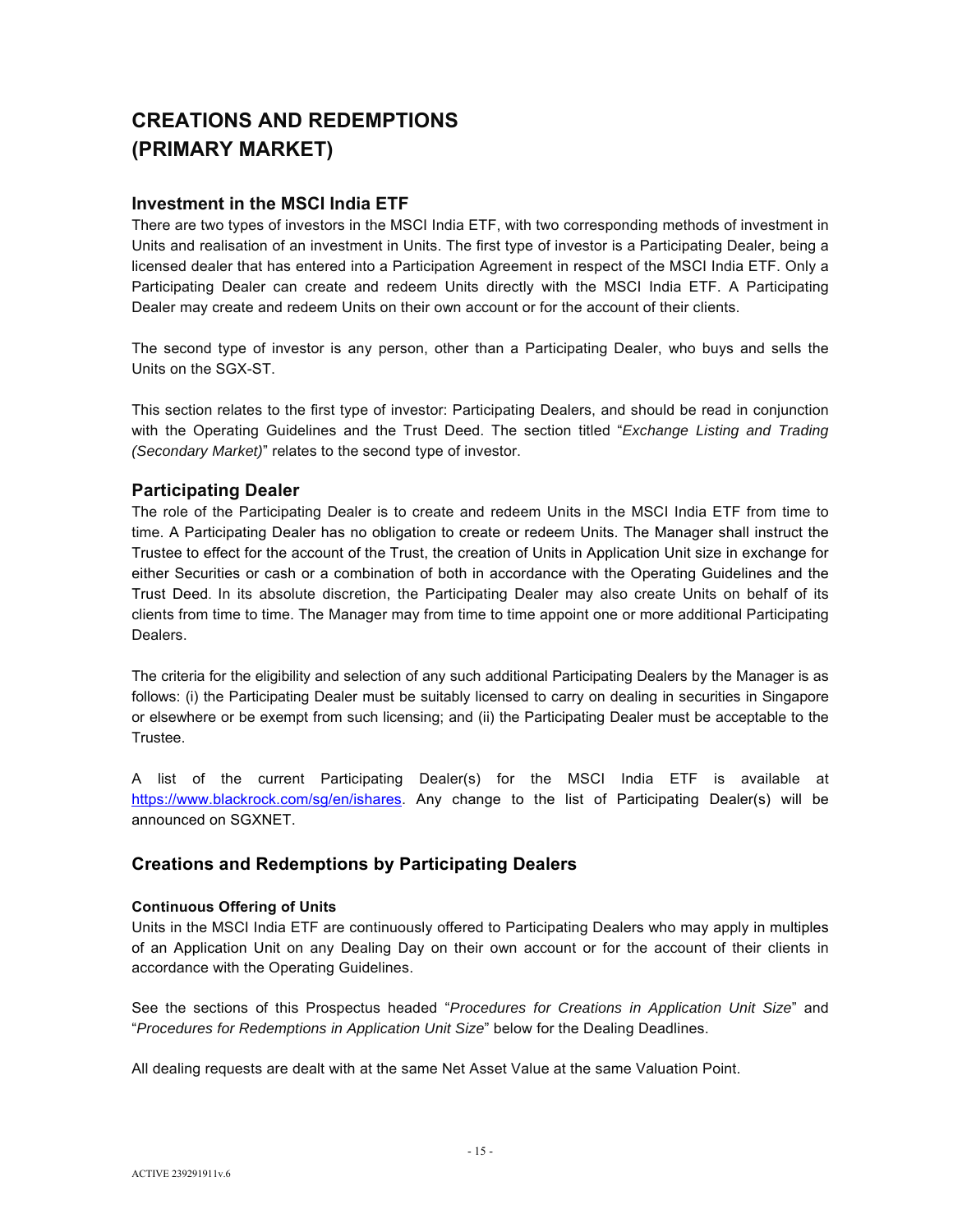#### **Application Unit**

Units in the MSCI India ETF are offered and issued at their Net Asset Value only in aggregations of a specified number of Units (each, an "**Application Unit**") which is currently 500,000 Units (or whole multiples thereof). Any change to the Application Unit size will be announced on the SGXNET. Applications submitted in respect of Units other than in Application Unit size or whole multiples thereof will not be accepted.

#### **Issue Price and Redemption Value**

The Issue Price of Units of the MSCI India ETF, created and issued pursuant to a Creation Application, shall be the Net Asset Value of the MSCI India ETF divided by the total number of Units in issue rounded to the nearest 4 decimal places (or such other method of rounding as the Manager may determine from time to time with the approval of the Trustee).

The Redemption Value of Units of the MSCI India ETF on a Dealing Day shall be the Net Asset Value of the MSCI India ETF divided by the total number of Units in issue rounded to the nearest 4 decimal places (or such other method of rounding as may be determined by the Manager from time to time with the approval of the Trustee).

Investors should note that the Participating Dealer(s) may make an over-the-counter market in the Units of the MSCI India ETF in Singapore. As a consequence, the attention of prospective investors is drawn to the fact that their subscription orders placed through the Participating Dealer(s) may not be filled at a price equal to the Net Asset Value per Unit but at a price based on the Net Asset value per Unit plus any bid-ask spread that the Participating Dealer(s) may take for such Unit. The Participating Dealer(s) have no obligation to fill subscription orders for the Units at prices equal to their Net Asset Value although they may at their sole discretion choose to do so upon specific requests by investors. Investors should check with the Participating Dealer(s) for further details.

#### **Procedures for Creation of Application Unit Size**

Only Participating Dealers may apply for Units. The Manager shall instruct the Trustee to effect, for the account of the Trust, the creation of Units in the MSCI India ETF in Application Unit size in accordance with any of (a), (b) or (c) below (or a combination of any or all of the same) as determined by the Manager in its discretion:

- (a) in exchange for a transfer, by the Participating Dealer, to or for the account of the Trustee of Securities constituting an Application Basket for the relevant Units, a cash amount equivalent to any Duties and Charges payable plus, if the Cash Component is a positive value, a cash payment equivalent to the amount of the Cash Component. If the Cash Component is a negative value, the Trustee shall be required to make a cash payment equivalent to the amount of the Cash Component to the Participating Dealer. In the event that the MSCI India ETF has insufficient cash required to pay any Cash Component payable by the MSCI India ETF, the Manager may effect sales of the Deposited Property of the MSCI India ETF, or may borrow moneys in accordance with the Trust Deed, to provide the cash required;
- (b) if permitted by the Manager in relation to the MSCI India ETF, in exchange for a cash payment by the Participating Dealer equivalent to the relevant Application Basket Value (which shall be accounted for as Deposited Property) plus an amount equivalent to any Cash Component, which the Manager shall use to purchase the Securities comprised in the Application Basket , provided that the Manager shall be entitled in its discretion to (a) charge (for the account of the MSCI India ETF) to the applicant of any Units for which cash is paid in lieu of delivering any Securities such additional sum as represents the appropriate provision for Duties and Charges and (b) cause to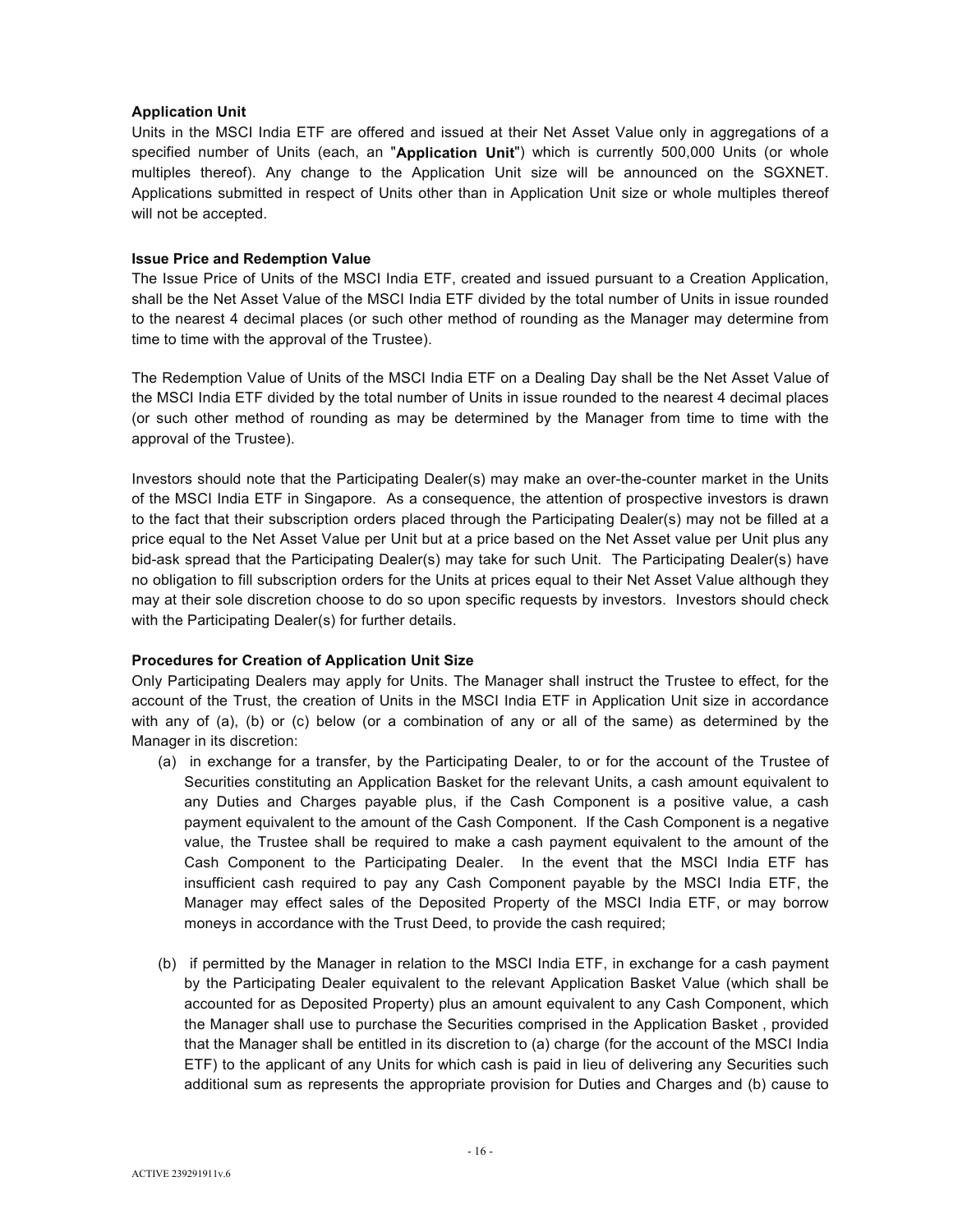be paid to the Participating Dealer such amount as is determined by the Manager for the purpose of compensating the Participating Dealer up to an amount equal to the positive difference (if any) between the prices used when valuing the Securities of the MSCI India ETF for the purpose of such creation and the purchase prices actually paid or to be paid out of the Deposited Property in relation to the MSCI India ETF in acquiring such Securities for the MSCI India ETF (after the addition to the relevant purchase prices of any Duties and Charges in respect of such acquisition of Securities); or

(c) in exchange for a cash payment by the Participating Dealer equivalent to the Issue Price of the relevant Units plus such sum as the Manager in its discretion considers appropriate for the Duties and Charges,

provided that the Manager shall have the right to reject or suspend a Creation Application if (i) in the opinion of the Manager, acceptance of any Security included in an Application Basket would have certain adverse tax consequences for the MSCI India ETF; (ii) the Manager reasonably believes that the acceptance of any Security included in an Application Basket would be unlawful; (iii) the acceptance of any Security included in an Application Basket would otherwise, in the opinion of the Manager, have an adverse effect on the MSCI India ETF; (iv) circumstances outside the control of the Manager make it for all practicable purposes impossible to process the Creation Application; (v) the Manager has suspended the rights of Participating Dealers pursuant to the Trust Deed, or (vi) an Insolvency Event occurs in respect of the Participating Dealer.

Once the Units are created, the Manager shall effect, for the account of the Trust, the issue of Units to a Participating Dealer in accordance with the Operating Guidelines.

Units of the MSCI India ETF are denominated in US dollars and no fractions of a Unit shall be created or issued by the Trustee.

A Creation Application for the creation and issue of Units shall only be made or accepted (as the case may be) on a Dealing Day, shall only be in respect of Units constituting an Application Unit size or whole multiples thereof and shall only be accepted if made by or through a Participating Dealer in accordance with the terms of a Participation Agreement and including the certifications required in the Operating Guidelines in respect of creations of Units, together with such certifications and opinions of counsel as the Trustee and the Manager may consider necessary to ensure compliance with applicable securities and other laws in relation to the creation of Units which are the subject of the Creation Application. A Creation Application once given cannot be revoked or withdrawn without the consent of the Manager.

The Issue Price of Units shall be based on forward pricing which means that the Issue Price of the Units shall not be ascertainable at the time of application for Units.

A Creation Application received (or deemed received) and accepted in accordance with the Operating Guidelines on a Dealing Day shall be issued at that Dealing Day's Issue Price but, for valuation purposes only, Units shall be deemed created and issued after the Valuation Point on the Dealing Day on which the relevant Creation Application was received or deemed received and the register will be updated on Settlement Day or the Dealing Day immediately following Settlement Day if the settlement period is extended.

The Issue Price per Unit of the MSCI India ETF shall be the Net Asset Value of the MSCI India ETF as at the Valuation Point of the relevant Dealing Day divided by the total number of Units of the MSCI India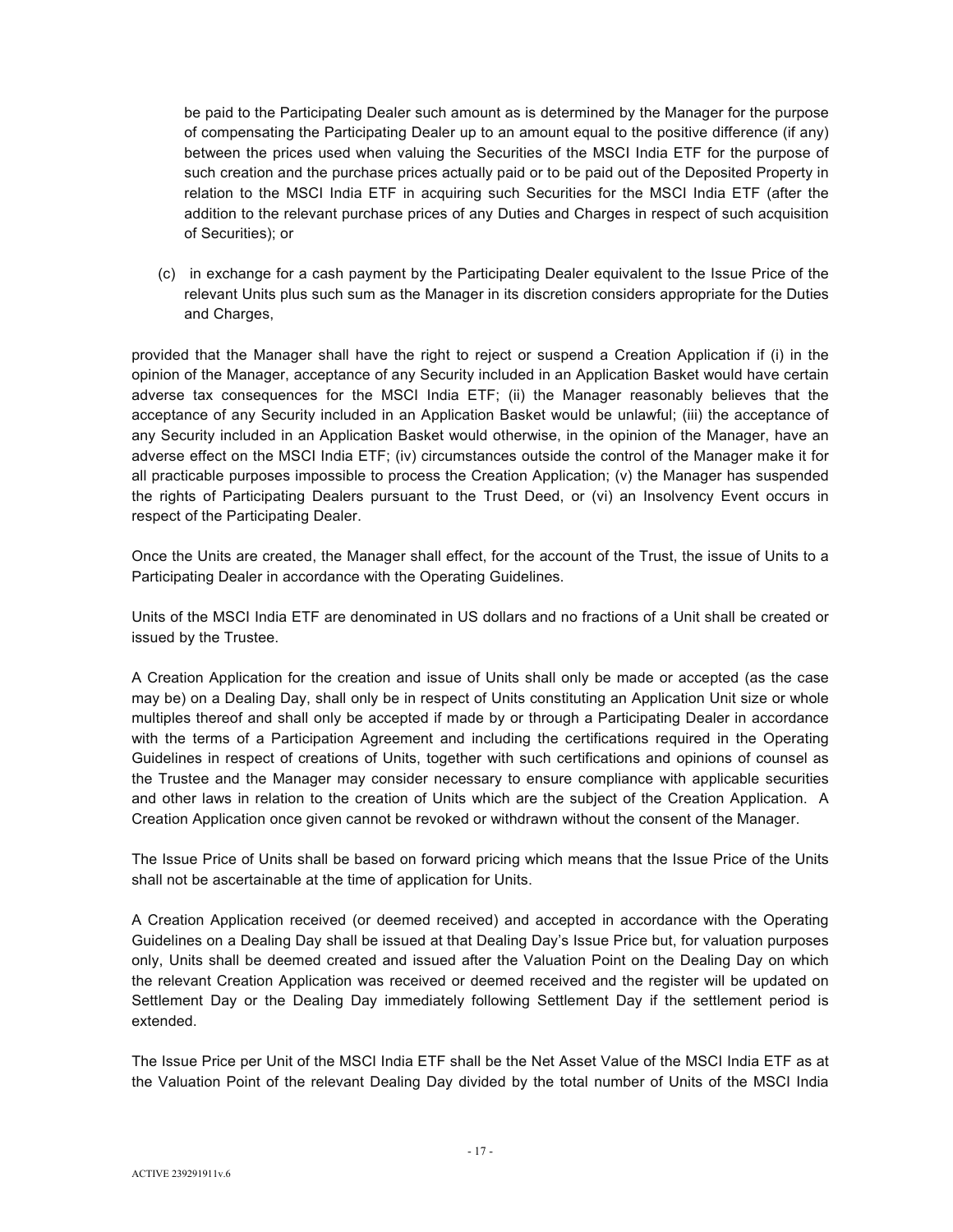ETF rounded to the nearest 4 decimal places (or such other method of rounding as may be determined by the Manager from time to time with the approval of the Trustee).

If a Creation Application is received on a day which is not a Dealing Day or is received after the Dealing Deadline on a Dealing Day, that Creation Application shall be treated as having been received at the opening of business on the next following Dealing Day, which shall be the relevant Dealing Day for the purposes of that Creation Application. The Dealing Deadline for the MSCI India ETF is 4.00 pm (Singapore time) for in-specie and cash Creation Applications.

For every successful application for Units, the Participating Dealer will be sent a confirmation detailing the number of Units allotted within 7 Business Days of the receipt of the application by the Registrar. All Units created through subscription of Units through the Participating Dealer will be entered on the records of CDP in the name of the Participating Dealer or its nominee.

No Units shall be issued to any Participating Dealer unless the application is in a form and substance satisfactory to, and accompanied by such documents as may be required by, the Trustee and the Manager in accordance with the Operating Guidelines.

The Manager may charge a Transaction Fee in respect of Creation Applications for the benefit of the Trustee and may on any day vary the amount of the Transaction Fee it charges (but not as between different Participating Dealers in respect of the MSCI India ETF). The Transaction Fee shall be paid by or on behalf of the Participating Dealer applying for such Units (and may be set off and deducted against any cash amount due to the Participating Dealer in respect of such Creation Application(s)).

Any commission, remuneration or other sum payable by the Manager to any agent or other person in respect of the issue or sale of any Unit shall not be added to the Issue Price of such Unit and shall not be paid from the Deposited Property.

The Trustee shall be entitled to refuse to enter (or allow to be entered) Units in the register if at any time the Trustee is of the opinion that the provisions, in regard to the issue of Units, are being infringed.

#### **Cancellation of Creation Application of Units in the MSCI India ETF**

The Trustee shall cancel a Creation Application of Units in the MSCI India ETF if:

- (a) (if applicable) all the Securities relating to the Creation Application have not been vested by or on the relevant Settlement Day upon the trusts hereof in the Trustee or to the Trustee's satisfaction or evidence of title and instruments of transfer satisfactory to the Trustee have not been produced to or to the order of the Trustee; and/or
- (b) the Trustee has not received the full amount of any relevant cash payable (including Duties and Charges) relating to the Creation Application by such time on the relevant Settlement Day as prescribed in the Operating Guidelines,

provided that the Manager may at its discretion, with the approval of the Trustee, extend the settlement period (either for the Creation Application as a whole or for a particular Security) on such terms and conditions (including as to the payment of an Extension Fee) as the Manager may determine or partially settle the Creation Application to the extent to which Securities and/or cash have vested in, or paid to the account of the Trustee, on such terms and conditions as the Manager may determine including terms as to any extension of the settlement period for the outstanding Securities and/or cash.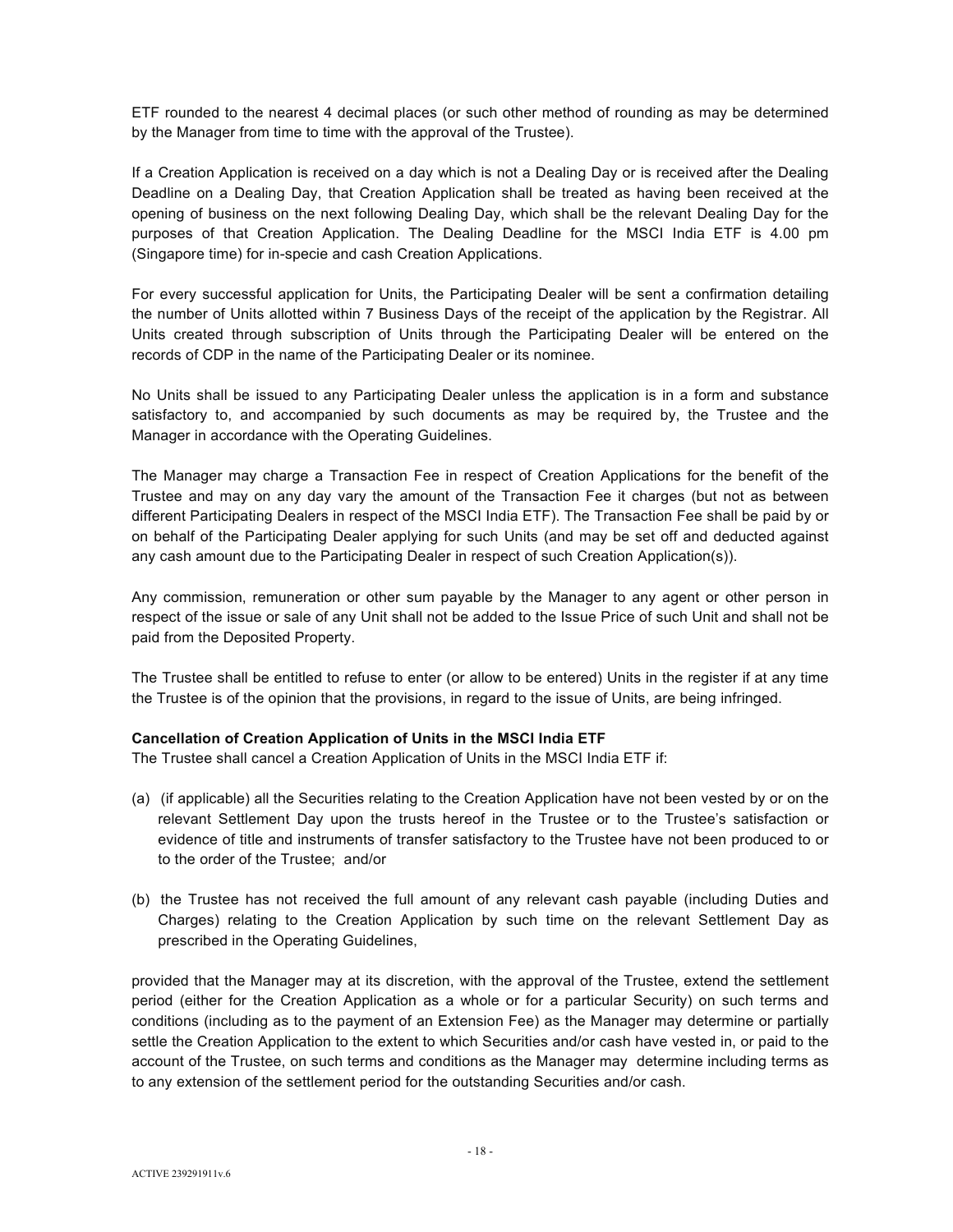Upon the cancellation of any Creation Application as provided for above or if a Participating Dealer otherwise withdraws a Creation Application other than in the circumstances contemplated in the Trust Deed, the Securities deposited for exchange that have been vested in the Trustee and/or any cash received by or on behalf of the Trustee in connection with a Creation Application shall be redelivered to the Participating Dealer (without interest) and the relevant Units shall be deemed for all purposes never to have been created and the applicant therefor shall have no right or claim against the Manager or the Trustee in respect of such cancellation provided that:

- the Manager may charge the Participating Dealer for the account of the Trustee an Application Cancellation Fee;
- the Manager may at its discretion require the Participating Dealer to pay to the Trustee for the account of the MSCI India ETF in respect of each Unit so cancelled Cancellation Compensation, being the amount (if any) by which the Issue Price of each such Unit exceeds the Redemption Value which would have applied in relation to each such Unit if a Participating Dealer had, on the date on which such Units are cancelled, made a Redemption Application and such other amount as the Manager reasonably determines as representing any charges, expenses and losses incurred by the MSCI India ETF as a result of such cancellation;
- the Trustee shall be entitled to the Transaction Fee payable in respect of a Creation Application; and
- no previous valuations of the Trust Fund shall be re-opened or invalidated as a result of the cancellation of such Units.

#### **Procedures for Redemption of Application Unit Size**

Only Participating Dealers may apply to redeem Units. The Manager shall have the exclusive right, at any time and from time to time following a Redemption Application made by a Participating Dealer in accordance with the Operating Guidelines, by notice in writing to the Trustee to effect a reduction of the Trust Fund on the relevant Settlement Day by requiring the Trustee to cancel the number of Units specified in such notice.

A Redemption Application shall only be made or accepted (as the case may be) on a Dealing Day and shall only be in respect of Units constituting an Application Unit size or whole multiples thereof and shall only be accepted if made by or through a Participating Dealer in accordance with the terms of a Participation Agreement. There is no minimum holding requirement.

The Redemption Value shall be based on forward pricing which means that the Redemption Price of the Units shall not be ascertainable at the time of application to redeem Units.

The Redemption Value of Units tendered for redemption and cancellation shall be the Net Asset Value per Unit in the MSCI India ETF as at the Valuation Point of the relevant Dealing Day rounded to the nearest 4 decimal places (or such other method of rounding as the Manager may from time to time determine with the approval of the Trustee).

If a Redemption Application is received on a day which is not a Dealing Day or is received after the Dealing Deadline on a Dealing Day, that Redemption Application shall be treated as having been received at the opening of business on the next following Dealing Day, which shall be the relevant Dealing Day for the purposes of that Redemption Application. For the purpose of valuation, the relevant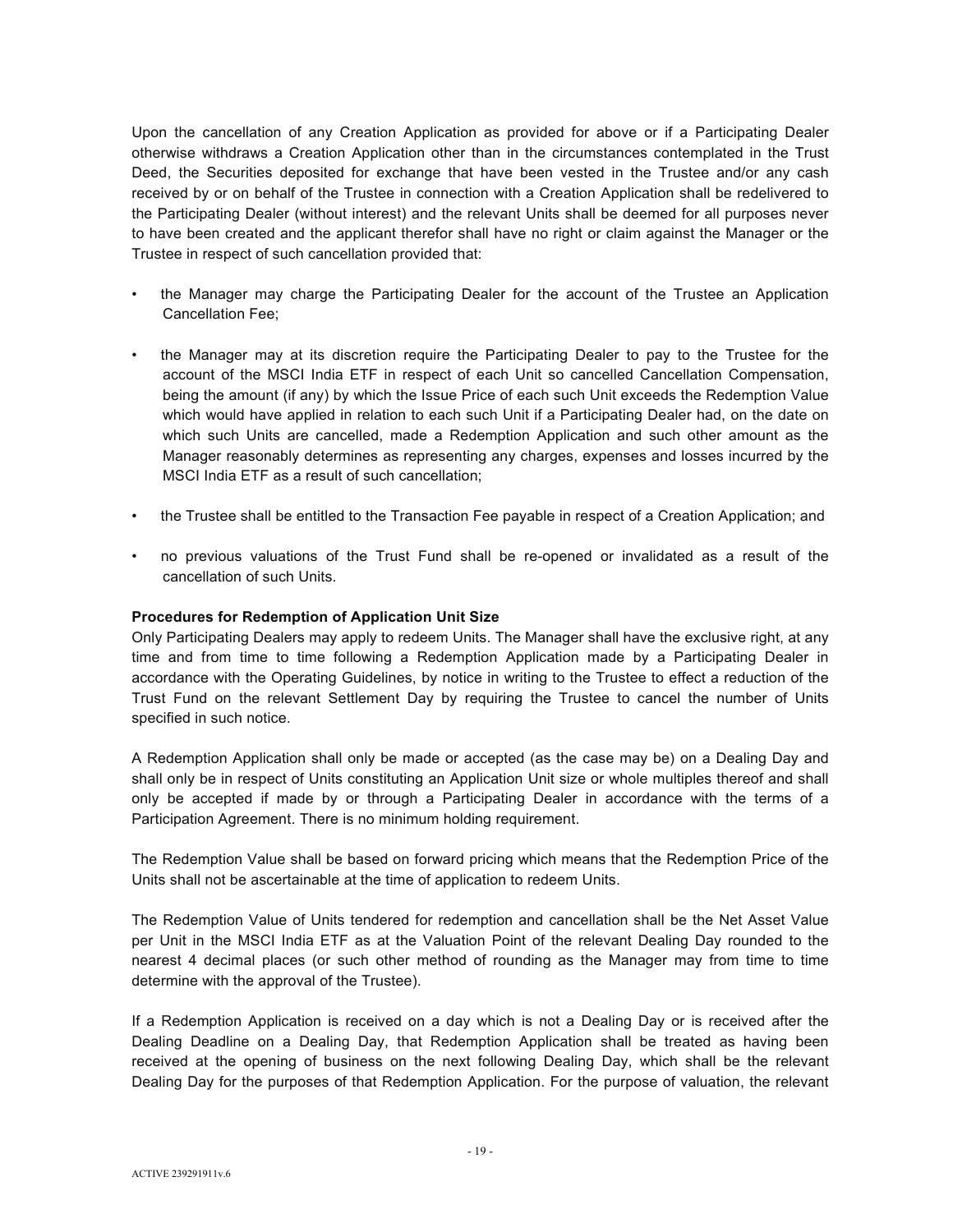Valuation Point shall be the Valuation Point for the Dealing Day on which the Redemption Application is treated as having been received. The Dealing Deadline for the MSCI India ETF is 4.00 pm (Singapore time) for in-specie and cash Redemption Applications.

The Manager shall, on receipt of an effective Redemption Application for the MSCI India ETF from a Participating Dealer, effect the redemption of the relevant Units in Application Unit Size in accordance with any of (a), (b) or (c) below (or a combination of any or all of the same) as determined by the Manager in its discretion:

- (a) require the Trustee to transfer to the Participating Dealer, in accordance with the Operating Guidelines, Securities constituting an Application Basket for the relevant Units plus, if the Cash Component is a positive value, a cash payment equivalent to the amount of the Cash Component. If the Cash Component is a negative value, the Participating Dealer shall be required to make a cash payment equivalent to the amount of the Cash Component to the Trustee;
- (b) require the Trustee to pay to the Participating Dealer, (i) a cash amount equivalent to the relevant Application Basket Value plus (ii) an amount determined by the Manager for the purpose of compensating the Participating Dealer up to the amount by which the prices used when valuing the Securities of the MSCI India ETF for the purpose of such Redemption Application are less than the sale prices actually received or to be received in selling the Securities for the MSCI India ETF (after the deduction from the relevant sale prices of any Duties and Charges in respect of such disposal of Securities); or
- (c) require the Trustee to pay to the Participating Dealer a cash amount equivalent to the Redemption Value of the relevant Units minus such sum as the Manager in its discretion considers appropriate for the Duties and Charges.

In the event that the MSCI India ETF has insufficient cash to pay any cash amount payable, the Manager may effect sales of the Deposited Property of the MSCI India ETF, or borrow moneys in accordance with the Trust Deed, to provide the cash required. The Participating Dealer shall be required to make a cash payment (if any) in respect of any Redemption Application in accordance with the Operating Guidelines.

To be effective, a Redemption Application must:

- be given by a Participating Dealer in accordance with a Participation Agreement;
- specify the number of Application Units which is the subject of the Redemption Application; and
- include the certifications required in the Operating Guidelines in respect of redemptions of Units, together with such certifications and opinions of counsel as the Trustee and the Manager may consider necessary to ensure compliance with applicable securities and other laws in relation to the redemption of Units which are the subject of the Redemption Application.

A Redemption Application once given cannot be revoked or withdrawn without the consent of the Manager.

The Manager may deduct from and set off against any cash payable to a Participating Dealer on the redemption of Units such sum (if any) as the Manager may consider represents the appropriate provision for Duties and Charges and/or the Transaction Fee. To the extent that the cash is insufficient to pay such Duties and Charges and/or the Transaction Fee payable on such redemption the Participating Dealer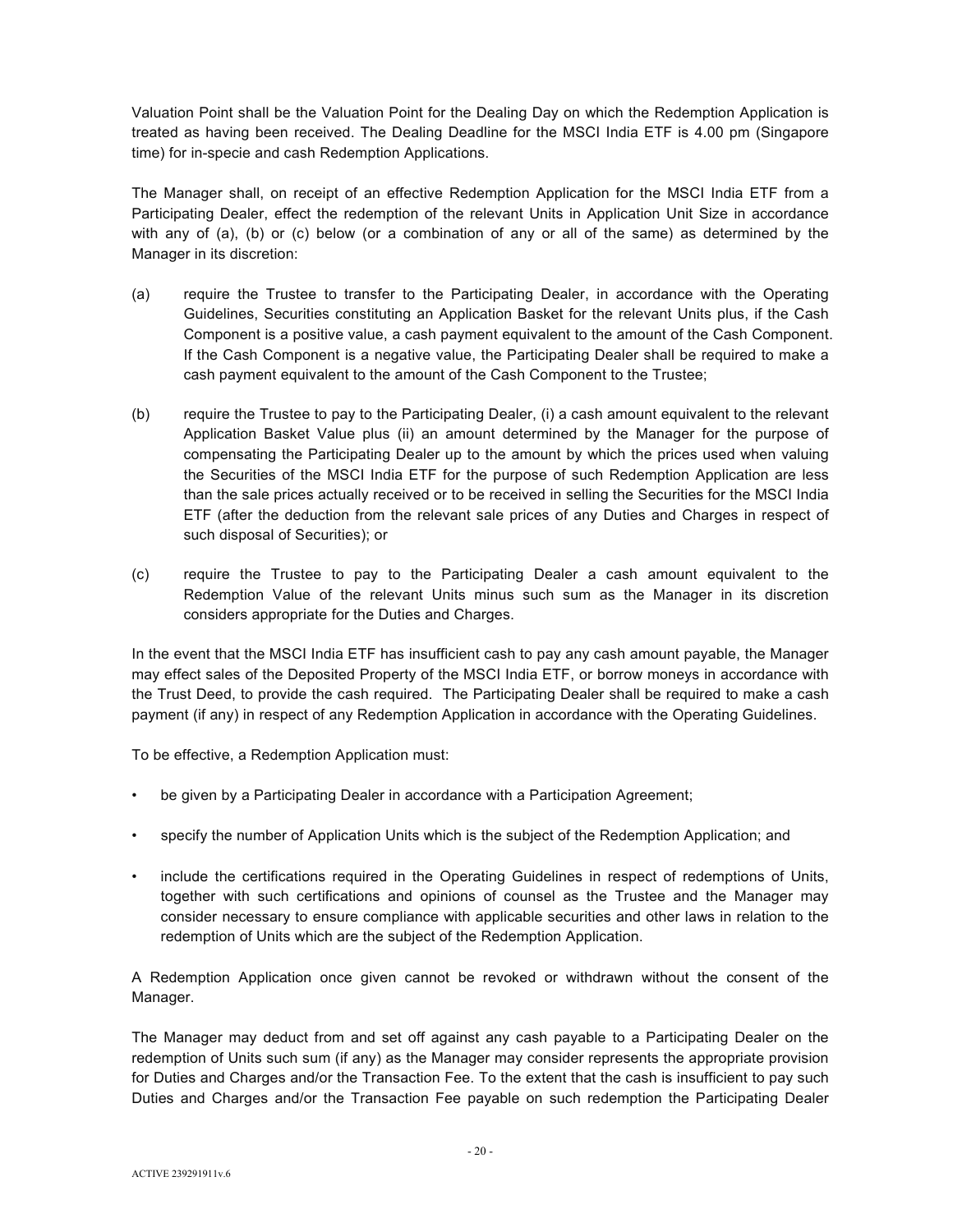shall promptly pay the shortfall in the currency of account for the MSCI India ETF to or to the order of the Trustee. The Trustee shall not be obliged to deliver (and shall have a general lien over) any Securities to be transferred in respect of the relevant Redemption Application until the Units to be redeemed are received to the order of the Trustee and such shortfall and any cash, Transaction Fee, Extension Fee and other amounts payable by the Participating Dealer is paid in full in cleared funds to or to the order of the Trustee.

Unless specifically requested to do so by the Participating Dealer concerned, not later than one month after the relevant Dealing Day, the Trustee shall be under no obligation to check the calculation of the Redemption Value in connection with any redemption or cancellation of Units but shall be entitled at any time before the audited accounts of the Trust, covering the relevant Dealing Day, have been prepared, to require the Manager to justify its calculation of the Redemption Value.

Any Securities transferable or cash payable in respect of a Redemption Application shall be transferred and/or paid on the Settlement Day provided that a Redemption Application duly signed by a Participating Dealer (to the satisfaction of the Manager and, where any amount is to be paid by telegraphic transfer to a bank account in Singapore or New York State, verified in such manner as may be required by, and to the satisfaction of, the Trustee) has been received in accordance with the Operating Guidelines and provided further that the Trustee shall have received (unless otherwise provided in the Operating Guidelines) the Units to be cancelled and the full amount of any cash payable by the Participating Dealer and any Duties and Charges and the Transaction Fee payable have been deducted or otherwise paid in full.

On the relevant Settlement Day in relation to an effective Redemption Application:

- the Units, which are the subject of the Redemption Application, shall be redeemed and cancelled;
- the Trust Fund shall be reduced by the cancellation of those Units but, for valuation purposes only, such Units shall be deemed to have been redeemed and cancelled after the Valuation Point as at the Dealing Day on which the Redemption Application was received; and
- the name of the Unitholder of such Units shall be removed from the Register of the MSCI India ETF in respect of those Units on the relevant Settlement Day,

the Trustee shall (if applicable) transfer the Securities relevant to the Redemption Application out of the Deposited Property of the MSCI India ETF to the Participating Dealer and/or pay the cash relevant to the Redemption Application out of the Deposited Property of the MSCI India ETF to the Participating Dealer.

No Security shall be transferred and no cash shall be paid in respect of any Redemption Application unless Units, which are the subject of the Redemption Application, have been delivered to the Manager for redemption by such time on the Settlement Day as the Trustee and the Manager shall for the time being prescribe for Redemption Applications generally. In the event that Units, which are the subject of a Redemption Application, are not delivered to the Manager for redemption in accordance with the foregoing:

• the Redemption Application shall be deemed never to have been made except that the Transaction Fee in respect of such application shall remain due and payable and once paid, shall be retained by the Trustee;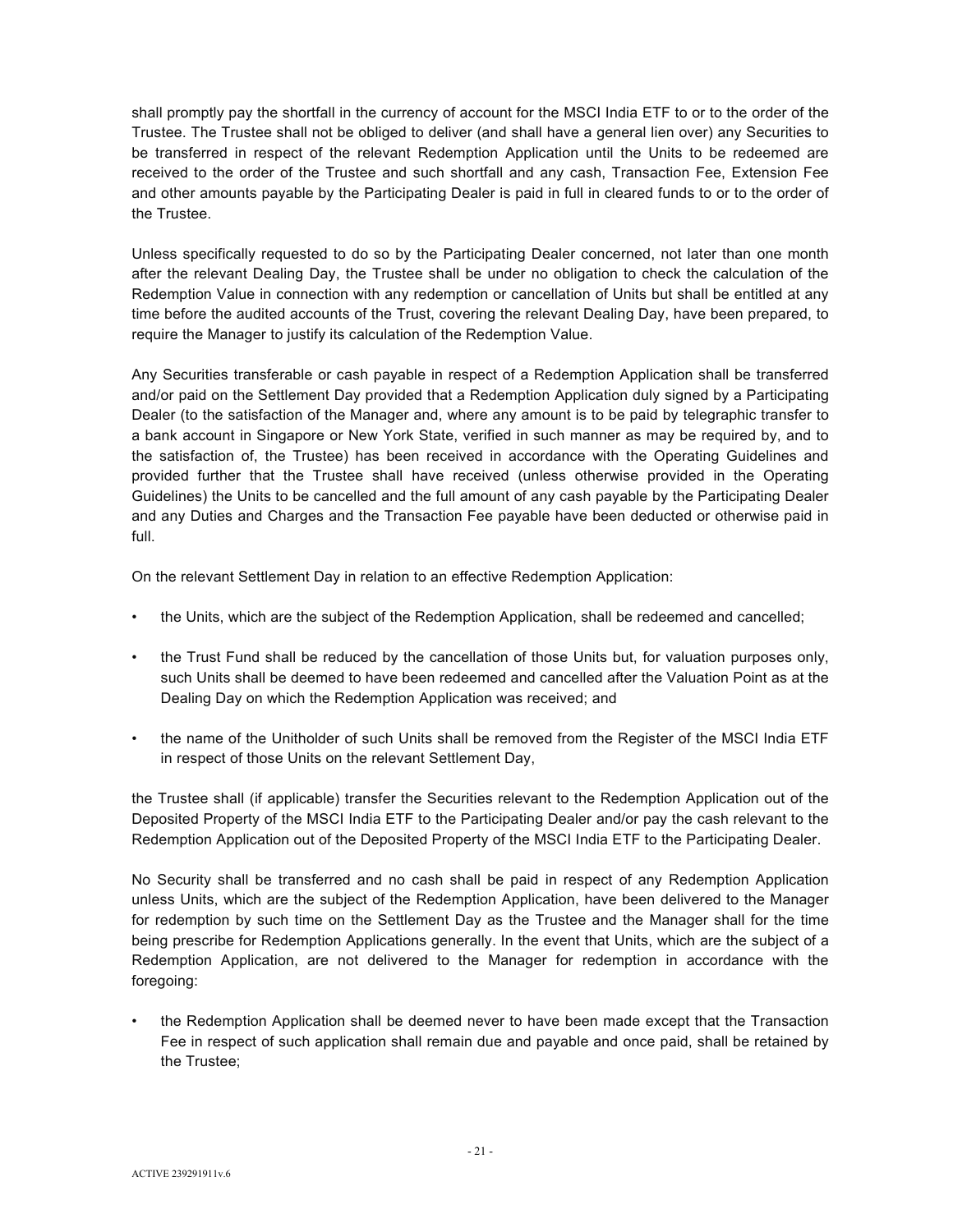- the Manager may charge the Participating Dealer for the account of the Trustee an Application Cancellation Fee;
- the Manager may at its discretion require the Participating Dealer to pay to the Trustee, for the account of the MSCI India ETF, in respect of each Unit Cancellation Compensation, being the amount (if any) by which the Redemption Value of each such Unit is less than the Issue Price which would have applied in relation to each such Unit if a Participating Dealer had, on the final day permitted for delivery of Units which are the subject of the Redemption Application, made a Creation Application plus such other amount as the Manager reasonably determines as representing any charges, expenses and losses incurred by the MSCI India ETF as a result of any such cancellation; and
- no previous valuations of the Trust Fund shall be re-opened or invalidated as a result of an unsuccessful Redemption Application.

The Manager, with approval of the Trustee, may at its discretion extend the settlement period such extension to be on such terms and conditions (including as to the payment of an Extension Fee) as the Manager may determine but, in any event, not later than one month from the receipt of an effective Redemption Application.

The Manager may charge a Transaction Fee in respect of Redemption Applications for the benefit of the Trustee and may on any day vary the amount of the Transaction Fee it charges (but not as between different Participating Dealers in respect of the MSCI India ETF). The Transaction Fee shall be paid by or on behalf of the Participating Dealer submitting the Redemption Application(s) (and may be set off and deducted against any cash amount due to the Participating Dealer in respect of such Redemption Application(s)).

# **Directed Cash Dealing**

Where a Participating Dealer subscribes or redeems in cash, the Manager may at its sole discretion (but shall not be obliged to) transact with a broker/dealer nominated by the Participating Dealer. Should the nominated broker/dealer default on, or change the terms for, any part of the transaction, the Participating Dealer shall bear all the associated risks and costs. In such circumstances the Manager has the right to transact with another broker/dealer and amend the terms of the Creation or Redemption Application to take into account the default and the changes to the terms.

#### **Suspension of Creation and Redemptions**

Subject to the provisions of the Code relating to suspension of dealings, the Manager may, at its discretion, at any time after giving notice to the Trustee and where practicable following consultation with the relevant Participating Dealers, suspend the right of Participating Dealers to require the redemption of Units of the MSCI India ETF and/or delay the payment of any moneys and transfer of any Securities in respect of any Redemption Application during:

- (i) any period when a Market on which a Security (being a component of the Underlying Index for the MSCI India ETF or the Application Basket) has its primary listing, or the official clearing and settlement depositary (if any) of such Market, is closed; or
- (ii) any period when dealings on a Market on which a Security (being a component of the Underlying Index for the MSCI India ETF or the Application Basket) has its primary listing are restricted or suspended; or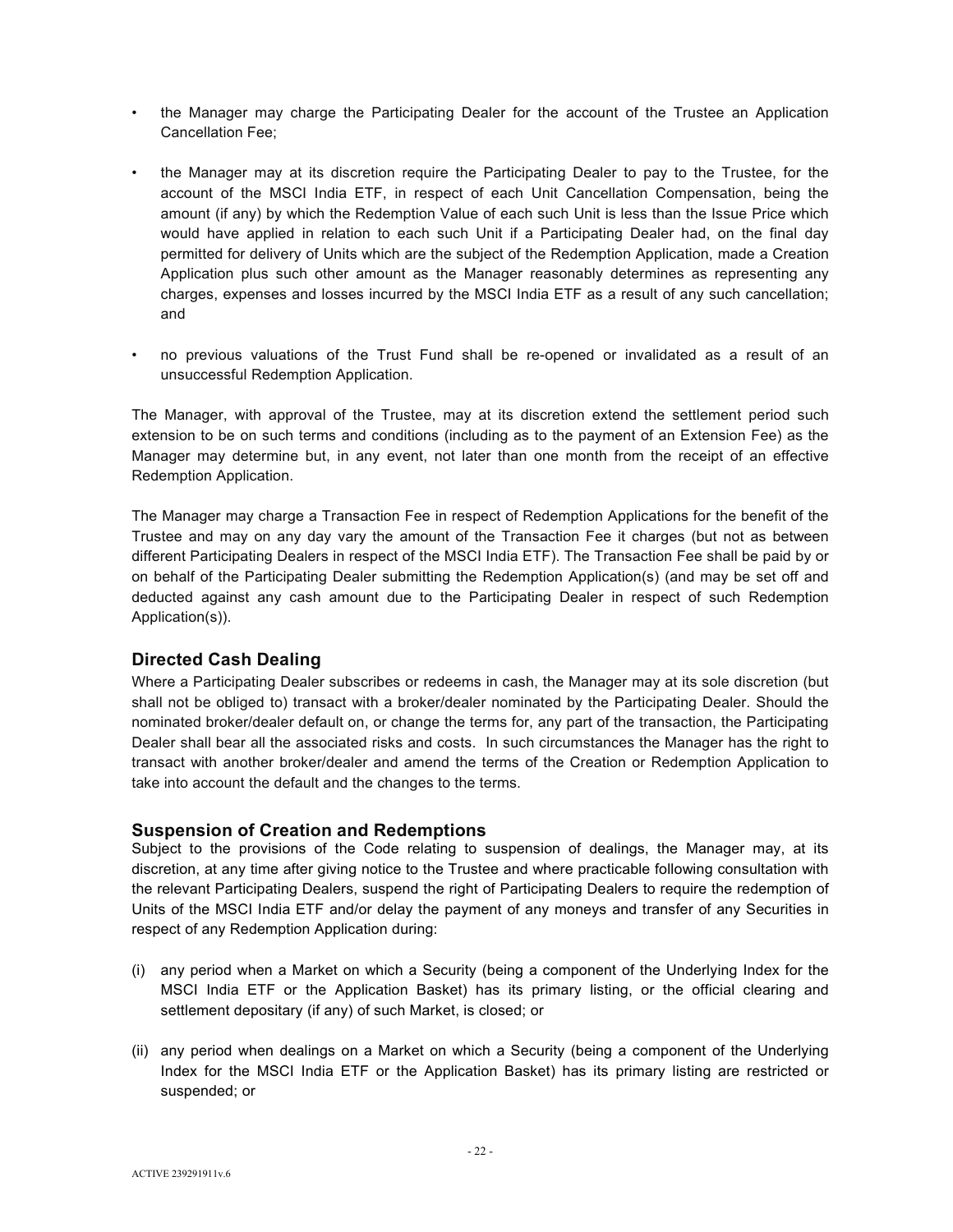- (iii) any period when, in the opinion of the Manager, settlement or clearing of Securities in the official clearing and settlement depositary (if any) of such Market is disrupted; or
- (iv) the existence of any state of affairs as a result of which delivery or purchase of Securities or disposal of investments for the time being comprised in the MSCI India ETF cannot, in the opinion of the Manager, be effected normally or without prejudicing the interests of Unitholders of the MSCI India ETF; or
- (v) any period when the Underlying Index for the MSCI India ETF is not compiled or published; or
- (vi) any breakdown in the means normally employed in determining the Net Asset Value of the relevant MSCI India ETF or the Net Asset Value per Unit of the MSCI India ETF or when for any other reason the Value of any Securities or other property for the time being comprised in the MSCI India ETF cannot, in the opinion of the Manager, reasonably, promptly and fairly be ascertained; or
- (vii) any 48 hour period (or such longer period as may be agreed between the Manager and the Trustee) prior to the date of any meeting of Unitholders (or any adjourned meeting thereof); or
- (viii) any period when the business operations of the Manager or the Trustee in relation to the operations of the Trust are substantially interrupted or closed as a result of or arising from pestilence, acts of war, terrorism, insurrection, revolution, civil unrest, riots, strikes or acts of God; or
- (ix) any period when the dealing of Units of the MSCI India ETF is suspended pursuant to any order or direction issued by the Authority; or
- (x) such circumstances as may be required or permitted under the Code.

In addition, the Manager will suspend the right to redeem Units when dealings in the Units on the SGX-ST are restricted or suspended.

Subject to the provisions of the Code relating to suspension of dealings, such suspension shall take effect forthwith upon the declaration thereof and thereafter there shall be no determination of the Net Asset Value of the MSCI India ETF until the Manager shall declare the suspension at an end, except that the suspension shall terminate in any event on the day following the first Business Day on which (i) the condition giving rise to the suspension shall have ceased to exist and (ii) no other condition under which suspension is authorised shall exist.

Whenever the Manager declares such a suspension it shall, as soon as may be practicable after any such declaration and at least once a month during the period of such suspension, publish an announcement on its website containing information about the suspension of the determination of the Net Asset Value and/or suspension of dealings. Such suspension will also be publicly announced by the Manager on the SGXNET.

No Units will be created or issued during any period of suspension. The Manager may at any time by notice to the Trustee suspend the issue of Units of the MSCI India ETF if, as a result of the investment of the proceeds of issue of such Units, the MSCI India ETF would breach a provision of the Code and the Authority has not agreed to waive that provision, and the relevant provisions relating to suspension of the right of Unitholders to redeem Units shall also apply in accordance with the provision of the Trust Deed.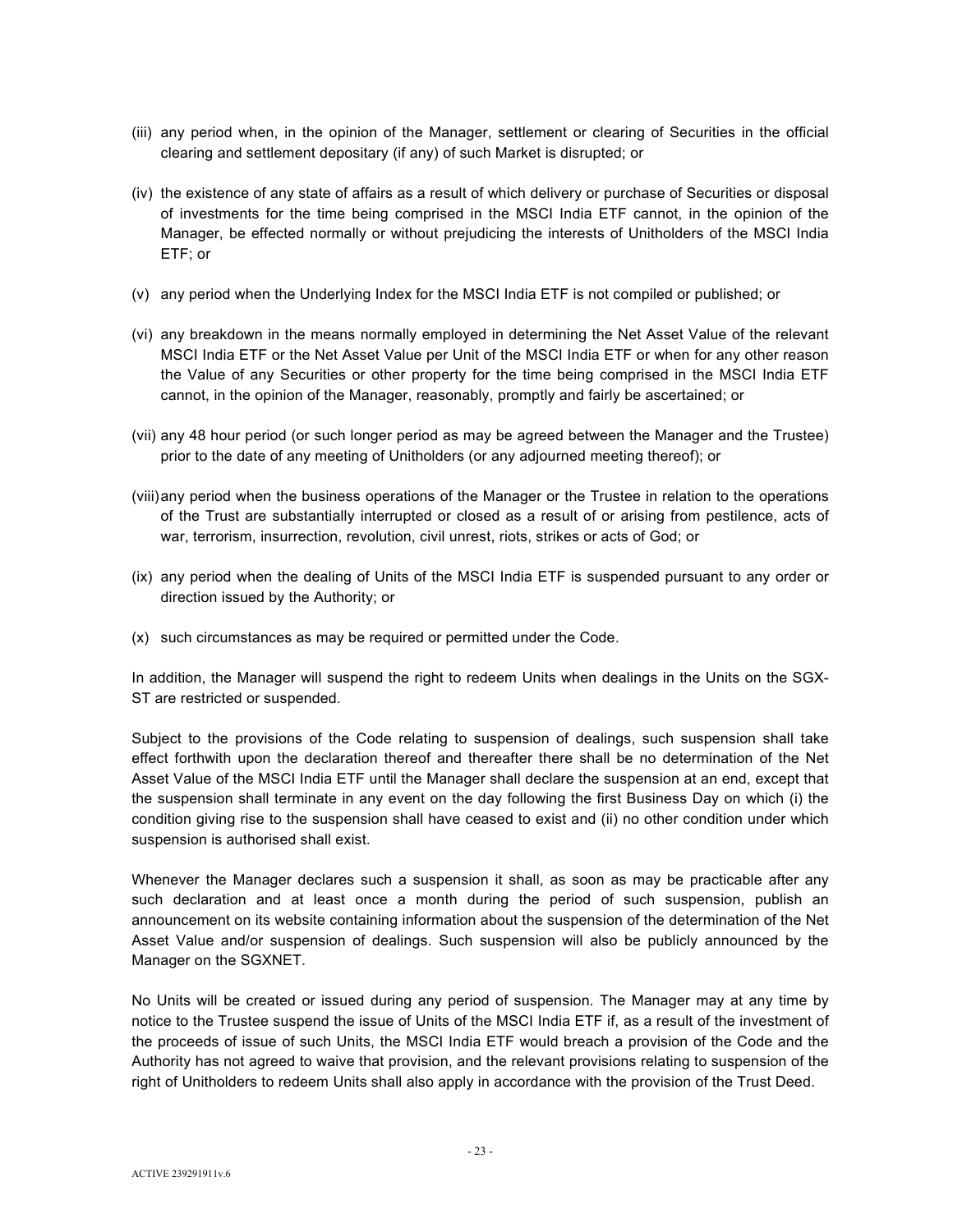# **Transfer of Units**

Units held by Unitholders may be transferred by an instrument in writing in common form signed by (or, in the case of a body corporate, signed on behalf of or sealed by) the transferor and the transferee. The transferor will be deemed to remain the holder of the Units transferred until the name of the transferee is entered in the Register in respect of such Units. Units held by Unitholders are only transferable in multiples of Application Units.

For so long as the Units are listed on the SGX-ST, transfers of Units between depositors (i.e. direct account holders with the CDP and depository agents whose names are entered in CDP's register in respect of Units held by them) shall be effected electronically through the CDP making an appropriate entry in CDP's electronic register of the Units that have been transferred in accordance with CDP trading requirements, and the above paragraph will not apply to such transfers.

# **Restrictions on Unitholders**

The Manager has power to impose such restrictions as it may think necessary for the purpose of ensuring that no Units are acquired or held which would result in such holding being:

- a breach of the law or requirements of any country or governmental authority or any stock exchange on which the Units are listed in circumstances which, in the Manager's opinion, might result in the Trust or the MSCI India ETF being adversely affected which the Trust or the MSCI India ETF might not otherwise have suffered; or
- in the circumstances which, in the Manager's opinion, may result in the Trust or MSCI India ETF incurring any tax liability or suffering any other pecuniary disadvantage which the Trust or the MSCI India ETF might not otherwise have incurred or suffered.

Upon notice that any Units are so held, the Manager may require such holders to redeem or transfer such Units in accordance with the provisions of the Trust Deed. A person who becomes aware that he is holding or owning Units in breach of any of the above restrictions is required either to redeem his Units in accordance with the Trust Deed or to transfer his Units to a person whose holding would be permissible under this Prospectus and the Trust Deed.

The Manager has, pursuant to its powers, imposed restrictions on Units in the MSCI India ETF being held by Non-Resident Indians, Persons of Indian Origin or a Person Resident in India, or a Category III foreign portfolio investor or a Category II unregulated broad based fund and as otherwise required by Indian Law. Please also refer to the "*Preliminary*" section and "*Exchange Listing and Trading (Secondary Market)*" section of this Prospectus for more details.

# **No Certificates**

Certificates will not be issued in respect of Units in the MSCI India ETF. Units will be deposited, cleared and settled by the CDP, and held in book-entry form. CDP is the registered owner (i.e. the sole Unitholder of record) of all outstanding Units deposited with the CDP and is therefore recognised as the legal owner of such Units. Investors owning Units are beneficial owners as shown on the records of CDP or the Participating Dealers (as the case may be).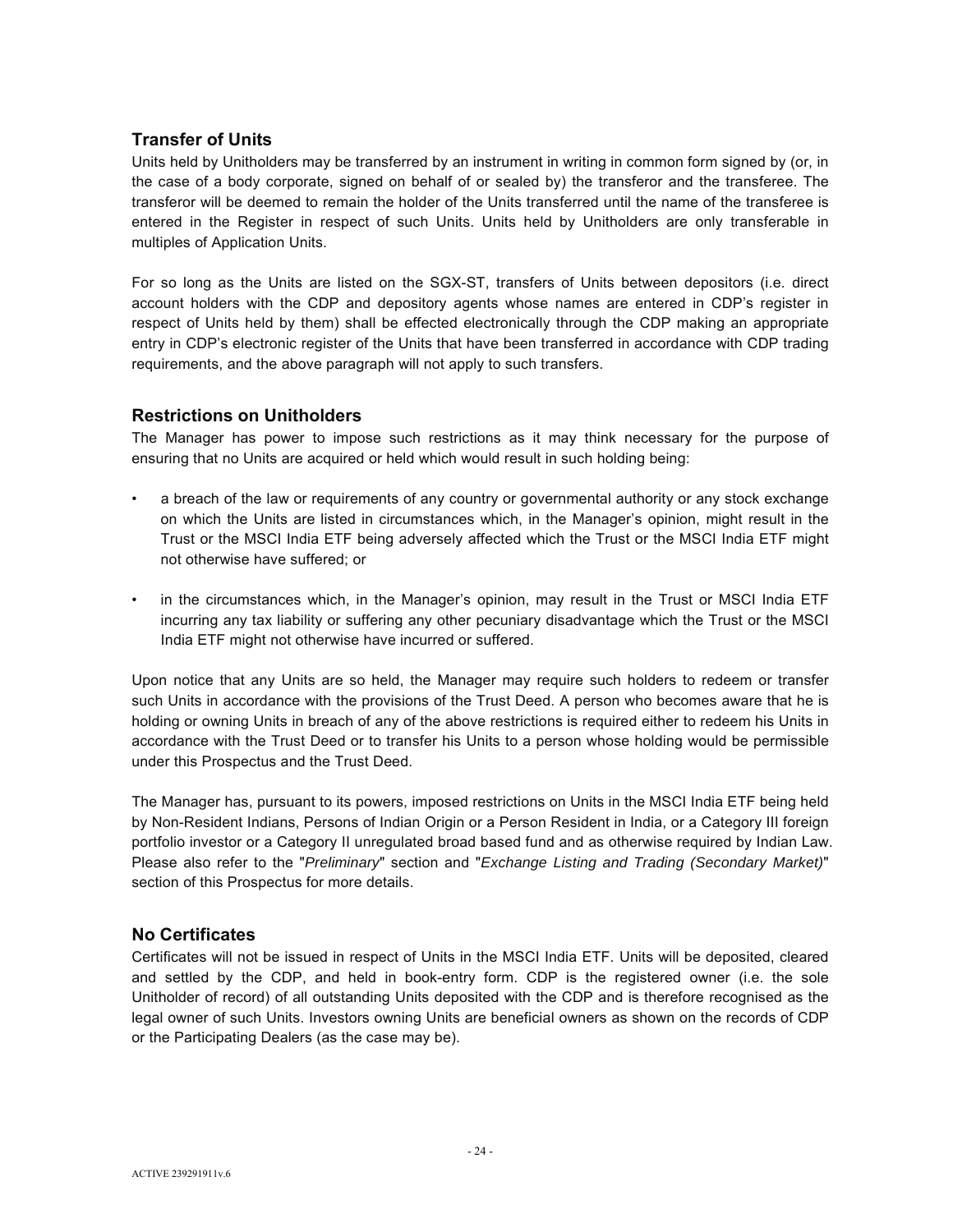# **EXCHANGE LISTING AND TRADING (SECONDARY MARKET)**

Dealings in the Units of the MSCI India ETF on the SGX-ST have already commenced. Units of the MSCI India ETF are neither listed nor dealt on any other stock exchange and no application for such listing or permission to deal is being sought as at the date of this Prospectus. Application may be made in the future for a listing of Units on one or more other stock exchanges.

Units will trade on the SGX-ST in board lots of 100 Units. The purpose of the listing of the Units on the SGX-ST is to enable investors to buy and sell Units on the secondary market via a broker/dealer in smaller quantities than would be possible if they were to subscribe and/or redeem Units in the primary market.

The market price of a Unit listed or traded on the SGX-ST may not reflect the Net Asset Value per Unit of the MSCI India ETF. Any transactions in the Units of the MSCI India ETF on the SGX-ST will be subject to the customary brokerage commissions and/or transfer taxes associated with the trading and settlement through the SGX-ST. There can be no guarantee that once the Units are listed on the SGX-ST they will remain listed.

It is the Manager's expectation that at least one Market Maker will maintain a market for the Units of the MSCI India ETF. A Market Maker is a broker or a dealer registered by the SGX-ST as a designated Market Maker to act as such by making a market for the Units in the secondary market on the SGX-ST. A Market Maker's obligations include quoting bid prices to potential sellers and offer prices to potential buyers when there is a wide spread between the prevailing bid prices and offer prices for Units on the SGX-ST. Market makers accordingly facilitate the efficient trading of Units by providing liquidity in the secondary market when it is required in accordance with the market making requirements of the SGX-ST. Given the nature of the Market Maker's roles, the Manager will make available to the Market Makers, the portfolio composition information made available to Participating Dealers.

Subject to applicable regulatory requirements, for so long as the Units in the MSCI India ETF are listed on SGX-ST, the Manager intends to appoint at all times at least one Market Maker for the MSCI India ETF to facilitate efficient trading in the secondary market. The current designated Market Maker for the MSCI India ETF is Flow Traders Asia Pte Ltd. Any change to the designated Market Makers (including in the event that there is not at least one designated Market Maker for the MSCI India ETF) will be announced on the SGXNET.

Units may be purchased from and sold through a Market Maker. However, there is no guarantee or assurance as to the price at which a market will be made. In maintaining a market for Units, the Market Makers may make or lose money based on the differences between the prices at which they buy and sell Units, which is to a certain extent dependent on the difference between the purchase and sale prices of the underlying Securities comprised within the Underlying Index. Market Makers may retain any profits made by them for their own benefit and they are not liable to account to the MSCI India ETF in respect of their profits.

Investors wishing to purchase or sell Units on the secondary market should contact their broker. Brokerage and other fees may be payable when selling (and purchasing) Units. Units may not be acquired by, transferred to or held for or on the account of and/or for the benefit of a person who is a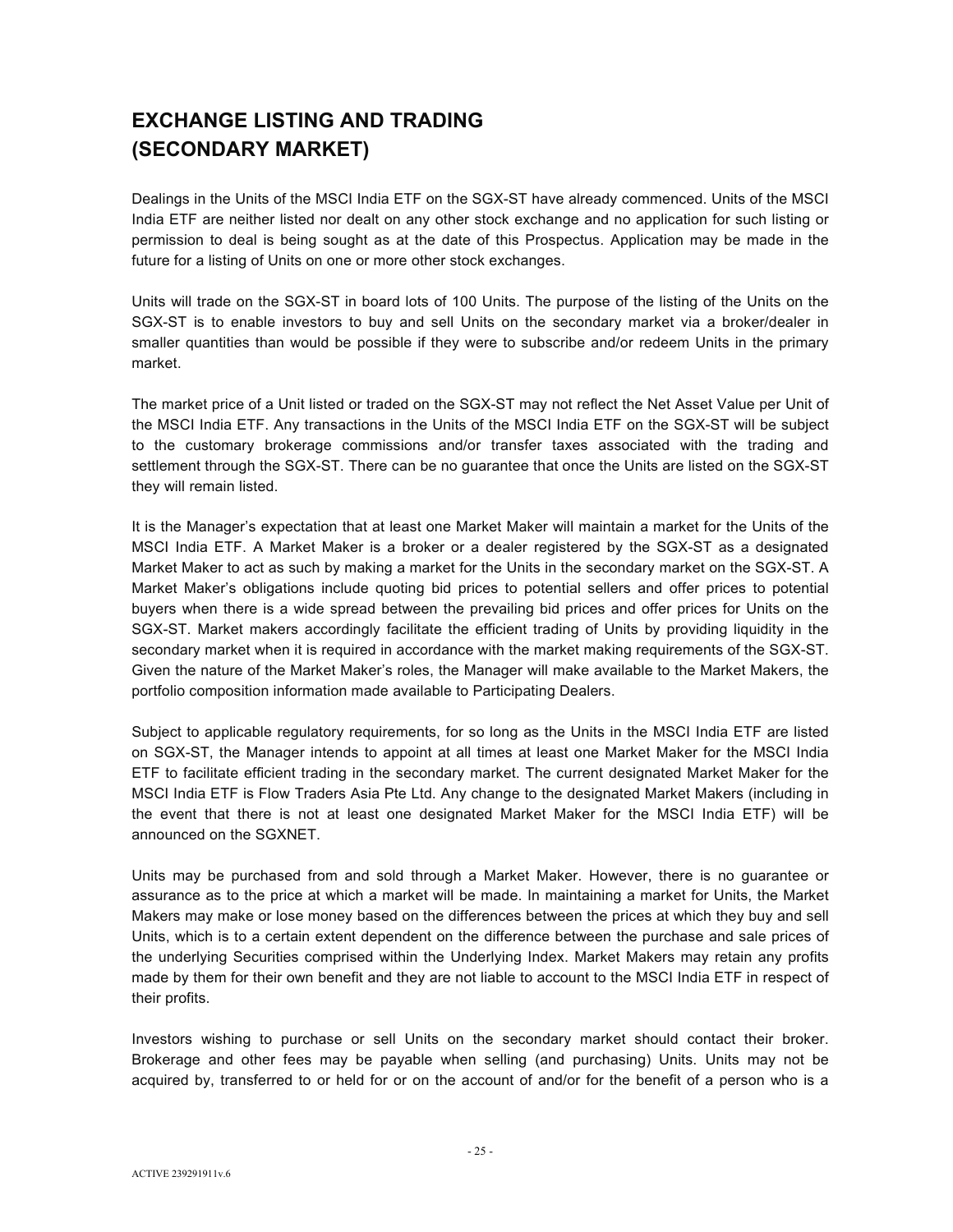non-Resident Indian, Person of Indian Origin or a Person Resident in India (each term as described in Schedule 3).

Investors cannot acquire or redeem Units directly from the MSCI India ETF. Only Participating Dealers may submit creation or redemption applications to the Manager. The Manager expects that Participating Dealers will generally accept and submit creation or redemption requests received from third parties, subject to normal market conditions and their client acceptance procedures. Participating Dealers may impose fees and charges in handling any creation/redemption request which would increase the cost of investment and or reduce the redemption proceeds. Investors are advised to check with the Participating Dealers as to relevant fees and charges. You should note although the Manager has a duty to closely monitor the operations of the Trust, neither the Manager nor the Trustee is empowered to compel any Participating Dealer to disclose its fees agreed with specific clients or other proprietary or confidential information to the Manager, or to accept any such application requests received from third parties. In addition, neither the Trustee nor the Manager can ensure effective arbitrage by the Participating Dealer.

If trading of the Units of the MSCI India ETF on the SGX-ST is suspended or trading generally on the SGX-ST is suspended, there will be no secondary market dealing for those Units.

#### **Clearance and Settlement under the Depository System**

Upon listing, the Units will be cleared and settled under the electronic book-entry clearance and settlement system of CDP. All dealings in and transactions of the Units through the SGX-ST will be effected in accordance with the terms and conditions for the operation of Securities Accounts, as amended from time to time.

CDP, a wholly-owned subsidiary of Singapore Exchange Limited, is incorporated under the laws of Singapore and acts as a depository and clearing organisation. CDP holds securities for its accountholders and facilitates the clearance and settlement of securities transactions between accountholders through electronic book-entry changes in the Securities Accounts maintained by such accountholders with CDP.

The Units will be registered in the name of CDP or its nominee and held by CDP for and on behalf of persons who maintain, either directly or through depository agents, Securities Accounts with CDP. Persons named as direct Securities Account holders and depository agents in the depository register maintained by CDP will be treated as Unitholders in respect of the number of Units credited to their respective Securities Accounts. Investors should note that as long as the Units are listed on the SGX-ST, Units may not be withdrawn from the depository register kept by CDP.

Transactions in the Units under the book-entry settlement system will be reflected by the seller's Securities Account being debited with the number of Units sold and the buyer's Securities Account being credited with the number of Units acquired and no transfer stamp duty is currently payable for the transfer of Units that are settled on a book-entry basis.

Units credited to a Securities Account may be traded on the SGX-ST on the basis of a price between a willing buyer and a willing seller. Units credited into a Securities Account may be transferred to any other Securities Account with CDP, subject to the terms and conditions for the operation of Securities Accounts and a transfer fee payable to CDP (investors should refer to the CDP's website at http://cdp.com.sg for the latest applicable transfer fee). All persons trading in the Units through the SGX-ST should ensure that the relevant Units have been credited into their Securities Account, prior to trading in such Units, since no assurance can be given that the Units can be credited into the Securities Account in time for settlement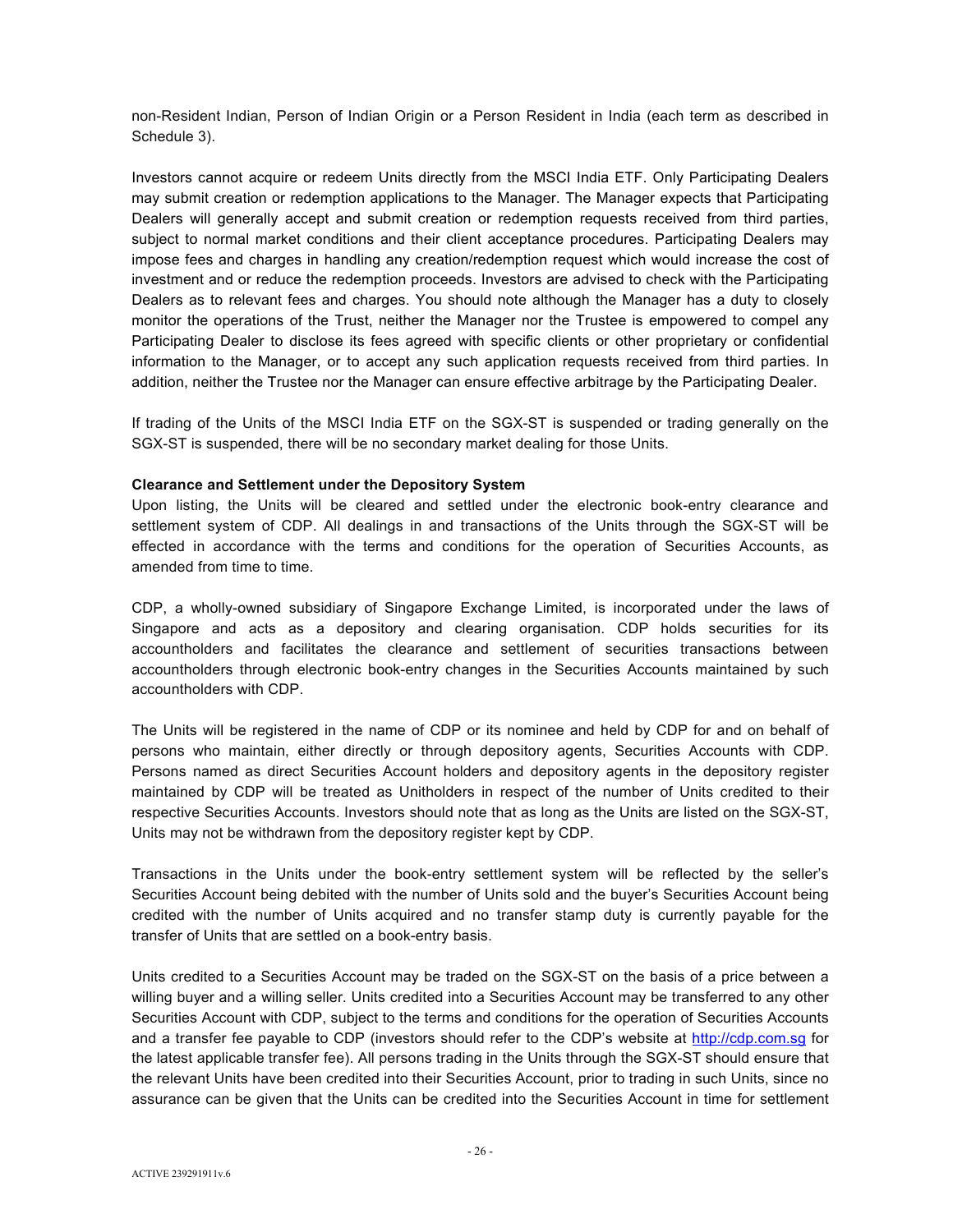following a dealing. If the Units have not been credited into the Securities Account by the due date for the settlement of the trade, the buy-in procedures of the SGX-ST will be implemented.

Dealings in the Units will be carried out in US dollars and will be effected for settlement in CDP on a scripless basis. Settlement of trades on a normal "**ready**" basis on the SGX-ST generally takes place on the second Business Day following the transaction date. CDP holds securities on behalf of investors in Securities Accounts. An investor may open a direct account with CDP or a sub-account with any CDP depository agent. A CDP depository agent may be a member company of the SGX-ST, bank, merchant bank or trust company.

## **Clearing Fees**

The clearing fee for the trading of Units on the SGX-ST is currently 0.0325 per cent of the transaction value. The clearing fee, instrument of transfer, deposit fee and unit withdrawal fee may be subject to GST (currently 7.0 per cent.).

## **Dual Currency Trading**

The MSCI India ETF can be traded in two different currency denominations on the SGX-ST, i.e. USD and SGD. Investors can buy and/or sell units in the MSCI India ETF in USD or SGD, regardless of the currency in which it was first bought and/or sold.

| <b>Currency</b><br>denomination<br>available for trading | <b>Counter Name</b> | <b>Stock Code</b> | <b>Traded</b><br><b>Currency</b> |
|----------------------------------------------------------|---------------------|-------------------|----------------------------------|
| <b>Primary Currency</b><br>Counter                       | IS MS INDIA 100US\$ | 198               | USD.                             |
| <b>Secondary Currency</b><br>Counter                     | IS MS INDIA 100S\$D | QK9               | SGD                              |

Unit holdings will be consolidated in investors' CDP accounts so the total number of units in the MSCI India ETF can be viewed at a glance – for example, 1,000 USD-denominated units and 2,000 SGDdenominated units will be reflected as 3,000 units in an investor's CDP account.

In most cases, the traded prices in the two currency counters of the MSCI Index ETF should theoretically be equivalent or close to each other, taking into consideration the prevailing foreign exchange rate. However in certain cases, due to market supply and demand factors in the respective counters, the price relationship and different between the two counters might not necessarily be the foreign exchange rate between both counters.

Investors should refer to the SGX website at www.sgx.com/dualcurrency for more information on dual currency trading.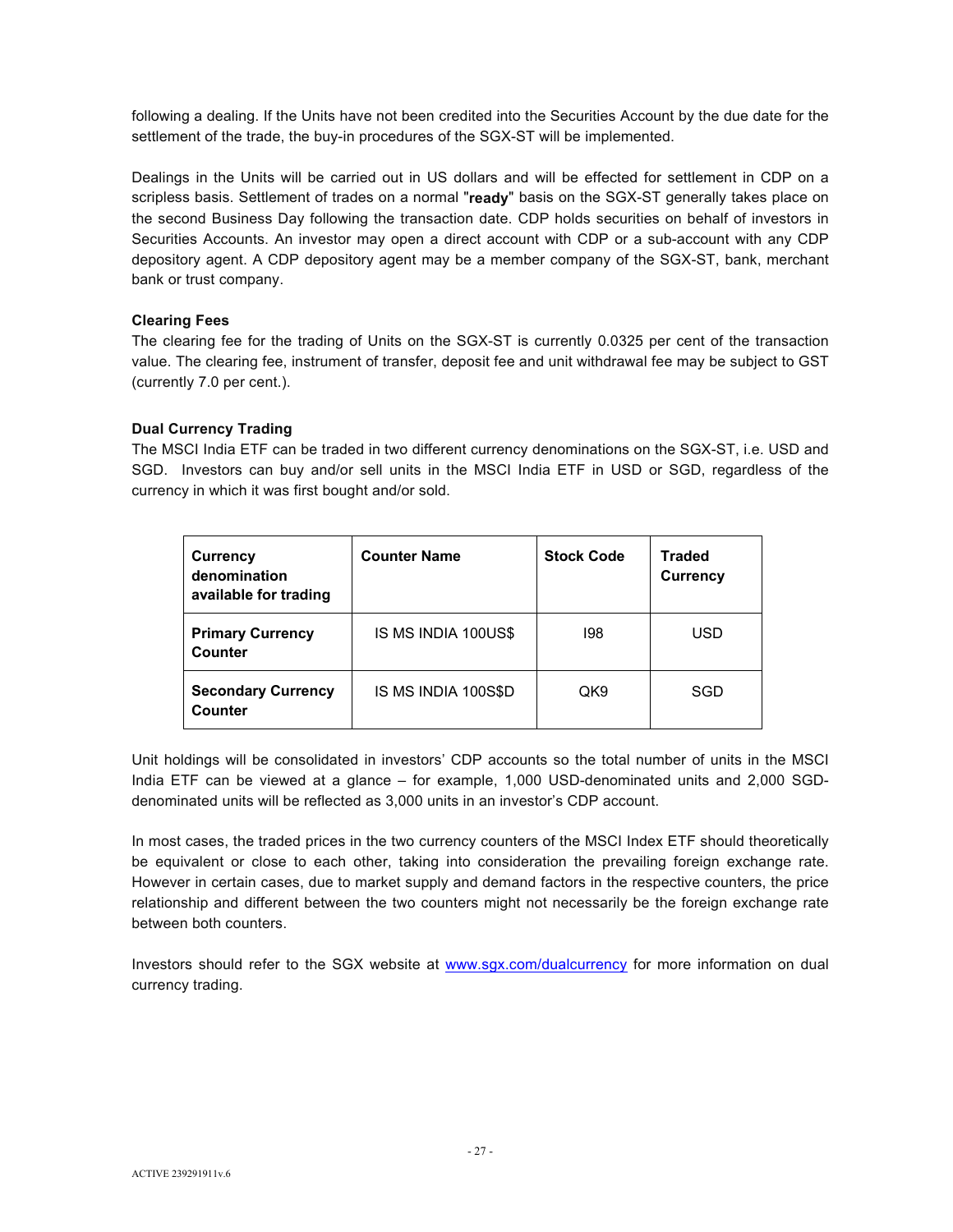# **DETERMINATION OF NET ASSET VALUE**

The Net Asset Value of the MSCI India ETF will be determined as at the close of trading on the Market in which the MSCI India ETF is invested on each Dealing Day (or at such other time as the Manager and the Trustee determine) by valuing the assets of the MSCI India ETF and deducting the liabilities of the MSCI India ETF, in accordance with the terms of the Trust Deed.

The Trust Deed provides amongst other things that:

- (i) for the purposes of this paragraph (i), a reference to "Quoted Security" shall be deemed to be a reference to a Quoted Security excluding any Futures Contract. Unless the Manager (with the approval of the Trustee) determines that some other method of valuation is more appropriate in relation to assets comprised in the MSCI India ETF, the Value of any Quoted Security shall be calculated by reference to the price appearing to the Manager to be the official closing price or if unavailable, the last traded price on the Market on which Quoted Security (or, in the case of any Security which consists of a warrant or purchase option, the underlying Security that such warrant or option relates to) is quoted, listed or ordinarily dealt in provided that:
	- (a) if any Quoted Security or any underlying Security is quoted, listed or normally dealt in on more than one Market, the Manager may adopt the price quoted on the Market which, in its opinion, provides the principal market for such Security or (as the case may be) such underlying Security;
	- (b) in the case of any Quoted Security or (as the case may be) any underlying Security which is quoted, listed or normally dealt in on a Market but in respect of which, for any reason, prices on that Market may not be available at any relevant time, the Value thereof shall be certified by such firm or institution making a market in such investment as may be appointed for such purpose by the Manager or, if the Trustee so requires, by the Manager after consultation with the Trustee;
	- (c) in the case of a Quoted Security which is a constituent of the Underlying Index, the Value of such Quoted Security shall be determined in accordance with the Underlying Index's valuation policy (this being the fair value), and the Manager and Trustee shall be entitled to use prices furnished by the Underlying Index provider, a pricing service or selected brokers approved by the Manager and Trustee;
	- (d) there shall be taken into account interest accrued on interest-bearing Securities up to (and including) the date as at which the valuation is made, unless such interest is included in the quoted or listed price;
	- (e) for the purpose of the foregoing provisions, the Manager and the Trustee shall be entitled to use and rely upon electronically transmitted information from such source or sources as they may from time to time think fit with regard to the pricing of Securities on any Market notwithstanding that the prices so used are not the official closing prices or last traded prices (as the case may be);
- (ii) the Value of any Unquoted Security shall be based on its fair value (being the price that the MSCI India ETF would reasonably expect to receive based on the current sale of the Unquoted Security) made by a professional person approved by the Trustee as qualified to value such investments,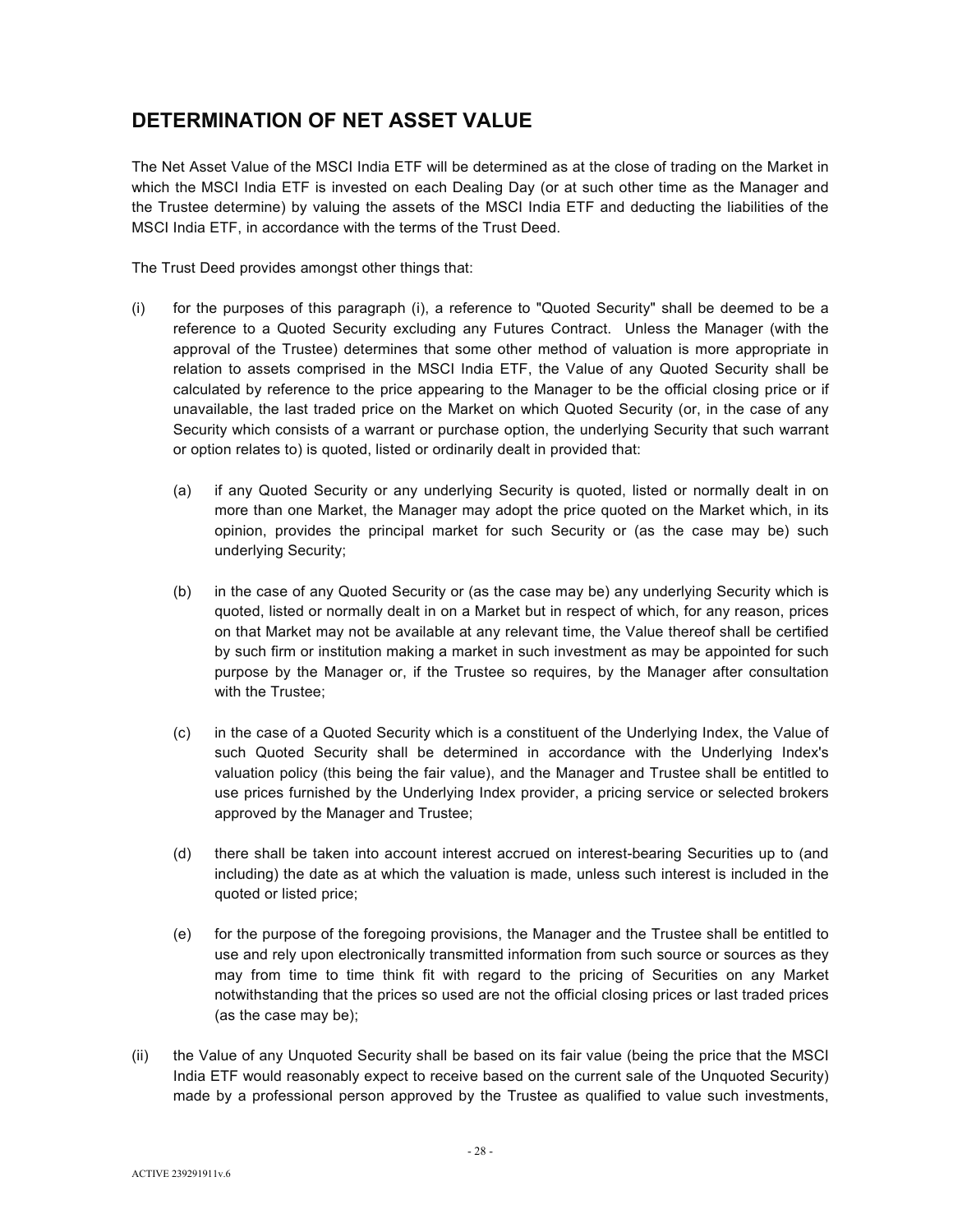save that paragraph (iv) below shall apply to shares in any mutual fund corporation and units in any unit trust other than a unit trust which does not provide for units therein to be realised at the option of their holders and a mutual fund corporation whose shares are redeemable only at the option of its manager or upon the occurrence of certain specified events;

- (iii) the value of any Futures Contract shall be calculated on the following basis:
	- (a) For the purpose of the formulae set out in sub-paragraphs (b) and (c) below:
		- A = the Contract Value of the relevant Futures Contract ("the open Contract")
		- B = the amount determined by the Manager to be the Contract Value of the Futures Contract which the Manager would need to enter into on behalf of the Trust in order to close the open Contract, such determination to be made by reference to the latest available price or (if bid and offered quotations are made) the latest available middle market quotation on the date as at which the valuation is to be made on the Market in which the open Contract was entered into on behalf of the Trust; and
		- C = the amount expended out of the MSCI India ETF in entering into the open Contract, including the amount of all stamp duties, commissions and other expenses but excluding any deposit or margin provided in connection therewith.
	- (b) The Value of a Futures Contract under which the Trust is the seller of the relevant Security, share price index or other subject matter of such Futures Contract, shall be the positive or negative amount given by the formula:

 $A - (B + C)$ 

(c) The Value of a Futures Contract under which the Trust is the buyer of the relevant Security, share price index or other subject-matter of such Futures Contract, shall be the positive or negative amount produced by applying the following formula:

 $B - (A + C)$ 

- (iv) subject to paragraph (i) above the value of any unit in any unit trust and any share in any mutual fund corporation (other than a unit in a unit trust which does not provide for units therein to be realised at the option of their holders and a share in a mutual fund corporation whose shares are redeemable only at the option of its manager or upon the occurrence of certain specified events) shall be the latest available net asset value or latest realisation price per unit in such unit trust or per share in such mutual fund corporation or (if such net asset value or realisation price is not available or not considered by the Manager to be appropriate) a price calculated by aggregating the latest available bid price for such a unit or share and the latest available offer price therefor and dividing the resulting sum by two, unless in any case the Manager considers that the latest available bid price is a more appropriate method of valuation;
- (v) cash, deposits and similar investments shall be valued at their face value (together with accrued interest) unless, in the opinion of the Manager, any adjustment should be made to reflect the fair value thereof; and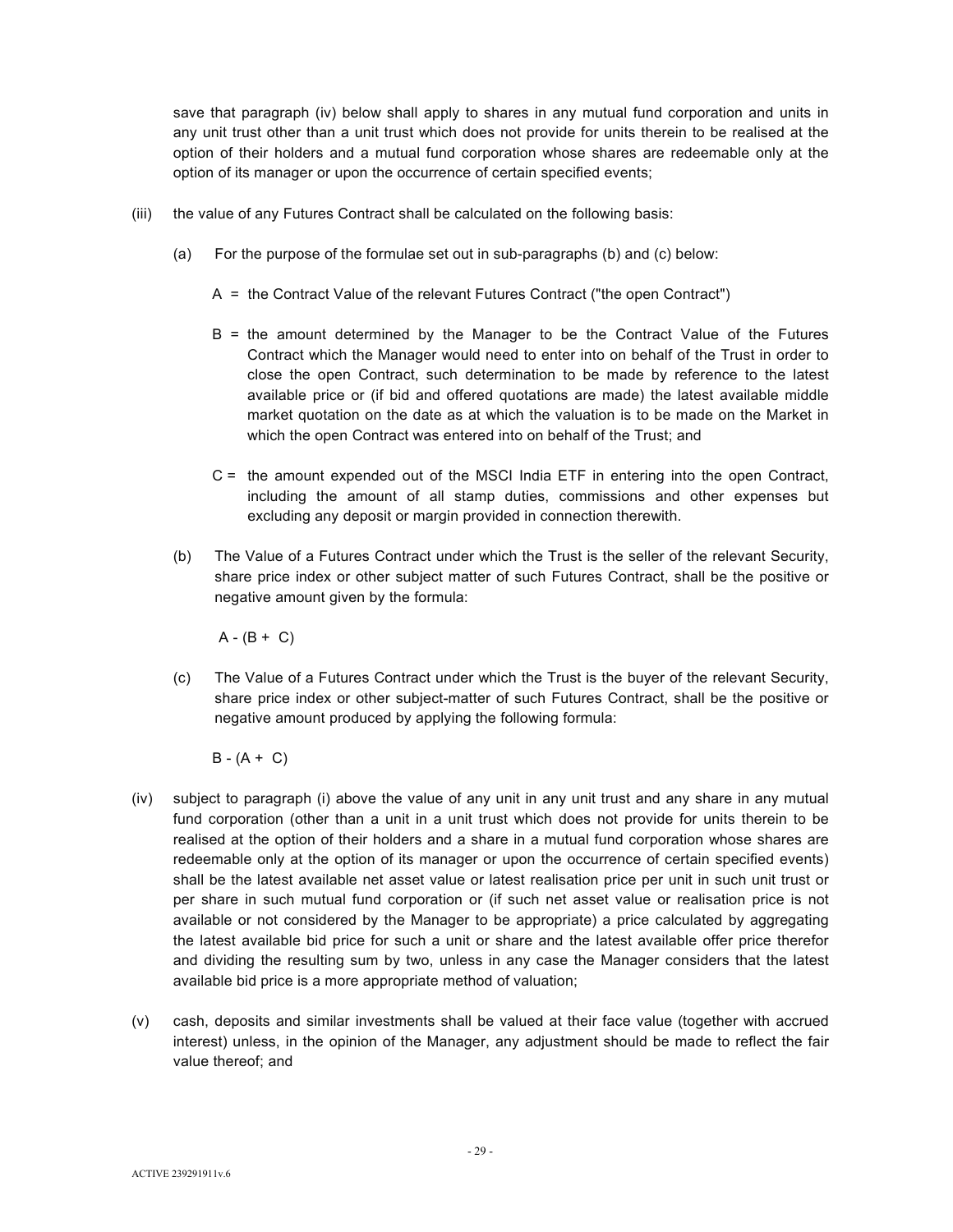(vi) notwithstanding the foregoing, the Manager may adjust the value of any investment if, having regard to relevant circumstances, the Manager considers that such adjustment is required to reflect the fair value of the investment.

#### **Suspension of Valuations and Dealings**

Subject to the provisions of the Code relating to suspension of dealings, the Manager may, after giving notice to the Trustee, declare a suspension of the determination of the Net Asset Value of the MSCI India ETF for the whole or any part of any period during which:

- (a) there exists any state of affairs prohibiting the normal disposal of the MSCI India ETF's investments; or
- (b) there is a breakdown in any of the means normally employed in determining the Net Asset Value of the MSCI India ETF or the Net Asset Value per Unit of the MSCI India ETF, or when for any other reason the value of any security or other asset in the MSCI India ETF cannot, in the opinion of the Manager, reasonably, promptly and fairly be ascertained; or
- (c) circumstances exist as a result of which, in the opinion of the Manager, it is not reasonably practicable to realise any Securities held or contracted for the account of the MSCI India ETF or it is not possible to do so without seriously prejudicing the interest of Unitholders of the MSCI India ETF; or
- (d) the remittance or repatriation of funds which will or may be involved in the realisation of, or in the payment for, the Securities of the MSCI India or the subscription or realisation of Units of the MSCI India ETF is delayed or cannot, in the opinion of the Manager, be carried out promptly or at normal rates of exchange; or
- (e) the right to redeem Units of the MSCI India ETF is suspended; or
- (f) such circumstances as may be required or permitted under the Code.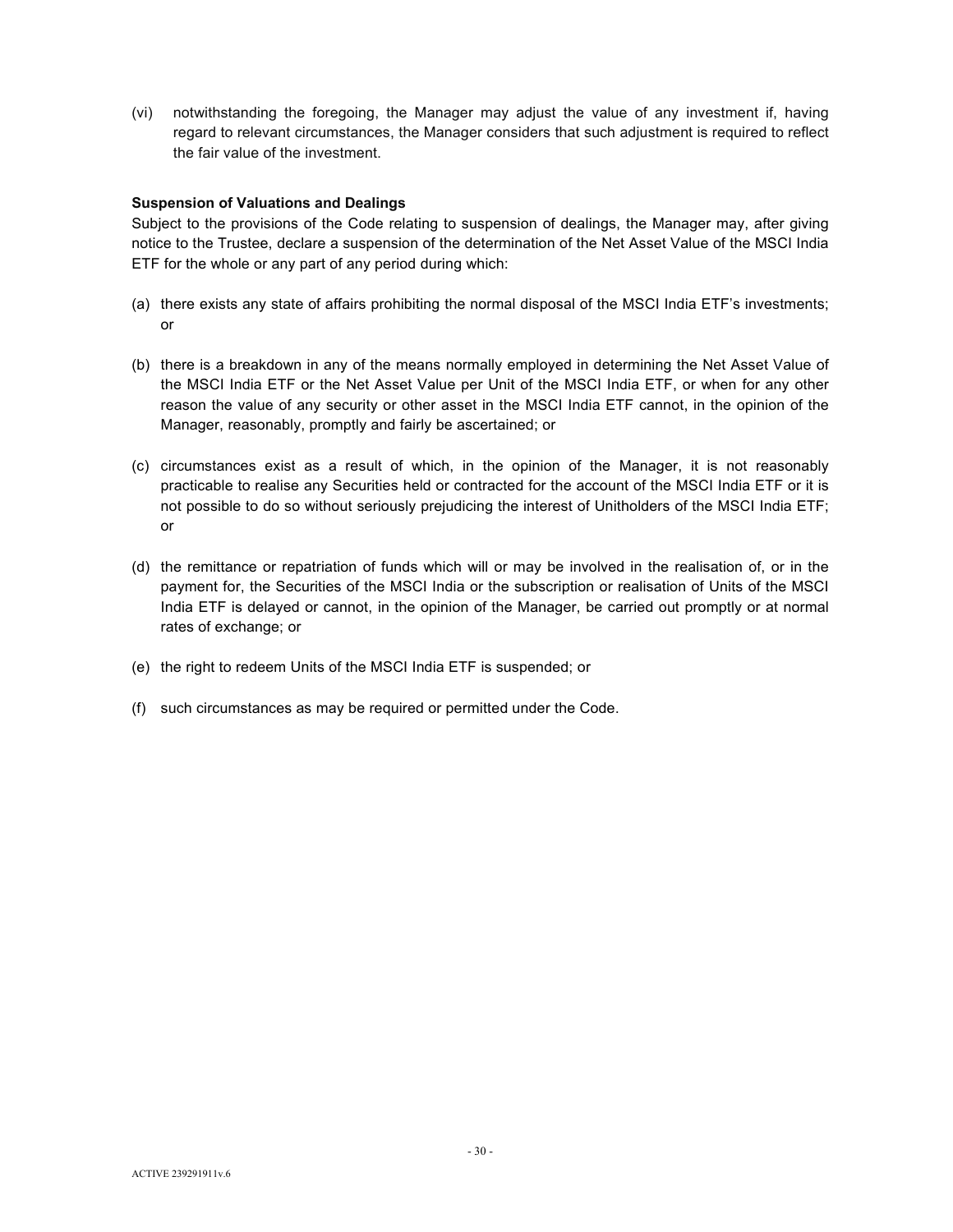# **FEES AND EXPENSES**

There are 3 levels of fees and expenses<sup>2</sup> applicable to investing in the MSCI India ETF as set out in the following table, current as at the date of this Prospectus.

| Fees and expenses payable by Participating Dealers in respect<br>of creation and redemption of Units (primary market) | Amount                                                                                                        |
|-----------------------------------------------------------------------------------------------------------------------|---------------------------------------------------------------------------------------------------------------|
| Transaction Fee <sup>3</sup>                                                                                          | US\$2,000 per cash Application.<br>US\$1,875 per in-kind Application.                                         |
| Daylight Settlement Fee <sup>4</sup>                                                                                  | US\$1,125 per Application.                                                                                    |
| Application Cancellation Fee <sup>4</sup>                                                                             | US\$1,125 per Application.                                                                                    |
| Extension Fee <sup>4</sup>                                                                                            | US\$1,125 per Application.                                                                                    |
| Partial Delivery Request Fee <sup>4</sup>                                                                             | US\$1,125 per Application.                                                                                    |
| Fees and expenses payable by investors on SGX-ST<br>(secondary market)                                                | Amount                                                                                                        |
| <b>Brokerage</b>                                                                                                      | Market rates. Investors will have to<br>bear brokerage fees charged by<br>their stockbrokers.                 |
| Clearing fee                                                                                                          | The clearing fee for trading Units on<br>the SGX-ST is currently 0.0325 per<br>cent of the transaction value. |
| Fees and expenses payable by the MSCI India ETF<br>(see further disclosure below)                                     | Amount                                                                                                        |
| Management Fee <sup>5</sup>                                                                                           | Currently 0.99% of Net Asset Value.<br>Maximum 2.0% p.a.                                                      |
| Trustee's Fee (borne by the Manager out of the Management<br>Fee)                                                     | Currently up to 0.10% p.a. of the Net<br>Asset Value.<br>Maximum 1% p.a.                                      |

## **Management Fee**

Under the terms of the Trust Deed, the Manager may, on giving not less than one month's notice to the Trustee and the affected Unitholders, increase the rate of the management fee payable in respect of the

l **2** Where applicable, GST at the prevailing rate of 7.0 per cent may apply on the supply of services made in Singapore.

**<sup>3</sup>** A Transaction Fee is payable by the Participating Dealer to the Manager for the benefit of the Trustee.

**<sup>4</sup>** Such fee is payable by the Participating Dealer for the account of the MSCI India ETF on each occasion the Manager grants the Participation Dealer's request for daylight settlement, partial delivery, cancellation or extended settlement in respect of a Creation or Redemption Application.

**<sup>5</sup>** Accrued daily and payable monthly in arrears.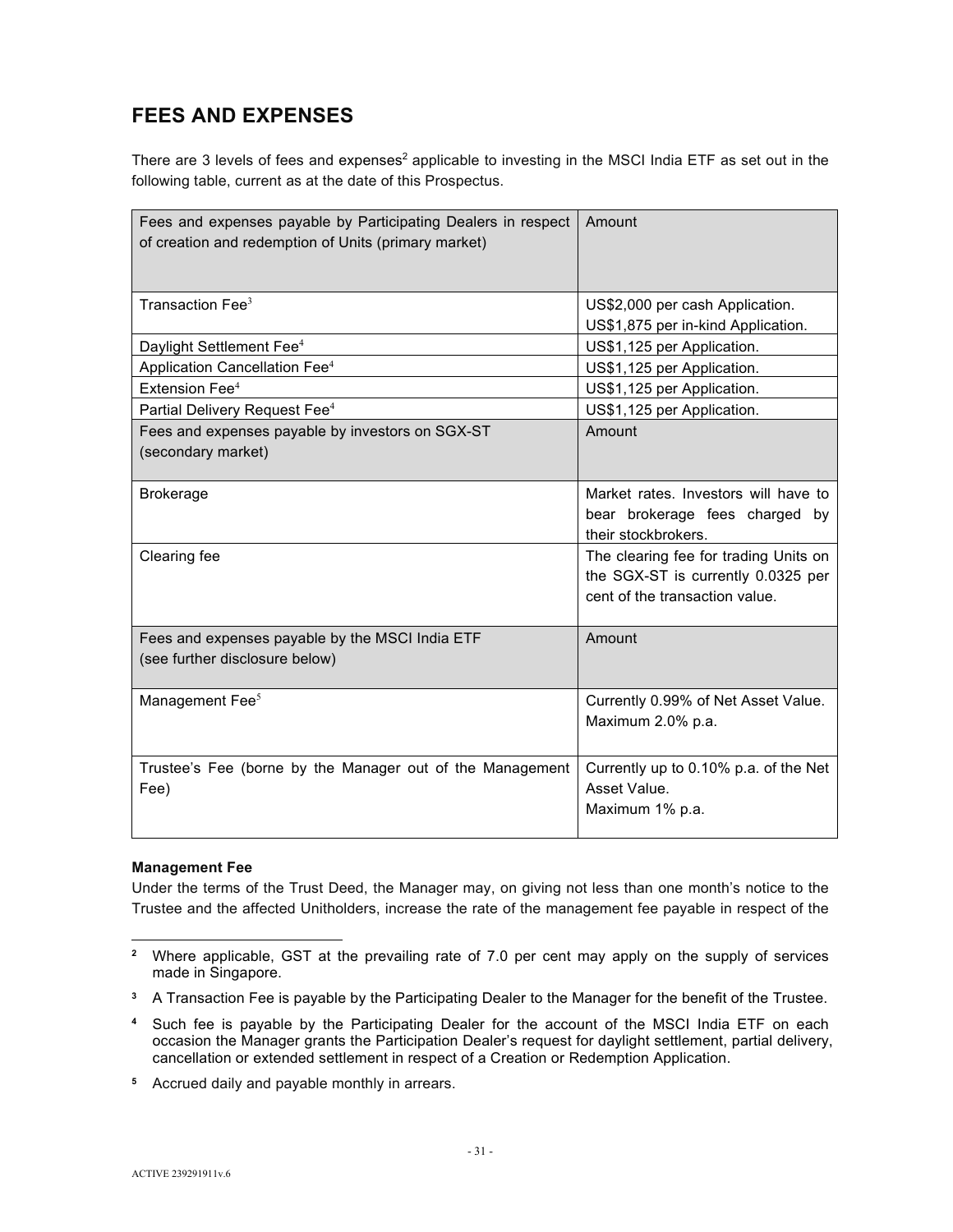MSCI India ETF up to or towards the maximum rate of 2.0 per cent per annum of the Net Asset Value of the MSCI India ETF accrued daily and calculated as at each Dealing Day and payable monthly in arrears.

Subject to the approval of the relevant authorities, the Manager may appoint sub-managers or investment advisers, on terms and conditions determined by the Manager, to provide sub-management services or investment advice in respect of the MSCI India ETF. The Manager will be responsible for the fees of such appointed persons.

## **Trustee's Fee and Custodian's Fee**

The Trustee may increase the rate of trustee's fee payable in respect of the MSCI India ETF (up to or towards the maximum rate of 1.0 per cent per annum set out in the Trust Deed) upon the Trustee giving not less than one month's notice to the Manager and affected Unitholders (whether on its own or through the Manager).

Subject to the agreement of fees between the Manager and the Trustee, the Trustee is entitled to receive and retain for its own absolute use and benefit all or any part of any Application Cancellation Fee, Extension Fee or Transaction Fee charged to a Participating Dealer.

The Trustee is also entitled to receive various transaction and processing fees in accordance with its normal scale of charges.

The custodian is appointed by the Trustee and any custodian fee payable is paid by the Trustee to the custodian and borne by the Manager out of the Management Fee.

## **Registrar's Fee**

The Registrar may charge an annual fee and a transactional fee based on the number of Applications made by Participating Dealers in respect of the MSCI India ETF. The Registrar's Fee is less than 0.1% of the Net Asset Value of the MSCI India ETF, and is borne by the Manager out of the Management Fee.

In addition, the Registrar will be reimbursed for all of its out-of-pocket expenses incurred in connection with performing its services such as the cost of postage and envelopes.

## **General Expenses**

The Trust will not be responsible for any promotional expenses incurred by any marketing agents and any fees imposed by such marketing agents on their customers investing in the Trust will not be paid (either in whole or in part) out of the Trust Fund.

The Trust will bear the costs of investing and realising the investments of the MSCI India ETF.

Unless otherwise provided in this Prospectus, the Manager will bear the fees and expenses of the Sub-Manager and custodians of the assets of the Trust, valuation costs, all charges and expenses of the Trust's legal counsel and auditors, any disbursements or out-of-pocket expenses properly incurred on behalf of the MSCI India ETF by any of its service providers, the expenses incurred in connection with the convening of meetings of Unitholders, printing and distributing annual and half-yearly reports, account and other circulars relating to the Trust or the MSCI India ETF, the expenses of publishing Unit prices and all other operating costs relating to the administration of the Trust.

## **Fees and Expenses Payable by the MSCI India ETF**

The MSCI India ETF employs a single management fee structure, paying all of its fees, costs and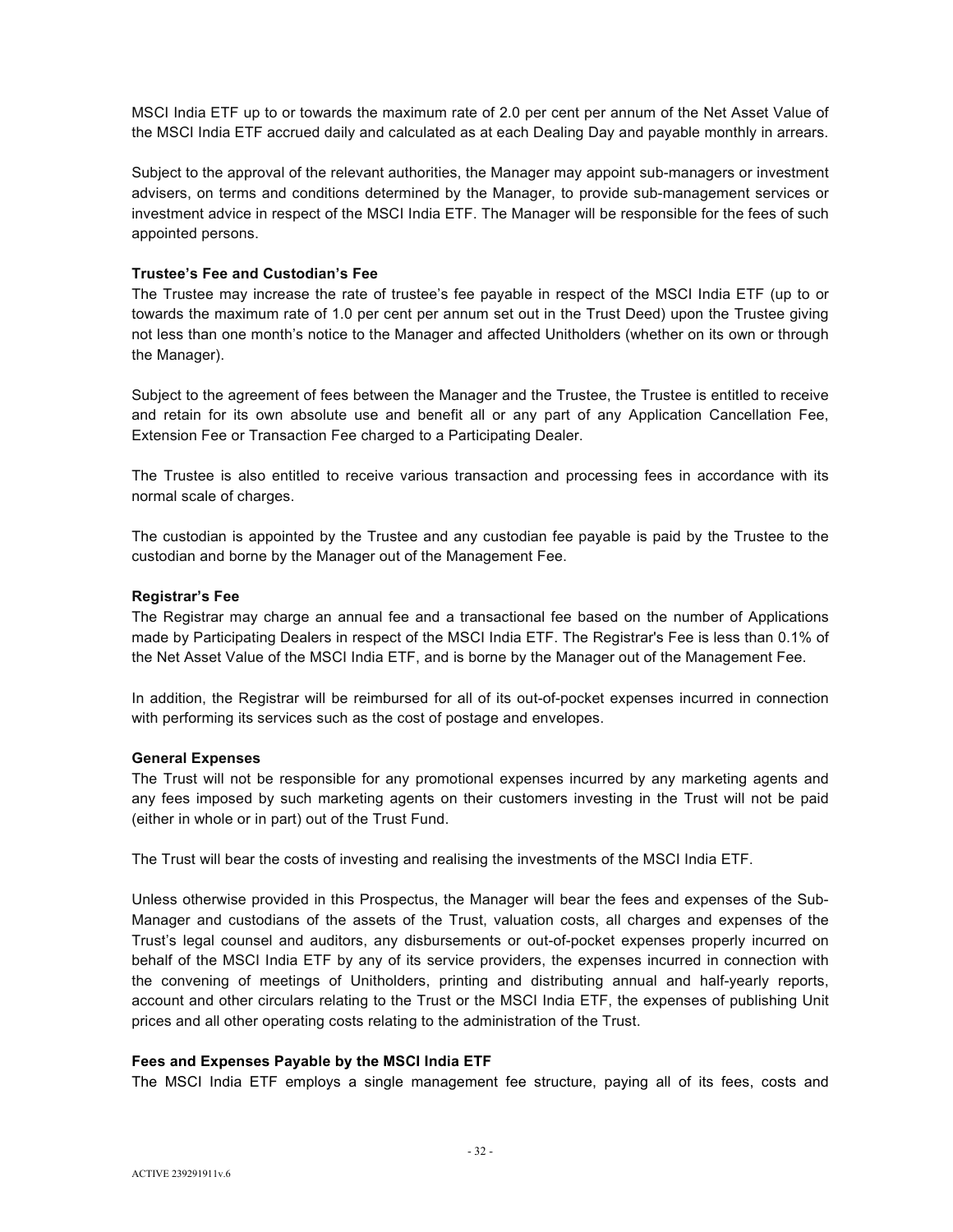expenses (and its due proportion of any costs and expenses of the Trust allocated to it) as a single flat fee (the "**Management Fee**"). Fees and expenses taken into account in determining the Management Fee include, but are not limited to, the Manager's fee, Trustee's fee, Sub-Manager's fees and expenses of the auditor, service agents, ordinary legal and out-of-pocket expenses incurred by the Trustee or Manager, and the costs and expenses of licensing the Index. The Management Fee also includes fees and expenses of the Mauritius subsidiary. The Management Fee does not include brokerage and transaction costs, IAP Commissions, or extraordinary items such as litigation expenses. The estimated total expense ratio is expected to be 1.03% per annum.

The MSCI India ETF will not be responsible for any promotional expenses including those incurred by any marketing agents and any fees imposed by such marketing agents on their customers investing in the MSCI India ETF will not be paid (either in whole or in part) out of the MSCI India ETF.

The MSCI India ETF did not incur additional fees and expenses as a result of the restructure using the Mauritius subsidiary.

#### **Establishment Costs**

The cost of establishing the MSCI India ETF and the Mauritius subsidiary including the preparation of this Prospectus, the costs of seeking and obtaining authorisation and listing and all initial legal and printing costs has been borne by the Manager.

#### **Increase in Fees**

The fees payable to the Manager and the Trustee (which are included in the calculation of the Management Fee) may be increased on one month's notice to Unitholders, subject to the maximum rates set out in the Trust Deed.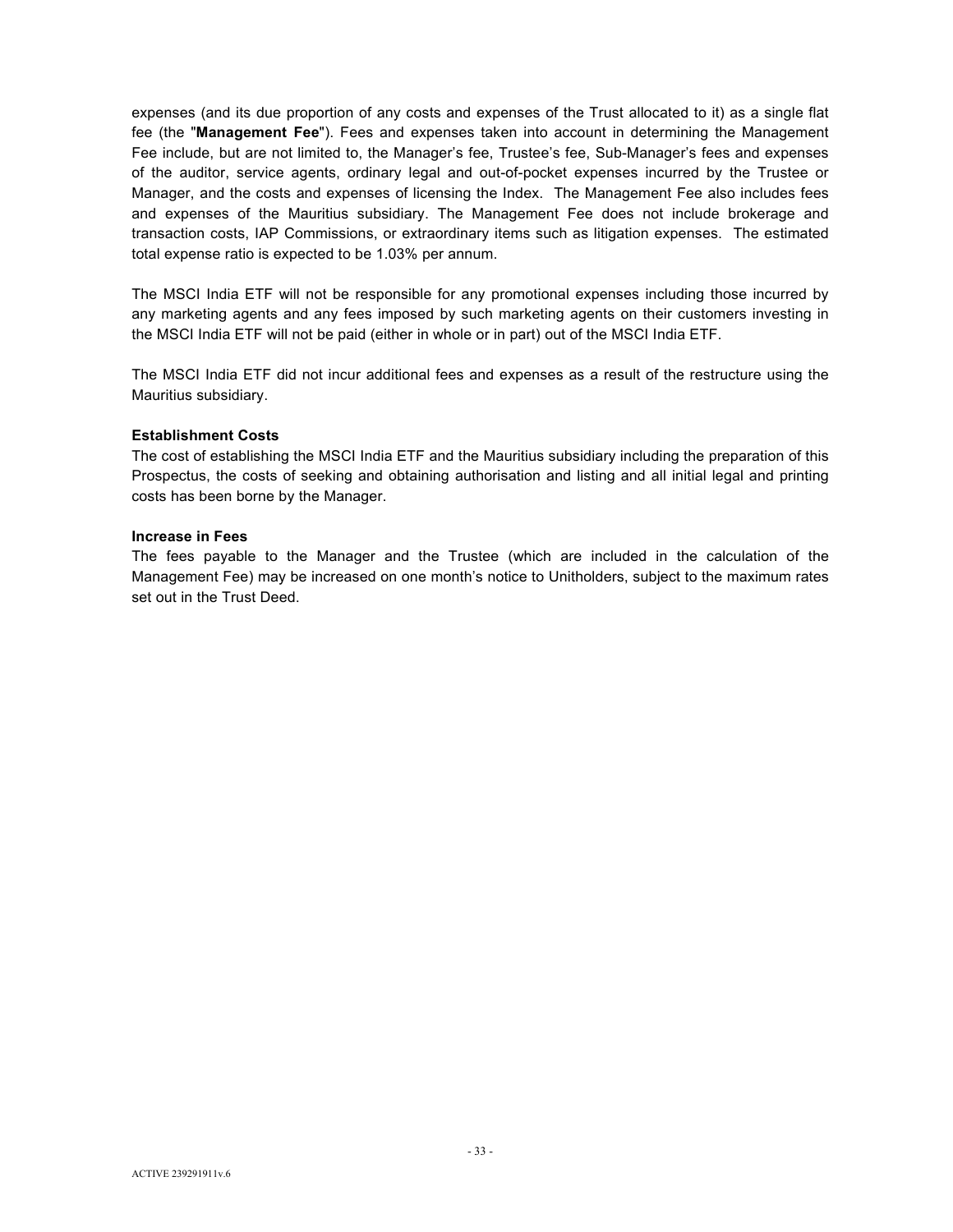# **PERFORMANCE AND BENCHMARK OF THE MSCI INDIA ETF**

The benchmark against which the performance of the MSCI India ETF should be measured is the MSCI India Index.

The past performance of the MSCI India ETF and the MSCI India Index as of 31 January 2019 is as follows:

|                                                                                             | <b>MSCI India ETF</b> | <b>MSCI India Index</b> |
|---------------------------------------------------------------------------------------------|-----------------------|-------------------------|
| <b>Since Inception</b><br>on 15 June 2006<br>(Average annual<br>compounded return)<br>(USD) | 6.30%                 | 7.67%                   |
| <b>Return 1 Year</b><br>(USD)                                                               | $-13.39%$             | $-12.12%$               |
| <b>Return 3 Years</b><br>(Average annual<br>compounded return)<br>(USD)                     | 8.82%                 | 10.12%                  |
| <b>Return 5 Years</b><br>(Average annual<br>compounded return)<br>(USD)                     | 7.44%                 | 8.59%                   |
| <b>Return 10 Years</b><br>(Average annual<br>compounded return)<br>(USD)                    | 9.35%                 | 10.67%                  |

Notes:

- 1. The performance of the MSCI India ETF is calculated on a single pricing basis (NAV-NAV), inclusive of all transactions costs and based on the assumption that all dividends (if any) are reinvested (taking into account any charges payable upon reinvestment).
- 2. **Investors should note that the past performance of the MSCI India ETF and the Underlying Index is not necessarily indicative of their future performance.**
- 3. The Underlying Index is calculated on an ex-dividend basis. An investor cannot invest directly in an index and the index performance returns do not reflect management fees, transaction costs or other expenses, which would reduce performance returns.
- 4. Source: MSCI India ETF BlackRock; Underlying Index MSCI

The expense ratio<sup>3</sup> for the MSCI India ETF for the period from 1 January 2017 to 31 December 2017 is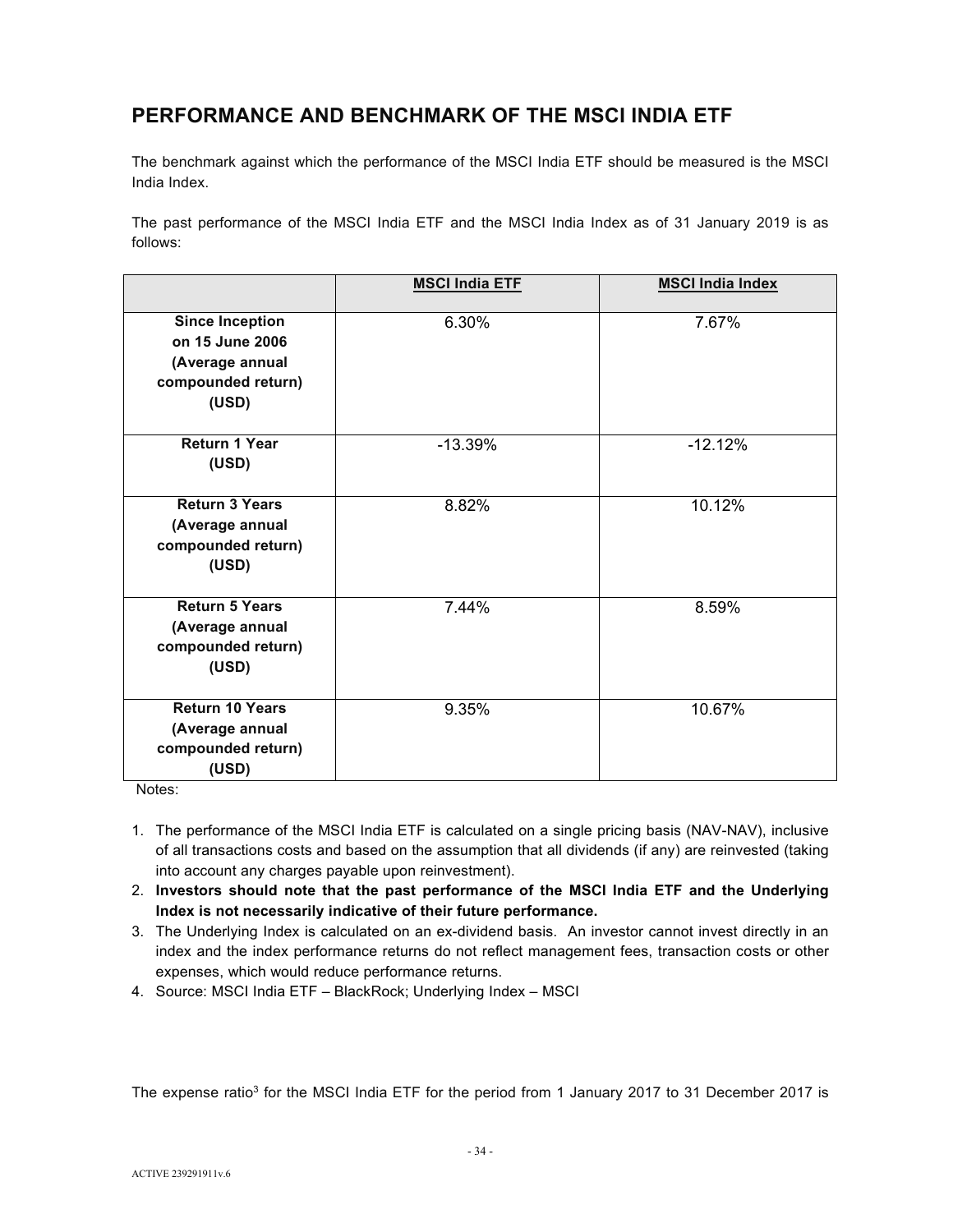## 0.70%.

The turnover ratio<sup>4</sup> for the MSCI India ETF for the period from 1 January 2017 to 31 December 2017 is 14.32%.

- *(b) foreign exchange gains and losses of the MSCI India ETF, whether realised or unrealised;*
- *(c) tax deducted at source or arising from income received;*

- *(e) front end loads, back end loads and other costs arising on the purchase or sale of a foreign unit trust or mutual fund; and*
- *(e) dividends and other distributions paid to Unitholders.*
- *4 The turnover ratio is calculated based on the lesser of purchases or sales of underlying investments of the MSCI India ETF expressed as a percentage of daily average Net Asset Value.*

*<sup>3</sup> The expense ratio is calculated in accordance with the Investment Management Association of Singapore's guidelines ("IMAS Guidelines") on the disclosure of expense ratios and based on the latest audited accounts of MSCI India ETF. The following expenses as set out in the IMAS Guidelines are excluded from the calculation of the expense ratio:* 

*<sup>(</sup>a) brokerage and other transaction costs;* 

*<sup>(</sup>d) interest expense;*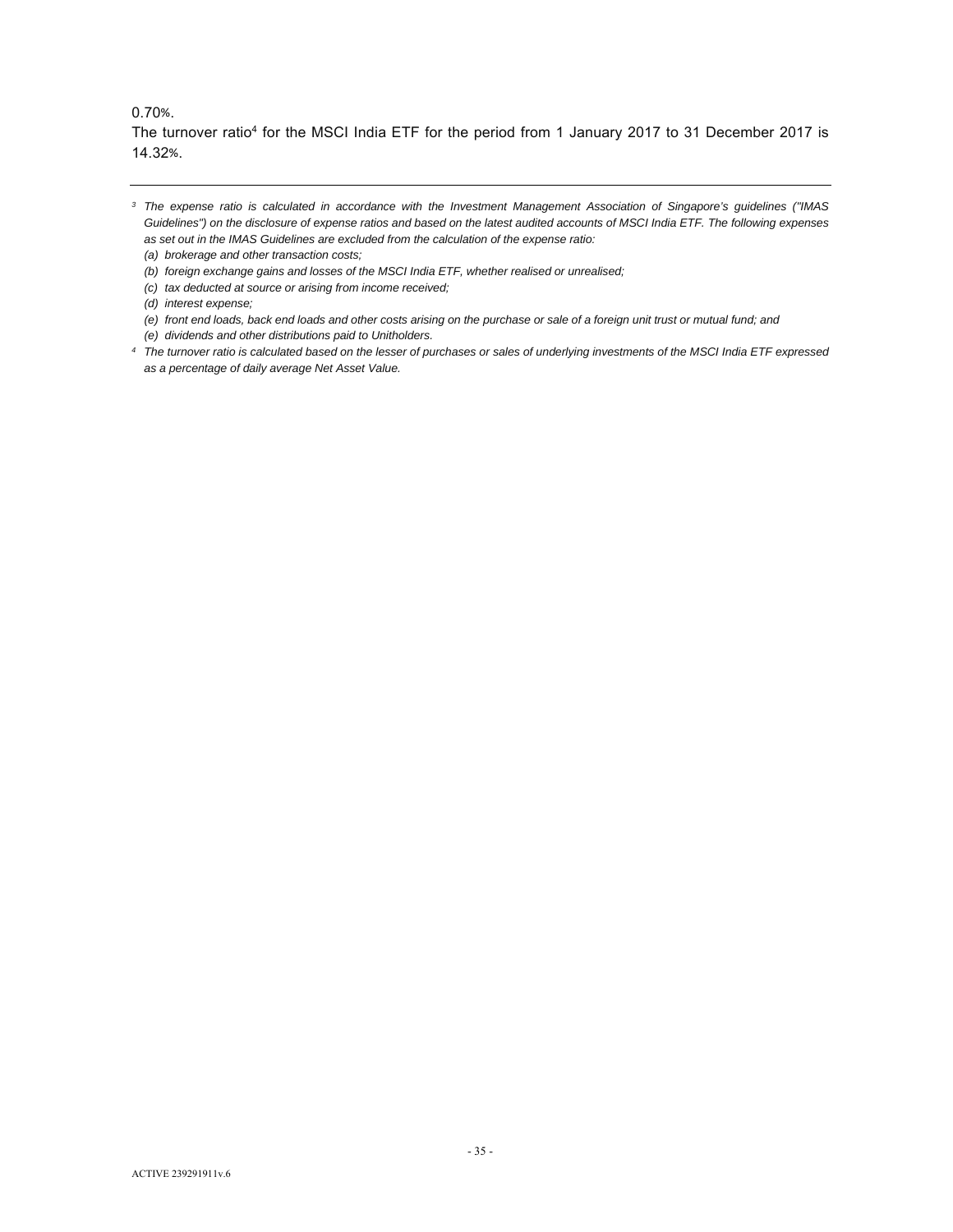# **RISK FACTORS**

**An investment in the MSCI India ETF carries various risks referred to below. Each of these risks may affect the MSCI India ETF's Net Asset Value, yield, total return, trading price of the Units and/or its ability to achieve its investment objective. There can be no assurance that the investment objective of the MSCI India ETF will be achieved. Prospective investors should carefully evaluate the merits and risks of an investment in the MSCI India ETF in the context of their overall financial circumstances, knowledge and experience as an investor. Apart from the general risk factors set forth below, prospective investors should also be aware of the particular risks that are specifically identified in the section of this Prospectus titled "***Description of the MSCI India ETF***".** 

**This does not purport to be an exhaustive list of the risk factors relating to an investment in the MSCI India ETF.** 

# **Investment Risks**

**Market Risk.** Past performance is not indicative of future performance. The Net Asset Value of the MSCI India ETF will change with changes in the market value of the Securities it holds. The price of Units and the income from them may go down as well as up. Investors may not get back their original investment. There can be no assurance that the MSCI India ETF will achieve its investment objective or that an investor will achieve profits or avoid losses, significant or otherwise. The capital return and income of the MSCI India ETF is based on the capital appreciation and income on the Securities it holds, less expenses incurred. The MSCI India ETF's return may fluctuate in response to changes in such capital appreciation or income. Furthermore, the MSCI India ETF may experience volatility and decline in a manner that broadly corresponds with its Underlying Index. Investors in the MSCI India ETF are exposed to the same risks that investors who invest directly in the underlying Securities would face. These risks include, for example, interest rate risks (risks of falling portfolio values in a rising interest rate market); income risks (risks of falling incomes from a portfolio in a falling interest rate market); and credit risk (risk of a default by the underlying issuer of a Security that forms part of the Underlying Index). Investors should note that the MSCI India ETF may not make distributions to investors.

**Asset Class Risk.** Although the Manager is responsible for the continuous supervision of the investment portfolio of the MSCI India ETF, the returns from the types of Securities in which the MSCI India ETF invests may underperform returns from other securities markets or from investment in other assets. Different types of Securities tend to go through cycles of out-performance and underperformance when compared with other general securities markets.

**Passive Investments.** The MSCI India ETF is not actively managed. Accordingly, the MSCI India ETF may be affected by a decline in world market segments relating to its Underlying Index. The MSCI India ETF invests in the Securities included in or reflecting its Underlying Index regardless of their investment merit, except to the extent of any Representative Sampling Strategy. The Manager does not attempt to select stocks individually or to take defensive positions in declining markets.

**Management Risk.** Because the MSCI India ETF may not fully replicate its Underlying Index and may hold non-index stocks, it is subject to management risk. This is the risk that the Manager's strategy, the implementation of which is subject to a number of constraints, may not produce the intended results. In addition, the Manager, subject to the provisions of the Code, has absolute discretion to exercise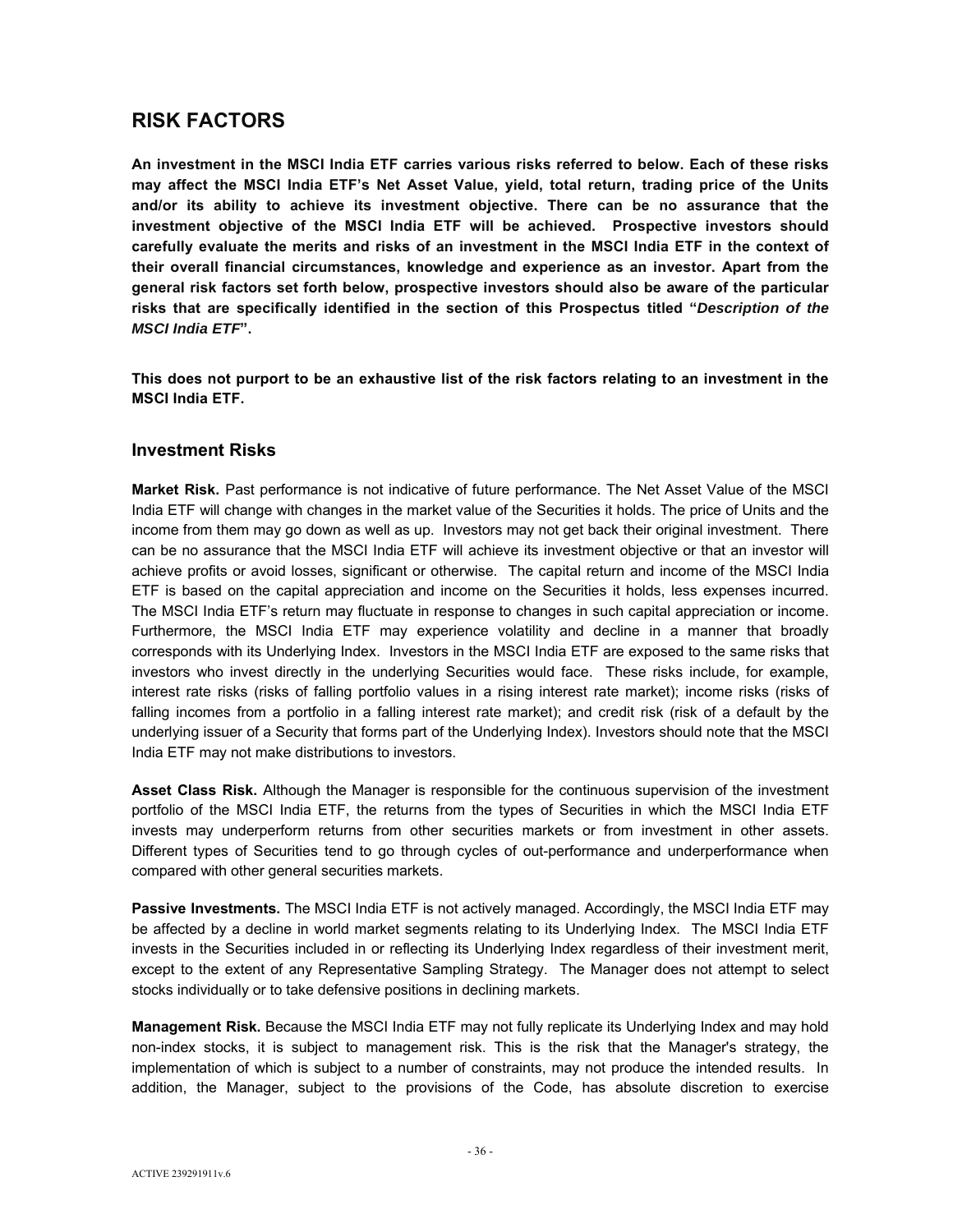shareholders' rights with respect to Securities comprising the MSCI India ETF. There can be no guarantee that the exercise of such discretion will result in the investment objective of the MSCI India ETF being achieved. Investors should also note that in certain cases, none of the Manager, the MSCI India ETF or the Unitholders has any voting rights with respect to Securities held by the MSCI India ETF.

**Tracking Error Risk.** The Net Asset Value of the MSCI India ETF may not correlate exactly with its Underlying Index. Factors such as the fees and expenses of the MSCI India ETF, imperfect correlation between the MSCI India ETF's assets and the Securities constituting its Underlying Index, inability to rebalance the MSCI India ETF's holdings of Securities in response to changes in the constituents of the Underlying Index, rounding of share prices, changes to the Underlying Index and regulatory policies may affect the Manager's ability to achieve close correlation with the Underlying Index of the MSCI India ETF. The MSCI India ETF's returns may therefore deviate from its Underlying Index.

**Concentration Risk.** If the Underlying Index of the MSCI India ETF is concentrated in a particular stock, group of stocks, industry or group of industries, the MSCI India ETF may be adversely affected by the performance of those stocks and be subject to price volatility. In addition, if the MSCI India ETF is concentrated in a single stock, group of stocks, industry or group of industries, it may be more susceptible to any single economic, market, political or regulatory occurrence.

**Futures, Options and Other Derivatives.** A derivative is a financial contract the value of which depends on, or is derived from, the value of an underlying asset such as a security or an index. The MSCI India ETF may invest in stock index future contracts and other derivatives. Compared to conventional securities, derivatives can be more sensitive to changes in interest rates or to sudden fluctuations in market prices due to both the low margin deposits required, and the extremely high degree of leverage involved in futures pricing. As a result, a relatively small price movement in a Futures Contract may result in immediate and substantial loss (or gain) to the MSCI India ETF. Thus the MSCI India ETF's losses may be greater if it invests in derivatives than if it invests only in conventional Securities.

- **Counterparty risk** In addition, many derivatives are not traded on exchanges. As a result, if the MSCI India ETF engages in transactions involving derivatives, it is subject to the risk that its trade counterparty is unable or refuses to perform with respect to such contracts and as such may also expose the MSCI India ETF to additional liquidity risks. This risk is also affected by the fact that overthe-counter derivatives markets are generally not regulated by government authorities and participants in these markets are not required to make continuous markets in the contracts they trade. Any transfer of such over-the-counter derivatives will not take place through a clearing house which means if the counterparty to the derivative is involved in any Insolvency Event, the trade underlying the derivative will not be settled and as a result the MSCI India ETF may sustain financial loss.
- **Risk management –** The Manager will use the commitment approach to determine the MSCI India ETF's exposure to financial derivatives. The Manager will ensure that the risk management and compliance procedures are adequate and have been implemented, and it has the necessary expertise to manage the risks relating to the use of financial derivatives.

**Foreign Exchange Risk.** Many of the MSCI India ETF's assets and Securities are not denominated in US dollars. A substantial portion of the revenue and income of the MSCI India ETF may be received in currencies other than US dollars. Accordingly any fluctuation in the relevant exchange rates will affect the value of Securities as well as the Net Asset Value of the MSCI India ETF. Significant changes, including changes in liquidity, may occur in such markets within very short periods of time, often within minutes. The MSCI India ETF may experience losses if the values of its currency forwards and futures positions were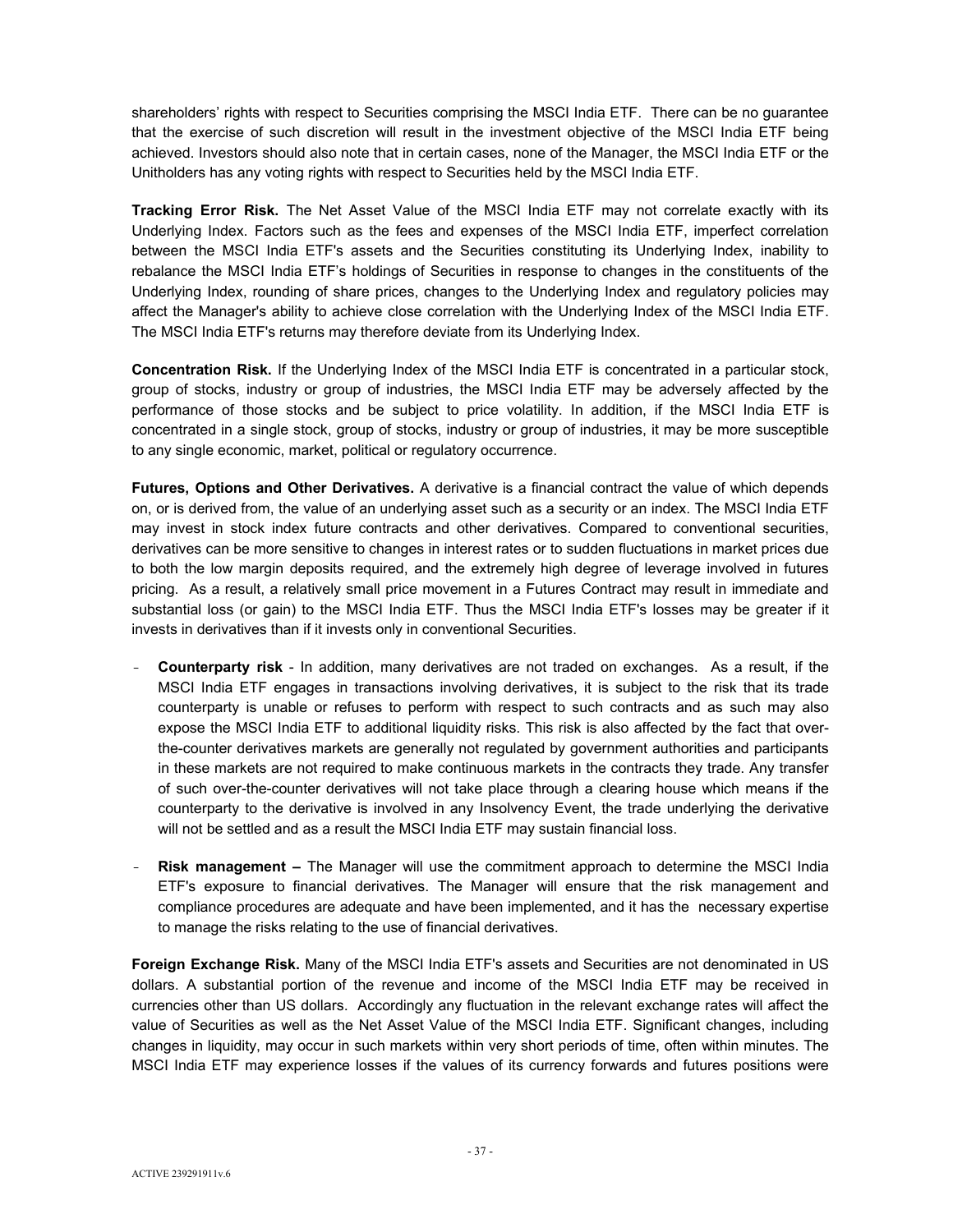poorly correlated with its other investments or if it could not close out its positions because of an illiquid market. Some of the risks associated with foreign exchange transactions include but are not limited to:

- exchange rate risk;
- maturity gaps;
- interest rate risk;
- counterparty risk; and
- potential interference by government intervention through regulation of local exchange markets, foreign investment or particular transactions in foreign currency**.**

**Foreign Security Risk.** The MSCI India ETF invests entirely within or relates to the equity markets of a single country or region. These markets are subject to special risks associated with foreign investment including market fluctuations caused by factors affected by political and economic development. Investing in the Securities of non-domestic companies involves special risks and considerations not typically associated with investing in domestic companies. These include differences in accounting, auditing and financial reporting standards, the possibility of nationalisation of assets (in whole or in part), the possibility of expropriation or confiscatory taxation, adverse changes in investment or exchange control regulations, political instability which could affect local investments in foreign countries, and potential restrictions on the flow of international capital. Non-domestic companies may be subject to less governmental regulation than domestic companies. Moreover, individual foreign economies may differ favourably or unfavourably from the domestic economy in such respects as growth of gross domestic product, rate of inflation, capital reinvestment, resource self-sufficiency and balance of payment positions.

**Emerging Market Risk**. Some overseas markets in which the MSCI India ETF may invest are considered to be emerging market countries. The economies of many emerging markets are still in the early stages of modern development and subject to abrupt and unexpected change. In many cases, governments retain a high degree of direct control over the economy and may take actions that have a sudden and widespread effect. Also, many less developed market and emerging market economies have a high degree of dependence on a small group of markets or even a single market that can render such economies more susceptible to the adverse impact of internal and external shocks.

Generally, investment in emerging markets are subject to a greater risk of loss than investments in a developed country. This is due to, among other things, greater market volatility, lower trading volume, political and economic instability, lack of regulation, greater risk of market shutdown and more governmental limitations on foreign investment policy than typically found in developed markets.

**Economic Risk.** Economic instability in an emerging market may arise when such country is heavily dependent upon commodity prices and international trades. Economies in emerging market countries have been and may continue to be adversely affected by the economics of their trading partners, exchange controls, managed adjustments in relative currency values, trade barriers and other protectionist measures imposed or negotiated by the countries with which they trade. These economies may also suffer from debt burdens and high inflation rates. Some emerging market countries have experienced currency devaluations and some have experienced economic recessions causing a negative effect on their economies and securities markets.

**Political and Social Risk.** Some governments in emerging market countries are authoritarian or have been installed or removed as a result of military coup and some have periodically used force to suppress civil dissent. Disparities of wealth, the pace and success of democratization and capital market development and ethnic, religious and racial disaffection, among other factors, have also led to social unrest, violence and/or labour unrest in some emerging market countries. Unanticipated political or social developments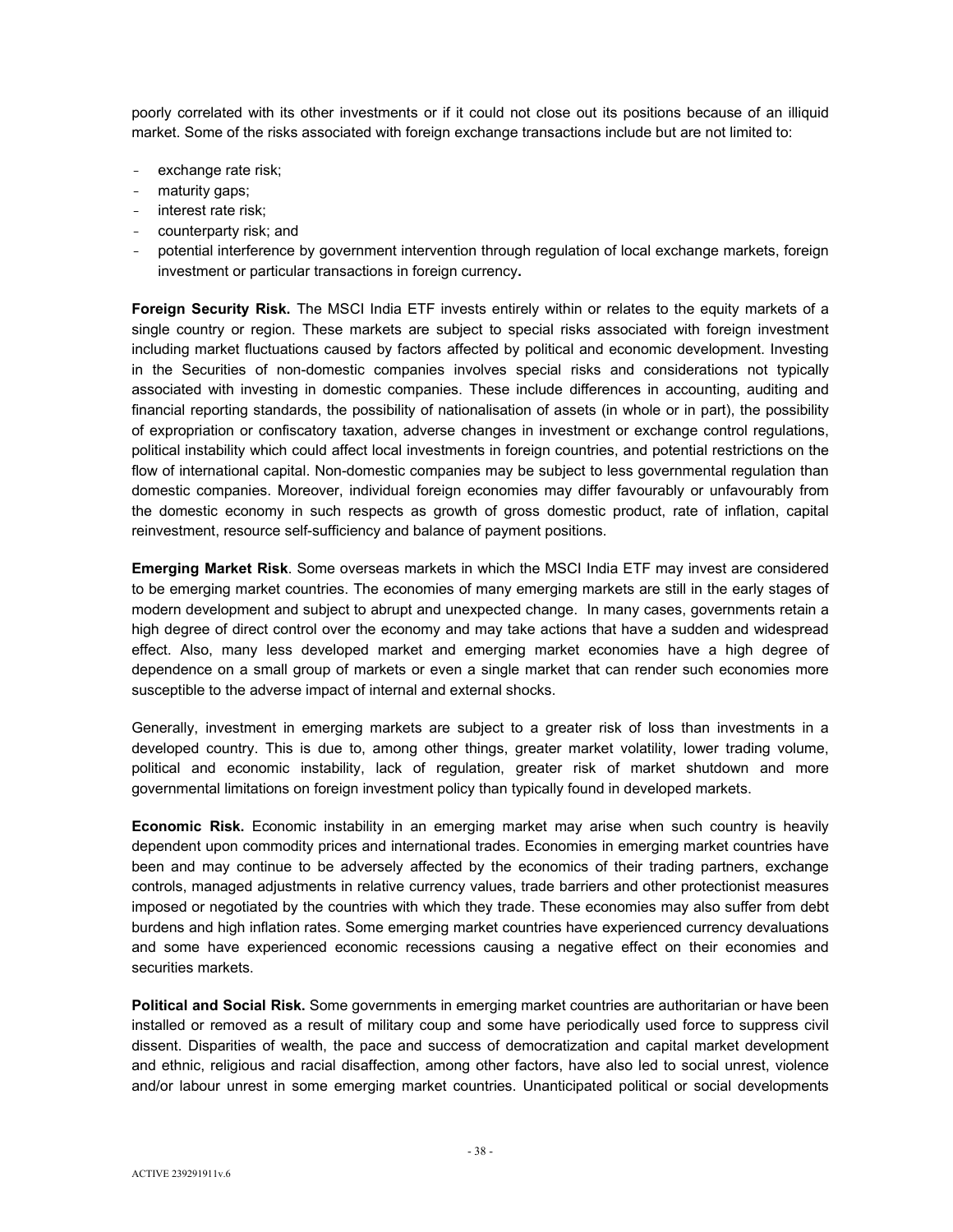may result in sudden and significant investment losses. All of these factors can have a material impact on the Underlying Index and create a risk of higher price volatility which, in turn, can increase any tracking error.

Emerging market regions are also subject to special risks including, but not limited to: generally less liquid and less efficient securities markets; generally greater price volatility; exchange rate fluctuations and exchange control; higher volatility of the value of debt (particularly as impacted by interest rates); imposition of restrictions on the expatriation of funds or other assets; less publicly available information about issuers; the imposition of taxes; higher transaction and custody costs; settlement delays and risk of loss; difficulties in enforcing contracts; less liquidity and smaller market capitalisations; less well regulated markets resulting in more volatile stock prices; different accounting and disclosure standards; governmental interference; higher inflation; social, economic and political uncertainties; custodial and/or settlement systems may not be fully developed which may expose the MSCI India ETF to sub-custodial risk in circumstances whereby the custodian will have no liability; the risk of expropriation of assets and the risk of war.

**Counterparty Risk**. Institutions, such as brokerage firms, banks, and broker-dealers, may enter into transactions with the Trustee in relation to the sale and purchase of assets or Securities. Such institutions may also be issuers of the Securities in which the MSCI India ETF invests. Bankruptcy, fraud, regulatory sanction or a refusal to complete a transaction at one of these institutions could significantly impair the operational capabilities or the capital position of the Trust or the MSCI India ETF. The Manager will use reasonable efforts to mitigate such risks. There can be no guarantee that transactions between such counterparties will always be completed in the manner contemplated by, and favourable to, the Trust. Furthermore, the Trust is permitted to borrow in order to carry out its functions under the Trust Deed. Borrowings may be secured by the Securities or other assets of the Trust that are pledged to counterparties as collateral.

**Counterparty Risk of an Exchange or Clearing House.** If any exchange or a clearing house becomes bankrupt or insolvent, the Trust could experience a loss of funds deposited through its broker as margin with the exchange or clearing house, a loss of any profits on its open positions on the exchange, and the loss of unrealised profits on its closed positions on the exchange.

**Counterparty Risk of the Custodian.** The MSCI India ETF will be exposed to the credit risk of any custodian or any depository used by the custodian where cash is held by the custodian or other depositaries. In the event of the insolvency of the custodian or other depositaries, the MSCI India ETF will be treated as a general creditor of the custodian or other depositaries in relation to cash holdings of the MSCI India ETF. The MSCI India ETF's Securities are however maintained by the custodian or other depositaries in segregated accounts and would generally be protected in the event of insolvency of the custodian or other depositaries.

**Securities Lending Risk**. If the Manager engages in a securities lending programme on behalf of the MSCI India ETF, the MSCI India ETF may suffer losses. A default by a counterparty combined with a fall in the value of the collateral below that of the value of the Securities lent may result in a reduction in the value of the MSCI India ETF.

# **Market Trading Risks associated with the MSCI India ETF**

**Trading Risk.** While the creation/redemption feature of the Trust is designed to make it likely that Units will trade close to their Net Asset Value, disruptions to creations and redemptions (for example, as a result of imposition of capital controls by a foreign government) may result in trading prices that differ significantly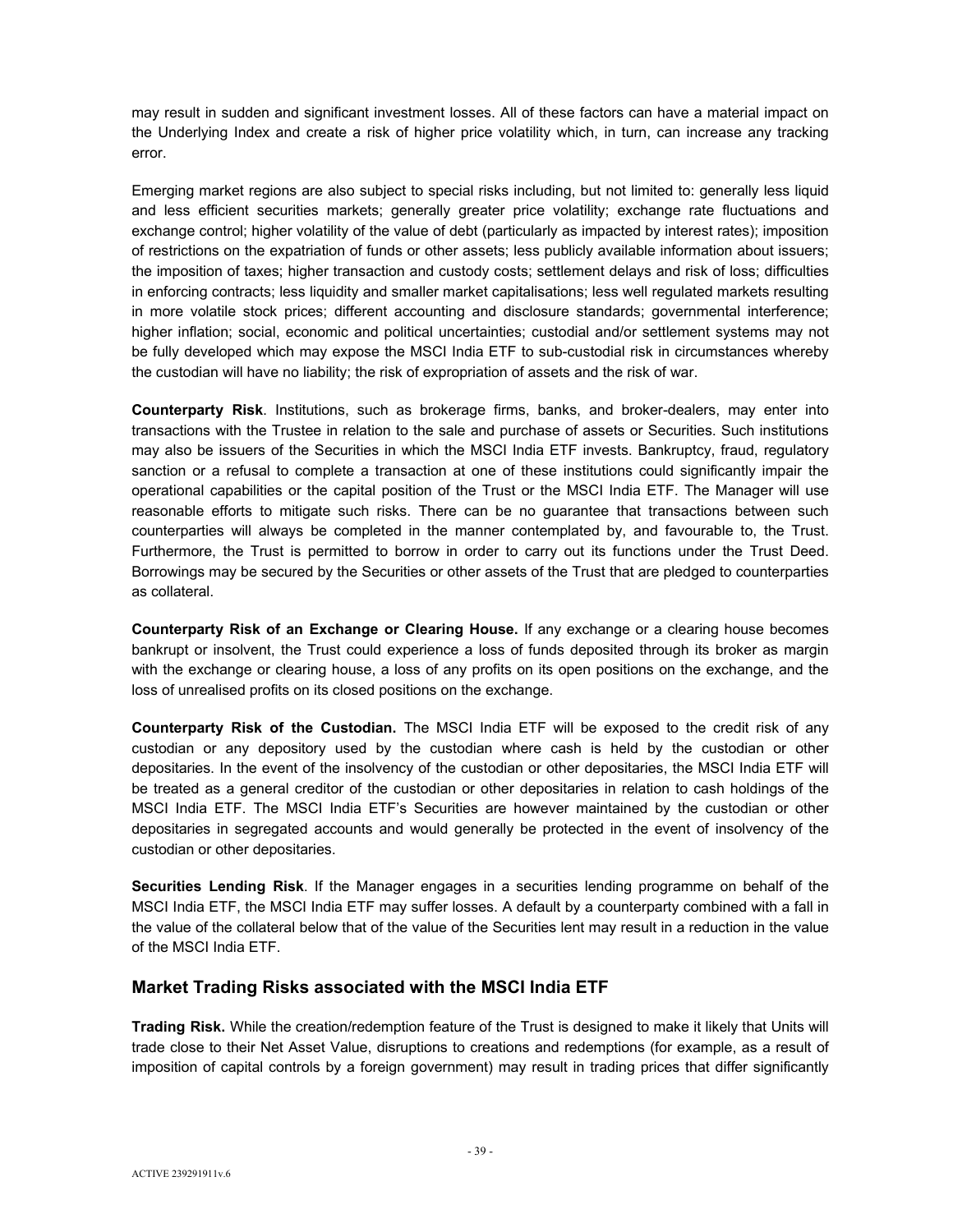from Net Asset Value. Also, there can be no assurance that an active trading market will exist for Units of the MSCI India ETF on any securities exchange on which Units may trade.

**Cost of trading Units**. Buying or selling Units involves various types of costs that apply to all Securities transactions. When trading Units through a broker investors will incur a brokerage commission or other charges imposed by the broker. In addition investors on the secondary market, will also incur the cost of the trading spread, being the difference between what investors are willing to pay for the Units (bid price) and the price they are willing to sell Units (ask price). Frequent trading may detract significantly from investment results and an investment in Units may not be advisable particularly for investors who anticipate regularly making small investments.

**Secondary market trading risk**. Units of the MSCI India ETF may trade on the SGX-ST when the MSCI India ETF does not accept orders to create or redeem Units. On such days, Units may trade in the secondary market with more significant premiums or discounts than might be experienced on days when the MSCI India ETF accepts creation and redemption orders. Additionally, as foreign stock exchanges may be open on days when Units in the MSCI India ETF are not priced, the value of the Securities in the MSCI India ETF's portfolio may change on days when investors will not be able to purchase or sell the MSCI India ETF's Units.

**Dealing risk.** Following listing on the SGX-ST, it is likely that the Units will initially not be widely held. Accordingly any investor buying Units in small numbers may not necessarily be able to find other buyers should that investor wish to sell. In order to address such dealing risk, one or more market makers have been appointed.

**Trading in Units on the SGX-ST may be Suspended.** Investors will not be able to purchase or sell Units on the SGX-ST during any period that the SGX-ST suspends trading in the Units. The SGX-ST may suspend the trading of Units whenever the SGX-ST determines that it is appropriate in the interests of a fair and orderly market to protect investors. The creation and redemption of Units will also be suspended in the event that the trading of Units on the SGX-ST is suspended.

**Units may be Delisted from the SGX-ST.** The SGX-ST imposes certain requirements for the continued listing of securities, including the Units, on the SGX-ST. Investors cannot be assured that the MSCI India ETF will continue to meet the requirements necessary to maintain the listing of Units on the SGX-ST or that the SGX-ST will not change the listing requirements. The MSCI India ETF may be terminated if its Units are delisted from the SGX-ST. Dealings of Units on the SGX-ST may not necessarily be suspended in the event that the creation and redemption of Units is temporarily suspended by the Manager in accordance with the terms of the Trust Deed. If the creation and redemption of Units is temporarily suspended, the trading price of the Units may be adversely affected and differ from the Net Asset Value of the MSCI India ETF.

**No Trading Market in the Units.** Although the Units are listed on the SGX-ST and one or more market makers have been appointed, investors should be aware that there may be no liquid trading market for the Units or such market maker(s) may cease to fulfil that role. Further, there can be no assurance that Units will experience trading or pricing patterns similar to those of exchange traded funds which are issued by investment companies in other jurisdictions or those traded on the SGX-ST which are based upon indices other than the Underlying Index.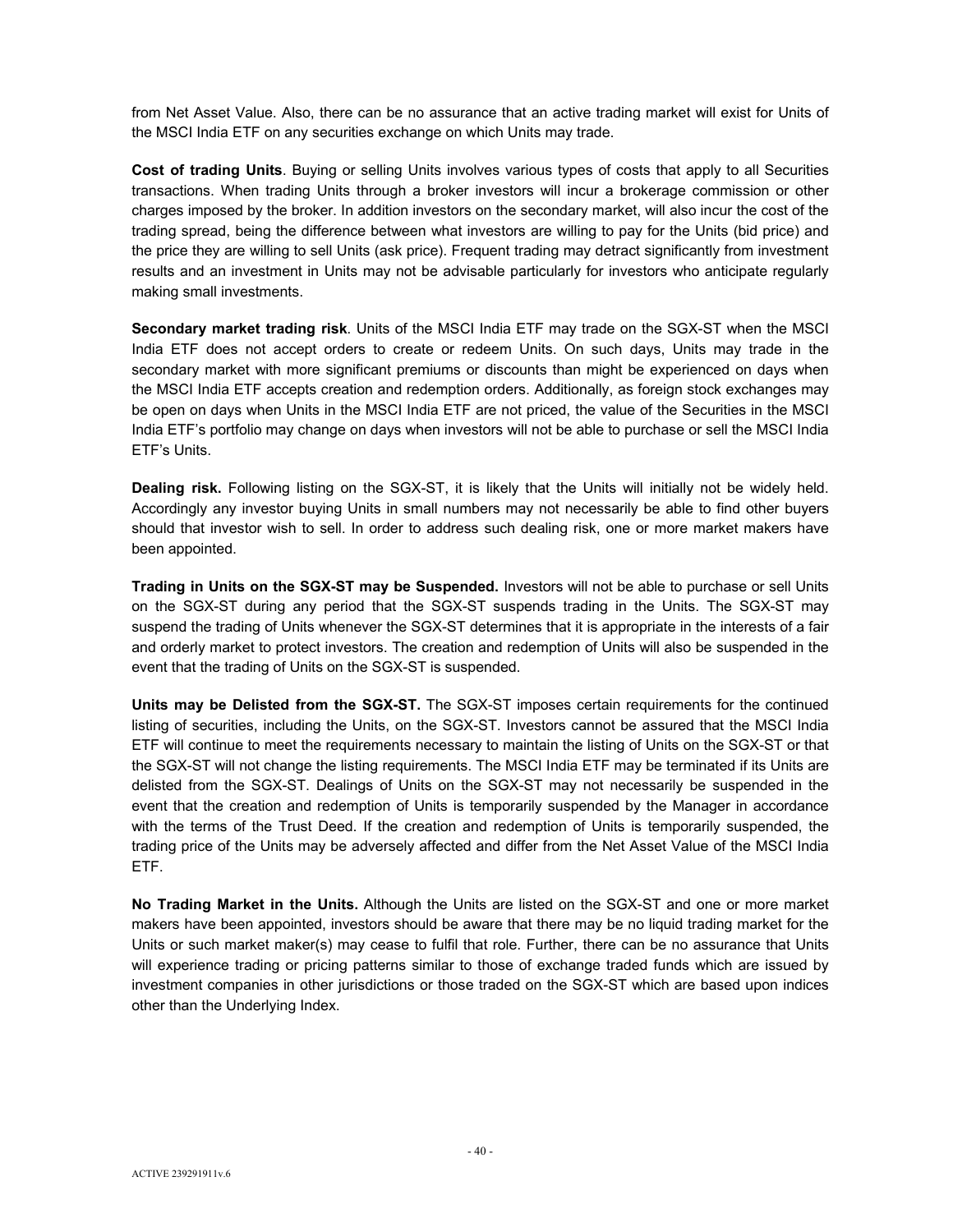**Reliance on Market Makers.** Investors should note that liquidity in the market for the Units may be adversely affected if there is no market maker for the MSCI India ETF. It is the Manager's intention that there will always be at least one market maker for the Units.

**Creation and Redemption through Participating Dealers only.** Investors may only create or redeem Units through Participating Dealers who are under no obligation to agree to do so. Each Participating Dealer may, in its absolute discretion, refuse to accept a creation order from an investor and can charge such fees as it may determine. Participating Dealers will not be able to create or redeem Units during any period when, amongst other things, dealings on the SGX-ST are restricted or suspended, settlement or clearing of securities through the CDP is disrupted or the Underlying Index is not compiled or published. In addition, Participating Dealers will not be able to issue or redeem Units if some other event occurs that impedes the calculation of the Net Asset Value of the MSCI India ETF or disposal of the MSCI India ETF's Securities cannot be effected. Since the number of Participating Dealers at any given time will be limited, and there may even be only one Participating Dealer at any given time, there is a risk that investors may not always be able to create or redeem Units freely through a Participating Dealer. Investors should also note that if an investor has been allowed to create Units through a Participating Dealer, such investor may only request a redemption of the Units through the same Participating Dealer and the relevant Participating Dealer may, in its absolute discretion, refuse to accept a redemption request from the investor.

**An ETF is Different from a Typical Unit Trust offered to the Public in Singapore.** The MSCI India ETF is not like a typical unit trust offered to the public in Singapore. Units may only be created and redeemed in Application Unit sizes by Participating Dealers and Units may not be subscribed for, or redeemed, by retail investors. For so long as the Units are listed for quotation on the SGX-ST, retail investors shall have no right to request the Manager to redeem or purchase their Units. Participating Dealers will not be able to create or redeem Units during any period when, amongst other things, dealings on the SGX-ST are restricted or suspended, settlement or clearing of securities in CDP is disrupted or the Underlying Index is not compiled or published. Investors may generally only realise the value of their Units by selling their Units on the SGX-ST. These features are not usually present in a typical unit trust offered to the public in Singapore, where units can generally be purchased and redeemed directly by the retail public.

**Operating Cost.** There is no assurance that the MSCI India ETF will achieve its investment objective. The level of fees and expenses payable by the MSCI India ETF will generally fluctuate in relation to its Net Asset Value. Although the amounts of certain ordinary expenses of the MSCI India ETF can be estimated, the growth rate of the MSCI India ETF, and hence its Net Asset Value, cannot be anticipated. Accordingly, no assurance can be given as to the performance of the MSCI India ETF or the actual level of its expenses.

**Dual Currency Trading Risk**. The MSCI India ETF is traded in two different currency denominations on the SGX-ST (i.e. USD and SGD). The price of the Units on the secondary currency counter (i.e. SGD) is based on the price of the Units on the primary currency counter (i.e. USD) and the prevailing foreign exchange rate. Therefore, the performance of the Units on the secondary currency counter may not be the same as that of the primary currency counter due to fluctuations in foreign exchange rates.

# **Legal and Regulatory Risks**

**Right of the Authority to Withdraw Authorisation.** The MSCI India ETF seeks to provide investment results that, before expenses, closely correspond with the performance of the Underlying Index. The MSCI India ETF has been authorised as a collective investment scheme by the Authority pursuant to Section 286 of the Securities and Futures Act. The Authority however reserves the right to withdraw the authorisation of the MSCI India ETF or impose such conditions it considers appropriate. The Authority may withdraw authorisation if the Underlying Index is no longer considered acceptable to the Authority. In addition, any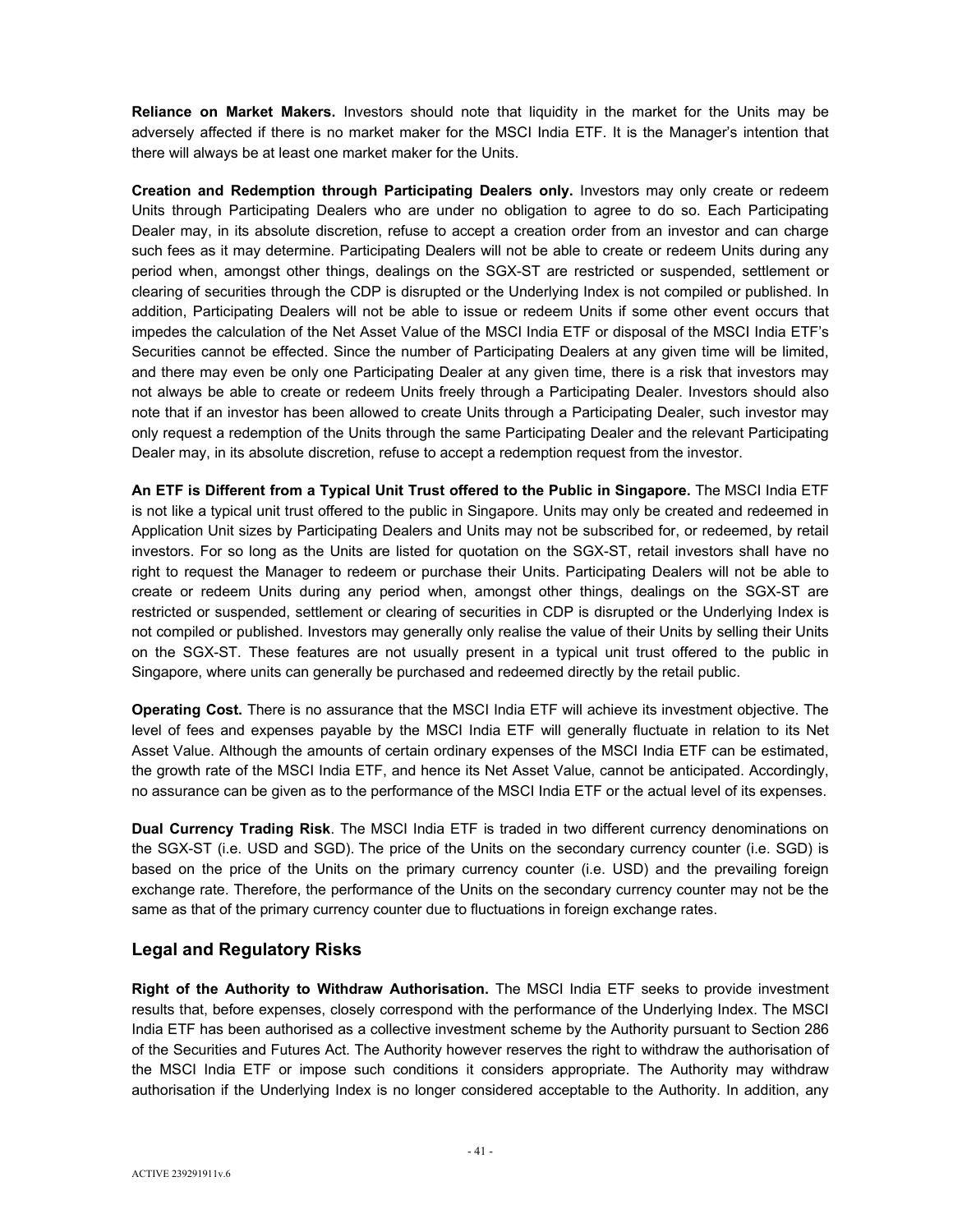authorisation granted by the Authority may be subject to certain waivers which may be withdrawn or varied by the Authority. If as a result of such withdrawal or variation of waivers it becomes illegal, impractical or inadvisable to continue the MSCI India ETF, the Manager will seek to terminate the MSCI India ETF.

**Legal and Regulatory Risk**. The MSCI India ETF must comply with regulatory constraints or changes in the laws affecting it or its investment restrictions, which might require a change in the investment policy and objectives followed by the MSCI India ETF. Furthermore, such change in the laws may have an impact on the market sentiment which may in turn affect the performance of the Underlying Index and as a result the performance of the MSCI India ETF. It is impossible to predict whether such an impact caused by any change of law will be positive or negative for the MSCI India ETF. In the worst case scenario, a Unitholder may lose all its investments in the MSCI India ETF.

**Taxation in Overseas Jurisdictions**. The MSCI India ETF may make investments in a number of different jurisdictions. Interest, dividend and other income realised by the MSCI India ETF from sources in these jurisdictions, and capital gains realised on the sale of assets may be subject to withholding and other taxes levied by the jurisdiction in which the income is sourced and/or in which the issuer is located and/or in which the permanent establishment is located.

**Taxation Risk**. Investing in the MSCI India ETF may have tax implications for a Unitholder depending on the particular circumstances of each Unitholder. Prospective investors are strongly urged to consult their own tax advisers and counsel with respect to the possible tax consequences to them of an investment in the Units. Such tax consequences may differ in respect of different investors.

**Foreign Account Tax Compliance Act ("FATCA") Risk**. Although the Manager will attempt to satisfy any obligations imposed on it and to avoid the imposition of any FATCA withholding, no assurance can be given that the Trust or the MSCI India ETF will be able to achieve this and/or satisfy such FATCA obligations. If the MSCI India ETF becomes subject to a 30% FATCA penalty withholding on most types of income from US investments (further described under the sub-section headed "FATCA" in the section headed "Taxation") as a result of the FATCA regime, the value of the Units held by Unitholders may suffer material loss.

# **Risk Factors Relating to the Underlying Index**

**An Underlying Index is Subject to Fluctuations.** The performance of the Units of the MSCI India ETF should, before expenses, correspond closely with the performance of its Underlying Index. If the Underlying Index experiences volatility or declines, the price of the Units will vary or decline accordingly.

**Composition of and Weightings in the Underlying Index may Change.** The companies which comprise the Underlying Index are changed by the Index Provider from time to time. The price of the Units may rise or fall as a result of such changes. The composition of the Underlying Index may also change if one of the constituent companies were to delist its shares or if a new eligible company were to list its shares and be added to the Underlying Index. If this happens, the weighting or composition of the Securities owned by the MSCI India ETF would be changed as considered appropriate by the Manager in order to achieve the investment objective. Thus, an investment in Units will generally reflect the Underlying Index as its constituents change from time to time, and not necessarily the way it is comprised at the time of an investment in the Units.

**Index-Related Risk.** As prescribed by this Prospectus, in order to meet its investment objective, the MSCI India ETF seeks to achieve a return which corresponds generally to the price and yield performance, before fees and expenses, of the Underlying Index as published by the Index Provider. There is no assurance that the Index Provider will compile the Underlying Index accurately, or that the Underlying Index will be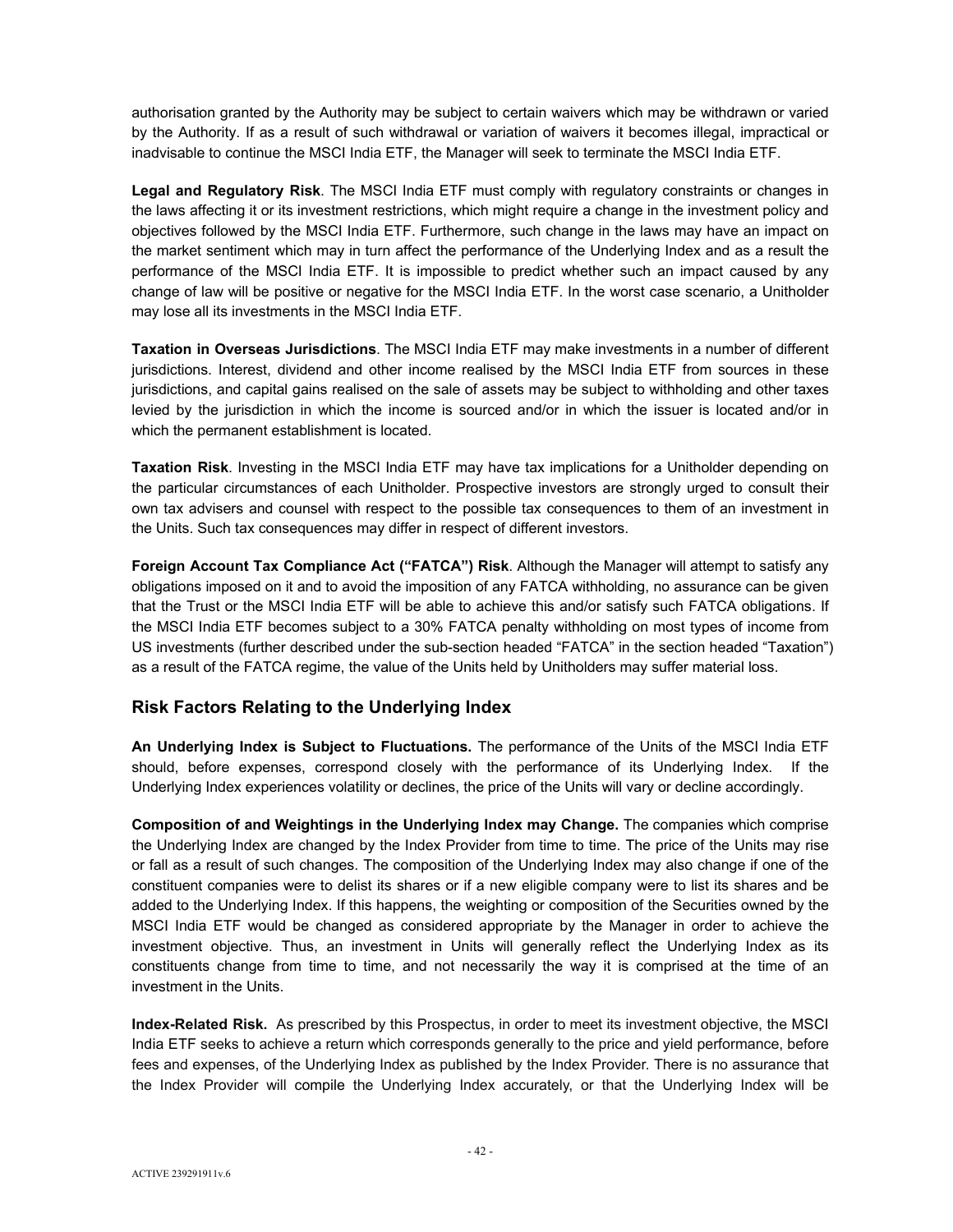determined, composed or calculated accurately. While the Index Provider does provide descriptions of what the Underlying Index is designed to achieve, the Index Provider does not provide any warranty or accept any liability in relation to the quality, accuracy or completeness of data in respect of their indices, and does not guarantee that the Underlying Index will be in line with their described index methodology. The Manager's mandate as described in this Prospectus is to manage the MSCI India ETF consistently with the Underlying Index provided to the Manager. Consequently, the Manager does not provide any warranty or guarantee for Index Provider errors. Errors in respect of the quality, accuracy and completeness of the data may occur from time to time and may not be identified and corrected for a period of time, particularly where the indices are less commonly used. Therefore gains, losses or costs associated with Index Provider errors will be borne by the MSCI India ETF and its Unitholders. For example, during a period where the Underlying Index contains incorrect constituents, the MSCI India ETF tracking such published Underlying Index would have market exposure to such constituents and would be underexposed to the Underlying Index's other constituents. As such, errors may result in a negative or positive performance impact to the MSCI India ETF and its Unitholders. Unitholders should understand that any gains from Index Provider errors will be kept by the MSCI India ETF and its Unitholders and any losses resulting from Index Provider errors will be borne by the MSCI India ETF and its Unitholders.

Apart from scheduled rebalances, the Index Provider may carry out additional ad hoc rebalances to the Underlying Index in order, for example, to correct an error in the selection of index constituents. Where the Underlying Index is rebalanced and the MSCI India ETF in turn rebalances its portfolio to bring it in line with its Underlying Index, any transaction costs and market exposure arising from such portfolio rebalancing will be borne directly by the MSCI India ETF and its Unitholders. Unscheduled rebalances to the Underlying Index may also expose the MSCI India ETF to tracking error risk, which is the risk that its returns may not track exactly those of the Underlying Index. Therefore, errors and additional ad hoc rebalances carried out by the Index Provider to the Underlying Index may increase the costs and market exposure risk of the MSCI India ETF.

**Circumstances that may Affect the Accuracy and Completeness in the Calculation of the Underlying Index.** No warranty, representation or guarantee is given as to the accuracy or completeness of the Underlying Index and its computation or any information related thereto. The process and the basis of computing and compiling the Underlying Index and any of its related formulae, constituent securities and factors may at any time be changed or altered by the Index Provider without notice. In addition, the accuracy and completeness of the calculation of the Underlying Index may be affected by, without limitation, the availability and accuracy of prices for constituent securities, market factors and errors in its compilation.

**Licence to use the Underlying Index may be terminated.** The Manager has the non-exclusive licence, to use the Underlying Index in connection with the operation, marketing and promotion of the MSCI India ETF. The licence may be terminated for reasons including a breach of the licence agreement or breach of any relevant law or rule. Further, the licence agreement will terminate if the Index Provider ceases to compile and publish the Underlying Index and does not make available a replaceable or substitute index which the Manager chooses to use. The MSCI India ETF may be terminated if the licence agreement is terminated and the Manager is unable to identify or agree with any index provider terms for the use of a suitable replacement index, using, in the opinion of the Manager, the same or substantially similar formula for the method of calculation as used in calculating the Underlying Index in respect of Securities. Any such replacement index will be notified to Unitholders, subject to the prior approval of the Authority. Accordingly prospective investors should note that the ability of the MSCI India ETF to track the Underlying Index depends on the continuation in force of the licence agreement in respect of the Underlying Index or a suitable replacement.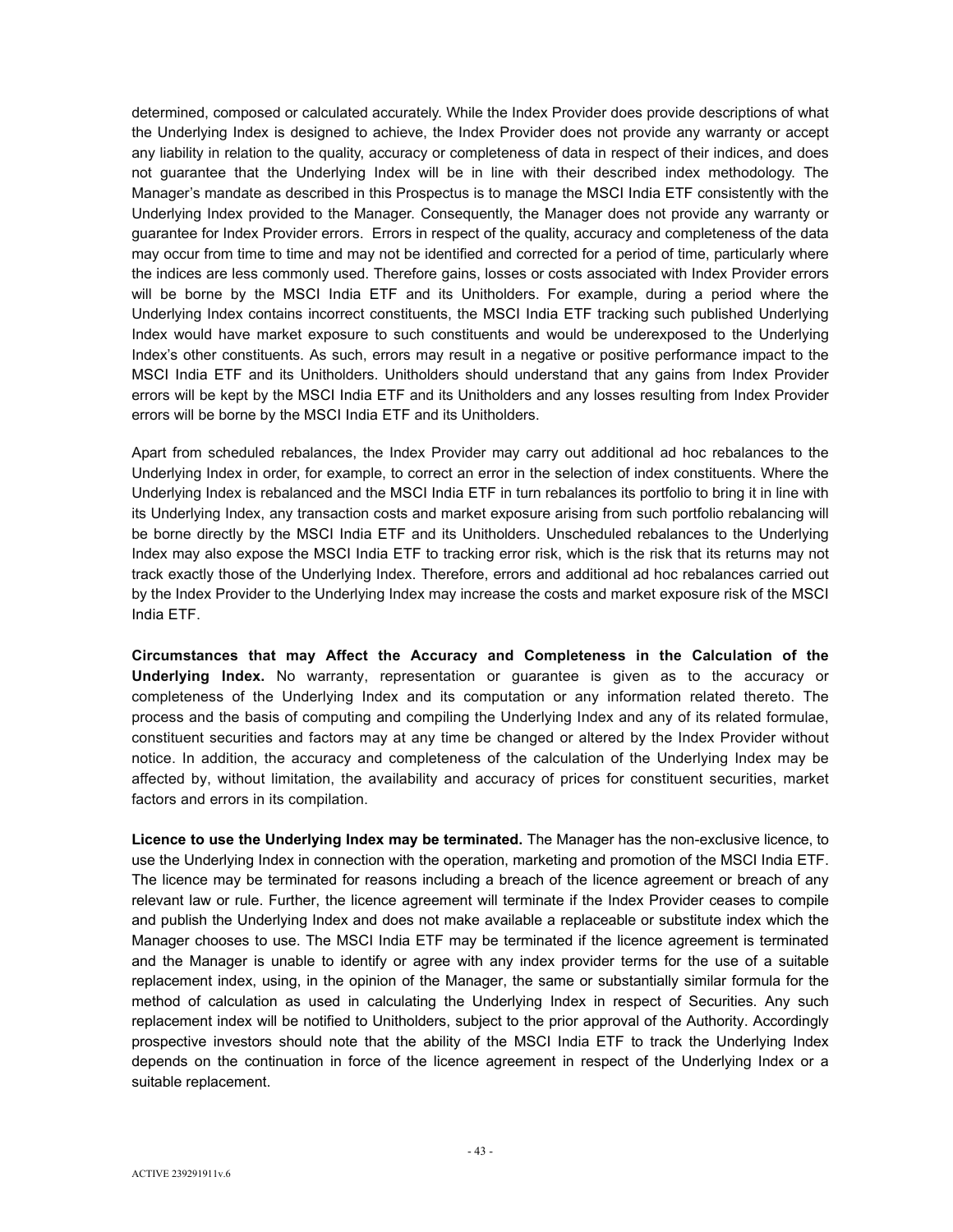- **Contingency Plans if the Underlying Index Ceases to be Available** – In the event that the Underlying Index of the MSCI India ETF ceases to be available for any reason, the Manager will use its best efforts to procure a suitable replacement index that, in the opinion of the Manager, is substantially similar to the original Underlying Index and which meets the criteria for an acceptable index under Appendix 5 of the Code. If no such index is immediately available, the Manager will use its best efforts to work with the Index Provider or an alternate index provider (as determined by the Manager in its discretion) to develop an index that, in the opinion of the Manager, is substantially similar to the original Underlying Index and which meets the criteria for an acceptable index under Appendix 5 of the Code or, if necessary, consider whether liquidating the MSCI India ETF would be in the overall best interests of the Unitholders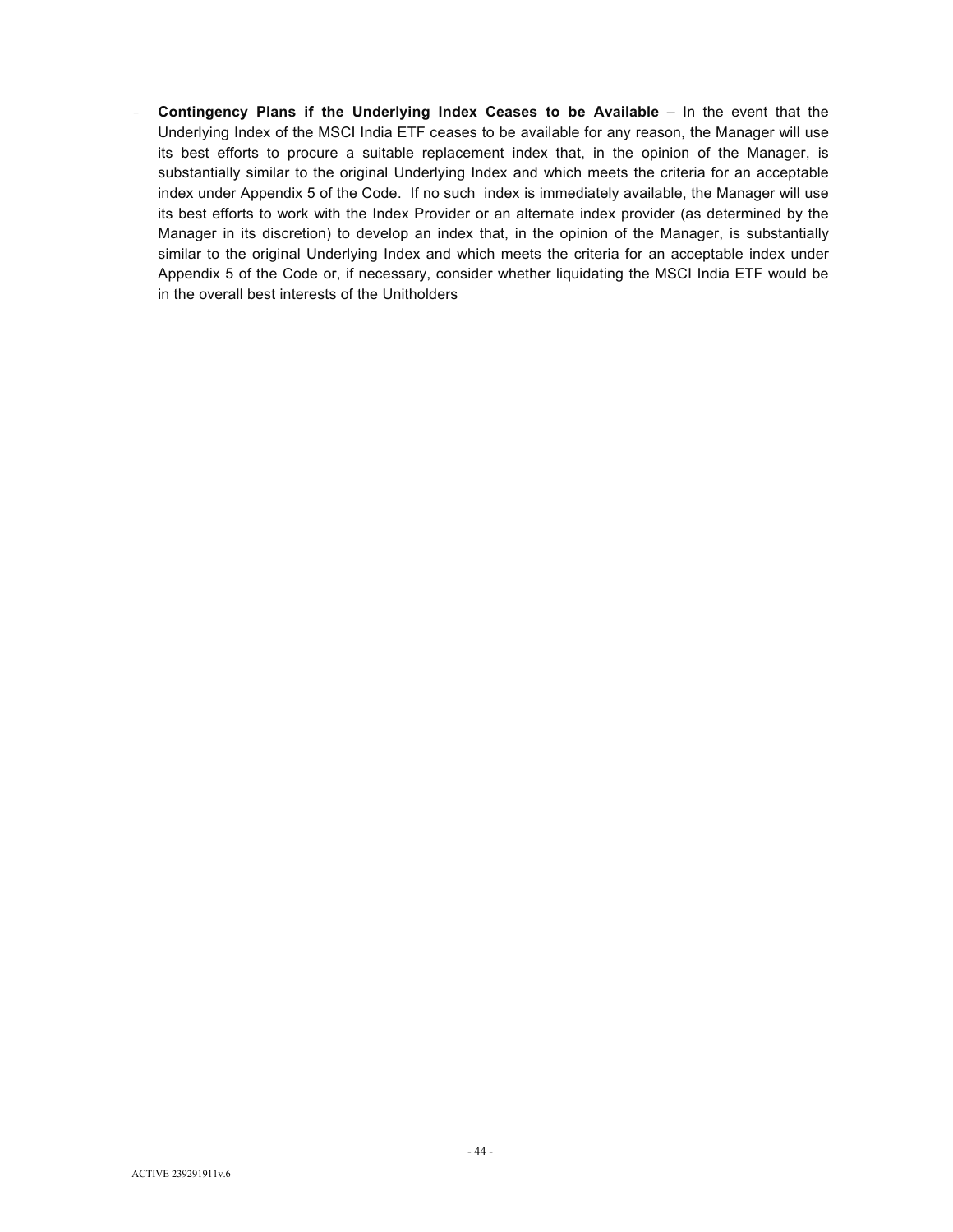# **MANAGEMENT OF THE TRUST**

# **The Manager**

The Manager is BlackRock (Singapore) Limited (the "**Manager**"). The Manager is part of the BlackRock group of companies, the ultimate holding company of which is BlackRock, Inc., which provides investment management services internationally for institutional, retail and private clients.

The Manager was incorporated in Singapore with limited liability on 2 December 2000 with its registered office at #18-01, Twenty Anson, 20 Anson Road, Singapore 079912. The issued and paid-up share capital of the Manager is S\$2,721,871.

The Manager is regulated by the Authority and holds a capital markets services licence for fund management and dealing in capital markets products (in relation to securities, exchange-traded derivatives contracts, over-the-counter derivatives contracts and spot foreign exchange contracts for the purposes of leveraged foreign exchange trading) under the Securities and Futures Act.

The Manager was established to provide fund management and advisory services for clients in the South East Asia region and has managed collective investment schemes and/or discretionary funds since 2001. As at the date of this Prospectus, the Manager manages three ETFs in Singapore (the iShares MSCI India Index ETF, the iShares J.P. Morgan USD Asia Credit Bond Index ETF, and the iShares Barclays USD Asia High Yield Bond Index ETF). The iShares Barclays Asia Local Currency Bond Index ETF and iShares Barclays Asia Local Currency 1-3 Year Bond Index ETF were terminated on 27 April 2015.

Under the Trust Deed, the monies forming part of each Index Fund shall be invested, at the direction of the Manager, in accordance with the Trust Deed. The Manager is responsible for placing purchase and sale orders and providing continuous supervision of the investment portfolio of each Index Fund. The Manager will remain as the manager of the Trust until it retires or is removed or replaced in accordance with the provisions of the Trust Deed.

## **The Directors of the Manager**

**Alastair John Imlay Gillespie,** of #18-01, Twenty Anson, 20 Anson Road, Singapore 079912, Managing Director, is the co-Global Chief Investment Officer of the Global Real Asset Securities Group. Mr. Gillespie previously was with Principal Global Investors where he was a Singapore based managing director and co-global portfolio manager, with responsibilities for the firm's global, Asia Pacific and domestic Australian real estate capability in listed real estate securities. Prior to this Mr. Gillespie was a sell-side real estate securities analyst for 11 years, culminating as co-head of Asian real estate research at UBS AG. From 2006 to present he has been a management board member of the Asia Pacific Real Estate Association (APREA) and subsequently the Singapore chapter of APREA. He is also a member of the FTSE EPRA NAREIT Asia Index committee. Mr. Gillespie received a Masters of Applied Finance from Macquarie University in Australia. Mr. Gillespie holds the Chartered Financial Analyst designation. Mr. Gillespie currently has no other directorships.

**Deborah Joanne Nyuk Choo Ho**, of #18-01, Twenty Anson, 20 Anson Road, Singapore 079912, Managing Director, is Head of South East Asia for BlackRock. Based in Singapore, Ms. Ho is responsible for a wide-ranging portfolio in markets across South East Asia. This includes delivering the breadth and depth of BlackRock's capabilities to clients in the region. Ms. Ho has over 25 years of experience in financial services. Prior to joining BlackRock, she was co-head of Senior Relationship Management at Barclays. Previous to that, she was Chief Executive Officer for DBS asset management in Singapore.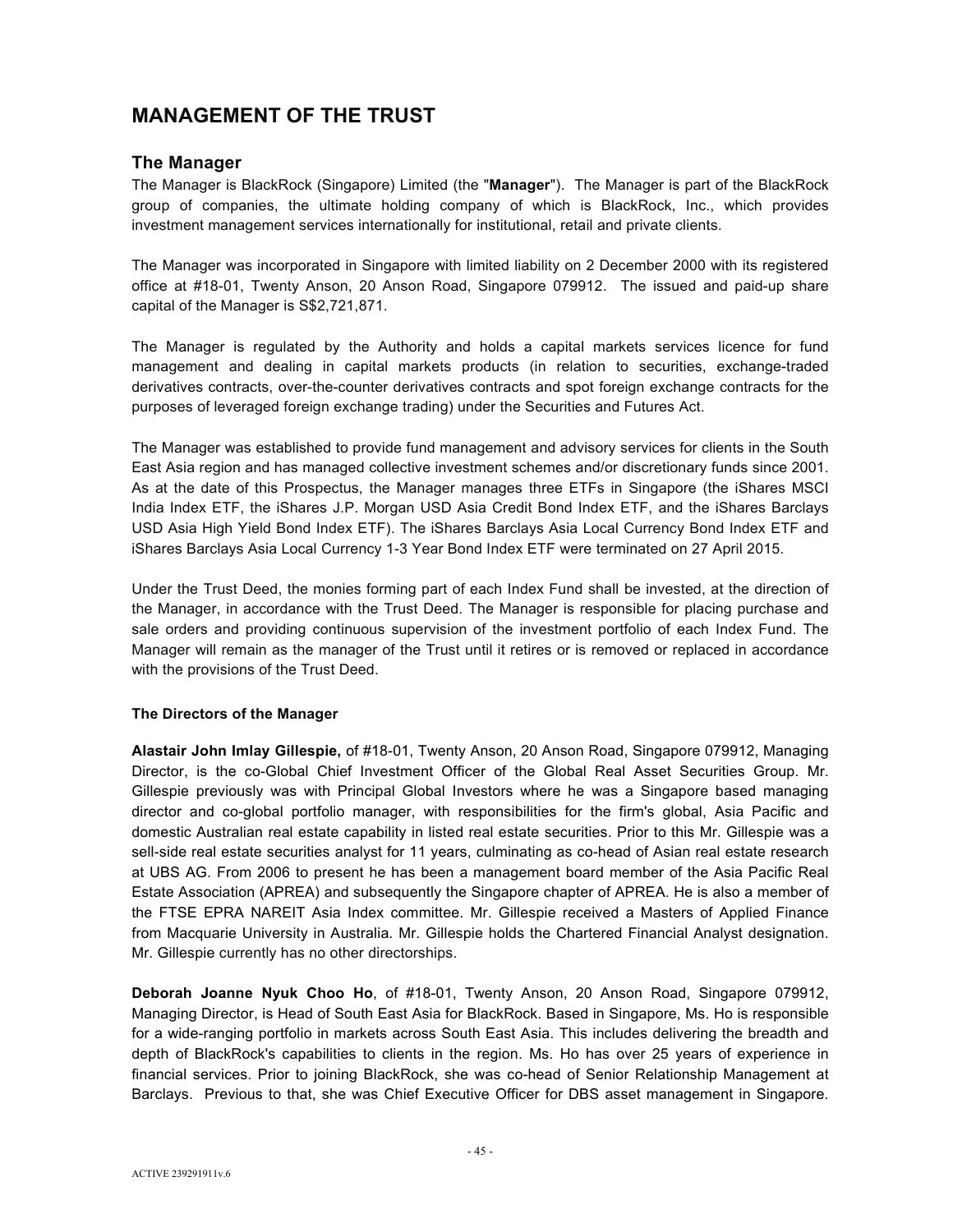Ms. Ho has also spent many years in the fixed income space and built the fixed income distribution business in Non-Japan Asia at UBS and at JP Morgan. Ms. Ho is an Institute of Banking and Finance (IBF) Fellow. She serves as board director and chair of the audit committee at The Arts House Limited and is on the investment committee of the Lee Kuan Yew Fund for Bilingualism. Ms. Ho was named as one of the top 25 most influential women in asset management in Asia Pacific by Asian Investor magazine in 2011. Ms. Ho earned a degree in business administration from the University of Washington. Ms. Ho currently is also a director of BlackRock Advisors Singapore Pte. Ltd., BlackRock (Singapore) Holdco Pte. Ltd., BlackRock (Singapore) Holdco II Pte. Limited and BlackRock Singapore III Pte. Limited.

**Lynda Hall**, of #18-01 Twenty Anson, 20 Anson Road, Singapore 079912, Managing Director, is Head of Global Client Services for Asia Pacific within BlackRock's Business Operations Group, with regional responsibility and oversight for Client On-Boarding, Client Contracting, Client Order Management, Client Service Management (CSM) and Transfer Agency Services teams for Asia Pacific. Ms. Hall is responsible for the strategic relationship between BlackRock's Business Operations Group and BlackRock's Client Business in the Asia Pacific (APAC) region. Previously, Ms. Hall was Head of Global Fund Services (GFS) and Global Provider Strategy (GPS) for APAC. GFS responsibility extended to accounting policy, financial reporting, shareholder services and managing product operational infrastructure for BlackRock's commingled funds domiciled in Asia Pacific and supporting APAC retail initiatives, vendor oversight and product lifecycle events. For GPS, Ms. Hall developed and executed the APAC strategy for partnering with custodial, accounting agent, transfer agent and middle office providers and managed BlackRock's major relationships with financial institution service partners. Ms. Hall has 12 years' service with the firm having joined Barclays Global Investors in London in 2005 and relocated to Singapore in 2012. Ms. Hall is a member of the BlackRock Human Capital Committee and of the following BlackRock governance bodies for Asia Ex Japan: Singapore Operating Committee, Product Development Committee, Risk and Controls Committee and Investment Oversight Committee. Ms. Hall is FCCA qualified with over 20 years of financial services experience and prior to joining BlackRock held positions as Head of Investment Operations and Head of Operational Risk at Insight Investment Management. She earned a BTech degree in business and finance from South Bristol Technical College. Ms. Hall currently is also a director of BlackRock Advisors Singapore Pte. Ltd.

**Neeraj Seth**, of #18-01, Twenty Anson, 20 Anson Road, Singapore 079912, Managing Director, is the Head of Asian Credit and has been in his current role since 2009. He is the portfolio manager for an Asia Pacific bond fund and an Asia Pacific private credit fund. He leads the strategy for Asian Fundamental Credit and is responsible for providing oversight of the investment process, performance, and the team's infrastructure as well as determining its strategic direction and growth initiatives. He has been responsible for building the Asian fundamental credit business since 2009. Prior to joining BlackRock in 2009, Mr. Seth was a Senior Vice President focusing on the Asia Pacific market for R3 Capital Partners. He previously held a similar role with the Global Principal Strategies team at Lehman Brothers. Previously, he was an Associate Partner with McKinsey & Company where he was in the leadership group for the Technology & Telecom practice in Southeast Asia. Mr. Seth earned a BE degree in mechanical engineering from Delhi University and an MBA degree in finance from the Indiana University of Kelley School of Business. Mr. Seth currently is also a director of Asia-Pacific Private Credit Opportunities 1 Singapore Pte. Ltd.

**Patrick Kar Peck Leung**, of #18-01, Twenty Anson, 20 Anson Road, Singapore 079912, Director, is head of Fixed Income and Foreign Exchange trading for Asia Pacific within BlackRock's Trading and Liquidity Strategies Group. He is responsible for overseeing fixed income and foreign exchange trading activities in the region. Mr. Leung's service with the firm dates back to 2005, including his years with Barclays Global Investors, which merged with BlackRock in 2009. Prior to this, Mr. Leung was an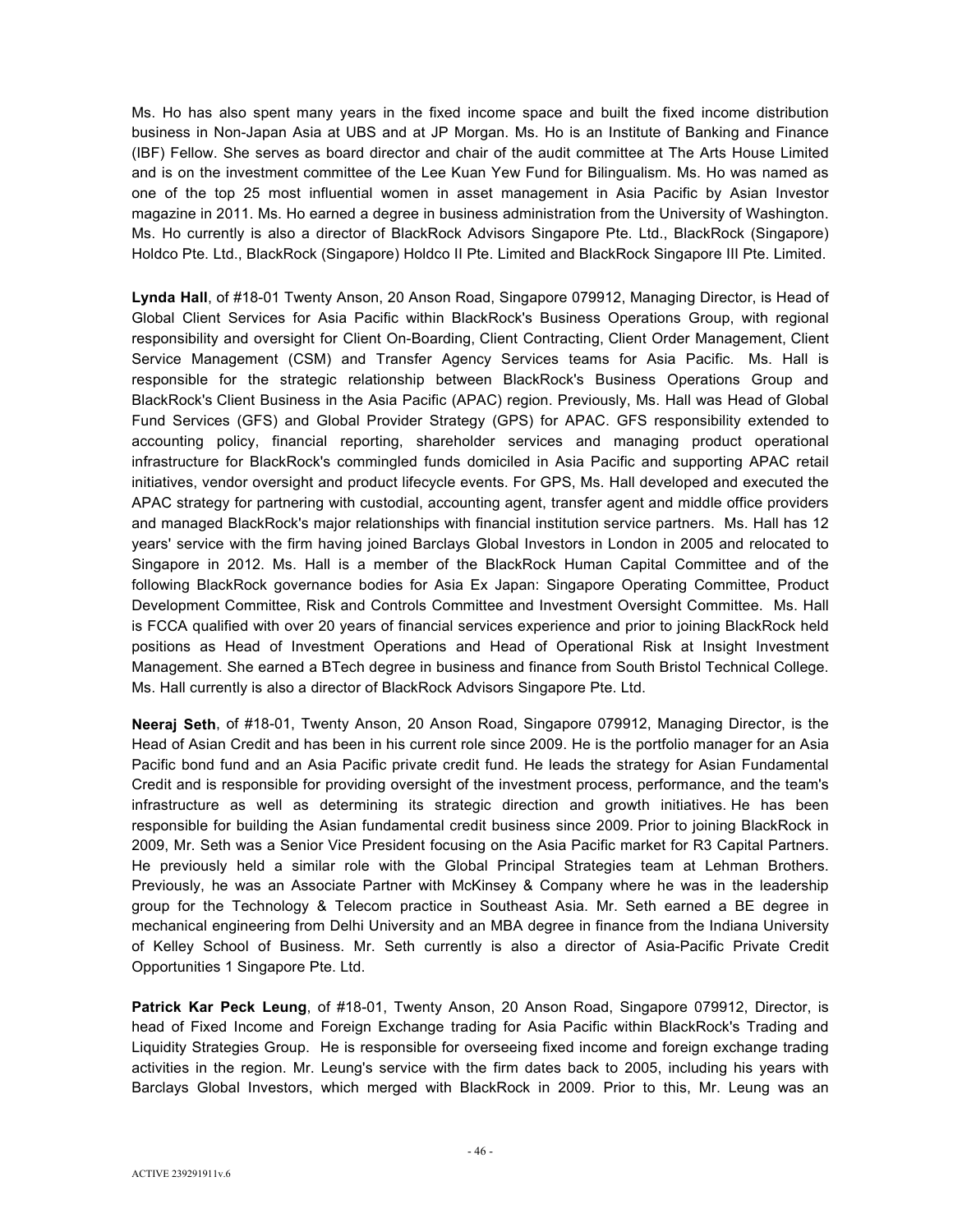Assistant Vice-President at JP Morgan Chase in the United States. Mr. Leung earned an M. Eng degree from Cornell University and an MBA from New York University. Mr. Leung holds the Chartered Financial Analyst designation. Mr. Leung currently has no other directorships.

**Sanjeev Malik**, of #18-01, Twenty Anson, 20 Anson Road, Singapore 079912, Managing Director, is Head of Technology and Operations for Asia Pacific. Mr. Malik's service with the firm dates back to 2006, including his years with Barclays Global Investors (BGI) in San Francisco, which merged with BlackRock in 2009. Prior to the current role, he was the Country Head of BlackRock India. At BGI, Mr. Malik was head of Market Data Management Technology. Prior to joining BGI, Mr. Malik was the Regional Head of Credit Risk Implementation Services at Moody's KMV Asia Pacific. In this role he was responsible for delivering Default Probability Solutions. Mr. Malik is a member of BlackRock's Asia Pacific Executive Committee, Global Operating Committee and Human Capital Committee. Mr. Malik earned a BS degree in physics and mathematics and a post graduate degree in Electronic Engineering and Computer Technology from Bombay University, India. Mr Malik currently is also a director of BlackRock Advisors Singapore Pte. Ltd., BlackRock (Singapore) Holdco Pte. Ltd., BlackRock Services India Private Limited, BlackRock (Singapore) Holdco II Pte. Limited and BlackRock Singapore III Pte. Limited.

**Toby Cameron Robert Ritch**, of #18-01, Twenty Anson, 20 Anson Road, Singapore 079912, Managing Director, is Head of Global Fund and Accounting Services and Global Provider Strategy for Asia Pacific. Global Fund and Accounting Services (GFAS) is responsible for establishing accounting policy, overseeing financial reporting, performance measurement and attribution and managing product operational infrastructure for BlackRock's commingled funds domiciled in Asia Pacific. The GFAS teams also support Asia Pacific retail initiatives, vendor oversight and product lifecycle events. Global Provider Strategy (GPS) develops and executes the firm's operating strategy for partnering with custodial, accounting agents, transfer agents and middle office providers and manages BlackRock's major relationships with financial institution service partners. Mr. Ritch's service with the firm dates back to 2006, including Merrill Lynch Investment Managers which merged with BlackRock in the same year. From 2006 to 2008, Mr. Ritch was Relationship Manager for Offshore Transfer Agents in BlackRock's Europe, Middle East and Africa business. From 2008 to 2012, Mr. Ritch was Deputy Head of Retail Operations Asia ex-Japan and Head of Operational Risk Asia ex-Japan based in Hong Kong. From 2012 to 2016, Mr. Ritch was Chief Operating Officer and Head of Business Operations India. Prior to joining BlackRock, Mr. Ritch spent 6 years with Deutsche Asset Management U.K. in a number of managerial roles within operations. Mr. Ritch has an undergraduate degree in tourism management from the Adelaide Institute and a diploma certification from the Chartered Insurance Institute. Mr. Ritch currently has no other directorships.

## **Portfolio Manager of the Manager**

**Vish Acharya**, of #18-01, Twenty Anson, 20 Anson Road, Singapore 079912, Director, is the portfolio manager for the MSCI India ETF and is based out of Singapore. In his previous role, Mr. Acharya was a member of the firm's Portfolio Solutions Group in San Francisco where he managed tax-exempt funds and was responsible for trading both tax-exempt and taxable securities. He has also worked in BlackRock's Risk & Quantitative Analysis Group working on fixed income risk analytics and risk management for multi sector and tax exempt portfolios. Mr. Acharya's service with the firm dates back to 2007, in its Portfolio Analytics Group. He began his career with Oracle as a software engineer. Mr. Acharya earned a Bachelor of Engineering degree in computer science from the Maharashtra Institute of Technology in 1997, a Master's degree in electrical engineering and computer science, specializing in Artificial Intelligence from the University of Toledo in 2000 and an MBA from Cornell University in 2007. Mr. Acharya co-authored "Fuzzy Inference System for PIOPED-Compliant Diagnosis of Pulmonary Embolism" (ANNIE 2000).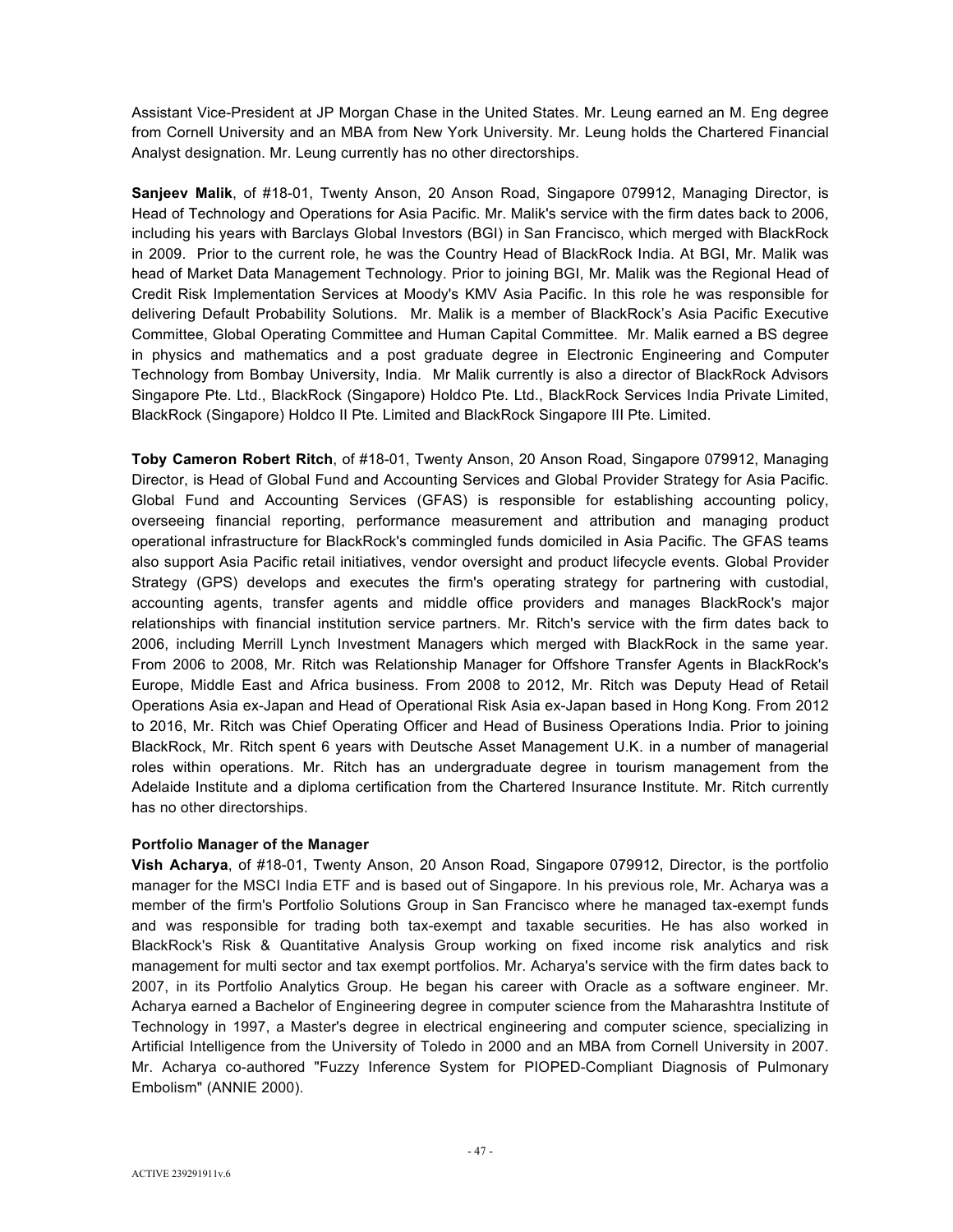#### **Sub-Manager**

The Manager has appointed the Hong Kong domiciled BlackRock Asset Management North Asia Limited (the "**Sub-Manager**") as the sub-manager of the MSCI India ETF under a sub-management agreement entered into between the Manager and Sub-Manager (the "**Sub-Management Agreement**"). Under the Sub-Management Agreement, the Manager has discretion to delegate its investment management functions of the MSCI India ETF (including trade execution in respect of the MSCI India ETF) to the Sub-Manager. Notwithstanding any delegation of its investment management functions to the Sub-Manager, the Manager will remain responsible for the actions of the Sub-Manager.

The Sub-Manager is part of the BlackRock group of companies, the ultimate holding company of which is BlackRock, Inc., which provides investment management services internationally for institutional, retail and private clients. The Sub-Manager was incorporated in Hong Kong with limited liability on 10 August 1998 with its registered office at 16/F Champion Tower, 3 Garden Road Central, Hong Kong. The issued share capital of the Sub-Manager is HK\$5,000,000.

The Sub-Manager is licensed by the Securities and Futures Commission in Hong Kong for the regulated activities of dealing in securities (Type 1), advising on securities (Type 4), advising on corporate finance (Type 6) and asset management (Type 9) under the Securities and Futures Ordinance.

The Sub-Manager currently manages 13 ETFs in Hong Kong.

The Sub-Manager has acted as investment advisor to various fund management companies in the People's Republic of China, Korea and Malaysia in relation to the launch and management of exchangetraded funds.

The Sub-Manager will remain as the sub-manager of the MSCI India ETF until the Sub-Management Agreement is terminated in accordance with its terms.

#### **Directors of the Sub-Manager**

Andrew Landman (see biography below); Belinda Boa (see biography below); Graham Turl (see biography below); Ryan David Stork (see biography below); and Susan Wai-Lan Chan (see biography below).

**Andrew Landman**, Managing Director, of 16/F Champion Tower, 3 Garden Road Central, Hong Kong is Head of Client Business for the Asia Pacific region, responsible for both distribution and management of the Retail and Institutional relationships in Asia. Prior to assuming his current role, Mr. Landman was Head of Institutional and BlackRock Alternative Specialists Group for Asia Pacific following a period of being Head of Client Businesses in Australia, responsible for both distribution and management of the Retail, iShares and Institutional relationships in Australia. Prior to joining BlackRock, Mr. Landman was Chief Executive Officer of Ascalon Capital Managers (Ascalon), a subsidiary of BT Financial Group. Ascalon takes equity stakes in, and is an active business partner of, some of Asia Pacific's leading boutique asset managers. Under Mr. Landman's leadership, Ascalon successfully built a portfolio of nine single strategy hedge and high conviction funds across Australia and Asia Pacific with USD4.2 billion in assets under management. In addition to the role at Ascalon, Mr. Landman was Head of Investment Strategy at BT Financial Group. Prior to Ascalon, Mr. Landman was the Chief Financial Officer of Challenger Funds Management. He started his career at Bankers Trust where he worked extensively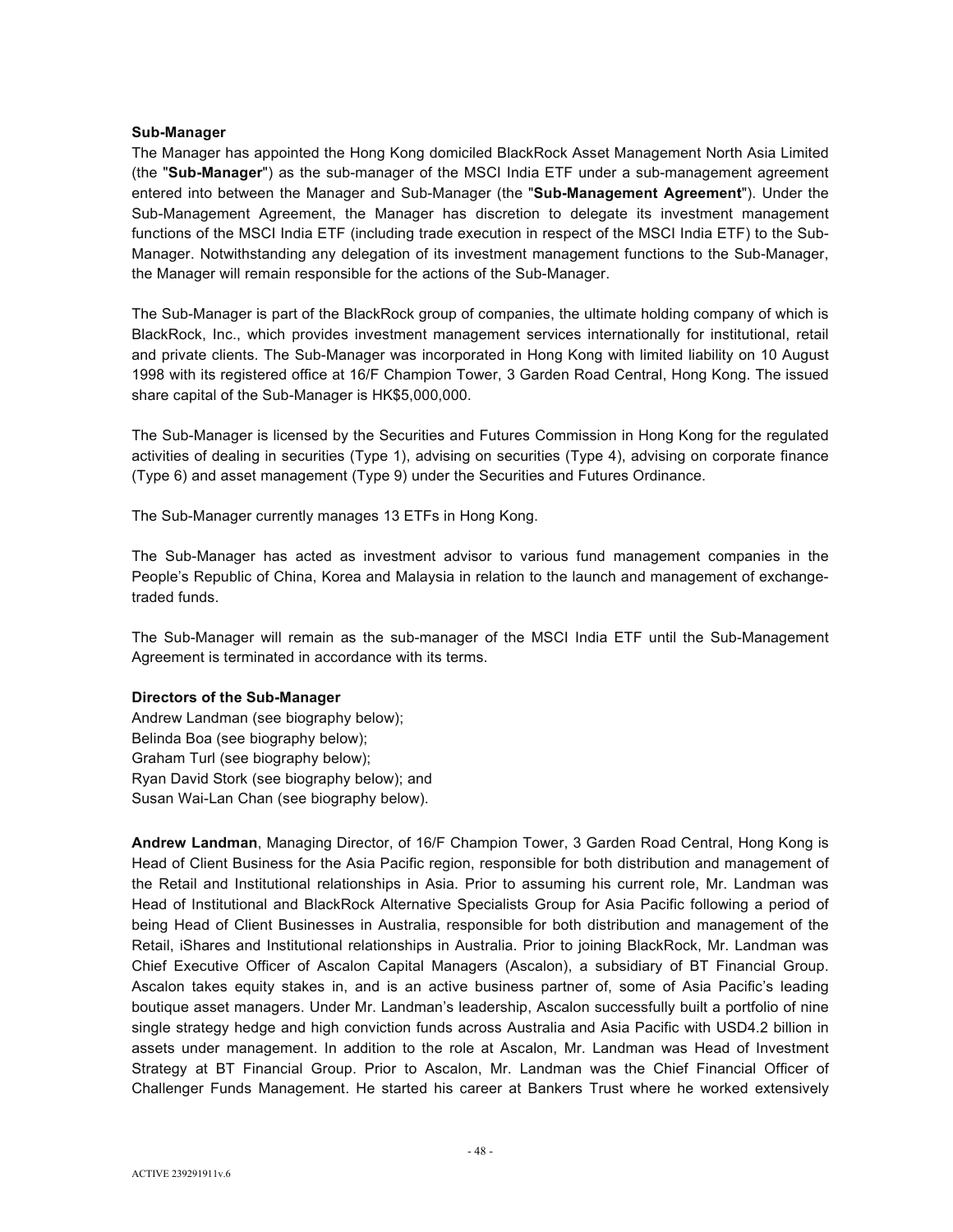across the operations side of funds management. Mr. Landman earned a Bachelor of Commerce degree from the University of Newcastle. He studied leadership at the University of Chicago in 2003. Mr. Landman currently has no other directorships.

**Belinda Boa**, CFA, Managing Director, of 16/F Champion Tower, 3 Garden Road Central, Hong Kong is the Head of Active Investments for Asia Pacific and Chief Investment Officer of Emerging Markets, Fundamental Active Equity, where she is responsible for delivering investment excellence and investment success in the region both internally and externally. The role will encompass all areas of the Active Investment business including Fundamental Equity, Fixed Income, Scientific Active Equity and Multi-Asset. In addition, Ms. Boa will oversee regionally regulated activities of investors in the region. Ms. Boa is a member of the Asia Pacific Executive Committee. Prior to assuming her current role in 2015, Ms. Boa was head of Risk and Quantitative Analysis for Asia Pacific where she was responsible for all areas of risk across the region, including investment risk, credit and counterparty risk and corporate and operational risk. Ms. Boa has worked in quantitative finance for over 15 years in London and South Africa. Prior to moving to Asia, she was a senior risk manager, leading the Risk and Quantitative Research team in London, where she was focused on the equity business. She started her career in equity research working for RMB Asset Management. Ms. Boa is a qualified Chartered Financial Analyst and a member of the London Quant Group. Ms. Boa earned her degree with honours in Finance and Statistics from the University of the Witwatersrand, South Africa in 1995. Ms. Boa currently has no other directorships.

Graham Turl, Managing Director, of 16/F Champion Tower, 3 Garden Road Central, Hong Kong is the General Counsel, Asia-Pacific for BlackRock. He is a member of BlackRock's Asia Pacific Executive Committee. Prior to joining BlackRock in April 2007, Mr. Turl was head of the Hong Kong investment management group at international law firm Linklaters, where he was responsible for advising clients on the corporate, regulatory and tax aspects of structuring, creating, organising and marketing funds for investment in property of all types, onshore and offshore, domestic and international, public and private, retail and institutional. Mr. Turl is qualified to practice law in England and Hong Kong. Mr. Turl serves on a number of finance industry bodies in the Asia Pacific region, including the Investment Funds Association of Hong Kong, the Hong Kong Financial Services Development Council and the Asset Management Group of the Asia Securities Industry & Financial Markets Association. Mr. Turl earned a BA degree in history from the University of Nottingham and post graduate legal qualifications from the Guildford College of Law, England. Mr. Turl currently is also a director of BlackRock HK Holdco Limited, BlackRock Investment Management (Taiwan) Limited and BlackRock Investment Management (Korea) Limited.

**Ryan David Stork**, Senior Managing Director, of 16/F Champion Tower, 3 Garden Road Central, Hong Kong is chairman and head of BlackRock Asia Pacific. In this role, he is responsible for a wide-ranging portfolio in markets across the region that includes greater China, Japan, Australia, Singapore, India and South Korea. He is a member of BlackRock's Global Executive Committee. In his previous role as Head of the Aladdin® client business, Mr. Stork drove rapid expansion of the business globally and broadened the platform's international mix of clients. His role encompassed client relationships and business development as well as implementation and delivery of Aladdin services and its third-party investmentaccounting business. Prior to taking over the Aladdin business, Mr. Stork was deputy head of BlackRock's Europe, Middle East and Africa institutional business from 2005 to 2008. Based in London, he spearheaded business development and client service across the region. From 1999 to 2005, Mr. Stork worked within the institutional business leading client service efforts for BlackRock's Financial Institutions Group. Before joining BlackRock in 1999, Mr. Stork was a portfolio manager at life insurance holding company PennCorp Financial Group, where he had oversight over asset allocation and external asset managers. He began his career in investments at Conning Asset Management. Mr. Stork is a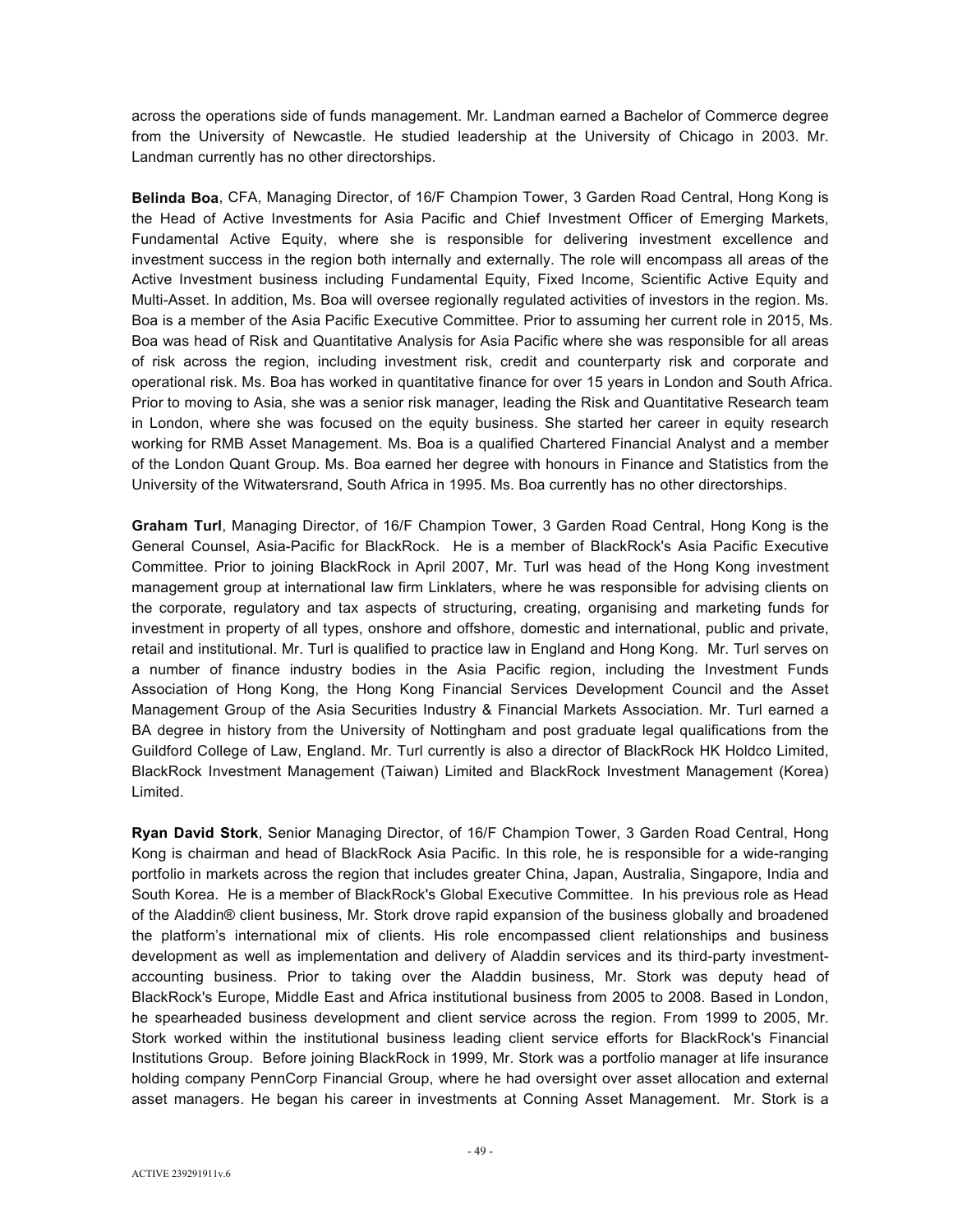Chartered Financial Analyst and a member of the New York Society of Financial Analysts. He graduated from the University of Massachusetts, Amherst, with a BA degree in finance. Mr. Stork currently is also a director of BlackRock Japan Co., Ltd.

**Susan Wai-Lan Chan,** Managing Director, of 16/F Champion Tower, 3 Garden Road Central, Hong Kong is the Head of iShares Asia Pacific and is responsible for the iShares business across Asia, including both distribution and management of iShares products and offices in Japan, Australia, Hong Kong, Singapore and Taiwan. She is a member of the BlackRock Asia Pacific Executive Committee, the BlackRock Global iShares Executive Committee and the BlackRock Global Operating Committee. Ms. Chan joined BlackRock in July 2013 as head of Asia Pacific iShares Capital Markets and Products. Prior to joining BlackRock, she was a Managing Director at Deutsche Bank AG, Hong Kong where she was Head of Equity Structuring, Strategic Equity Transactions and DBx Asia Pacific. Before Deutsche Bank, she was Managing Director at Barclays Capital Asia Limited where she held various positions in equity derivatives with the most recent as Head of Equity and Funds Structured, Asia Pacific. She was also a member of the Global EFS Executive Committee, the Asia Pacific Structuring Executive Committee, Founder and Executive Sponsor for the Women's Internal Network, Asia Pacific and a Board Member of Barclays Capital Hong Kong Limited. Ms. Chan is a graduate of Boston University, Boston, MA. Ms. Chan currently has no other directorships.

#### **Principal Portfolio Manager of Sub-Manager**

**Derek Dei**, Director, of 16/F Champion Tower, 3 Garden Road Central, Hong Kong, is the Head of Asia ex Japan Portfolio Engineering within BlackRock's ETF and Index Investments (EII) team. Mr. Dei is responsible for managing the MSCI India ETF, and retail and Institutional Indexed Equity product ranges in this region. Mr. Dei's service with the firm dates back to 2007, including his years with Barclays Global Investors (BGI), which merged with BlackRock in 2009. Mr. Dei has had an international career in asset management, having worked in San Francisco, London and Hong Kong and has held various roles within the firm. In his current role Mr. Dei oversees a range of developed and emerging market portfolios. Prior to his current role, Mr. Dei was based in London where he was a portfolio manager responsible for managing a number of significant Irish domiciled ETFs listed in London. Before his role in London Mr. Dei was with the firm as an index research analyst focused on equity indexes and a portfolio manager responsible for US and Canada domiciled ETFs based in San Francisco. Mr. Dei earned a BASc degree, with honours, in Systems Design Engineering from the University of Waterloo in 2007.

## **Removal of the Manager**

If any of the following events shall occur, namely:

- if the Manager goes into liquidation (except a voluntary liquidation for the purpose of reconstruction or amalgamation upon terms previously notified in writing to the Trustee) or if a receiver is appointed over any of its assets or if a liquidator or judicial manager is appointed in respect of the Manager; or
- the Trustee shall form the opinion for good and sufficient reason and shall so state in writing to the Manager that a change of Manager is desirable and in the best interests of Unitholders as a whole; or
- the Unitholders by an extraordinary resolution duly passed at a meeting of Unitholders of all the Index Funds (for which purpose Units held or deemed to be held by the Manager shall not be included) shall so decide on a change of Manager; or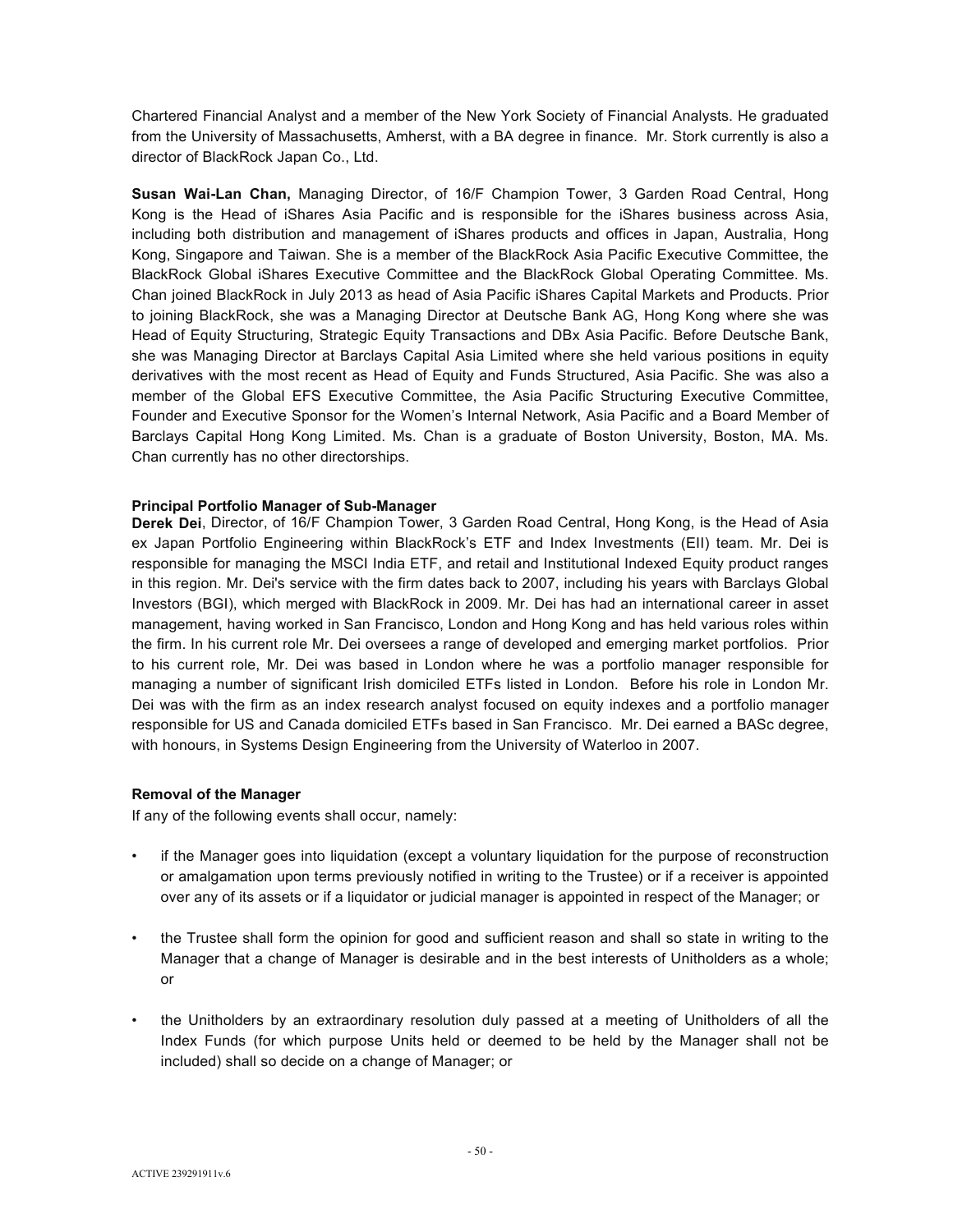• the Authority withdraws its approval of the Manager as manager of the Trust or directs the Trustee to remove the Manager,

the Trustee may, subject to the Listing Rules, by notice in writing to the Manager remove the Manager from office and (subject to the Trust Deed) upon service of such notice the Manager shall cease to be the manager of the Trust. The Trustee shall, as soon as practicable after the Manager ceases to be the manager of the Trust, convene a meeting of Unitholders to consider an extraordinary resolution to approve some other person considered by the Trustee to be suitably qualified to act as manager. Any removal or change of the Manager will be announced on the SGXNET.

# **Trustee and Custodian**

HSBC Institutional Trust Services (Singapore) Limited (the "**Trustee**") was incorporated in Singapore with limited liability on 24 February 1949 and registered under the Trust Companies Act, Chapter 336 of Singapore. Its registered address is at 21 Collyer Quay, #13-02 HSBC Building, Singapore 049320. As at 4 June 2018, the Trustee has an issued capital of S\$5,150,000 constituting 515,000 ordinary shares of S\$10.00 each and paid up capital of S\$5,150,000. The Trustee does not have any material conflict of interest with its position as trustee of the Fund. HSBC Institutional Trust Services (Singapore) Limited is a member of the HSBC Group.

Under the Trust Deed, the Trustee is responsible for the safekeeping of the assets of the Trust. The Trustee may, however, appoint any person or persons to be custodian of such assets. The Trustee will remain as the trustee of the Trust until it retires or is removed or replaced in accordance with the provisions of the Trust Deed.

The Trustee is licensed and regulated by the Authority.

The Trustee is entitled to the fees set out below under the section headed "Fees and Expenses".

The custodian of the Trust is The Hongkong and Shanghai Banking Corporation Limited. It was incorporated in Hong Kong on 14 August 1866, and its registered office is at 1 Queen's Road Central, Hong Kong. It is established and based in Hong Kong since 1865, and is a wholly owned subsidiary of HSBC Holdings plc, the holding company of the HSBC Group.

As at 4 June 2018, its paid up share capital constitutes an aggregate of HK\$116,102,479,495 and US\$7,198,000,000 now represented by its 46,440,991,798 ordinary shares in issue.

The custodian is licensed and regulated by the Hong Kong Monetary Authority and the Securities and Futures Commission of Hong Kong.

The Trustee has appointed the custodian as the global custodian to provide custodial services to the Trust globally. The custodian is entitled to appoint sub-custodians to perform any of the custodian's duties in specific jurisdictions where the Trust invests.

The custodian is a global custodian with direct market access in certain jurisdictions. In respect of markets for which it uses the services of selected sub-custodians, the custodian shall act in good faith and use reasonable care in the selection and monitoring of its selected sub-custodians.

The criteria upon which a sub-custodian is appointed is pursuant to all relevant governing laws and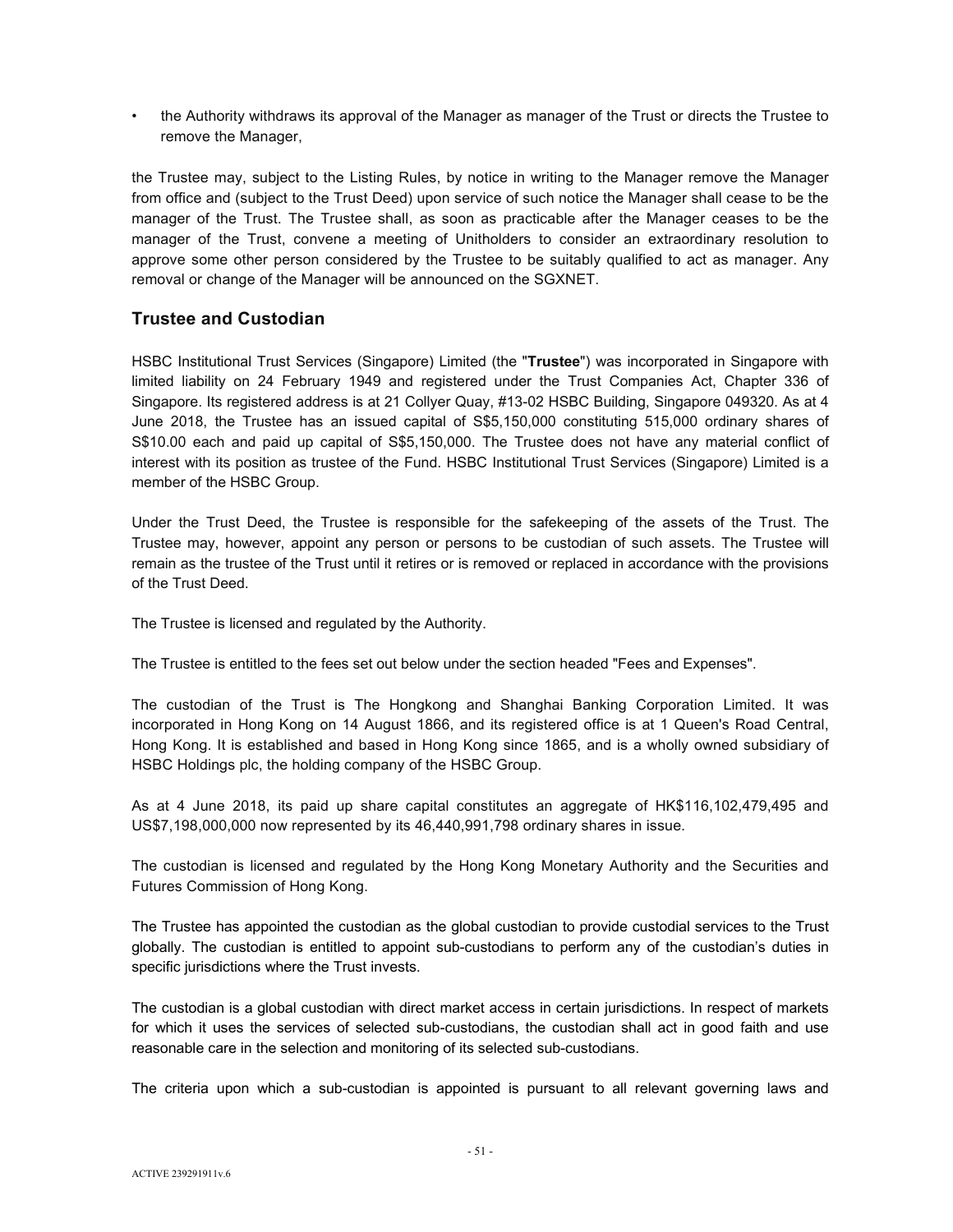regulations and subject to satisfying all requirements of the custodian in its capacity as global custodian. Such criteria may be subject to change from time to time and may include factors such as the financial strength, reputation in the market, systems capability, operational and technical expertise. All subcustodians appointed shall be licensed and regulated under applicable law to carry out the relevant financial activities in the relevant jurisdiction.

# **Registrar**

The Registrar of the MSCI India ETF is HSBC Institutional Trust Services (Singapore) Limited. The Registrar will charge a monthly fee in respect of the establishment and maintenance of the Register of the Unitholders of the MSCI India ETF.

The Register can be inspected at 20 Pasir Panjang Road (East Lobby), #12-21, Mapletree Business City, Singapore 117439 during normal business hours.

For so long as the Units of the MSCI India ETF are listed, quoted and traded on the SGX-ST, the Manager shall appoint The Central Depository (Pte) Limited (Company Registration No.: 198003912M) (the "**CDP**") as the unit depository for the MSCI India ETF, and all Units issued and available for trading will be represented by entries in the Register of Unitholders kept by the Registrar in the name of, and deposited with, CDP as the registered Unitholder of such Units. The Registrar shall issue to CDP not less than 10 Business Days after the issue of Units a confirmation note confirming the date of issue and the number of Units so issued.

## **Removal of the Trustee**

If any of the following events shall occur, namely:

- if the Trustee goes into liquidation (except a voluntary liquidation for the purpose of reconstruction or amalgamation upon terms previously notified in writing to the Manager) or if a receiver is appointed over any of its assets or if a liquidator or judicial manager is appointed in respect of the Trustee; or
- following a material breach of the Trustee's obligations under the Trust Deed which, if the breach is capable of remedy, the Trustee fails to remedy within 30 days (or such number of days as may be required by the Manager and the Trustee) of being specifically required to do so by the Manager, and the Manager is of the opinion and states so in writing to the Trustee that a change of the Trustee is desirable and in the best interests of Unitholders as a whole; or
- if the Unitholders by extraordinary resolution duly passed at a meeting of Unitholders of all the Index Funds shall so decide on a change of Trustee; or
- if the Authority directs that the Trustee be removed; or
- the Manager shall state in writing to the Trustee that it wishes to replace the Trustee by another suitably qualified corporation,

the Manager may, by notice in writing to the Trustee, remove the Trustee and in such case the Manager shall use its best endeavours to appoint another person duly eligible in accordance with the Trust Deed and that is acceptable to the Authority to act as the new trustee of the Trust, and the Trustee shall upon receipt of notice by the Manager execute such deed as required under the Trust Deed.

# **Indemnities of the Trustee and the Manager**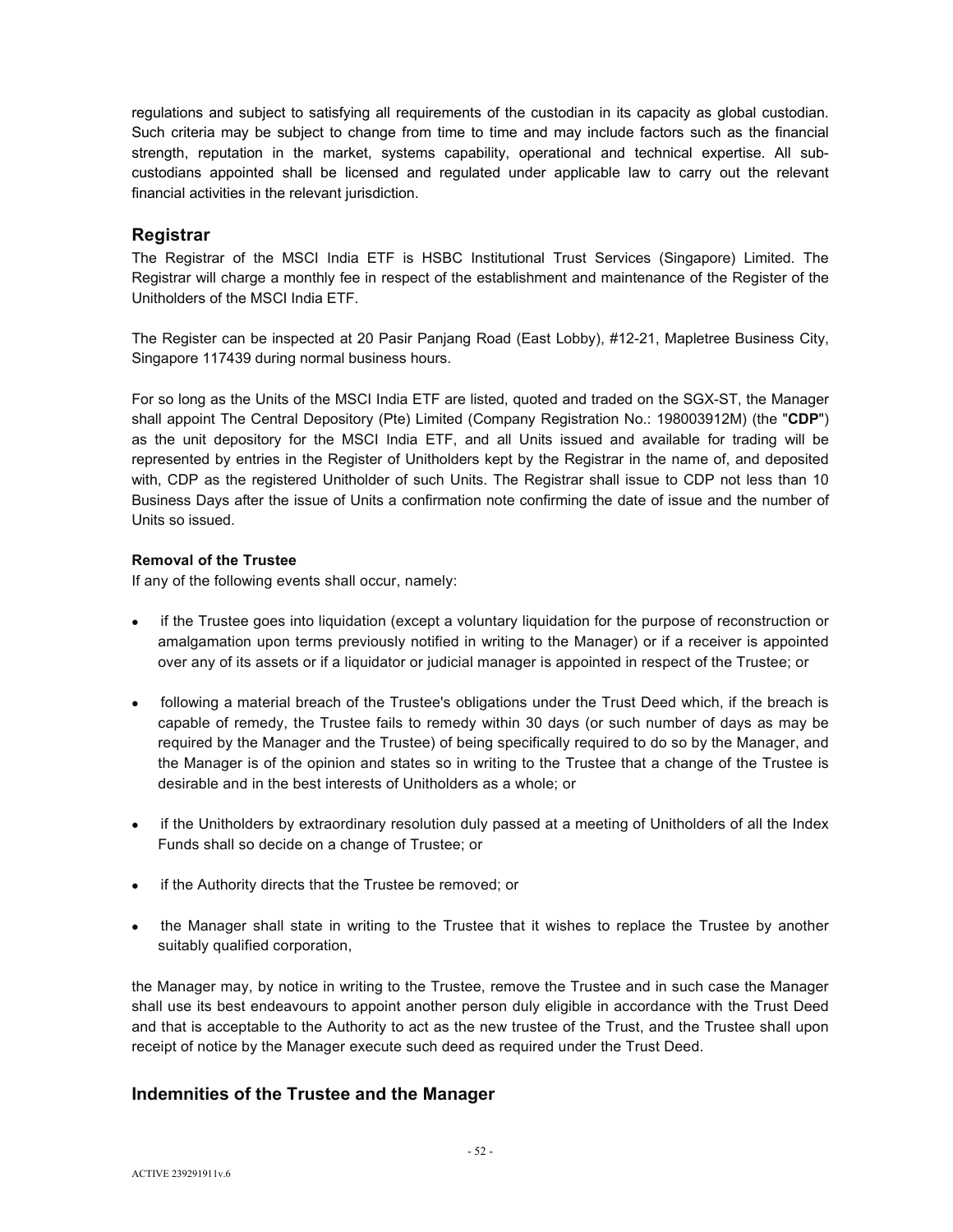None of the Trustee, the Manager or the Registrar shall incur any liability in respect of any action taken or thing suffered by them in reliance upon any notice, resolution, direction, consent, certificate, affidavit, statement, certificate of stock, plan of reorganisation or other document of title, or other paper or document believed to be genuine and to have been passed, sealed or signed by the proper parties.

None of the Trustee, the Manager, the Registrar or their duly appointed agents shall be responsible for the authenticity of any signature on or any seal affixed to any endorsement on any certificate or to any transfer or form of application, request for realisation, endorsement or other document affecting the title to or transmission of Units (including signatures on such documents received by facsimile or electronic transmission) or be in any way liable for any forged or unauthorised signature on or seal affixed to such endorsement, transfer, form or other document or for acting on or giving effect to any such forged or unauthorised signature or seal or for exercising their discretion not to act on such instructions received by facsimile or electronic transmission, provided that the Trustee, the Manager, the Registrar or their duly appointed agents reasonably believed that such signature or seal was authentic.

Notwithstanding Clause 29.2 of the Trust Deed the Trustee and the Manager respectively may (but shall not be bound to) require that the signature of any Unitholder or joint Unitholder to any document required to be signed by him under or in connection with the Trust Deed or the Trust shall be verified by a banker or broker or other responsible person or otherwise authenticated to its or their reasonable satisfaction.

The Trustee and the Manager may accept as sufficient evidence of the value of any investment or the cost price or sale price thereof or of any market quotation a certificate by a person, firm or association qualified in the opinion of the Manager and Trustee to provide such a certificate.

The Trustee and the Manager may rely upon the established practice and rulings of any market and any committees and officials thereof on which any dealing in any investment is from time to time effected in determining what shall constitute a good delivery and any similar matters and such practice and rulings shall be conclusive and binding upon all persons under the Trust Deed.

None of the Trustee, the Manager or the Registrar shall be responsible for acting upon any resolution purporting to have been passed at any meeting of Unitholders in the MSCI India ETF or (as the case may be) of all the Unitholders of the Trust, in respect whereof minutes shall have been made and signed even though it may be subsequently found that there was some defect in the constitution of the meeting or the passing of the resolution or that for any reason the resolution was not binding upon all the Unitholders in the MSCI India ETF, or (as the case may be) all the Unitholders of the Trust.

None of the Trustee, the Manager or the Registrar shall incur any liability to the Unitholders or any of them for doing or (as the case may be) failing to do any act or thing which by reason of any provision of any present or future law or regulation made pursuant thereto or of any decree, order or judgment of any court or by reason of any request, announcement or similar action (whether of binding legal effect or not) which may be taken or made by any person or body acting with or purporting to exercise the authority of any government or regulatory authority (whether legally or otherwise) either they or either of them shall be directed or requested to do or perform or to forbear from doing or performing.

If the Manager, the Trustee or the Registrar is requested by any department of any government or administration to provide such department with any information regarding any one or more of the following, namely, the Trust Fund, the MSCI India ETF, the Unitholders or any of them, the Trust's investments or the investments of the MSCI India ETF, the income of the Trust Fund or of the MSCI India ETF, or the provisions of the Trust Deed, and complies with such request, whether or not enforceable,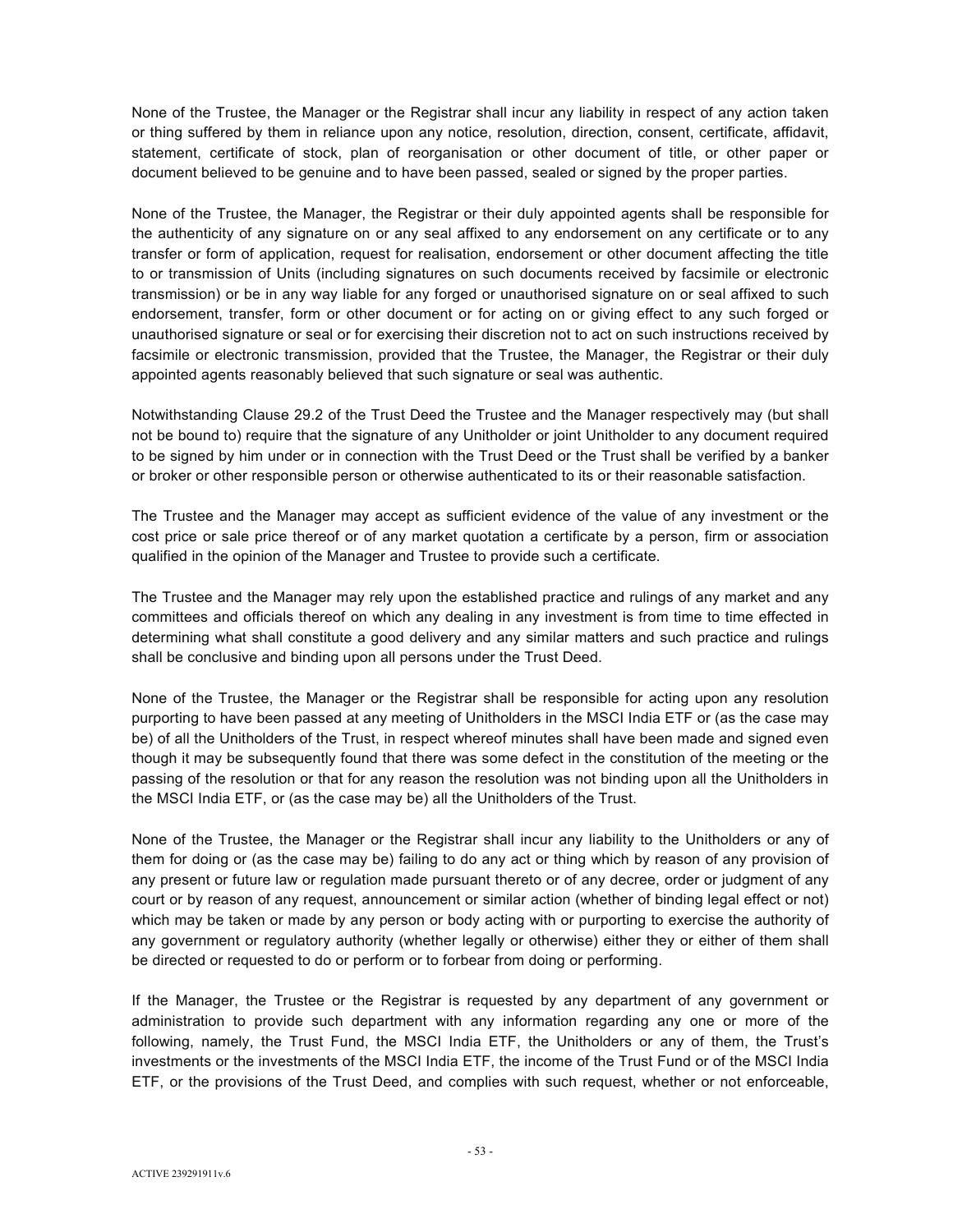none of the Trustee, the Manager or the Registrar shall incur any liability to the Unitholders or any of them or to any other person as a result of such compliance or in connection with such compliance.

If for any reason it becomes impossible or impracticable to carry out the provisions of the Trust Deed none of the Trustee, the Manager or the Registrar shall be under any liability therefor or thereby.

Any indemnity expressly given to the Trustee or to the Manager in the Trust Deed is in addition to and without prejudice to any indemnity allowed by law.

Nothing in any of the provisions of the Trust Deed shall in any case in which the Trustee or the Manager (as the case may be) have failed to show the degree of diligence and care required of them by the provisions of the Trust Deed, exempt them from or indemnify them against any liability for breach of trust or any liability which by virtue of any rule of law would otherwise attach to them in respect of any negligence, default, breach of duty or trust of which they may be guilty in relation to their duties.

The Trustee shall not be under any liability on account of anything done or suffered by the Trustee in good faith in accordance with or in pursuance of any request, instruction or advice of the Manager. Whenever pursuant to any provision of the Trust Deed any certificate, notice, instruction or other communication is to be given by the Manager to the Trustee the Trustee may accept as sufficient evidence thereof a document signed or purporting to be signed on behalf of the Manager by any one person whose signature the Trustee is for the time being authorised by the Manager to accept.

The Trustee shall not be under any liability on account of anything done or suffered by the Trustee in good faith in accordance with or in pursuance of any application for or request for realisation of Units made by fax or telephone and allowed by the Manager.

In the absence of fraud or negligence by the Manager or the Trustee respectively, they shall not incur any liability by reason of any error of law or any matter or thing done or suffered or omitted to be done by it in good faith under the provisions of the Trust Deed and in particular, but without prejudice to the generality of the foregoing, neither the Manager nor the Trustee shall, in ascertaining the value of any quoted Security, be under any liability by reason of the fact that a price reasonably believed to be the last traded price or midway between the latest available market dealing offered price and the latest available market dealing bid price for the time being may be found not to be such.

None of the Trustee, the Manager or the Registrar shall be under any liability except such liability as may be expressly imposed by the Trust Deed nor shall either of them (save as herein otherwise appears) be liable for any act or omission of the other of them.

Subject as herein provided the Trustee shall be entitled for the purpose of indemnity against any action, costs, claims, damages, expenses or demands (other than those arising out of any liability or obligation to the Unitholders imposed on the Trustee pursuant to the laws of Singapore to which it may be put as Trustee to have recourse to the assets of the MSCI India ETF in respect of which such action, costs, claims, damages, expenses or demands have been made or arose out of or, where such action, costs, claims, damages, expenses or demands relate to the Trust as a whole, the Trust Fund or any part thereof.

The Trustee shall not be responsible for verifying or checking any valuation of the Trust Fund or the MSCI India ETF or any calculation of the prices at which Units are to be issued or realised except as specifically provided in the Trust Deed.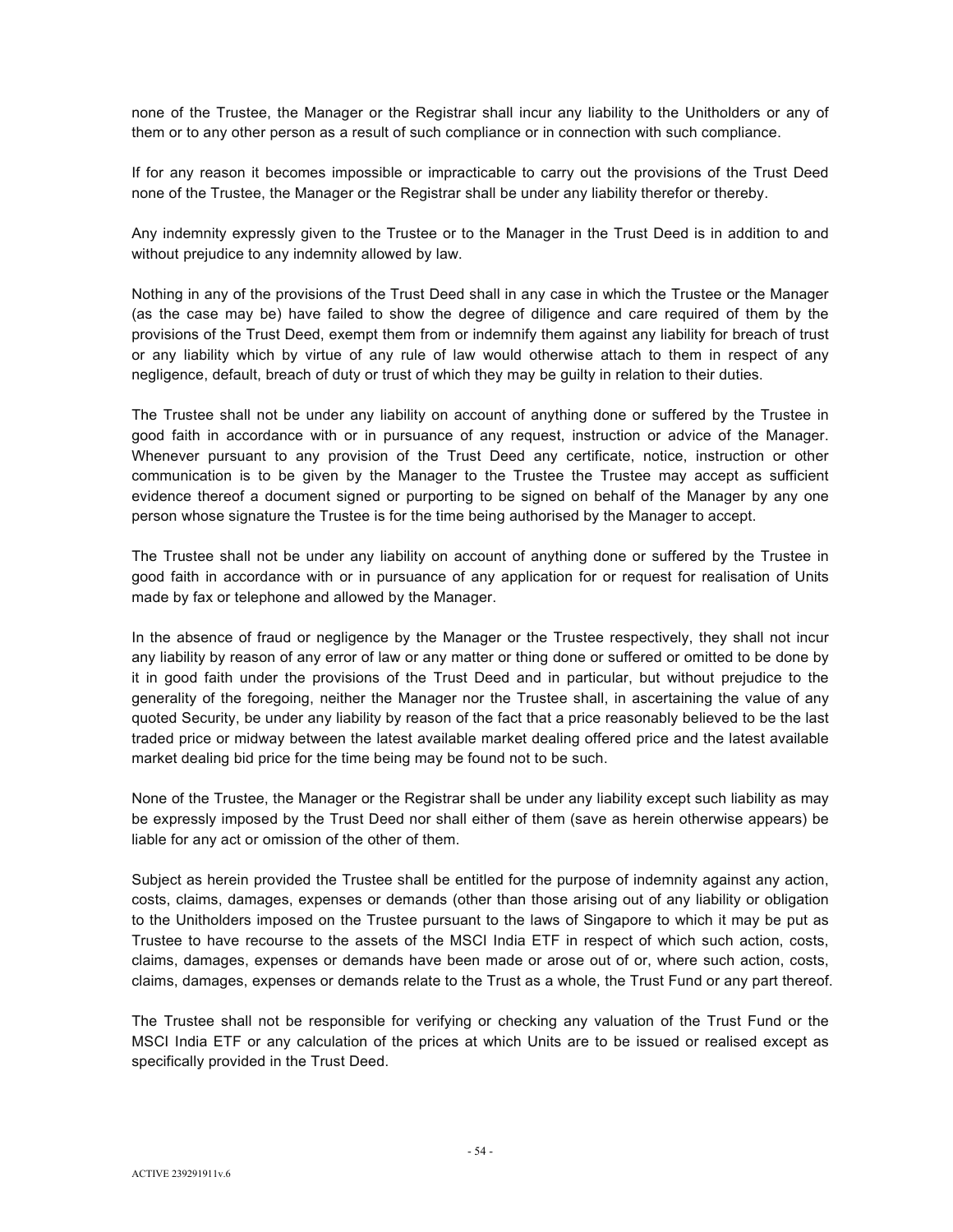In no event shall the Trustee be bound to make any payment except out of the funds held by it for that purpose under the provisions of the Trust Deed.

For the avoidance of doubt, any reference to the Trustee herein shall be construed to mean the Trustee in its own capacity and, where appropriate, in its capacity as the Registrar of the Trust.

The Trustee shall be entitled, in the absence of manifest error, to rely upon the Register as conclusive evidence of the matters contained in the Register.

The Manager and the Trustee are not responsible for compiling the Underlying Index or verifying the accuracy of the Underlying Index information where the Underlying Index is provided by a third party index provider other than the Manager or the Trustee.

# **Auditors**

The auditors of the MSCI India ETF are PricewaterhouseCoopers of 8 Cross Street, #17-00, PwC Building, Singapore 048424.

## **Brokerage Transactions**

Subject to the best execution requirements in the Code, under normal conditions the policy of the Manager regarding purchases and sales of Securities is that primary consideration will be given to obtaining the most favourable prices and efficient execution of transactions. Consistent with this policy, when Securities transactions are effected on a stock exchange, the Manager's policy is to pay commissions which are considered fair and reasonable without necessarily determining that the lowest possible commissions are paid in all circumstances. The Manager believes that a requirement always to seek the lowest possible commission cost may impede effective portfolio management and preclude the MSCI India ETF and the Manager from obtaining a high quality of brokerage and research services. In seeking to determine the reasonableness of brokerage commissions paid in any transaction, the Manager relies upon its experience and knowledge regarding commissions generally charged by various brokers and on its judgement in evaluating the brokerage and research services received from the broker effecting the transaction. Such determinations are necessarily subjective and imprecise and, as in most cases, an exact dollar value for those services is not ascertainable.

In seeking to implement the above policies, the Manager effects transactions with those brokers and dealers that the Manager believes provide the most favourable prices and are capable of providing efficient execution when appropriate. If the Manager believes such price and execution are obtainable from more than one broker or dealer, it may give consideration to placing portfolio transactions with those brokers and dealers who also furnish research and other services to the Trust or the Manager. Such services may include, but are not limited to, information as to the availability of Securities for purchase or sale, statistical information pertaining to corporate actions affecting stocks, including, but not limited to, stocks within the Underlying Index.

The Manager, its directors and their associates (including the Sub-Manager) will not be entitled to receive any part of the brokerage charged to the Trust or any fees, allowances, benefits received on purchases charged to the Trust.

# **Conflicts of Interest**

The Manager, the Sub-Manager and the Trustee may from time to time act as trustee, administrator, registrar, secretary, manager, custodian, investment manager or investment adviser (as applicable) or other functions as may be required from time to time in relation to, or be otherwise involved in or with,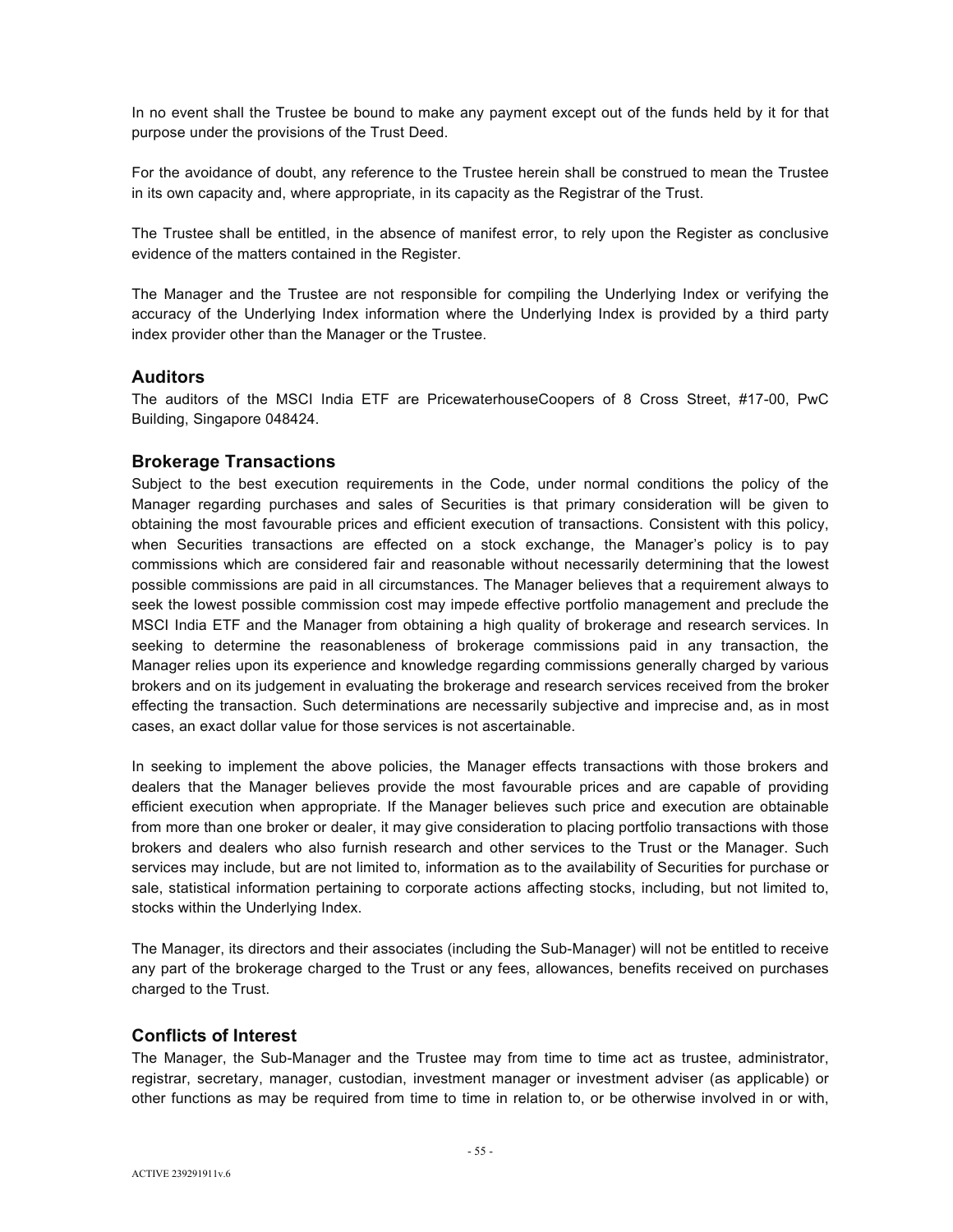other funds and clients which have similar investment objectives to those of the Trust or the MSCI India ETF.

In addition, subject to the provisions of the Code relating to transactions with related parties:

- the Manager, the Sub-Manager or any of their Connected Persons may enter into investments for the Trust as agent for the Trustee and may, with the consent of the Trustee, deal with the Trust as principal;
- the Trustee, the Manager, the Sub-Manager or the Registrar or any of their Connected Persons may have banking or other financial relationships with any company or party which is the issuer of securities, financial instruments or investment products held by the Trust;
- the Trustee, the Manager, the Sub-Manager or the Registrar or any of their Connected Persons may hold and deal in Units or in investments held by the Trust either for their own account or for the account of their customers;
- the monies of the Trust may be deposited with the Manager, the Sub-Manager, the Trustee or any of their Connected Persons or invested in certificates of deposit or banking instruments issued by any of them; and
- associates of the Trustee may be engaged to provide banking, brokerage or financial services to the Trust or the MSCI India ETF, or buy, hold and deal in any investments, enter into contracts or other arrangements with the Trustee and make profits from these activities.

It is, therefore, possible that any of the Trustee, the Manager, the Sub-Manager or the Registrar or their Connected Persons may, in the course of business, have potential conflicts of interest with the Trust or the MSCI India ETF. Each will, at all times, have regard in such event to its obligations to the Trust and to Unitholders and will endeavour to ensure that such conflicts are resolved fairly and on an arm's length basis.

# **Soft Dollars**

The Manager (as well as any of its Connected Persons) will not receive or enter into any soft dollar commissions or arrangements in respect of the management of the MSCI India ETF. The Manager (as well any of its Connected Persons) will not retain any cash rebates from any broker or dealer.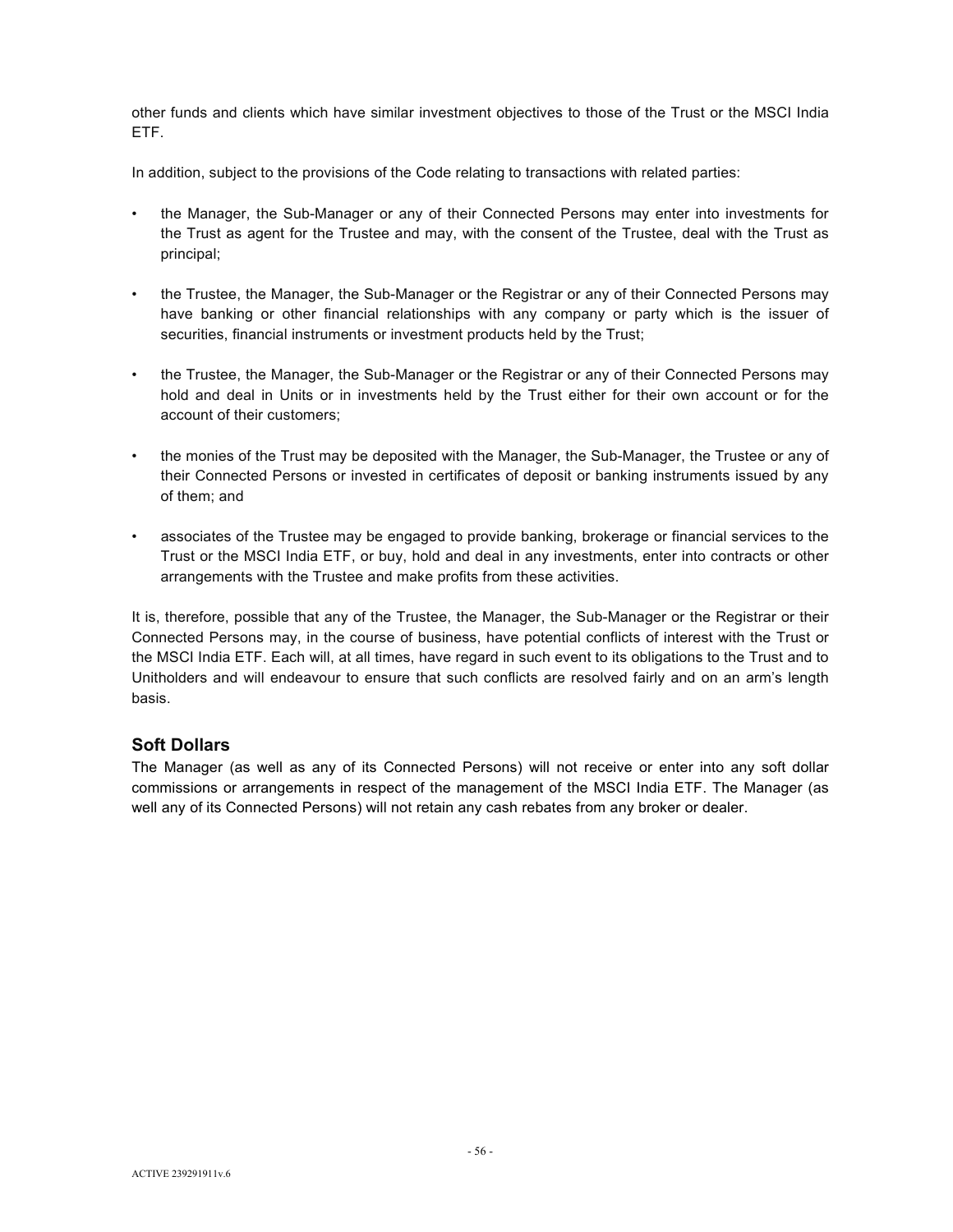# **STATUTORY AND GENERAL INFORMATION**

# **Reports and Accounts**

The financial year-end of the Trust and the MSCI India ETF is 31 December every year. Audited accounts and the annual report are to be prepared and sent to Unitholders within three months of each financial year-end (unless otherwise waived or permitted by the Authority). Semi-annual unaudited accounts and the semi-annual report are to be prepared and sent to Unitholders within two months of 30 June (unless otherwise waived or permitted by the Authority). The contents of the reports will comply with the requirements of the Code and the Listing Rules.

The Code currently requires accounts to be prepared in accordance with Recommended Accounting Practice 7: Reporting Framework for Unit Trusts issued by the Institute of Singapore Chartered Accountants ("**RAP 7**"). Investors should note that to the extent that any of the valuation principles used to determine the MSCI India ETF's Net Asset Value per Unit at the Valuation Point with respect to each Dealing Day is or becomes inconsistent with RAP 7, the MSCI India ETF's accounts may not necessarily be in line with the published Net Asset Value per Unit. In this case, a reconciliation note may be included in the accounts of the MSCI India ETF to reconcile values arrived at by applying RAP 7 and the Net Asset Value per Unit of the MSCI India ETF by applying the MSCI India ETF's valuation principles.

# **Trust Deed**

The Trust was established under Singapore law by the Trust Deed made between the Manager and the Trustee. All Unitholders are entitled to the benefit of, are bound by and are deemed to have notice of, the provisions of the Trust Deed. In the event of any conflict between any of the provisions of this Prospectus and those of the Trust Deed or Participation Agreement, the provisions of the Trust Deed or Participation Agreement shall prevail. The Trust Deed contains provisions for the indemnification of the Trustee and the Manager and their relief from liability in certain circumstances. Unitholders and intending applicants are advised to consult the terms of the Trust Deed. All amendments to the Trust Deed will be announced on the SGXNET.

# **Modification of Trust Deed**

The Trustee and the Manager may agree to modify the Trust Deed by supplemental deed provided that in the opinion of the Trustee such modification (i) is not materially prejudicial to the interests of Unitholders, does not operate to release to any material extent the Trustee or the Manager from any responsibility to the Unitholders and (with the exception of the costs incurred in connection with the relevant supplemental deed) does not increase the costs and charges payable out of the assets of any Index Fund or (ii) is necessary in order to make possible compliance with any fiscal, statutory or official requirement (whether or not having the force of law) or (iii) is made to correct a manifest error. In all other cases modifications require the sanction of an extraordinary resolution of the Unitholders affected.

The Manager shall give notice to Unitholders of any modification, alteration or addition to the Trust Deed, unless they are sanctioned by an extraordinary resolution of the Unitholders affected or in the opinion of the Trustee such modification, alteration or addition is not of material significance or is otherwise made to correct a manifest error.

# **Voting Rights**

Unitholders' meetings may be convened by the Manager, by the Trustee or by Unitholders representing one-tenth or more of the current Units in issue. These meetings may be used for a number of purposes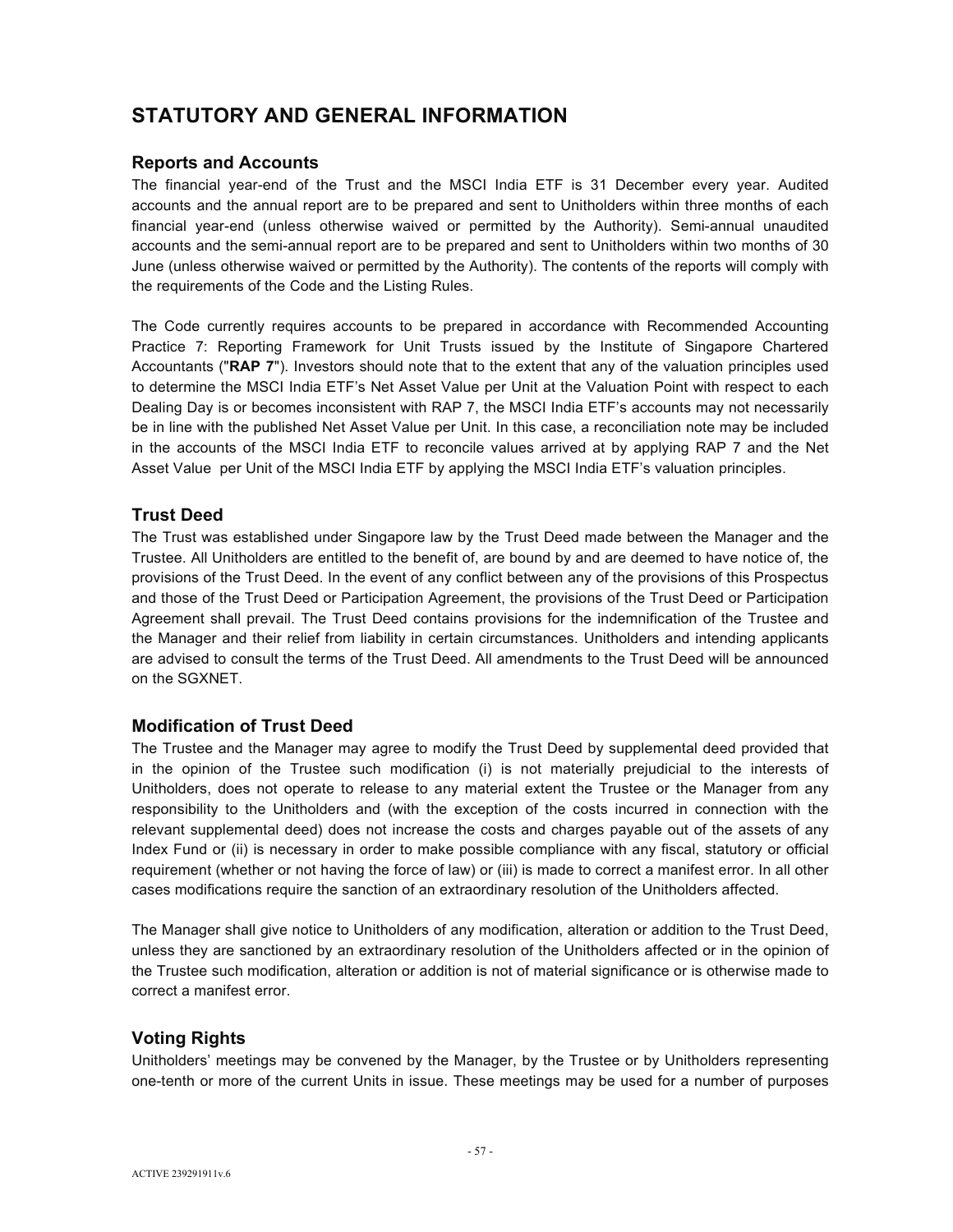including to modify the terms of the Trust Deed, to increase the maximum fees payable to the service providers, to remove the Trustee or to terminate the Trust at any time. Such amendments to the Trust Deed must be passed by a 75 per cent majority of the votes cast. Unitholders will be given not less than 14 days' notice of such meeting.

The Manager, Trustee, the Sub-Manager and their respective Connected Persons are prohibited from voting their beneficially held Units at or be counted in the quorum for a meeting at which they have a material interest in the business to be contracted.

# **Termination**

The Trust may be terminated by the Trustee if the Manager goes into liquidation or, if in the opinion of the Trustee, the Manager has ceased to carry on business or has, to the prejudice of the Unitholders of the Trust, failed to comply with any provision of the Trust Deed or, the Trustee is unable to find an acceptable person to replace the Manager who has been removed or the nominated replacement manager fails to be approved by an extraordinary resolution of the Unitholders or, any law is passed which renders it illegal, impracticable or inadvisable in the opinion of the Trustee to continue the Trust or, if within three months of the Trustee notifying the Manager of its intention to retire, no new trustee has been appointed or if the Authority directs the termination of the Trust.

The Manager may terminate the Trust if, (A) the aggregate Net Asset Value of Units outstanding in all Index Funds is less than US\$20 million; or (B) any law shall be passed which renders it illegal, impracticable or inadvisable in the opinion of the Manager to continue the Trust; or (C) following notice of its intention to resign as Manager, the Trustee is unable to find an acceptable replacement manager or the replacement is not approved by an extraordinary resolution of the Unitholders; or (D) the Authority directs the termination of the Trust; or (E) if within a reasonable time and using commercially reasonable endeavours, the Manager shall be unable to find a person acceptable to the Authority to act as the new Trustee after deciding to remove the Trustee.

The Manager may terminate the MSCI India ETF if the Net Asset Value of the MSCI India ETF shall be less than US\$15 million on any date after a period of three years from its creation. In addition, the Manager may, in its absolute discretion, by notice in writing to the Trustee, terminate the MSCI India ETF if any law is passed which renders it illegal, impracticable or inadvisable in the opinion of the Manager to continue the MSCI India ETF, its Underlying Index is no longer available for benchmarking, if the Units of the MSCI India ETF are no longer listed on the SGX-ST or any other Recognised Stock Exchange, if the Authority revokes or withdraws the authorisation of the MSCI India ETF under the Securities and Futures Act or if the Authority directs the termination of the MSCI India ETF. Further, the Unitholders may at any time authorise termination of the Trust or the MSCI India ETF by extraordinary resolution passed at a duly convened Unitholders' meeting.

Unless previously terminated as described above or under another provision in the Trust Deed, the Trust shall in any event terminate at the expiry of 80 years from the date of the Trust Deed.

In addition to the termination circumstances specified above the Manager may also terminate the MSCI India ETF if it ceases to have any Participating Dealer or the Manager is unable to implement its investment strategy.

In such circumstances, unless the Manager and the Trustee agree that another strategy is (1) possible, feasible as well as practicable, and (2) in the best interests of the Unitholders, the Units then in issue shall be compulsorily redeemed at Net Asset Value and the MSCI India ETF terminated. In such event,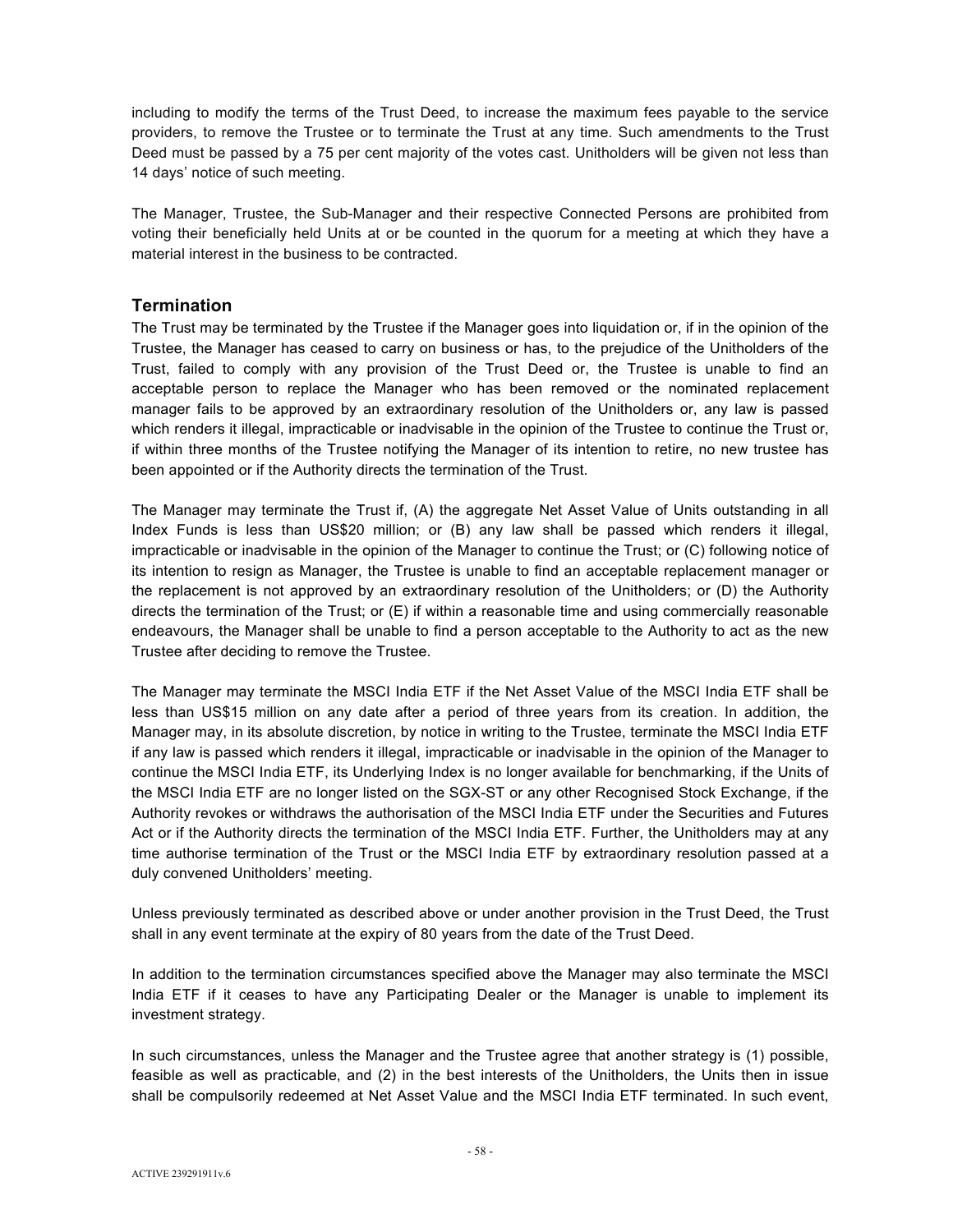the Manager will notify the Authority in advance and agree with the Authority appropriate methods of notification of Unitholders prior to such redemption and termination.

Any notification to Unitholders where the MSCI India ETF is to be terminated shall be given upon not less than three months' notice prior to termination (unless otherwise provided in the Trust Deed). Any such notice will also be published on the Manager's website at https://www.blackrock.com/sg/en/ishares and announced on SGXNET.

Upon the Trust or the MSCI India ETF being terminated, subject to authorisations or directions (if any) given to it by the Unitholders by extraordinary resolution:

The Manager shall arrange the sale of all investments then comprised in the MSCI India ETF being terminated (or, in the case of the termination of the Trust, in all the Index Funds) and such sale shall be carried out and completed in such manner and within such period after the termination of the MSCI India ETF (or, in the case of the termination of the Trust, all the Index Fund(s)) as the Manager shall consider advisable. The Trustee shall from time to time distribute to the Unitholders in the MSCI India ETF being terminated rateably in accordance with the number of Units held by them respectively all net cash proceeds derived from the realisation of the investments comprised in the MSCI India ETF and available for the purposes of such distribution except that in the event that circumstances exist as a result of which, in the sole opinion of the Manager notified to the Trustee, it is not reasonably practicable to realise all the investments comprised in the MSCI India ETF, the Trustee shall distribute to the Unitholders in the MSCI India ETF rateably in accordance with the number of Units held by them respectively the investments available in specie at a valuation determined by the Trustee (provided that no Unitholder will be required to accept the distribution to him of any assets in specie without his written consent), and subject to the following:

- All payments in respect of such distributions shall be made in accordance with the relevant provisions of the Trust Deed. Every such distribution shall be made only upon delivery to the Trustee of such form of request for payment as the Trustee shall in its absolute discretion require.
- The Trustee shall not be bound (except in the case of the final distribution) to distribute any of the monies for the time being comprised in the MSCI India ETF the amount of which is insufficient to pay one US Dollar in respect of each Unit.
- The Trustee shall be entitled to retain out of any monies comprised in the Trust Fund or the MSCI India ETF such sum as it shall determine to be full provision for all costs, charges, expenses, claims, demands, actions and proceedings incurred, made or instituted against or apprehended by the Trustee in connection with or arising out of the Trust or the termination thereof or of the MSCI India ETF and shall, out of the monies so retained, be indemnified and saved harmless against any such costs, charges, expenses, claims, demands, actions and proceedings.

# **Inspection of Documents**

Copies of the following documents are available for inspection free of charge at the offices of the Manager during normal business hours and copies thereof may be obtained from the Manager at a cost of US\$30 per set of copy documents:

- Trust Deed;
- Constitution of the Mauritius subsidiary;
- CDP agreement;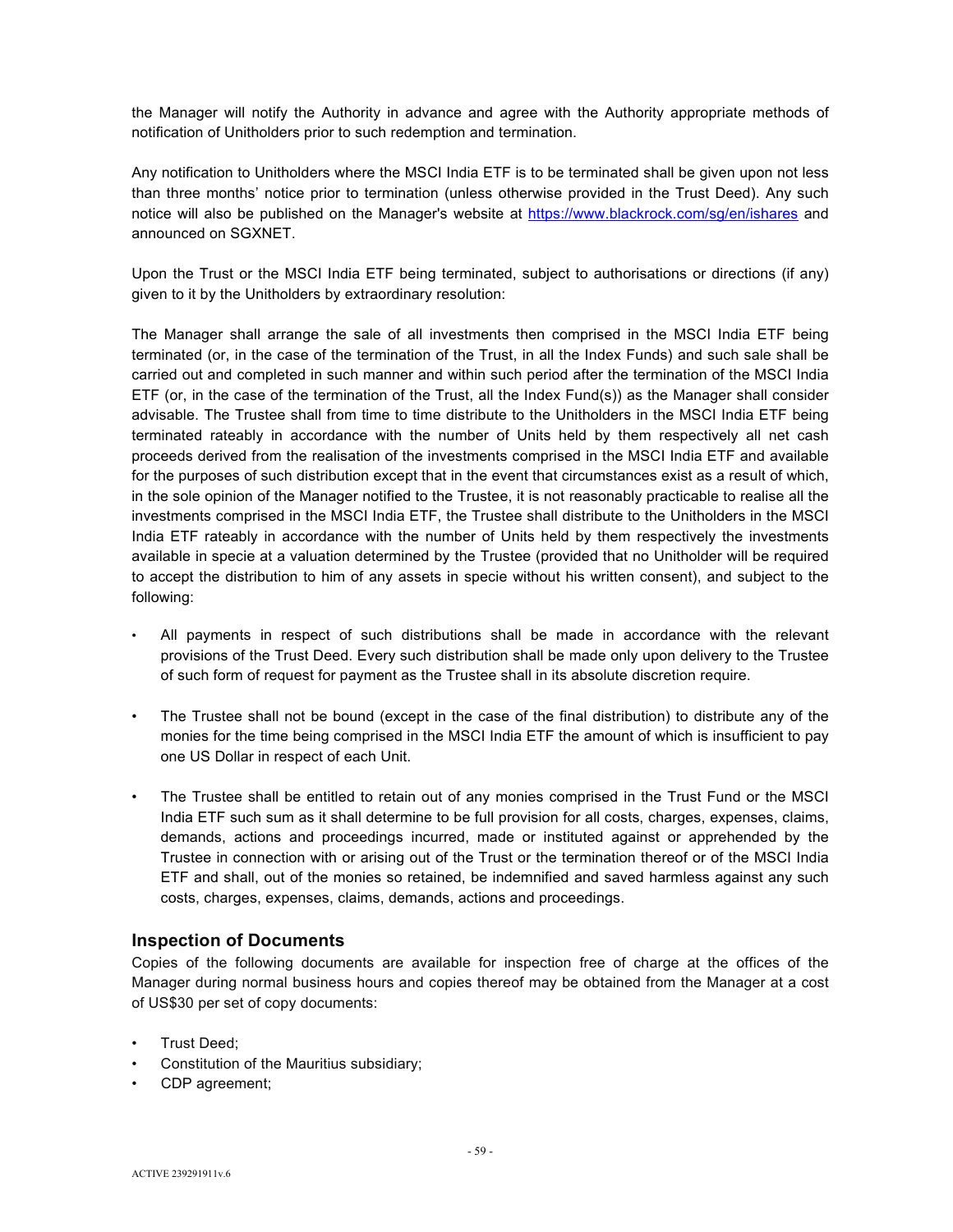- sample Participation Agreement; and
- the most recent annual report and accounts of the Trust and the most recent semi-annual report and unaudited accounts of the Trust (copies of which will also be available on the website athttps://www.blackrock.com/sg/en/ishares).

# **Anti-Money Laundering Regulations**

As part of the Manager's and the Trustee's responsibility for the prevention of money laundering and to comply with all applicable laws to which the Manager, the Trustee or the Trust is subject, the Manager, the Registrar or the Trustee may require a detailed verification of an investor's identity and the source of payment of any subscriptions. Depending on the circumstances of each application, a detailed verification might not be required where:

- the investor makes the payment from an account held in the investor's name at a recognised financial institution; or
- the application is made through a recognised intermediary.

These exceptions will only apply if the financial institution or intermediary referred to above is within a country recognised by the Trustee and the Manager as having sufficient anti-money laundering regulations.

# **Liquidity Risk Management**

At the level of the MSCI India ETF and primary market trading in the relevant Units, liquidity risk is the risk that (i) a particular position cannot be easily unwound or offset due to insufficient market depth or market disruption, or (ii) the MSCI India ETF's financial obligations arising from investment activity (such as margin calls) or redemptions by Unitholders will not be able to be met.

An inability to sell a particular underlying security or portion of the MSCI India ETF's assets may have a negative impact to the value of the MSCI India ETF and may have negative implications for Unitholders being able to redeem, on the primary market, in a timely fashion. Additionally, Unitholders who remain invested in the MSCI India ETF may also be adversely affected.

The Manager has established a Liquidity Risk Management Policy (the "**LRM Policy"**) which enables it to identify, monitor and manage certain liquidity risks associated with the MSCI India ETF. The LRM Policy, combined with the liquidity management tools available and an oversight committee comprising senior representatives of the Manager, seeks to achieve fair treatment of Unitholders and safeguard the interests of remaining Unitholders against the redemption behaviour of other Unitholders from a liquidity perspective.

## **Tools to Manage Liquidity Risk**

The MSCI India ETF presents multiple different layers of liquidity and, as such, different methods of measuring and managing this liquidity need to be considered both during the product development stage and operationally.

Under the LRM Policy, tools available to the MSCI India ETF to manage liquidity risk include some or all of the following: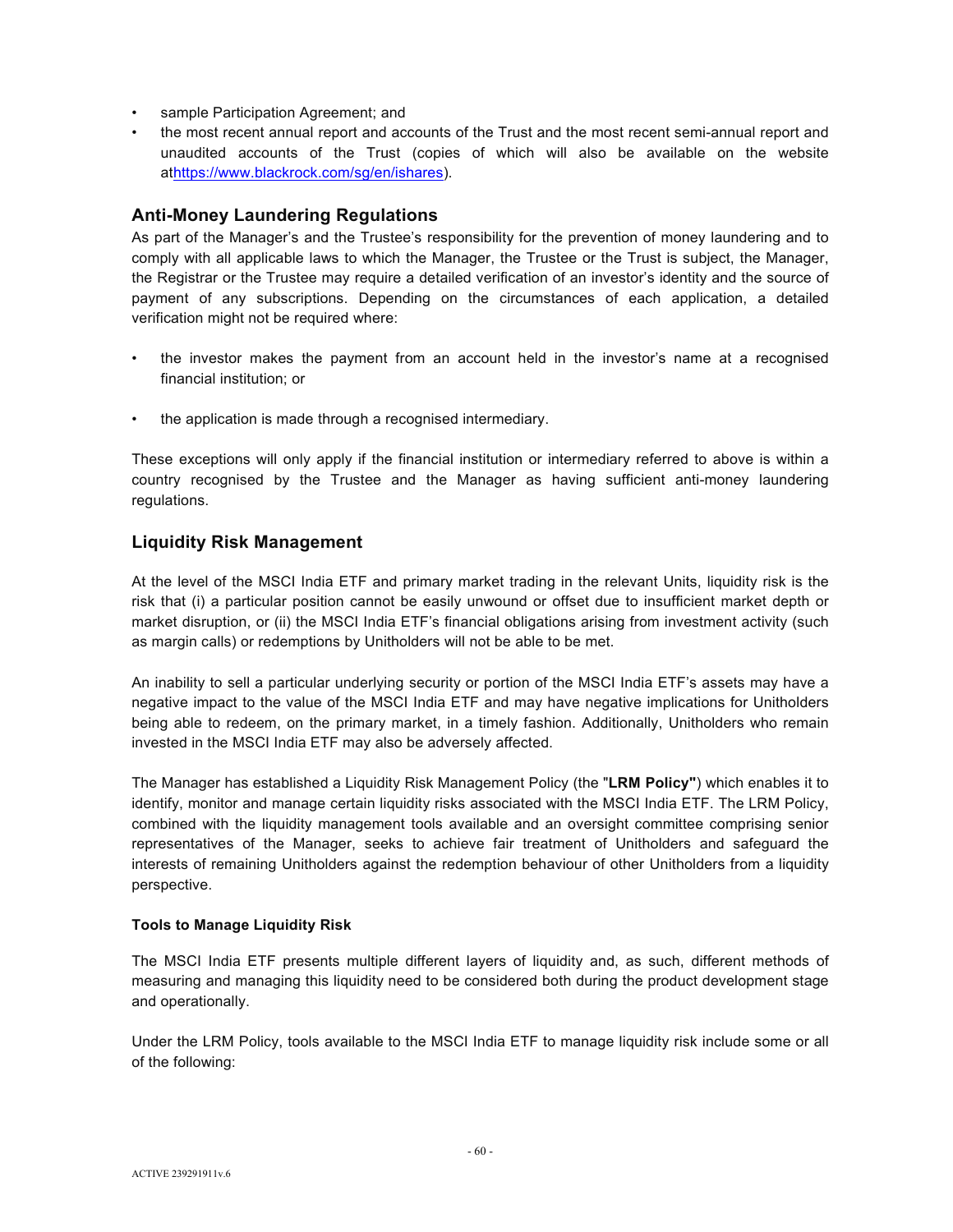- The Manager considers and maintains the liquidity of all instruments used, including derivatives, in the context of the investment objective and the liquidity requirements of the MSCI India ETF.
- Cash positions are monitored and reported on a daily basis to ensure the MSCI India ETF has sufficient capacity to meet obligations arising from its derivative positions (if any). All derivative positions (if any) are covered either by the underlying asset of the derivative or alternatively by liquid assets, therefore, the MSCI India ETF will have the cover necessary to fulfil actual or potential obligations.
- The Manager undertakes ad-hoc reviews of holdings of the MSCI India ETF with significant exposure to specific markets or specific industry sectors.
- The Manager will consider significant market events which may affect liquidity of assets. The Manager may adjust the value of any investment if, having regard to relevant circumstances, the Manager (following consultation with the Trustee) considers that such adjustment is required to fairly reflect the value of the investment.
- Subject to the provisions of the Code relating to suspension of dealings, the Manager may, at its discretion, at any time after giving notice to the Trustee (and where practicable, following consultation with the relevant Participating Dealers) suspend the right of Participating Dealers to redeem Units of the MSCI India ETF and/or delay the payment of any moneys and transfer of any Securities in respect of any Redemption Application in certain circumstances. No Units will be issued or redeemed during any period of suspension. Please refer to the section "Suspension of Creations and Redemptions" under "Creations and Redemptions (Primary Market)" for further details.
- Subject to the provisions of the Code relating to suspension of dealings, the Manager may, after giving notice to the Trustee, declare a suspension of the determination of Net Asset Value of the MSCI India ETF in certain circumstances. Please refer to the section "Suspension of Valuations and Dealings" under "Determination of Net Asset Value" for further details.
- The Manager may, in its absolute discretion, by notice in writing to the Trustee, terminate the MSCI India ETF in certain circumstances.

Portfolio liquidity and redemption risk are regularly assessed using different qualitative and quantitative indicators. Any significantly adverse results will be reported to senior representatives of the Manager. Additionally, liquidity stress scenarios are applied to the MSCI India ETF. Liability liquidity risk assessments are generated by assuming large redemption payments. The result is analysed taking into consideration the cost of liquidity and the quality of the remaining portfolio. Senior representatives of the Manager will review the ongoing suitability of the suite of liquidity risk management tools to manage anticipated liquidity environments. As needed, new tools may be discussed and implemented.

## **Investors should note that there is a risk that the tools available may be ineffective to manage liquidity and redemption risk**.

# **Information Available on the Internet**

The Manager will publish important news and information with respect to the MSCI India ETF on the iShares website at https://www.blackrock.com/sg/en/ishares including: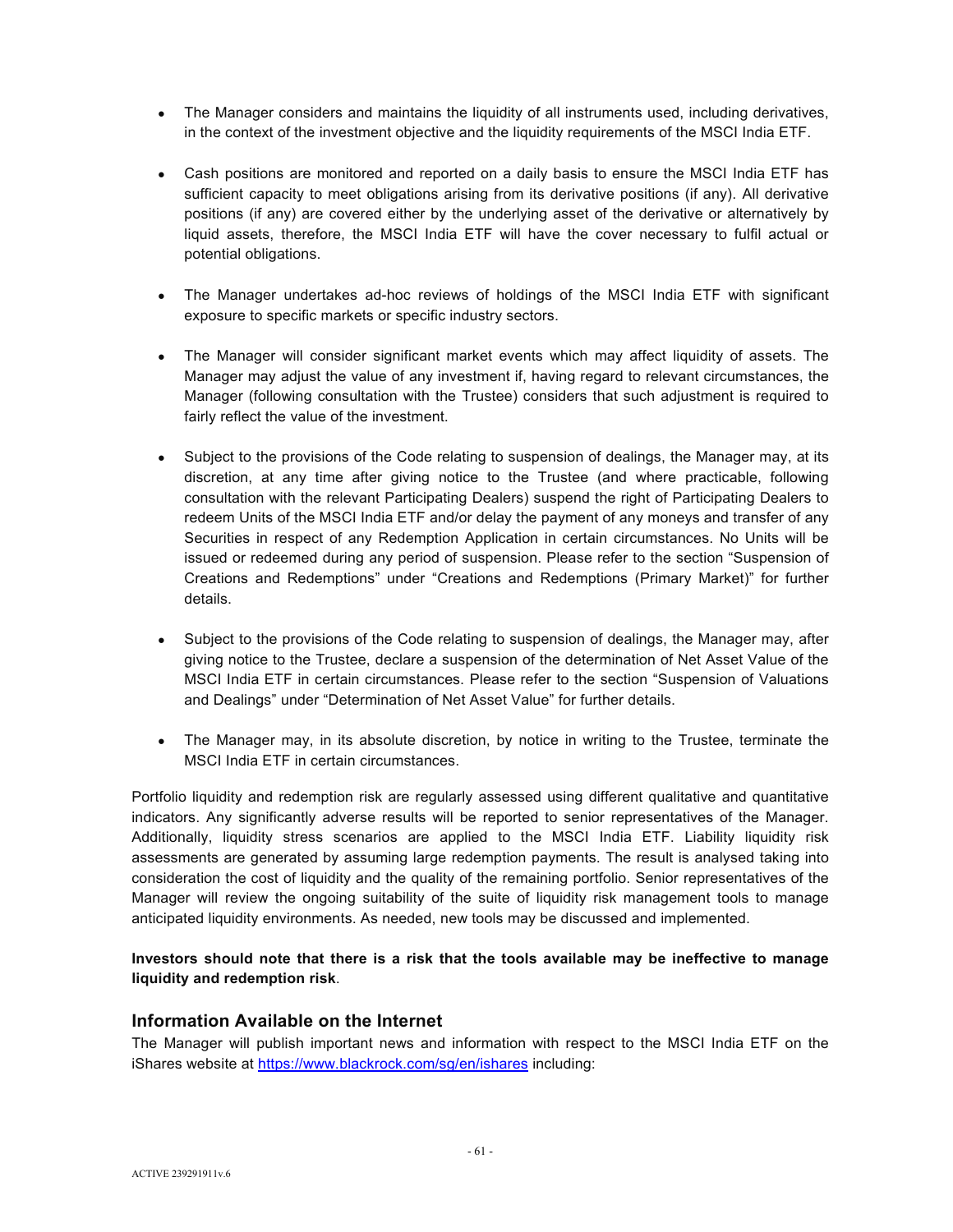- this Prospectus (as revised from time to time);
- the latest annual and semi-annual financial reports;
- any notices for material alterations or additions to the offering document or constitutive document;
- any public announcements made by the MSCI India ETF, including information with regard to the Underlying Index, notices of the suspension of the calculation of the Net Asset Value, changes in fees and the suspension and resumption of trading;
- monthly holdings, the closing Net Asset Value and Net Asset Value per Unit and daily fund performance information (all in USD terms);
- the identity of the Participating Dealers; and
- the identity of the IAP issuers (if any) together with the relative exposure to each IAP issuer.

The Manager will also use all reasonable efforts to publish the near real-time estimated Net Asset Value of the MSCI India ETF throughout each Dealing Day on its website, as well as the final Net Asset Value. The Manager will publish on the iShares website the complete list of constituent securities of the MSCI India ETF, which will be updated on a regular basis.

All of the information outlined above can be found on the product webpage of the MSCI India ETF. The product webpage of the MSCI India ETF can be located by using the search function and inserting the ticker number of the MSCI India ETF (i.e. 198) at https://www.blackrock.com/sg/en/ishares. The product webpage also provides a link to the announcements and notices section of the website where public announcements and notices can be found.

# **Notices**

All notices and communications to the Manager and Trustee should be made in writing and sent to the following addresses:

| <b>Trustee</b>                                        |
|-------------------------------------------------------|
| HSBC Institutional Trust Services (Singapore) Limited |
| 21 Collyer Quay                                       |
| #13-02 HSBC Building                                  |
| Singapore 049320                                      |
|                                                       |

# **Queries and Complaints**

Investors may contact the Manager at its address as set out above, or by phone at its telephone number: (65) 6411 3388 or by email: iSharesAsiaEnquiry@blackrock.com to seek any clarification regarding the Trust or the MSCI India ETF or to file a complaint. If a query or complaint is received by phone, the Manager will respond orally. If a query or complaint is received in writing, the Manager will respond in writing. Under normal circumstances the Manager will respond to any query or complaint as soon as practicable and in any event within 21 days.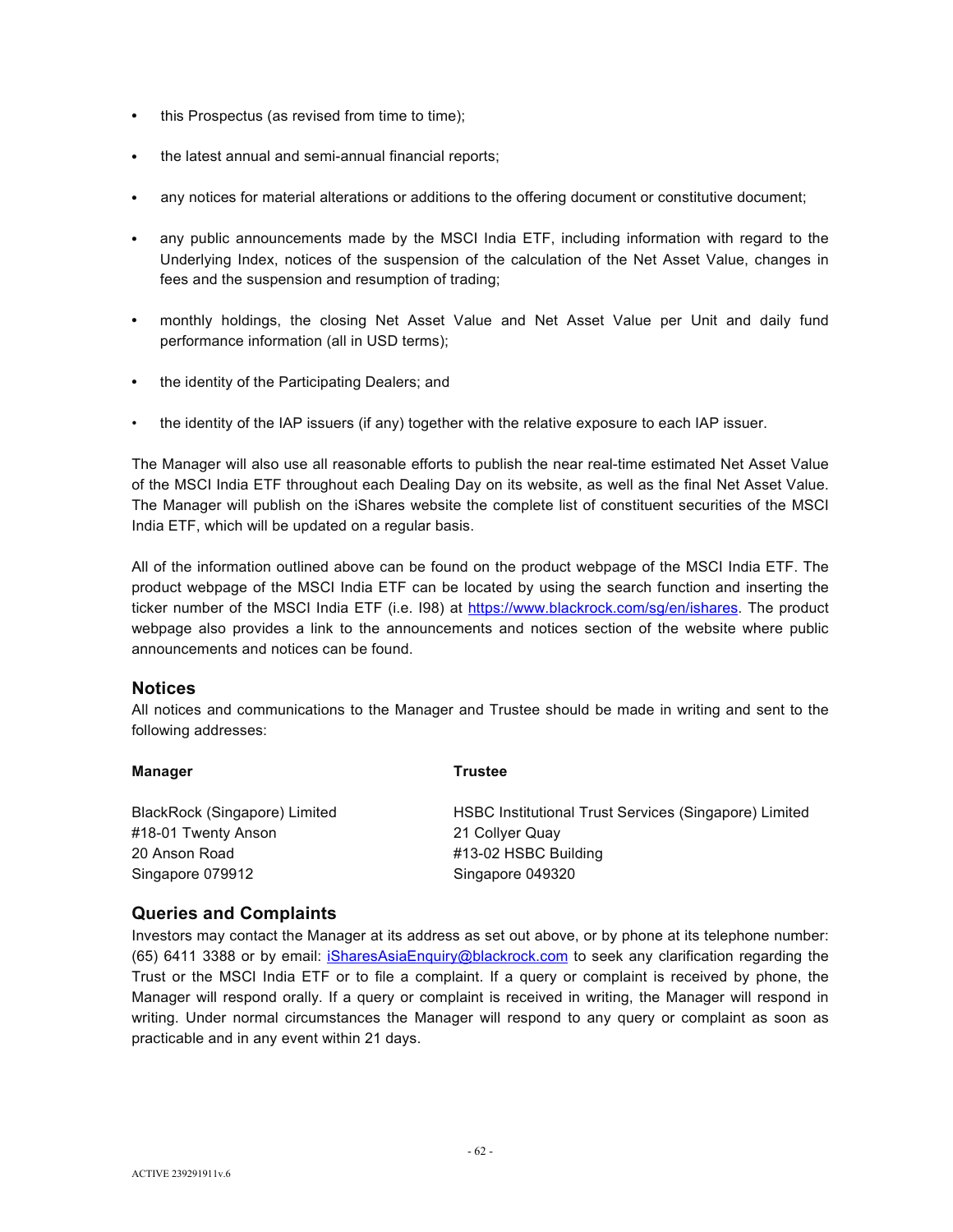# **Taxation**

The following summary of Singapore, Mauritius and India taxation is of a general nature, for information purposes only, and is not intended to constitute a complete analysis or be an exhaustive list of all of the tax considerations that may be relevant to a decision to purchase, own, redeem or otherwise dispose of units in the MSCI India ETF. Prospective investors should consult their own tax advisers concerning the tax consequences of an investment in the MSCI India ETF in light of their particular situation, including the tax consequences arising under the laws of any other tax jurisdiction, which may be applicable to their particular circumstances. The summary is based on the existing provisions of relevant tax law and the regulations thereunder, and practices in effect as at the date hereof, all of which are subject to change at any time and differing interpretations, either on a prospective or retroactive basis. Any such changes could adversely affect the comments herein. In addition, the comments herein are not binding on the tax authorities and there can be no assurance that the authorities will not take a position contrary to any of the comments herein. It is emphasized that neither the MSCI India ETF, the Trust, the Trustee, the Manager, nor any other person indicated in this Prospectus, accept responsibility for any tax effects or liabilities resulting from the acquisition, holding or disposition of Units. .As such, there can be no guarantee that the summary provided below will continue to be applicable after the date of this Prospectus.

Effective 1 August 2012, the MSCI India ETF was approved for the Enhanced-Tier Fund Tax Incentive Scheme under section 13X of the Singapore Income Tax Act ("**SITA**").

| <b>Singapore</b>                   | <b>Enhanced-Tier Status Fund</b>                                                                                                                                                                                                                                                                                                                                                                                                                                                                                                                                                                                                                                                                                                                                                                                                                                                                                                                                                                                                                                                                                                               |  |  |  |  |  |
|------------------------------------|------------------------------------------------------------------------------------------------------------------------------------------------------------------------------------------------------------------------------------------------------------------------------------------------------------------------------------------------------------------------------------------------------------------------------------------------------------------------------------------------------------------------------------------------------------------------------------------------------------------------------------------------------------------------------------------------------------------------------------------------------------------------------------------------------------------------------------------------------------------------------------------------------------------------------------------------------------------------------------------------------------------------------------------------------------------------------------------------------------------------------------------------|--|--|--|--|--|
| <b>MSCI</b><br>India<br><b>ETF</b> | Under the Enhanced-Tier Scheme, "specified income" derived by an "approved<br>person" in respect of "designated investments" is exempted from tax in Singapore, if<br>the "approved person" satisfies all the Enhanced-Tier prescribed conditions. Effective<br>1 August 2012, and subject to continually meeting certain prescribed conditions<br>annually, the MSCI India ETF has been approved for the Enhanced-Tier Fund Tax<br>Incentive Scheme under Section 13X of SITA, and as such, is an "approved person"<br>in respect of exemptions of "specified income" from "designated investments."<br>The Manager will endeavour to conduct the affairs of the MSCI India ETF such that it<br>will qualify for the Enhanced-Tier Scheme. There is, however, no assurance that the<br>Manager will be able on an ongoing basis to ensure that MSCI India ETF will always<br>meet all the qualifying conditions for the Enhanced-Tier Scheme. Upon any such<br>disqualification, the MSCI India ETF may be exposed to Singapore tax on its income<br>and gains, wholly or partially as the case may be, at the prevailing corporate tax rate. |  |  |  |  |  |
|                                    |                                                                                                                                                                                                                                                                                                                                                                                                                                                                                                                                                                                                                                                                                                                                                                                                                                                                                                                                                                                                                                                                                                                                                |  |  |  |  |  |
| <b>Unitholders</b>                 | Distributions <sup>6</sup> : The tax treatment of distributions out of the MSCI India ETF in the<br>hands of Unitholders is as follows:<br>Distributions received by Unitholders are exempt from Singapore taxation                                                                                                                                                                                                                                                                                                                                                                                                                                                                                                                                                                                                                                                                                                                                                                                                                                                                                                                            |  |  |  |  |  |
|                                    | Gains on disposal of Units by a Unitholder should not be subject to Singapore                                                                                                                                                                                                                                                                                                                                                                                                                                                                                                                                                                                                                                                                                                                                                                                                                                                                                                                                                                                                                                                                  |  |  |  |  |  |

The key aspects relating to the taxation of an Enhanced-tier Status Fund are summarised below.

 $\overline{a}$ **<sup>6</sup>** The Manager currently does not intend to make any distributions of the income of the MSCI India ETF to Unitholders.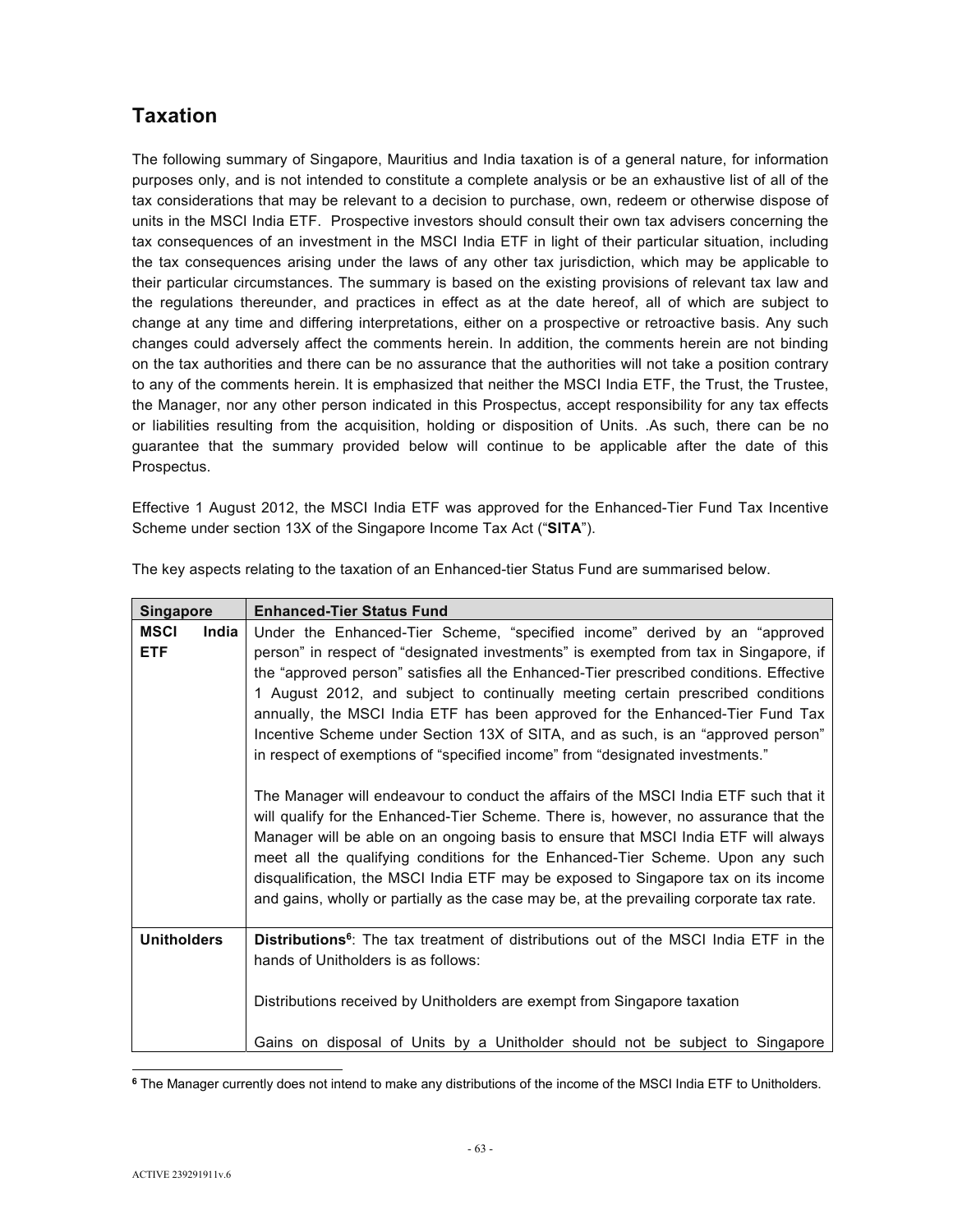|                                       | taxation, unless:<br>(a) the gains are derived in the course of a trade or business carried on in<br>Singapore, or are in the nature of income; or<br>(b) the gains are derived in the course of a trade or business carried on outside<br>Singapore or are in the nature of the income and received (or deemed received)<br>in Singapore by a Singapore-resident individual through a partnership in<br>Singapore, or by a Unitholder other than an individual who is carrying on<br>business in Singapore.                                                                                                                                                          |
|---------------------------------------|-----------------------------------------------------------------------------------------------------------------------------------------------------------------------------------------------------------------------------------------------------------------------------------------------------------------------------------------------------------------------------------------------------------------------------------------------------------------------------------------------------------------------------------------------------------------------------------------------------------------------------------------------------------------------|
| <b>Singapore</b>                      |                                                                                                                                                                                                                                                                                                                                                                                                                                                                                                                                                                                                                                                                       |
| <b>Mauritius</b><br><b>Subsidiary</b> | Income tax: Singapore income tax is imposed on income accruing in or derived from<br>Singapore, and on foreign-sourced income received or deemed to have been received<br>in Singapore, subject to certain exceptions.                                                                                                                                                                                                                                                                                                                                                                                                                                                |
|                                       | Gains on disposal of investments: Singapore does not impose tax on capital gains.<br>However, gains from the disposal of investments may be construed to be of an<br>income nature and subject to Singapore income tax. Generally, gains on disposal of<br>investments are considered income on nature if they arise from or are otherwise<br>connected with the activities of a trade or business carried on in Singapore.                                                                                                                                                                                                                                           |
|                                       | As the investment and divestment of assets of the Mauritius subsidiary are managed<br>by the Manager, the Mauritius subsidiary may be construed to be carrying on activities<br>of a trade or business in Singapore. Accordingly, the income derived by the Mauritius<br>subsidiary may be considered income accruing in or derived from Singapore and<br>subject to Singapore income tax, unless the income is exempted from tax pursuant to<br>Section 13CA of the SITA and the Income Tax (Exemption of Income of Non-<br>Residents Arising from Funds Managed by Fund Manager in Singapore) Regulations<br>2010 (the "Regulations") (the "Tax Exemption Scheme"). |
|                                       | The Manager will endeavour to conduct the affairs of the MSCI India ETF such that it<br>will not be subject to Singapore income tax.                                                                                                                                                                                                                                                                                                                                                                                                                                                                                                                                  |
| <b>Mauritius</b>                      |                                                                                                                                                                                                                                                                                                                                                                                                                                                                                                                                                                                                                                                                       |
| <b>Mauritius</b><br><b>Subsidiary</b> | The taxation of income and capital gains of the Mauritius Subsidiary is subject to the<br>fiscal law and practice of Mauritius and the countries in which the Mauritius Subsidiary<br>invests.                                                                                                                                                                                                                                                                                                                                                                                                                                                                        |
|                                       | The Mauritius Subsidiary is centrally managed and controlled from Mauritius and is<br>therefore a tax resident in Mauritius. Capital gains from the sales of units and<br>securities are exempted from Mauritius tax and any dividend paid by the Mauritius<br>Subsidiary to its shareholder are exempt in Mauritius from any withholding tax.                                                                                                                                                                                                                                                                                                                        |
|                                       | The Mauritius Subsidiary, under current laws and regulations, is liable to pay income<br>tax on its net income at the rate of 15%. However, the Mauritius Subsidiary is entitled<br>to a tax credit equivalent to the higher of the actual foreign tax suffered or 80% of the<br>Mauritius tax on its foreign source income, thus reducing its maximum effective tax<br>rate to 3%.                                                                                                                                                                                                                                                                                   |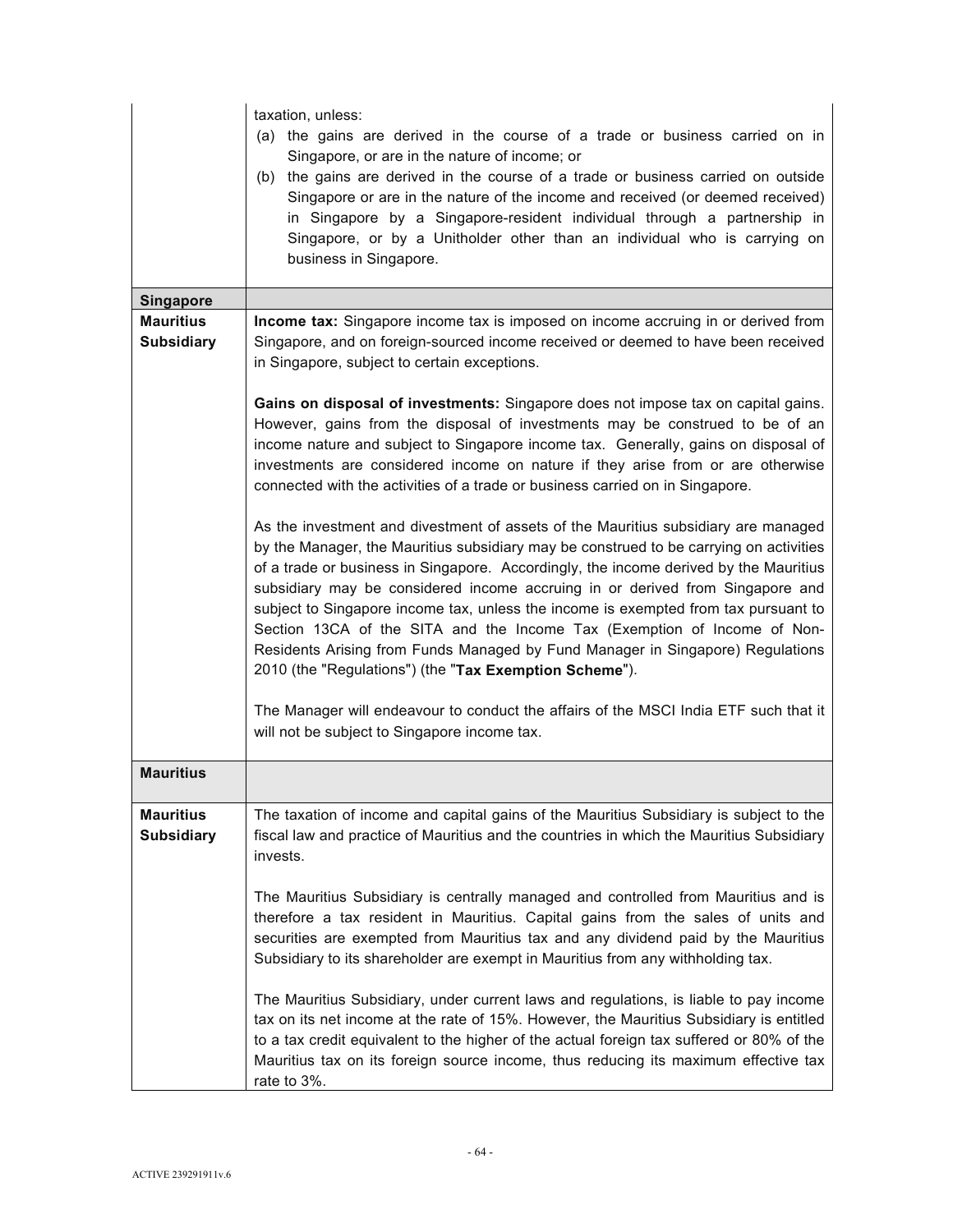|                                       | Mauritius introduced new tax measures in the Finance Act 2018. Effective 1 January<br>2019, an 80% partial exemption will be available on certain income including foreign<br>sourced dividend, subject to certain conditions. The above deemed foreign tax credit<br>of 80% will continue to apply until 30 June 2021 for the Mauritius Subsidiary under the<br>grandfathering provisions.<br>The foregoing is based on current interpretation and practice and is subject to any<br>future changes in Mauritian tax laws.                                                                                                                                                                                                                                                                                                                                                                                                                                                                                                                                                                                                                                                                                                                                                                                                                                                                                                                                                                                                                                                                                                                                                                                                                                                                                                                                                                                                                                                                                                                                                                                                                                                                                                                                                |
|---------------------------------------|----------------------------------------------------------------------------------------------------------------------------------------------------------------------------------------------------------------------------------------------------------------------------------------------------------------------------------------------------------------------------------------------------------------------------------------------------------------------------------------------------------------------------------------------------------------------------------------------------------------------------------------------------------------------------------------------------------------------------------------------------------------------------------------------------------------------------------------------------------------------------------------------------------------------------------------------------------------------------------------------------------------------------------------------------------------------------------------------------------------------------------------------------------------------------------------------------------------------------------------------------------------------------------------------------------------------------------------------------------------------------------------------------------------------------------------------------------------------------------------------------------------------------------------------------------------------------------------------------------------------------------------------------------------------------------------------------------------------------------------------------------------------------------------------------------------------------------------------------------------------------------------------------------------------------------------------------------------------------------------------------------------------------------------------------------------------------------------------------------------------------------------------------------------------------------------------------------------------------------------------------------------------------|
| India                                 |                                                                                                                                                                                                                                                                                                                                                                                                                                                                                                                                                                                                                                                                                                                                                                                                                                                                                                                                                                                                                                                                                                                                                                                                                                                                                                                                                                                                                                                                                                                                                                                                                                                                                                                                                                                                                                                                                                                                                                                                                                                                                                                                                                                                                                                                            |
| <b>Mauritius</b><br><b>Subsidiary</b> | <b>India Capital Gains Tax</b><br>The MSCI India ETF invests in India listed securities through the Mauritius Subsidiary.<br>To obtain benefits under the double taxation treaty between India and Mauritius ("the<br>tax treaty"), the Mauritius Subsidiary must meet certain tests and conditions annually,<br>including the establishment of Mauritius tax residency status and related<br>requirements. The Mauritius Subsidiary has obtained a tax residence certification<br>("TRC") from the Mauritius Revenue Authority and should be eligible for benefits<br>under the tax treaty.<br>On 10 May 2016, the Indian Tax Board announced a phased removal of the capital<br>gains tax ("CGT") exemption under the tax treaty. The change, effective from 1 April<br>2017, resulted in India retaining taxation rights on capital gains arising from sales of<br>shares of Indian resident companies acquired by a Mauritius entity on or after 1 April<br>2017. Shares acquired prior to 1 April 2017 would still be protected from taxing rights<br>in India.<br>Further, effective 1 April 2018, capital gains (exceeding INR 100,000) realised from<br>the sale of direct investments in India listed securities which were held for a period of<br>more than 12 months are subject to long term CGT under new provisions included in<br>the Income Tax Act. For India listed securities held on or before 31 January 2018, any<br>notional long term capital gains up to that date are grandfathered and sheltered from<br>tax via a cost base step up to fair market value as at 31 January 2018 (where<br>applicable).<br>Based on the above, gains arising on disposal of shares by the Mauritius Subsidiary<br>acquired prior to 1 April 2017 were not subject to tax. Gains on disposal of shares<br>acquired after 1 April 2017 will be subject to tax according to the relevant local laws.<br>The Manager established a provisioning policy which requires the MSCI India ETF<br>investing into Indian securities to provision for the unrealised capital gains tax. The<br>Manager will continue to monitor and review the impact of India tax law changes on<br>the Mauritius Subsidiary and the MSCI India ETF.<br>India Withholding Tax on Dividends |
|                                       | Dividends received from an Indian company on which dividend distribution tax ("DDT")                                                                                                                                                                                                                                                                                                                                                                                                                                                                                                                                                                                                                                                                                                                                                                                                                                                                                                                                                                                                                                                                                                                                                                                                                                                                                                                                                                                                                                                                                                                                                                                                                                                                                                                                                                                                                                                                                                                                                                                                                                                                                                                                                                                       |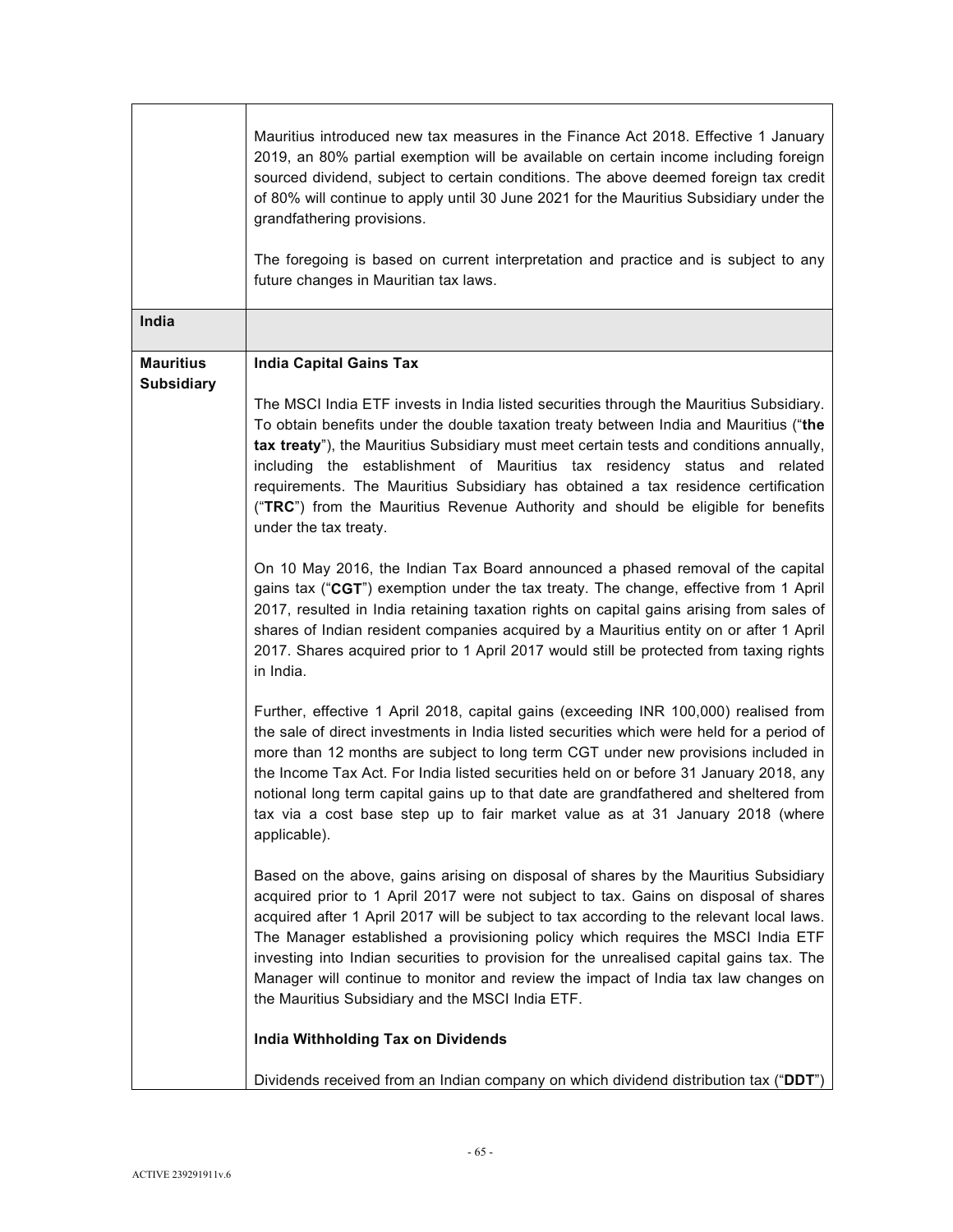has been paid are exempt from withholding tax in the hands of the shareholder. Indian companies paying the dividends are liable to pay DDT of 15% plus applicable surcharge and education cess.

# **Taxation of Other Income**

With effect from 1 April 2014, any other income earned by the Mauritius Subsidiary from the investment in India other than listed equity shares or units of equity oriented mutual funds that are subject to STT will, as confirmed in an amendment of the 2014 Finance Act, be characterized as capital gains, and shall be taxable at the rate of 30 percent (ex surcharge and cess)

# **Taxation of gains from investments in IAPs**

On the basis that the IAP, if any, such as participatory notes, total return equity swaps or contract-for-differences and similar offshore derivative instruments will not entitle the Mauritius Subsidiary to any ownership (directly or indirectly) of the underlying Indian securities and such IAPs will be executed outside India, the gains derived by Mauritius Subsidiary from transacting in such IAPs should not be regarded as Indiansourced income and thus, should not be taxable in India.

# **Securities Transaction Tax**

The Mauritius Subsidiary at the time of purchase or sale of shares or units of equity oriented mutual funds would be liable to pay STT on the transaction value at current rates in the manner prescribed and outlined below:

| <b>Nature of transaction</b>                                | <b>Rate of STT</b> | Payable by   | Value on which<br><b>STT payable</b>                  |
|-------------------------------------------------------------|--------------------|--------------|-------------------------------------------------------|
| Purchase of an equity<br>share in:                          |                    |              |                                                       |
| a) a company or                                             | a) 0.1%            | a) Purchaser | a) Price at which<br>shares/units<br>are<br>purchased |
| b) units of an equity<br>oriented fund - delivery<br>based. | b) Nil             | b) N/A       | b) N/A                                                |
| Sale of an equity share<br>in:                              |                    |              |                                                       |
| a) a company or                                             | a) 0.1%            |              | Price at which                                        |
| b) units of an equity<br>oriented fund - delivery<br>based. | b) 0.001%          | Seller       | shares/units are<br>sold                              |
| Sale of an equity share                                     | 0.1%               | Seller       | Price at which                                        |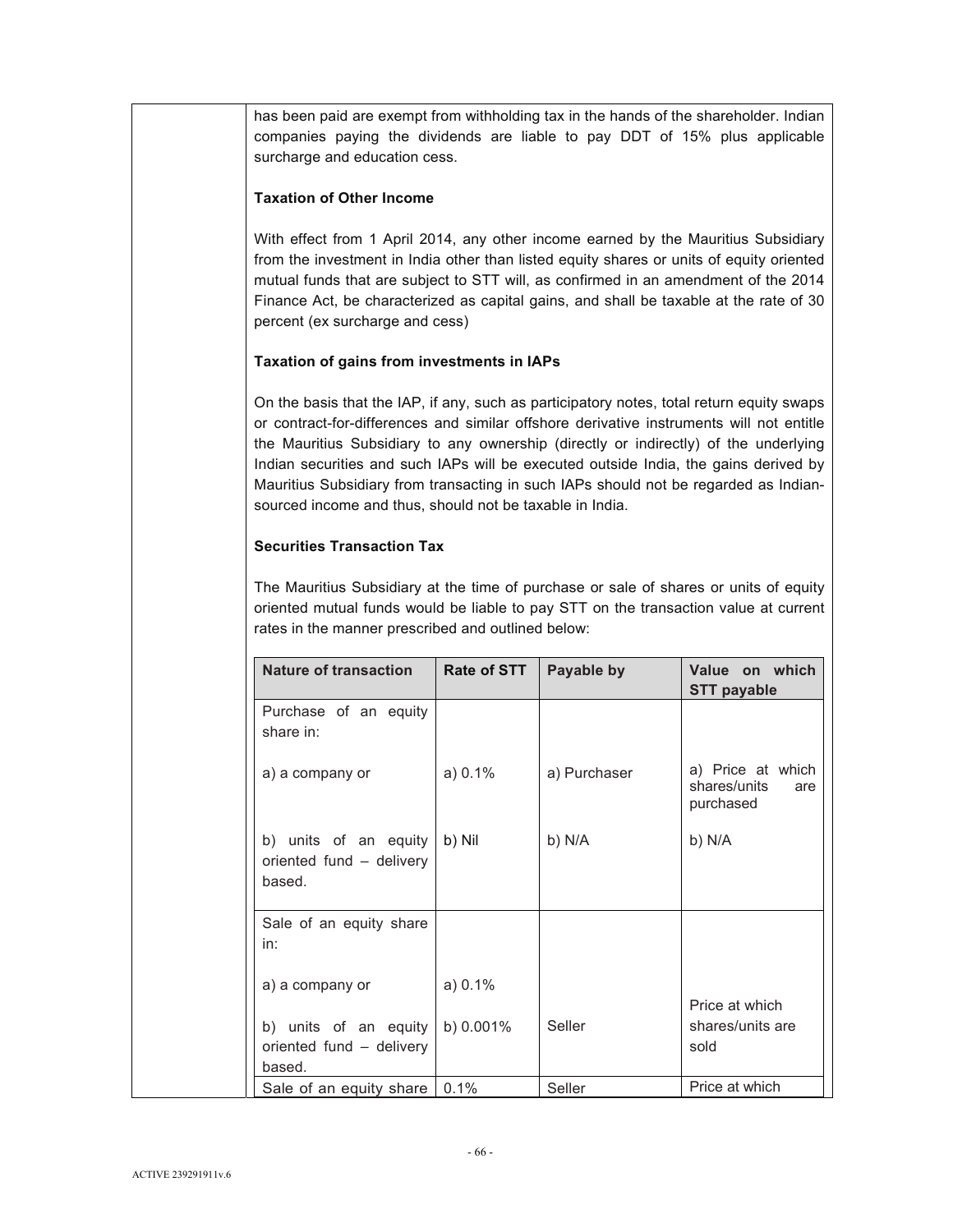| in a company to the<br>mutual fund.                                                               |  | shares/units are<br>sold |
|---------------------------------------------------------------------------------------------------|--|--------------------------|
| Sale of an equity share   0.001%<br>in units of an equity<br>oriented fund to the<br>mutual fund. |  |                          |
|                                                                                                   |  |                          |

## **The Foreign Account Tax Compliance Act (FATCA) and Other Cross-Border Reporting Systems**

The US-Singapore Agreement to Improve International Tax Compliance and to Implement FATCA (the "**US-Singapore IGA**") was entered into with the intention of enabling the Singapore implementation of the Foreign Account Tax Compliance Act provisions of the U.S. Hiring Incentives to Restore Employment Act ("**FATCA**"), which impose a new reporting regime and potentially a 30% withholding tax on certain payments made from (or attributable to) US sources or in respect of US assets to certain categories of recipient including a non-US financial institution (a "**foreign financial institution**" or "**FFI**") that does not comply with the terms of FATCA and is not otherwise exempt. Certain financial institutions ("**reporting financial institutions**") are required to provide certain information about their US accountholders to the IRAS (which information will in turn be provided to the US tax authority) pursuant to Singapore regulations implementing the US-Singapore IGA. It is expected that the MSCI India ETF will constitute a non-reporting financial institution for these purposes and does not need to file a nil return with the IRAS. No assurance can, however, be provided that the MSCI India ETF will be able to comply with FATCA and, in the event that it is not able to do so, a 30% withholding tax may be imposed on payments it receives from (or which are attributable to) US sources or in respect of US assets, which may reduce the amounts available to it to make payments to its Unitholders.

Singapore and a number of other jurisdictions have also announced that they propose to enter into multilateral arrangements modelled on the Common Reporting Standard for Automatic Exchange of Financial Account Information published by the Organisation for Economic Co-operation and Development (OECD). If implemented into Singapore law, may also require the MSCI India ETF to provide certain information to the IRAS about Unitholders from the jurisdictions which are party to such arrangements (which information will in turn be provided to the relevant tax authorities).

In light of the above, Unitholders in the Company will be required to provide certain information to the Manager to comply with the terms of the reporting systems.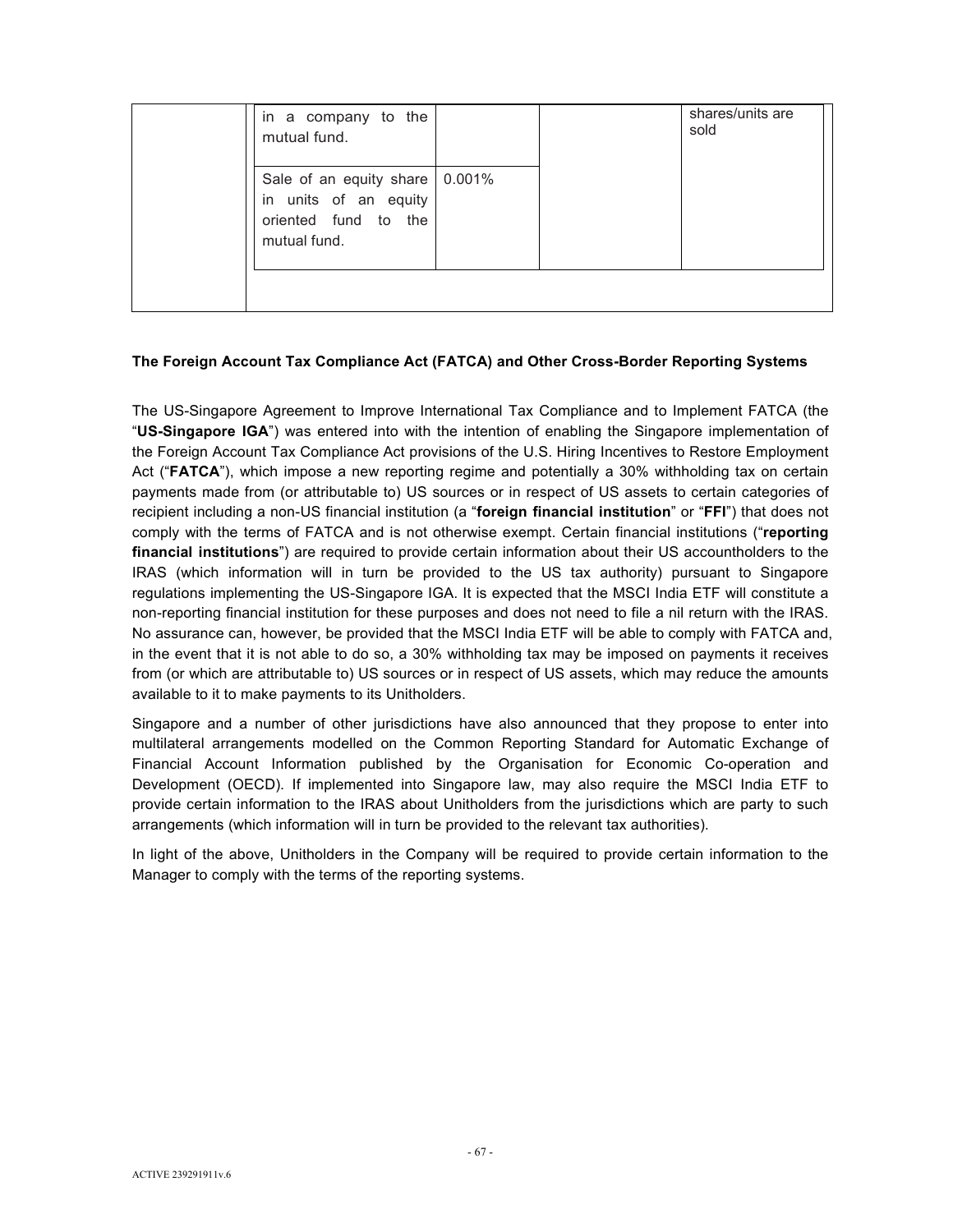# **DEFINITIONS**

In this Prospectus, unless the context requires otherwise, the following expressions have the meanings set out below.

"**Application**" means, in respect of the MSCI India ETF, an application by a Participating Dealer to the Registrar for the creation or redemption of Units, in accordance with the procedures for creation and redemption of Units set out in the Operating Guidelines and the terms of the Trust Deed.

"**Application Basket**" means, in respect of the MSCI India ETF, a portfolio of Securities determined by the Manager from time to time at the start of business on the relevant Dealing Day for the purpose of the creation and redemption of Units in an Application Unit size, notified on the relevant date by the Manager in accordance with the Operating Guidelines for Applications to Participating Dealers for the MSCI India ETF.

"**Application Basket Value**" means, in respect of the MSCI India ETF, the aggregate value of the Securities constituting the Application Basket as at the Valuation Point on the relevant Dealing Day.

"**Application Cancellation Fee**" means the fee payable by a Participating Dealer in respect of a default, as set out in the Operating Guidelines applicable at the time the relevant Creation Application or Redemption Application is made.

"**Application Unit**" means, in relation to the MSCI India ETF, such number of Units or multiples thereof as specified in this Prospectus or such other multiple of Units from time to time determined by the Manager, approved by the Trustee and notified to Participating Dealers.

"**Authority**" means the Monetary Authority of Singapore or its successors.

"**Business Day**" means a day (other than a Saturday) on which the SGX-ST is open for normal trading and on which the Underlying Index is compiled and published (i.e. a day on which the National Stock Exchange is open for normal trading), and on which banks in Singapore are open for general business (or such other day or days as may from time to time be determined by the Manager and Trustee).

"**Cancellation Compensation**" means an amount payable by a Participating Dealer in respect of a default, as set out in the Trust Deed and in the Operating Guidelines applicable at the time the relevant Creation Application or Redemption Application is made.

"**Cash Component**" means the difference between the aggregate Net Asset Value of the Units comprising an Application Unit and the Application Basket Value.

"**CDP**" means The Central Depository (Pte) Limited, a wholly-owned subsidiary of SGX-ST.

"**Clearstream**" means Clearstream, Banking, société anonyme.

"**Code**" means the Code on Collective Investment Schemes issued by the Authority (as amended from time to time).

"**Collective Investment Scheme**" has the same meaning as in the Securities and Futures Act.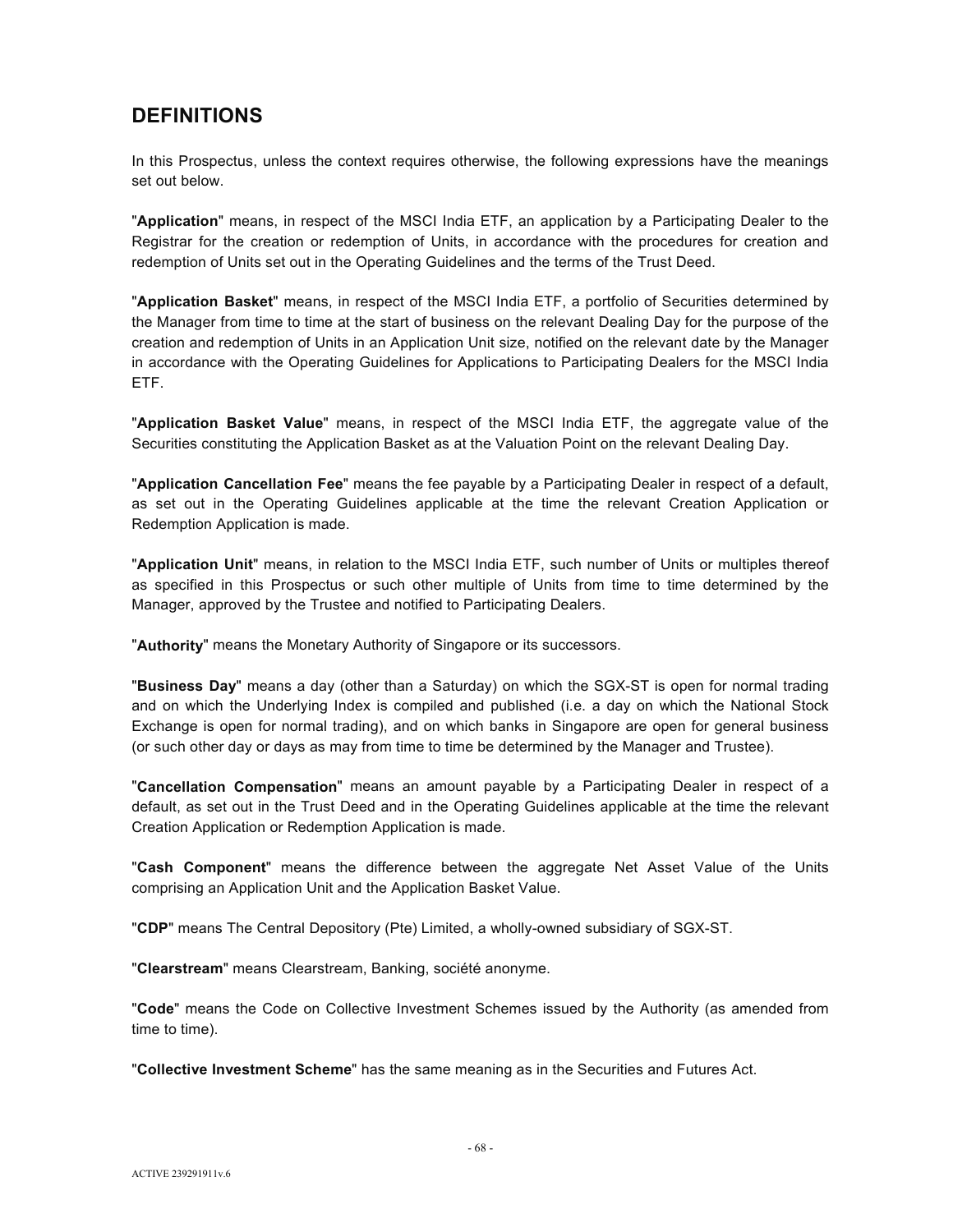"**Companies Act**" means the Companies Act, Chapter 50 of Singapore.

"**Connected Person**" has the meaning ascribed to it under the Securities and Futures Act, and the Listing Rules, and in relation to any firm or corporation or company (as the case may be) means:

- (a) another firm or corporation in which the first mentioned firm or corporation has control of not less than twenty per cent of the voting power in that other firm or corporation; and
- (b) a director, chief executive officer or substantial shareholder or controlling shareholder of the company or any of its subsidiaries or an associate of any of them.

"**Creation Application**" means, in respect of the MSCI India ETF, an application by a Participating Dealer for the creation and issue of Units in an Application Unit size (or whole multiples thereof).

"**Dealing Day**" means each Business Day during the continuance of the Trust or the MSCI India ETF, and/or such other day or days as the Manager may from time to time determine with the approval of the Trustee either generally or for the MSCI India ETF.

"**Dealing Deadline**" in relation to any particular place and any particular Dealing Day, means such time on that Dealing Day as the Manager (with the approval of the Trustee) may from time to time determine either generally or for the MSCI India ETF.

"**Deposited Property**" means all the assets (including cash) for the time being held or deemed to be held upon the trusts of the Trust Deed for the account of the MSCI India ETF excluding (i) the Income Property and (ii) any amount for the time being standing to the credit of the Distribution Account (as defined in the Trust Deed).

"**Duties and Charges**" means, in relation to the MSCI India ETF or any particular transaction or dealing for the MSCI India ETF, all stamp and other duties, taxes, government charges, brokerage, bank charges, transfer fees, registration fees, transaction levies and other duties and charges whether in connection with the constitution of the Deposited Property or the increase or decrease of the Deposited Property or the creation, issue, transfer, cancellation or redemption of Units or the acquisition or disposal of Securities or otherwise which may have become or may be payable in respect of, and whether prior to, upon or after the occasion of, any transaction or dealing and including, in relation to an issue of Units or redemption of Units, a charge (if any) of such amount or at such rate as is determined by the Manager to be made for the purpose of compensating or reimbursing the Trust or the MSCI India ETF for the difference between (a) the prices used when valuing the Securities of the Trust or the MSCI India ETF for the purpose of such issue or redemption of Units and (b) (in the case of an issue of Units) the prices which would be used when acquiring the same Securities if they were acquired by the Trust or the MSCI India ETF with the amount of cash received by the Trust or the MSCI India ETF upon such issue of Units and (in the case of a redemption of Units) the prices which would be used when selling the same Securities if they were sold by the Trust or the MSCI India ETF in order to realise the amount of cash required to be paid out of the Trust or the MSCI India ETF upon such redemption of Units.

"**EIP**" means an Excluded Investment Product as defined in the MAS Notice.

"**Euroclear**" means the Euroclear System, operated by Euroclear Bank S.A./N.V..

"**Extension Fee**" means any fee payable by a Participating Dealer in accordance with the Operating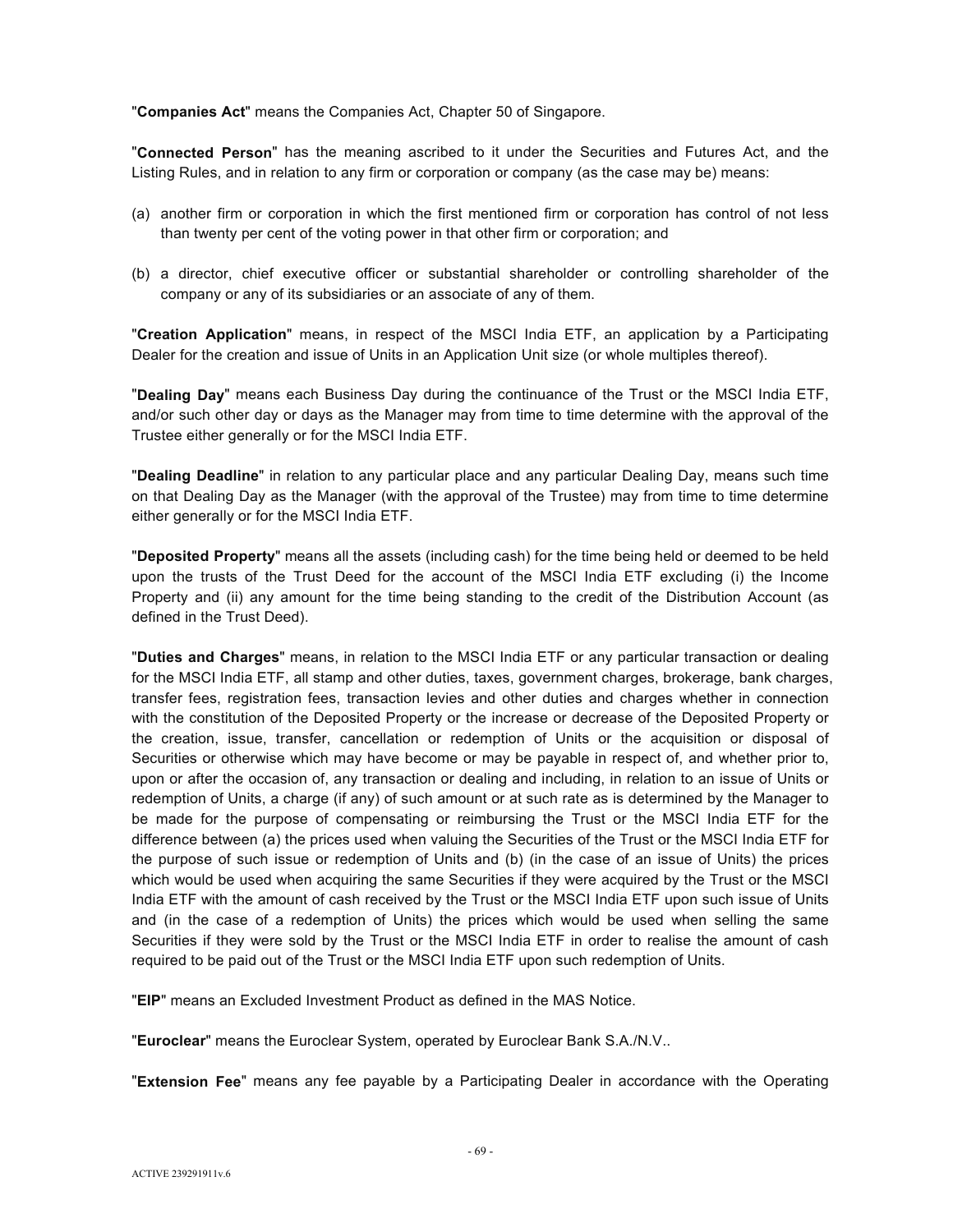Guidelines because of the extension of any settlement period.

"**FII**" means an institution established or incorporated outside India and registered with SEBI as a foreign institutional investor under the FII Regulations to invest onshore in India in Indian securities.

"**FPI**" means an institution established or incorporated outside India and registered with SEBI as a foreign portfolio investor under the FPI Regulations to invest onshore in India in Indian securities.

"**FSC**" means the Financial Services Commission of Mauritius

"**Futures Contract**" means any futures contract which is traded on the Futures Exchange or a Recognised Futures Exchange.

"**Futures Exchange**" means the Singapore Exchange Derivatives Trading Limited (SGX-DT) or its successors.

"**GST**" means goods and services tax as provided for in the Goods and Services Tax Act, Chapter 117A of Singapore.

"**IAP**" means a US dollar denominated India access product being a Security (such as a warrant, note or participation certificate) linked to a Share with the characteristics described in this Prospectus.

"**IAP Commission**" means the commission payable by the MSCI India ETF as commission for purchasing or unwinding an IAP.

"**Income Property**" means (a) all interest, dividends and other sums deemed by the Manager, (after consulting the Auditors either on a general or case by case basis), to be in the nature of income (including taxation repayments, if any) received or receivable by the Trustee in respect of the Deposited Property of the MSCI India ETF (whether in cash or, without limitation, by warrant, cheque, money, credit or otherwise or the proceeds of sale of any Income Property received in a form other than cash); (b) all interest and other sums received or receivable by the Trustee in respect of (a), (c) or (d) of this definition; (c) all Cash Component payments received or receivable by the Trustee for the account of the MSCI India ETF; and (d) all Cancellation Compensation received by the Trustee for the account of the MSCI India ETF, but excluding (i) the Deposited Property of the MSCI India ETF; (ii) any amount for the time being standing to the credit of the Distribution Account (as defined in the Trust Deed) for the account of the MSCI India ETF or previously distributed to Unitholders; (iii) gains for the account of the MSCI India ETF arising from the realisation of Securities; and (iv) any sums applied towards payment of the fees, costs and expenses payable by the Trust from the Income Property of the MSCI India ETF.

"**Index Fund**" means a segregated pool of assets and liabilities established under the Trust and includes the MSCI India ETF.

"**Index Provider**" means, in respect of each Index Fund, the person responsible for compiling the Underlying Index against which the relevant Index Fund benchmarks its investments and who holds the right to licence the use of such Underlying Index to the relevant Index Fund.

"**India**" means the Republic of India.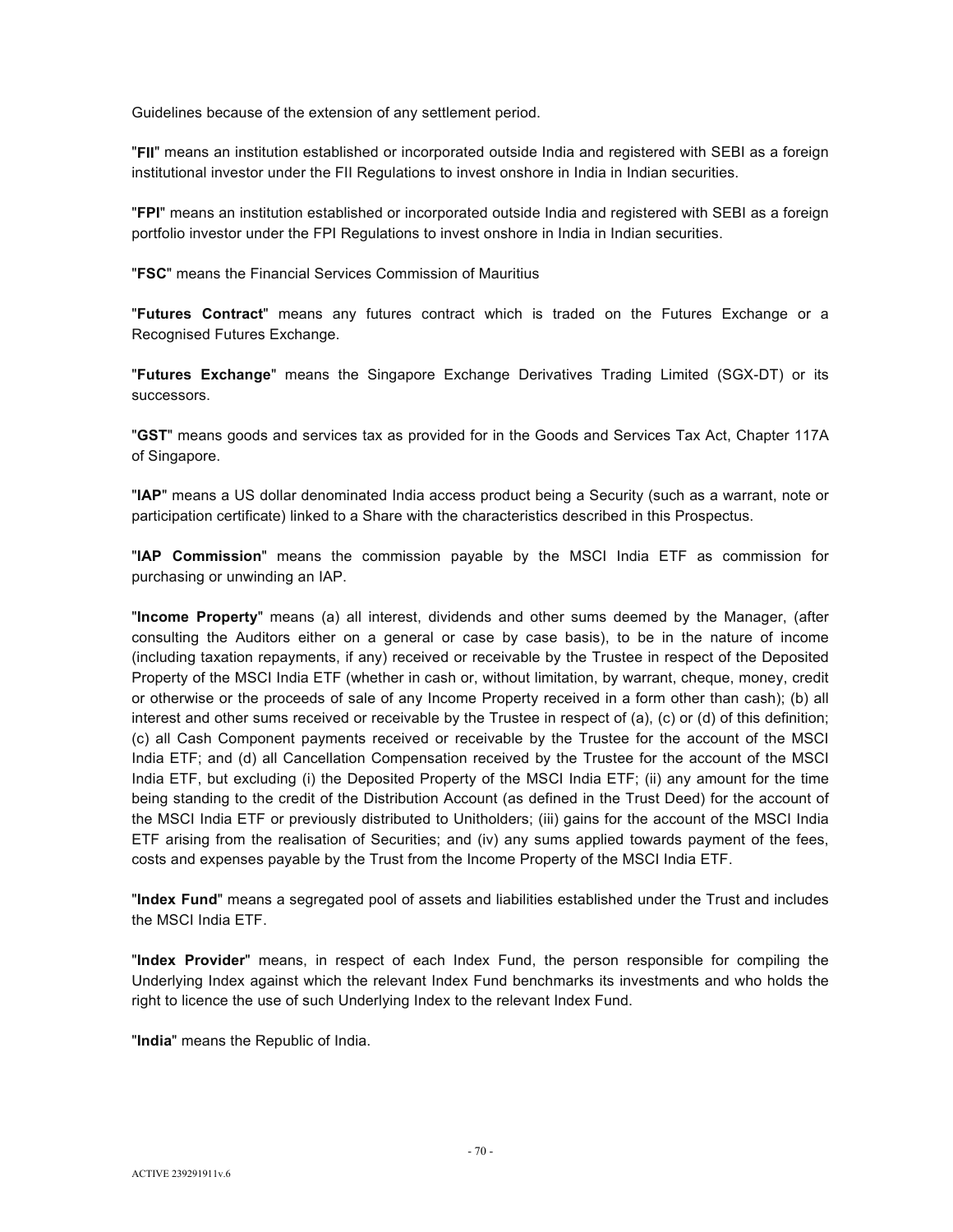"**Insolvency Event**", occurs in relation to a person where (i) an order has been made or an effective resolution passed for the liquidation or bankruptcy of the person; (ii) a receiver or similar officer has been appointed in respect of the person or of any of the person's assets or the person becomes subject to an administration order, (iii) the person enters into an arrangement with one or more of its creditors or is deemed to be unable to pay its debts, (iv) the person ceases or threatens to cease to carry on its business or substantially the whole of its business or makes or threatens to make any material alteration to the nature of its business, or (v) the Manager in good faith believes that any of the above is likely to occur.

"**IRAS**" means the Inland Revenue Authority of Singapore.

"**Issue Price**" means, in respect of the MSCI India ETF, the price at which Units in the MSCI India ETF may be issued, determined in accordance with the Trust Deed.

"**Listing Rules**" means the listing rules for the time being applicable to the listing of an Index Fund as an investment fund on the SGX-ST (as amended from time to time).

"**Manager**" means BlackRock (Singapore) Limited or its successors.

"**Market**" means the following, in any part of the world:

(A) in relation to any Security: the SGX-ST or a Recognised Stock Exchange; and

(B) in relation to any Futures Contract: the Futures Exchange or any Recognised Futures Exchange.

"**Market Maker**" means a broker or dealer permitted by the SGX-ST to act as such by making a market for the Units in the secondary market on the SGX-ST.

"**MAS Notice**" means the Notice on the Sale of Investment Products (SFA04-N12) issued by the Authority, as may be amended from time to time by the Authority.

"**MSCI India ETF**" means iShares MSCI India Index ETF (formerly known as iShares MSCI India), the first Index Fund of the Trust.

"**National Stock Exchange**" means The National Stock Exchange of India Limited.

"**Net Asset Value**" means the net asset value of the MSCI India ETF or, as the context may require, of a Unit calculated pursuant to the Trust Deed.

"**Non-Resident Indian**" has the meaning set forth in Appendix III.

"**Operating Guidelines**" means, in relation to the MSCI India ETF, the guidelines for the creation and redemption set out in the Schedule to the Participation Agreement as may be amended from time to time by the Manager with the approval of the Trustee and following consultation, to the extent reasonably practicable, with the Participating Dealers and as notified in writing to the Participating Dealers. Unless otherwise specified, references to the Operating Guidelines shall be to the Operating Guidelines for the Units in the MSCI India ETF.

"**Participating Dealer**" means, in respect of the MSCI India ETF, any dealer which has entered into a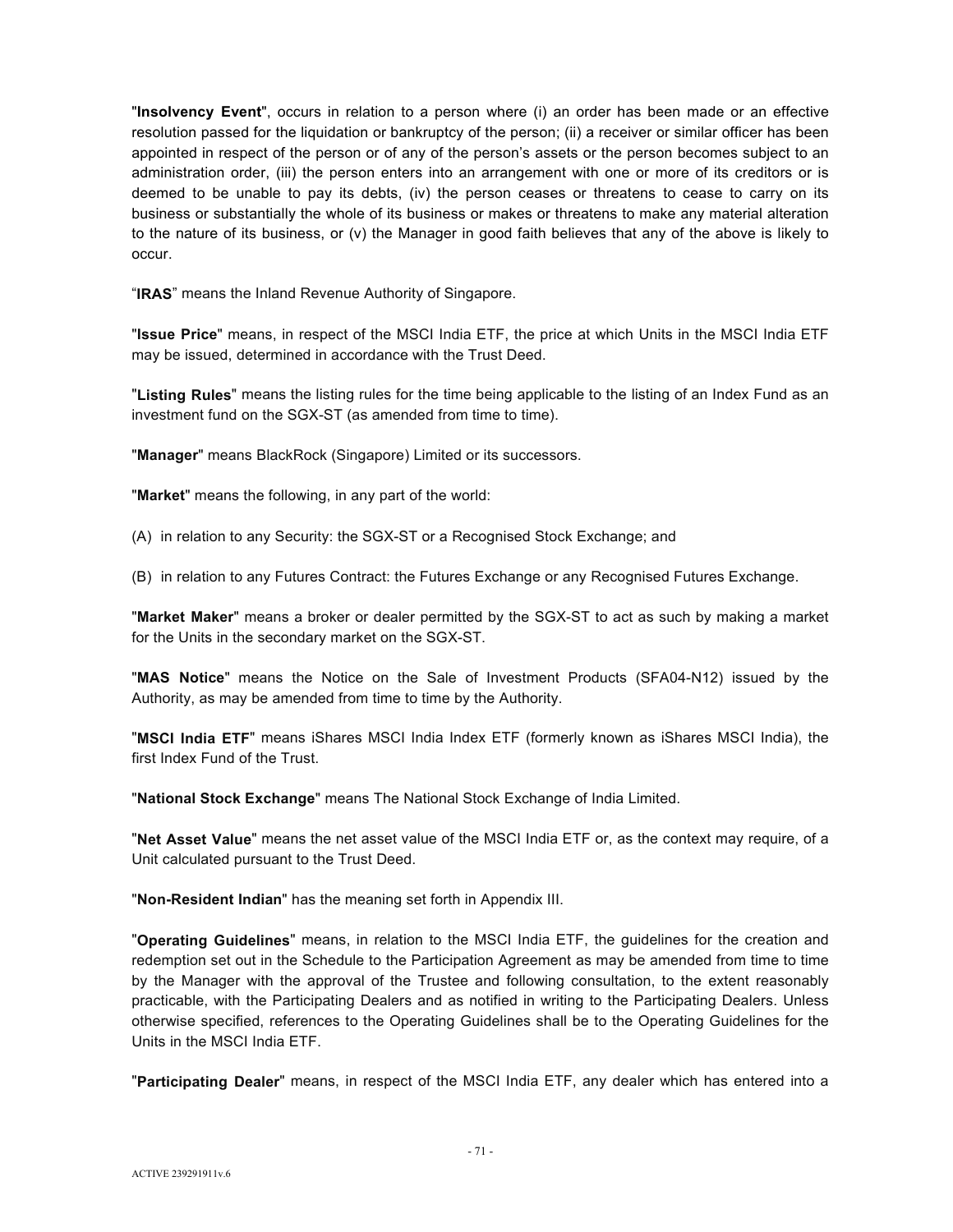Participation Agreement in form and substance acceptable to the Manager and the Trustee and which itself or through a group company is an issuer of the IAPs .

"**Participation Agreement**" means, in respect of the MSCI India ETF, an agreement entered into between the Trustee, the Manager and a Participating Dealer setting out, (amongst other things), the arrangements in respect of the issue of Units and the redemption and cancellation of Units.

"**Person Resident in India**" has the meaning set forth in Appendix III.

"**Quoted**" means, in relation to any Security, a Security which is listed or quoted on or the subject of an effective permission to deal on a Market (and includes any Security in respect of which application has been made for listing, quotation or permission to deal on a Market and the subscription or purchase of such Security by the Manager is conditional upon the granting of such listing, quotation or permission to deal).

"**RBI**" means the Reserve Bank of India.

"**Recognised Futures Exchange**" means an international futures exchange approved by the Trustee and the Manager.

"**Recognised Stock Exchange**" means an international stock exchange which is approved by the Trustee and the Manager.

"**Record Date**" means, in respect of the MSCI India ETF, the date or dates determined by the Manager as the date or dates for the purpose of determining the entitlement of Unitholders of the MSCI India ETF to receive any distributions of income, which dates may be changed, or added to, as determined by the Manager with the approval of the Trustee.

"**Redemption Application**" means, in respect of the MSCI India ETF, an application by a Participating Dealer to the Registrar for the redemption of Units in Application Unit size (or whole multiples thereof).

"**Redemption Value**" means, in respect of a Unit of the MSCI India ETF, the price per Unit at which such Unit is redeemed, calculated in accordance with the Trust Deed.

"**Register**" means, in respect of the MSCI India ETF, the register of Unitholders of the MSCI India ETF.

"**Registrar**" means, in respect of the MSCI India ETF, the Trustee or such other person as may from time to time be appointed by the Trustee to keep and maintain the register of Unitholders of the MSCI India ETF.

"**Rupees**" or "**Rs.**" means Indian Rupees, the lawful currency for the time being and from time to time of India.

"**SEBI**" means the Securities and Exchange Board of India.

"**SEBI (FII) Regulations**" means the Securities and Exchange Board of India (Foreign Institutional Investors) Regulations, 1995 of India, as amended from time to time.

"**Securities**" means any share, stock, debenture, loan stock, bond, security, futures (including a Futures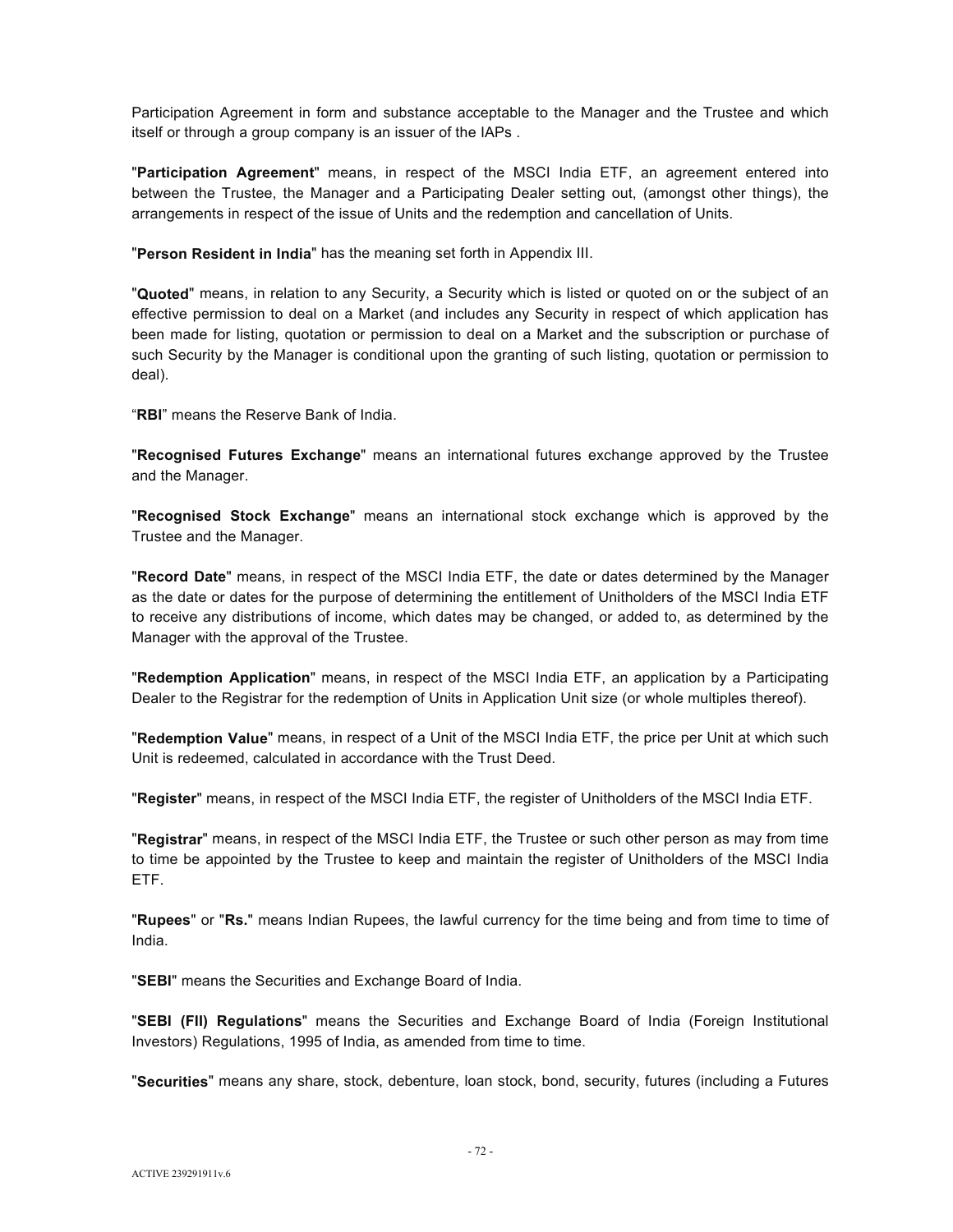Contract), forward, derivative, commercial paper, acceptance, trade bill, treasury bill, instrument (including any debt instrument) or note of, or issued by or under the guarantee of, any body, whether incorporated or unincorporated, or of any government or local government authority or supranational body, whether paying interest or dividends or not and whether fully-paid, partly paid or nil paid and includes (without prejudice to the generality of the foregoing):

(A) any right, option or interest (howsoever described) in or in respect of any of the foregoing, including units in any Unit Trust (as defined in the Trust Deed);

(B) any certificate of interest or participation in, or temporary or interim certificate for, receipt for or warrant to subscribe or purchase, any of the foregoing;

(C) any instrument commonly known or recognised as a security;

(D) any receipt or other certificate or document evidencing the deposit of a sum of money, or any rights or interests arising under any such receipt, certificate or document;

(E) any bill of exchange and any promissory note; and

(F) any swap (including credit default swap and CDX index contract) and repurchase agreement or repo (including reverse repo).

"**Securities Account**" means a Securities account or sub-account maintained by a Depositor (as defined in Section 130A of the Companies Act) with the CDP.

"**Securities and Futures Act**" means the Securities and Futures Act, Chapter 289 of Singapore.

"**Settlement Day**" means the Business Day which is three Business Days after the relevant Dealing Day (or such later Business Day as is permitted in relation to such Dealing Day pursuant to the Operating Guidelines) or such other number of Business Days after the relevant Dealing Day as the Manager and the Trustee may from time to time agree and notify to the relevant Participating Dealers, either generally or for the MSCI India ETF.

"**SGX-ST**" means the Singapore Exchange Securities Trading Limited or its successors.

"**Shares**" means shares or interests issued by companies listed on the National Stock Exchange.

"**Singapore dollar**", "**SGD**" or "**S\$**" mean the lawful currency for the time being and from time to time of Singapore.

"**SIP**" means a Specified Investment Product as defined in the MAS Notice.

"**Transaction Fee**" means the fee in respect of the MSCI India ETF which may at the discretion of the Manager be charged for the benefit of the Trustee to each Participating Dealer on each Dealing Day on each Application made by the relevant Participating Dealer, the maximum level of which shall be as determined by the Manager from time to time and set out in this Prospectus.

"**Trust**" means the umbrella unit trust constituted by the Trust Deed and called iShares Southeast Asia Trust or such other name as the Trustee and the Manager may from time to time determine.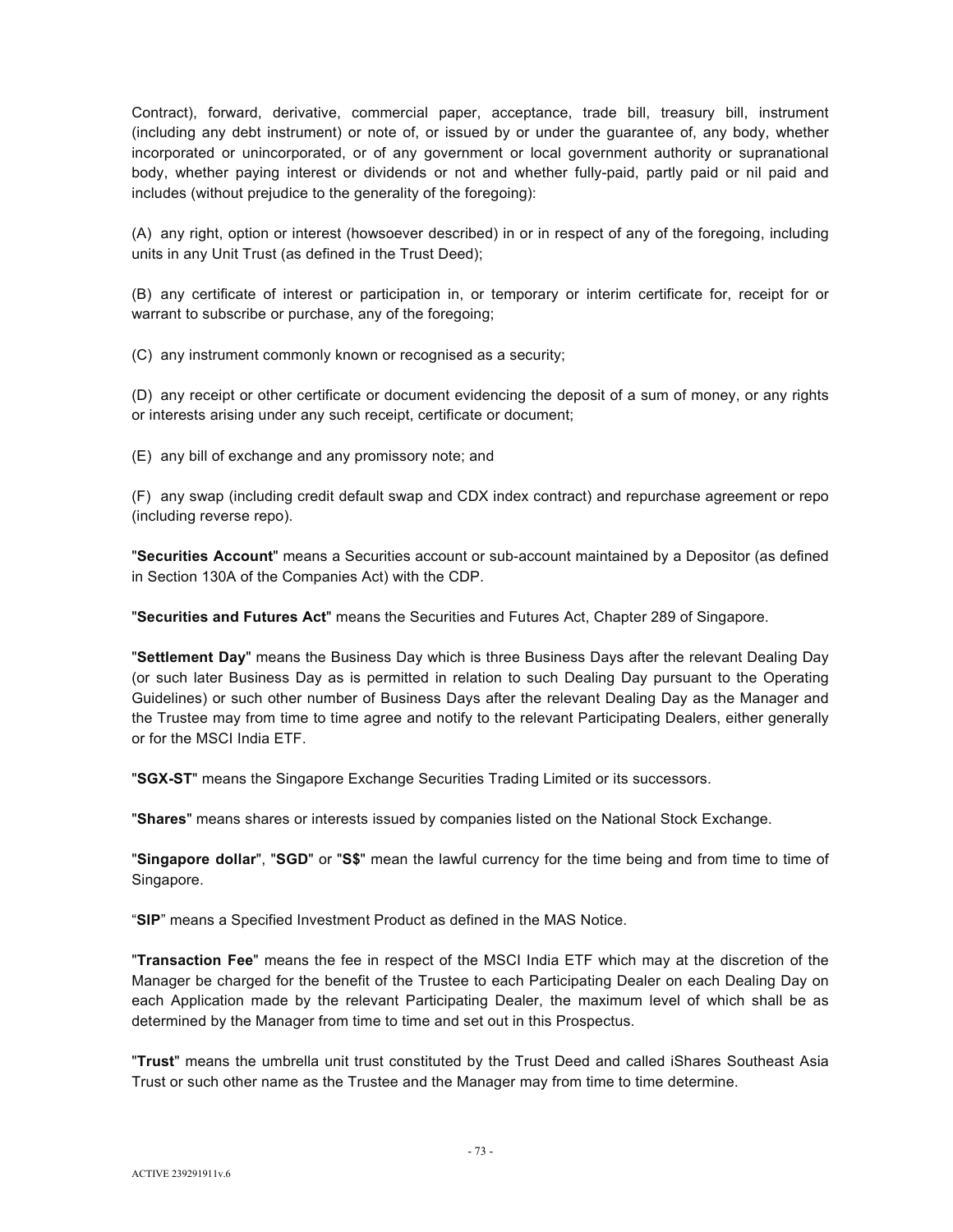"**Trust Deed**" means the trust deed dated constituting the Trust dated 31 May 2006 between the Manager and the Trustee (as amended from time to time).

"**Trust Fund**" means all the property for the time being held or deemed to be held upon the trusts of the Trust Deed including all Deposited Property and Income Property and subject to the terms and provisions of the Trust Deed, except any amount for the time being standing to the credit of any Distribution Account (as defined in the Trust Deed).

"**Trustee**" means HSBC Institutional Trust Services (Singapore) Limited or its successors.

"**Underlying Index**" means, in respect of an Index Fund, the index against which the relevant Index Fund is benchmarked and in respect of the MSCI India ETF means the MSCI India Index.

"**Unit**" means one undivided share in the Index Fund to which it relates.

"**Unitholder**" means a holder of Units in respect of an Index Fund of the Trust.

"**Unquoted**" means, in relation to any Security, a Security which is not Quoted.

"**US dollar**", "**USD**" or "**US\$**" means the lawful currency for the time being and from time to time of the United States of America.

"**Valuation Point**" means, in respect of the MSCI India ETF, the official close of trading on the Market on which the Securities constituting the Index, are listed on each Dealing Day or such other time or times as determined by the Manager from time to time with the prior approval of the Trustee (and the Trustee shall determine if Unitholders should be informed of such changes) provided that there shall always be a Valuation Point on each Dealing Day other than where there is a suspension of the creation and redemption of Units.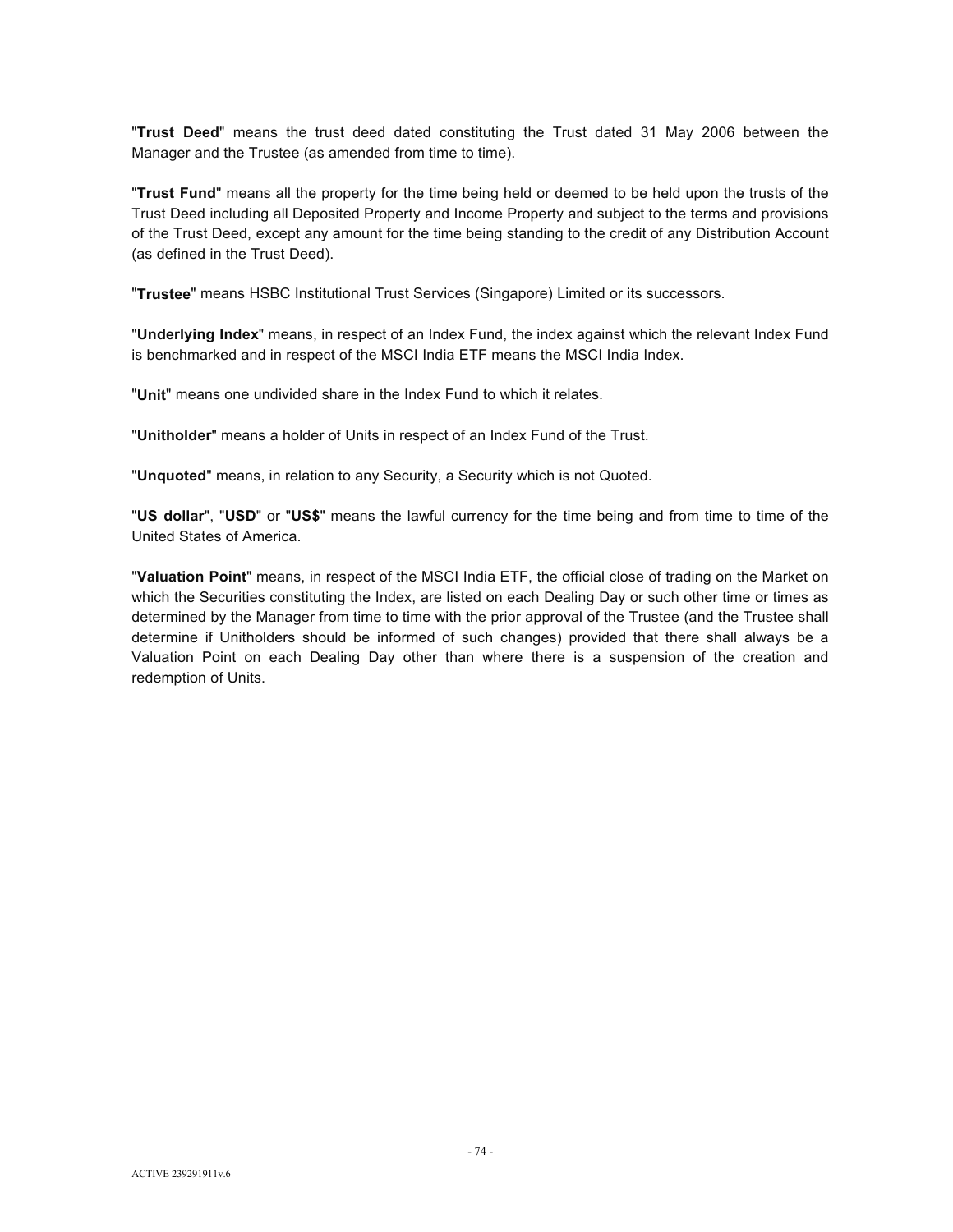# **SCHEDULE 1**

# **Investment Restrictions**

# **Code Investment Guidelines**

The MSCI India ETF is subject to the core investment guidelines in Appendix 1 of the Code and the index fund guidelines in Appendix 5 of the Code (save to the extent waived, exempted or varied by the Authority which, if applicable, will be set out below), which guidelines may be amended from time to time by the Authority.

The core investment guidelines in Appendix 1 of the Code and the index fund guidelines in Appendix 5 of the Code apply to the MSCI India ETF, subject to the following:

- The MSCI India ETF will invest in the Indian market through the Mauritius subsidiary (which will hold Indian Securities). Consequently the Manager has applied for and been granted waivers from paragraphs 1.4 and 2.11 of Appendix 1 of the Code in relation to the conditions for investing in other schemes to allow the MSCI India ETF to invest substantially all of its assets in the securities of the Mauritius subsidiary.
- The underlying investments of the Mauritius subsidiary, together with the direct investments made by the MSCI India ETF, will in aggregate comply with the MSCI India ETF's applicable investment restrictions.

The above guidelines shall together be referred to as the "**Code Investment Guidelines**" in this Schedule 1.

## **EIP Investment Restrictions**

In addition to the Code Investment Guidelines, for the purposes of classifying the Units of the MSCI India ETF as EIPs, the Manager will invest the MSCI India ETF (and the Mauritius subsidiary) only in the following products:

- (a) deposits;
- (b) any EIP; and
- (c) any non-EIP product where such investment is solely for the purpose of hedging or efficient portfolio management.

The above restrictions shall together be referred to as the "**EIP Investment Restrictions**" in this Schedule 1. For the avoidance of doubt, should the Manager invest the MSCI India ETF in any product not specified in (a), (b) or (c) above, the Units will not be EIPs.

In the event of any conflict between the Code Investment Guidelines and the EIP Investment Restrictions, the stricter provision will prevail.

Notwithstanding the above, the Manager may invest the MSCI India ETF in products that are not specified in (a), (b) or (c) above if such investment is solely for the purpose of compliance with any applicable written law, regulations, directions, rules or non-statutory instrument of the jurisdiction where the MSCI India ETF is constituted, operating in or investing in and which restrict or prohibit the Manager from investing directly in the products specified in (a), (b) or (c) above, though this will result in the Units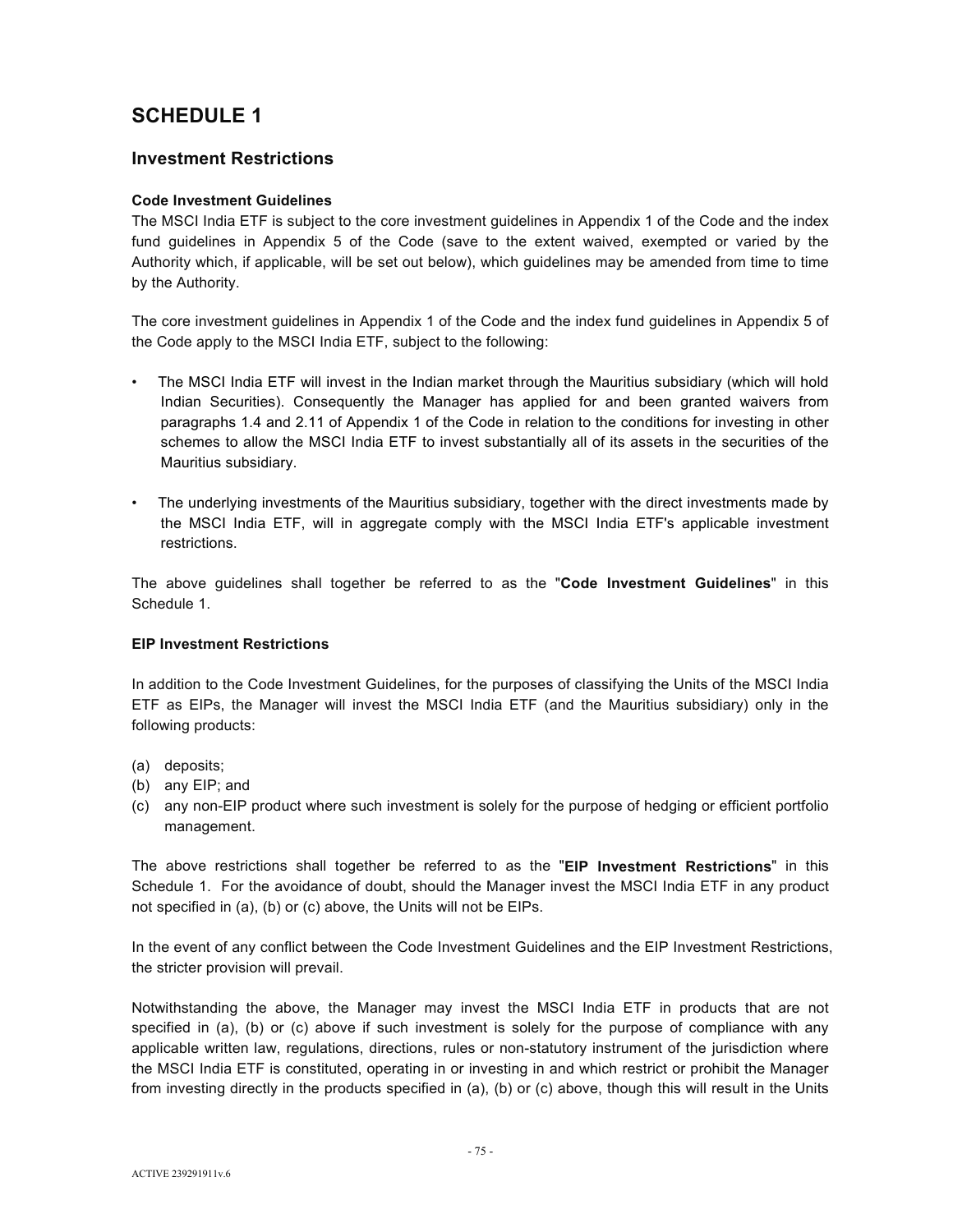having to be reclassified as SIPs.

In this connection, the Manager has applied for and been granted an exemption by the MAS from paragraph 29B of the MAS Notice, which sets out the procedures to be undertaken before making a change that will cause a EIP collective investment scheme to be reclassified as a SIP. This exemption is subject to the following conditions:

- the exemption will only apply in the case where the Manager invests the MSCI India ETF in products that are not specified in (a), (b) or (c) above (the "**intended change**") solely for the purpose of compliance with any applicable written law, regulations, directions, rules or non-statutory instrument of the jurisdiction where the MSCI India ETF is constituted, operating in or investing in and which restricts or prohibits the Manager from investing in the products specified in (a), (b) or (c) above;
- at least five Business Days prior to effecting the intended change, the Manager will make available on its website https://www.blackrock.com/sg/en/ishares, and announce on SGXNet, a notice containing the following information:
	- (i) a description of the intended change and the date on which the change will be effected;
	- (ii) an explanation that the intended change will cause the Units to be reclassified as SIPs;
	- (iii) a warning that the intended change will alter the features and risks of the MSCI India ETF and investors should consider whether the MSCI India ETF remains suitable for them and to seek financial advice if in doubt; and
	- (iv) an explanation that with the Units being reclassified as SIPs, existing investors may hold on to or reduce their existing positions in the MSCI India ETF, but will need to undergo a customer account review with an appropriately licensed broker/dealer to open a SIP trading account (if the existing investor does not have one), to further transact in Units; and
- at least five Business Days prior to effecting the intended change, the Manager shall notify SGX-ST of the date from which the Units will be reclassified as SIPs.

The Units of the MSCI India ETF are prescribed capital markets products (as defined in the Securities and Futures (Capital Markets Products) Regulations 2018) and EIPs (as defined in the MAS Notice and MAS Notice on Recommendations on Investment Products (FAA-N16)).

## **Borrowing Policy**

Borrowing against the assets of the MSCI India ETF is allowed up to a maximum of 10 per cent of its latest available Net Asset Value except that back-to-back loans will not be taken into account when determining whether or not such limit has been breached by the MSCI India ETF. The Trustee may at the request of the Manager borrow for the account of the MSCI India ETF any currency for the purposes permitted under Appendix 1 of the Code.

The assets of the MSCI India ETF may be charged or pledged to secure such borrowing for the account of the MSCI India ETF.

## **Securities Lending**

The Trust Deed sets out certain restrictions under which the Trustee may, at the request of the Manager and subject to the securities lending restrictions in Appendix 1 of the Code, engage in securities lending in respect of any Securities held for the account of the MSCI India ETF. In addition, the Manager will not arrange for the MSCI India ETF (or the Mauritius subsidiary) to engage in securities lending or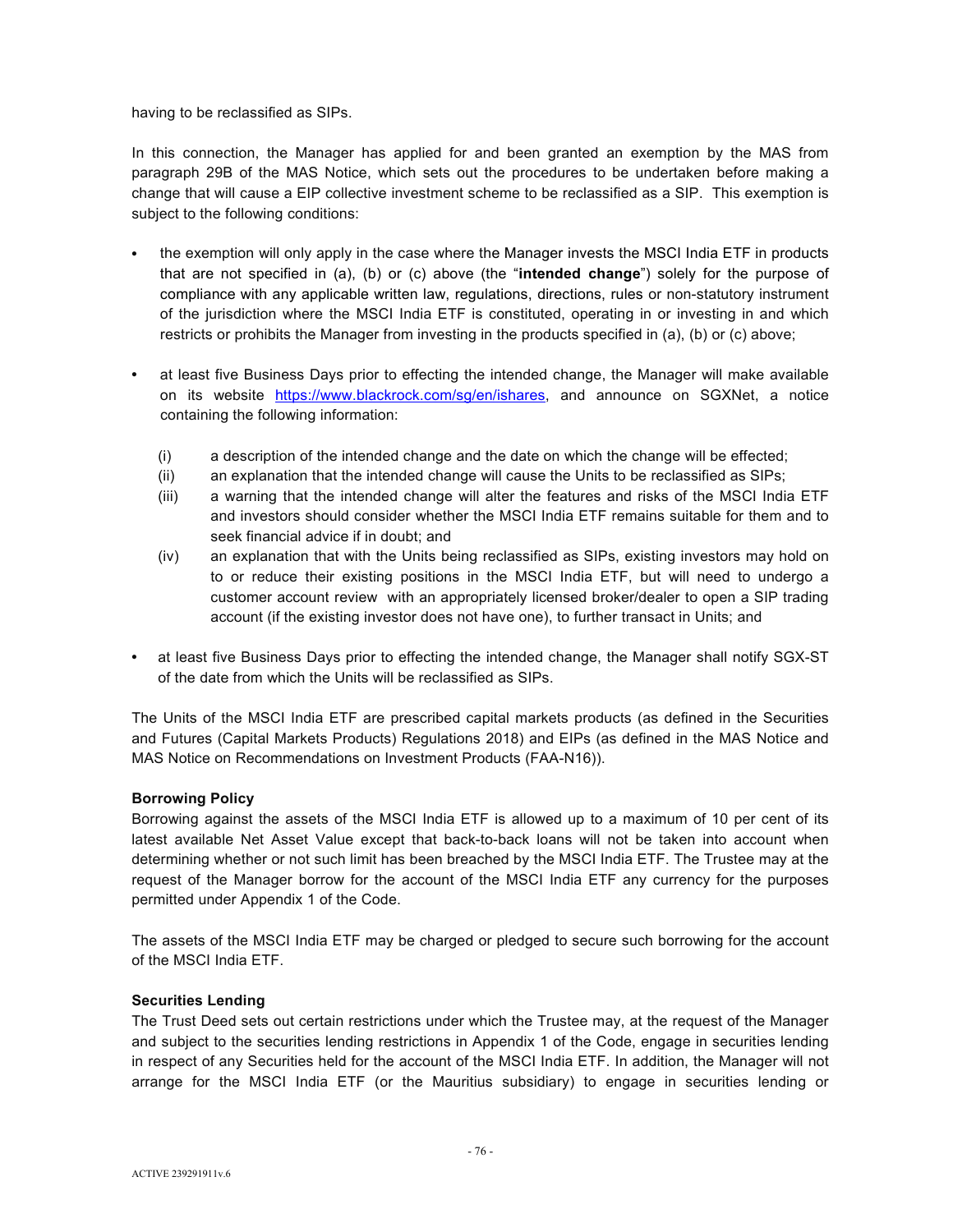repurchase transactions except where such securities lending or repurchase transaction are carried out solely for the purpose of efficient portfolio management and do not amount to more than 50% of the Net Asset Value of the MSCI India ETF. Where any loan has been arranged through the Manager or the Trustee or a Connected Person of either of them, the relevant entity shall be entitled to retain for its own use and benefit any fee or benefit it receives on a commercial basis in connection with such arrangement.

The Trustee shall only arrange for any Securities comprised in the MSCI India ETF to be loaned by the Trust if the Trustee is satisfied that the relevant counter parties are specialised banks, credit institutions or other financial institutions of sound financial standing and that any collateral is adequate and acceptable to the Trustee and the Manager and in such form as permitted under Appendix 1 of the Code.

Currently, it is not anticipated that the MSCI India ETF will engage in securities lending or enter into repurchase transactions.

The Manager may from time to time formulate such other investment, borrowing and securities lending limitations and prohibitions as it may (with the approval of the Trustee, where necessary) think fit, to apply to the MSCI India ETF, subject to Appendix 1 of the Code. Such limitations and prohibitions may be set out in this Prospectus.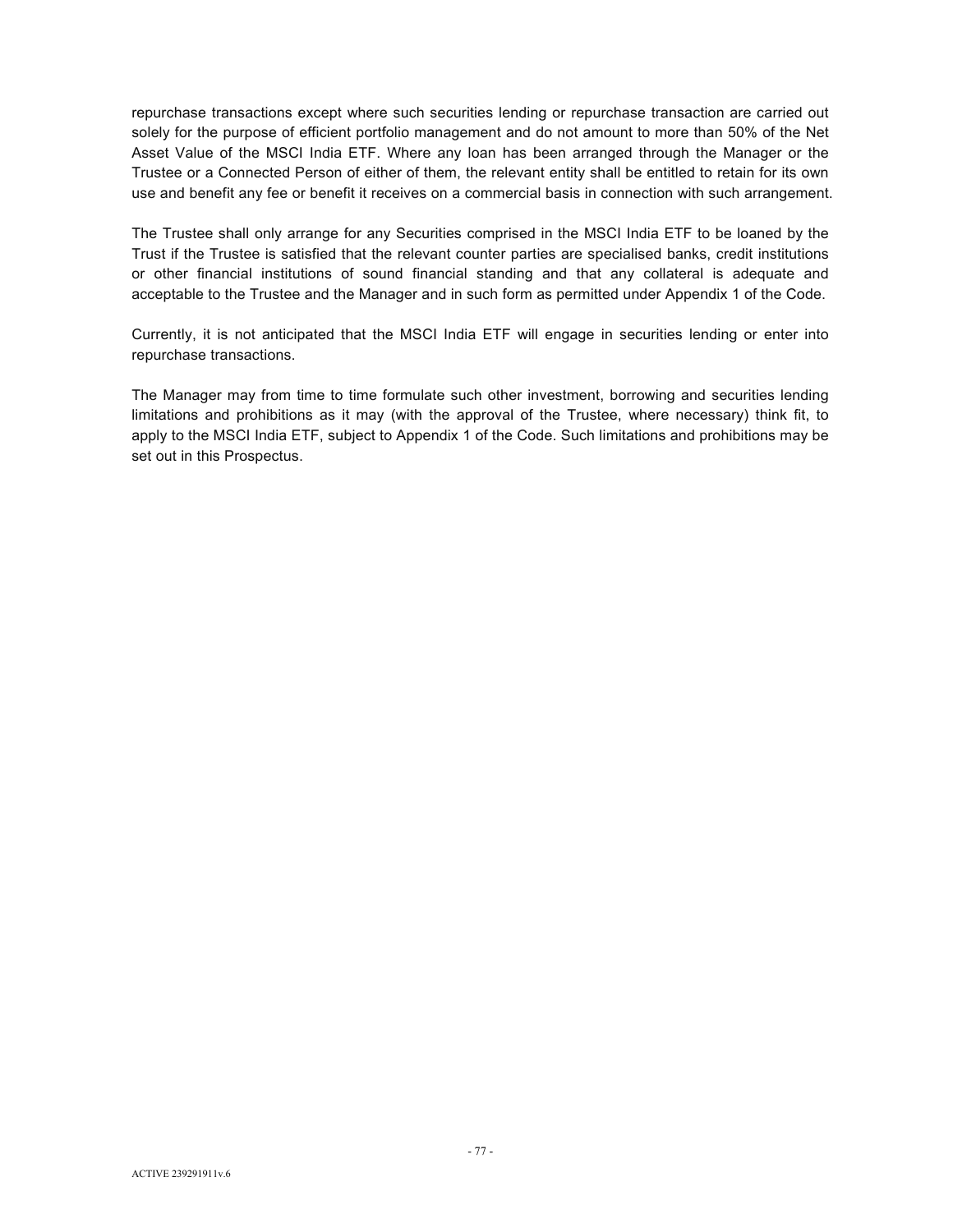# **SCHEDULE 2**

# **INFORMATION ABOUT THE MAURITIUS SUBSIDIARY**

The Mauritius subsidiary, iShares MSCI India Mauritius Company, is an open-ended company with variable share capital incorporated in Mauritius under the provisions of the Companies Act 2001 on 18 May 2009 as a private company with limited liability. The Mauritius subsidiary holds a Category 1 Global Business Licence issued by the FSC of Mauritius for the purpose of the Financial Services Act 2007 and has been authorised, pursuant to the Securities Act 2005 to operate as a collective investment scheme classified as an expert fund ("Expert Fund") pursuant to Regulation 79 of the Securities (Collective Investment Schemes and Closed-end Funds) Regulations 2008.

The Mauritius subsidiary shall not have any investors other than the iShares MSCI India Index ETF which holds non-voting redeemable participating shares of the Mauritius subsidiary. BlackRock (Singapore) Limited which acts as the investment manager of the Mauritius subsidiary, holds voting non-redeemable non-participating management shares.

The Mauritius subsidiary is registered as an FPI allowing it to invest directly in Indian Securities. Though the FSC has issued a Category 1 Global Business Licence to the Mauritius subsidiary, it must be distinctly understood that in issuing this licence, the FSC does not vouch for the financial soundness of the Mauritius subsidiary, the correctness of any statement made or opinion expressed with regard to the Mauritius subsidiary in this Prospectus. Unitholders of the MSCI India ETF are not protected by any statutory compensation arrangements in Mauritius in the event of the Mauritius subsidiary's failure.

The Mauritius subsidiary is not recognised under the Securities and Futures Act and is not available for direct investment by Singapore investors.

The Mauritius subsidiary is only available to "Expert Investors". An expert investor is defined under the Securities (Collective Investment Schemes and Closed-End Funds) Regulations 2008 as:

- 1. an investor who makes an initial investment, for his own account, of no less than US\$100,000;
- 2. a sophisticated investor as defined in the Securities Act 2005, or any similarly defined investor in any other securities legislation.

Sophisticated investors for the purposes of the Securities Act 2005 includes the Government of Mauritius, statutory corporations, companies wholly owned by them, the government of a foreign country or agency of such government, banks, fund managers, insurance companies, investment dealers and adviser and any other person declared by the FSC to be a sophisticated investor.

The iShares MSCI India Index ETF, as an investor in the Mauritius subsidiary, is not protected by any statutory compensation arrangements in Mauritius in the event of the Mauritius subsidiary's failure.

## **Directors of the Mauritius subsidiary**

## **Dilshaad Banu Rajabalee**

Ms Dilshaad is a Senior Manager at International Financial Services Ltd (IFS), and is leading a team of some 20+ staff with the responsibility of a portfolio of several companies which include collective investments schemes, closed-end funds, investment holding companies and trusts. She is also involved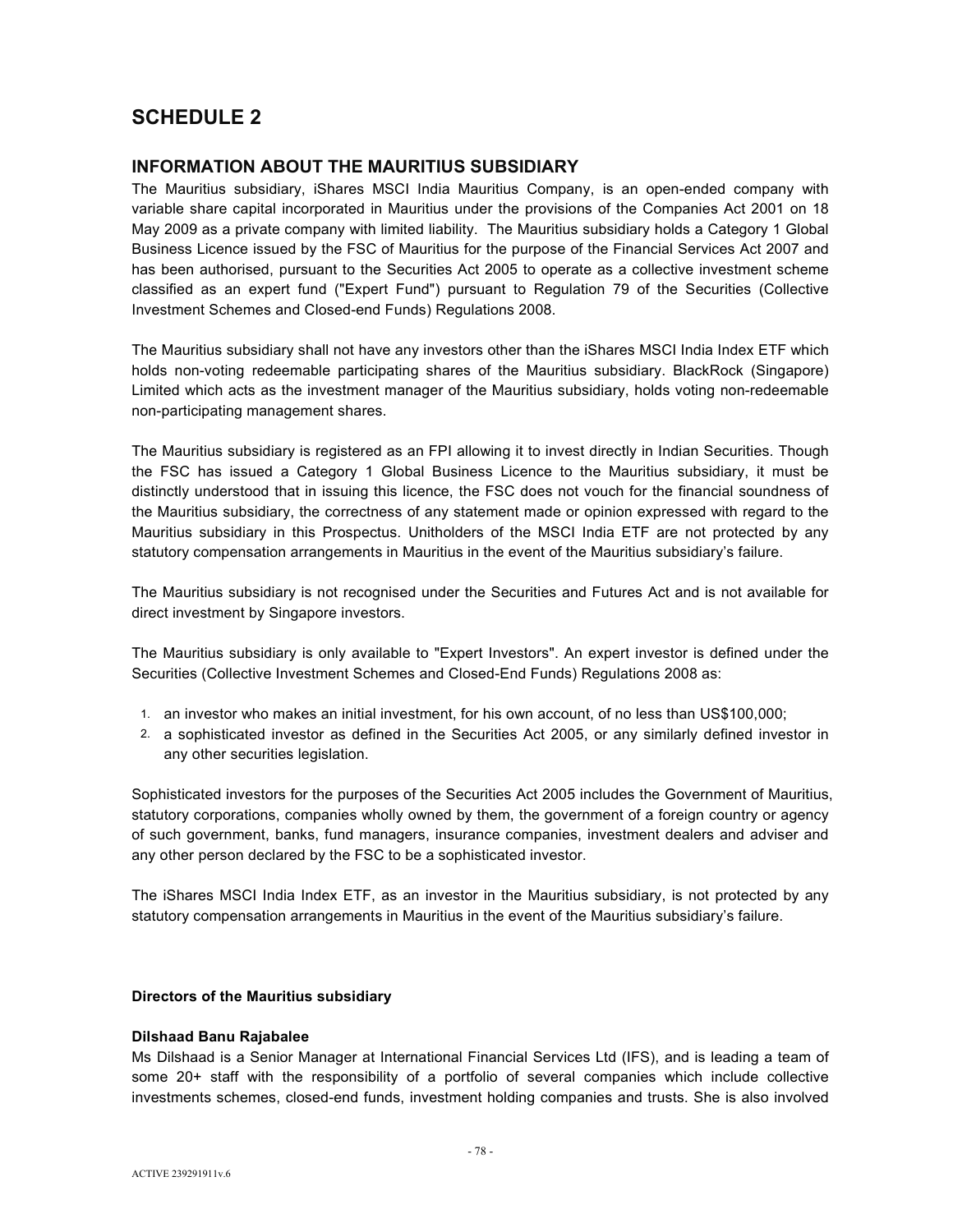in fund structuring and set-ups. As part of her scope of work, she sits on the Board of global business licence companies. Prior to joining IFS in April 2003, Ms Dilshaad was in the Audit and Assurance Team of PricewaterhouseCoopers Mauritius. Audits handled were mainly in the fields of telecommunications, health, tourism, manufacturing, services and financial services sector. Ms. Dilshaad is a Fellow of the Association of Chartered Certified Accountants (FCCA) of UK. She majored in Human Resource Management at the University of Mauritius and also holds a Diploma in Public Relations. She has further completed an LLB Hons programme with the University of London.

### **Graham Charles Lannoy**

Mr. Lannoy is the Chief Operating Officer for BlackRock's Asia Pacific ETF & Index Investments (EII) business. Prior to his current role, Mr. Lannoy was head of BlackRock's EII Global Product Operating Platform in Europe, the Middle East and Africa (EMEA) and subsequently Asia Pacific. ln these roles, Mr. Lannoy was responsible for overseeing the Ell operating platform and leading associated projects and initiatives. Programmes of work have included the acquisition and integration of the Credit Suisse ETF business. Prior to joining Ell, Mr. Lannoy headed the EMEA Business & Quality Management group within BlackRock's Business Operations. The team was responsible for strategic planning, process management, metrics and technology governance across product operations which included trade operations, derivative operations, corporate actions, securities finance, and product services. Mr. Lannoy's service with the firm dates back to 2005 where he was previously head of Trade Operations Group at Barclay Global Investors (BGI), which was subsequently acquired by BlackRock, and this included securities operations, exchange-traded derivatives operations and treasury operations. Prior to his service with BGI, Mr. Lannoy also worked in a variety of project and production management roles including foreign exchange operations, custody operations, transfer agency and treasury services. He has participated in several industry groups including membership of the Swift securities advisory group and the EMEA DTCC/Omgeo Advisory Board. Mr. Lannoy holds an undergraduate degree in biochemistry from Imperial College London.

#### **Peter Nagle**

Mr. Nagle is the Managing Director, Country Head of SANNE Mauritius. Prior to joining SANNE Mauritius in August 2018, he was Managing Director of Equiom Group, Hong Kong and Global Head of Trust & Fiduciary Services for Standard Chartered Bank Plc. Prior to this, he was Regional Head of Trust and Fiduciary, Europe, the Middle East and Africa (EMEA) for JP Morgan. Mr. Nagle has over 30 years' experience working in banking, custody, trust and fiduciary services and compliance reporting. He holds a Bachelor of Finance (Hons) from University College Dublin and an MBA from the Smurfit School of Business, Dublin.

#### **Robert Reid**

Mr. Reid is the Chief Operating Officer and Head of Strategy for the APAC iShares business. Mr. Reid is a member of the iShares APAC Executive Committee. Prior to joining BlackRock in May 2014, Mr. Reid held the position of CEO for a private family office based in Hong Kong. Prior to that, he was a Managing Director at CLSA in Hong Kong, serving the firm for 10 years in a number of roles including as Head of Client Management for the equities broking business, COO and acting Country Head for Australia (responsible for setting up CLSA's Australian research and broking business), Head of Strategic Development and also Head of M&A for the investment banking business. He previously worked as a management consultant for 2 years at McKinsey & Co. in the corporate finance & strategy practice. Mr. Reid originally qualified and practised as a corporate finance solicitor for 7 years at Linklaters in London and Hong Kong, where he advised clients on IPOs, cross-border M&A and takeovers. Mr. Reid earned a joint BA (Hons) degree in Law & Sociology, graduating from the University of Warwick, UK in 1990.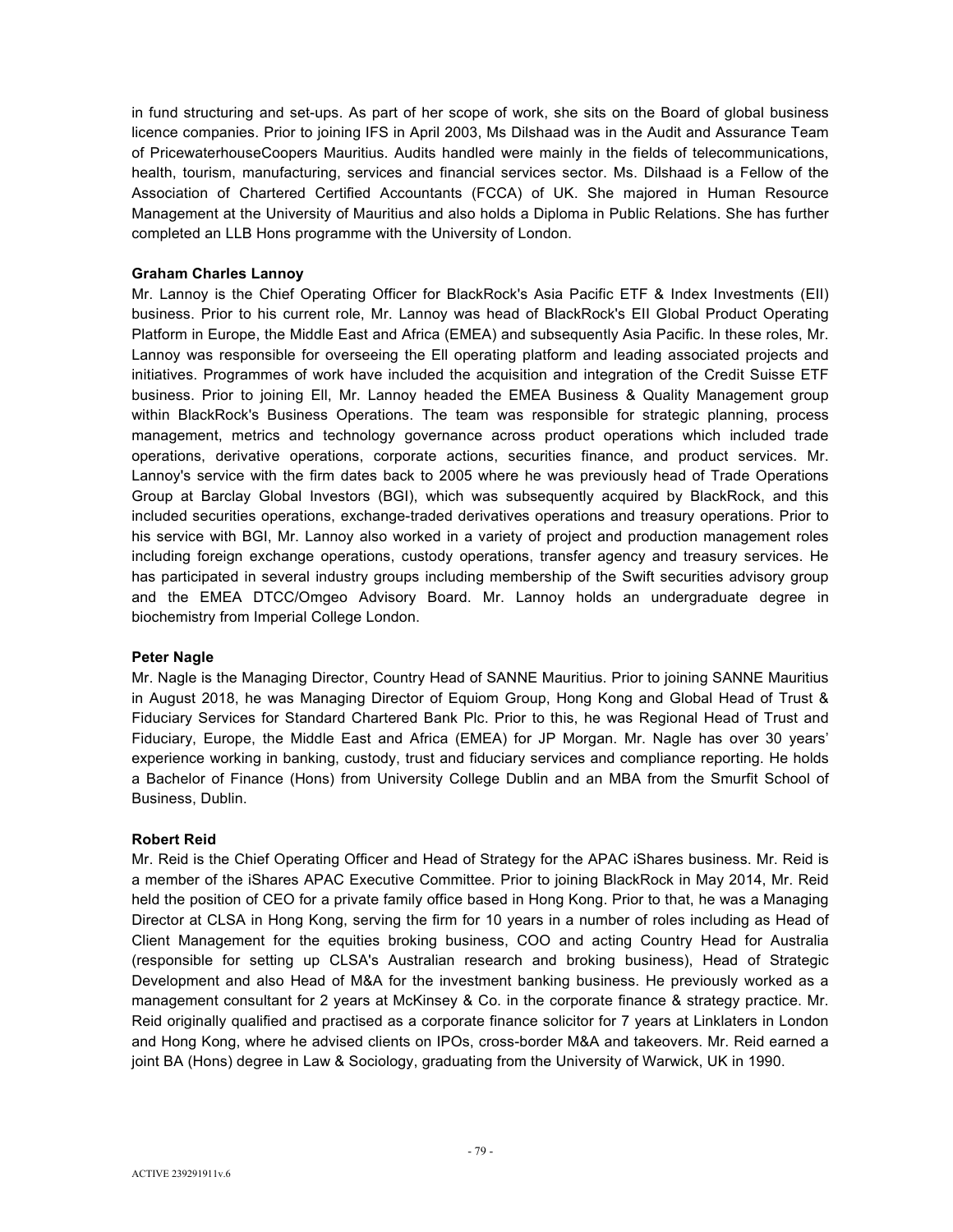#### **Investment Manager of the Mauritius subsidiary**

BlackRock (Singapore) Limited has been authorised by the FSC to act as investment manager of the Mauritius subsidiary and has been appointed the investment manager pursuant to an investment management agreement dated 7 July 2009. Subject to the overall control and supervision of the Board of directors of the Mauritius subsidiary, the Investment Manager will perform such duties as are customarily performed by an investment manager of a collective investment scheme or as may be agreed from time to time between the Mauritius subsidiary and the Investment Manager. The Investment Manager shall not be liable for any loss to the Mauritius subsidiary howsoever arising except to the extent that such loss is due to the Investment Manager's negligence, wilful default or fraud. The Investment Manager will be paid by the Mauritius subsidiary at rates to be agreed under the Investment Manager Agreement.

#### **Custodian of the Mauritius subsidiary**

HSBC Institutional Trust Services (Singapore) Limited has been appointed custodian of the Mauritius subsidiary pursuant to a custody agreement dated 7 July 2009. The Custodian agrees to use its best efforts and judgement and due care in performing its duties and obligations provided that, in the absence of negligence or breach of duty, neither the Custodian nor any of its directors, officers or agents shall be under any liability for any loss, expenses or consequence on account of anything done or suffered by them in good faith in the proper performance of its duties or as the result of instructions given or purported to be given by the Mauritius subsidiary /Investment Manager. The Custodian will be paid by the Mauritius subsidiary at rates to be agreed under the Custodian Agreement.

## **Administrator of the Mauritius subsidiary**

International Financial Services Limited ("IFS"), a company based in Mauritius has been appointed as the Administrator of the Mauritius subsidiary. IFS provide administration and other services to global business companies incorporated in Mauritius including international funds, like the Mauritius subsidiary. Established in 1994, IFS is a management company incorporated in Mauritius and licensed and regulated by the FSC.

IFS will provide secretarial, administrative and registrar services to the Mauritius subsidiary. These services include acting as corporate secretary and agent for service of process, keeping of books and records, managing corporate correspondence, attending to regulatory filings in Mauritius, maintaining lists of shareholders and attending to the general administration of the companies that have engaged the Administrator. The Mauritius subsidiary will compensate IFS pursuant to the terms of the administration agreement between the Mauritius subsidiary and IFS. The Mauritius subsidiary will also require IFS to monitor the anti-money laundering and other regulatory compliance programs of the Mauritius subsidiary and to that effect, IFS may carry out certain identification and source of funding verification from any investor submitting a completed subscription agreement. Pursuant to the terms of that subscription agreement, pending the provision of evidence satisfactory to IFS as to the identity of such prospective investor, the evidence of title in respect of shares may be retained by the Board at its sole and absolute discretion. If within a reasonable period of time following a request for verification of identity, IFS has not received evidence satisfactory to it as aforesaid, the Board may, in its sole and absolute discretion, refuse to allot the shares applied for.

IFS has delegated to HSBC Institutional Trust Services (Singapore) Limited ("Administrator's Delegate") functional responsibility for the accounting and valuation of the Mauritius subsidiary. All valuations will be performed by the Administrator's Delegate and signed off by IFS for the benefit of the FSC. Except in respect of negligence, fraud or wilful default, the Administrator shall not be liable for the acts or omissions of the Administrator's Delegate.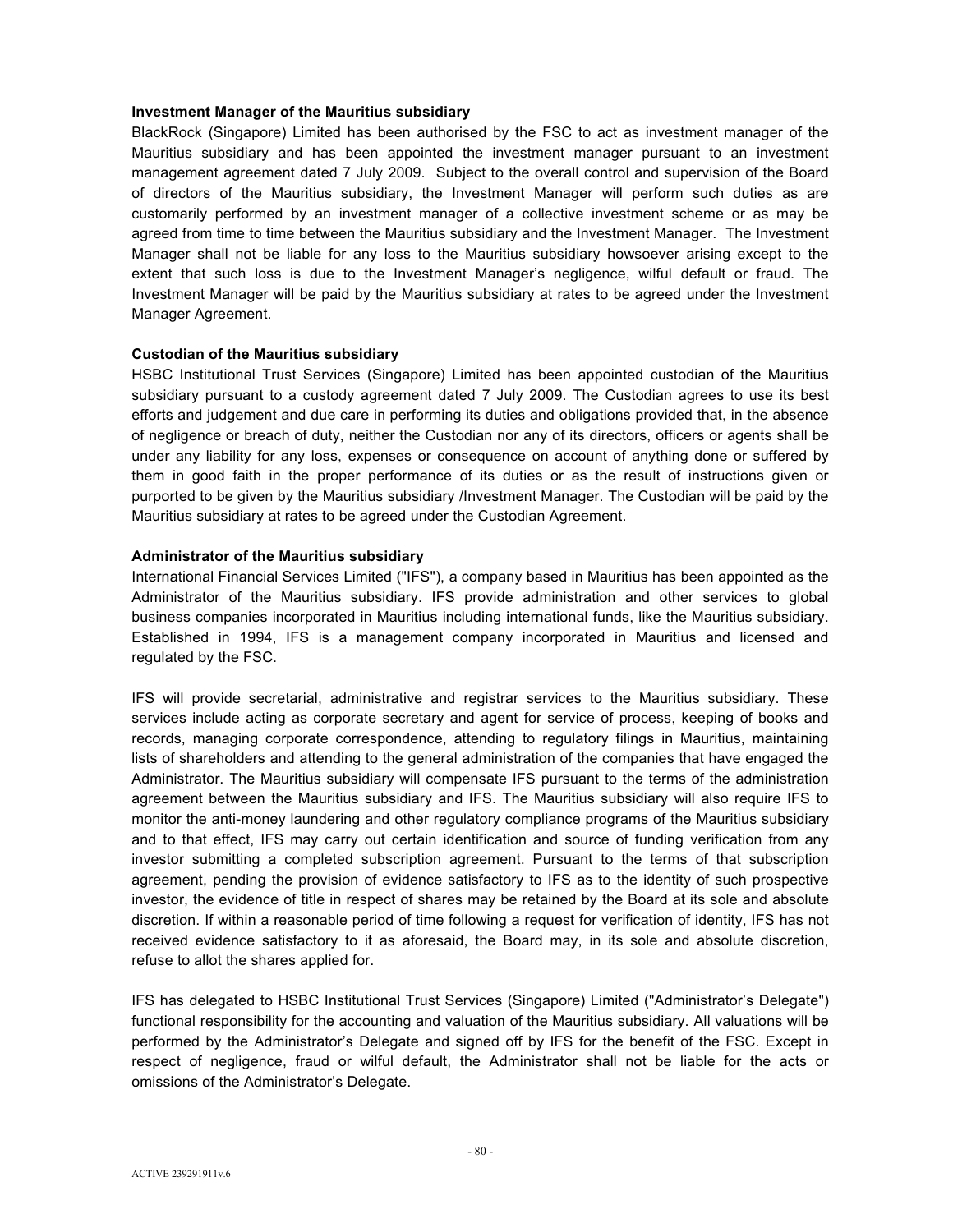IFS has no responsibility with respect to the Mauritius subsidiary's investment activities (or the monitoring thereof), the management of the Mauritius subsidiary or the accuracy or adequacy of this Prospectus, other than this section. IFS do not act as guarantor or offeror of the interests in the Mauritius subsidiary.

#### **Administrator's Delegate**

HSBC Institutional Trust Services (Singapore) Limited has been appointed Administrator's Delegate pursuant to a delegation agreement between IFS, the Administrator's Delegate and the Mauritius subsidiary dated 7 July 2009. The Administrator's Delegate will undertake the accounting and valuation of the Mauritius subsidiary on behalf of IFS. The Administrator's Delegate accepts liability for any loss the Mauritius subsidiary may sustain as a result of its fraud, negligence, wilful default or breach of contract. The Administrator's Delegate is paid out of the assets of the Mauritius subsidiary.

### **Auditor of the Mauritius subsidiary**

The Mauritius subsidiary has appointed PricewaterhouseCoopers, Mauritius to act as its auditor.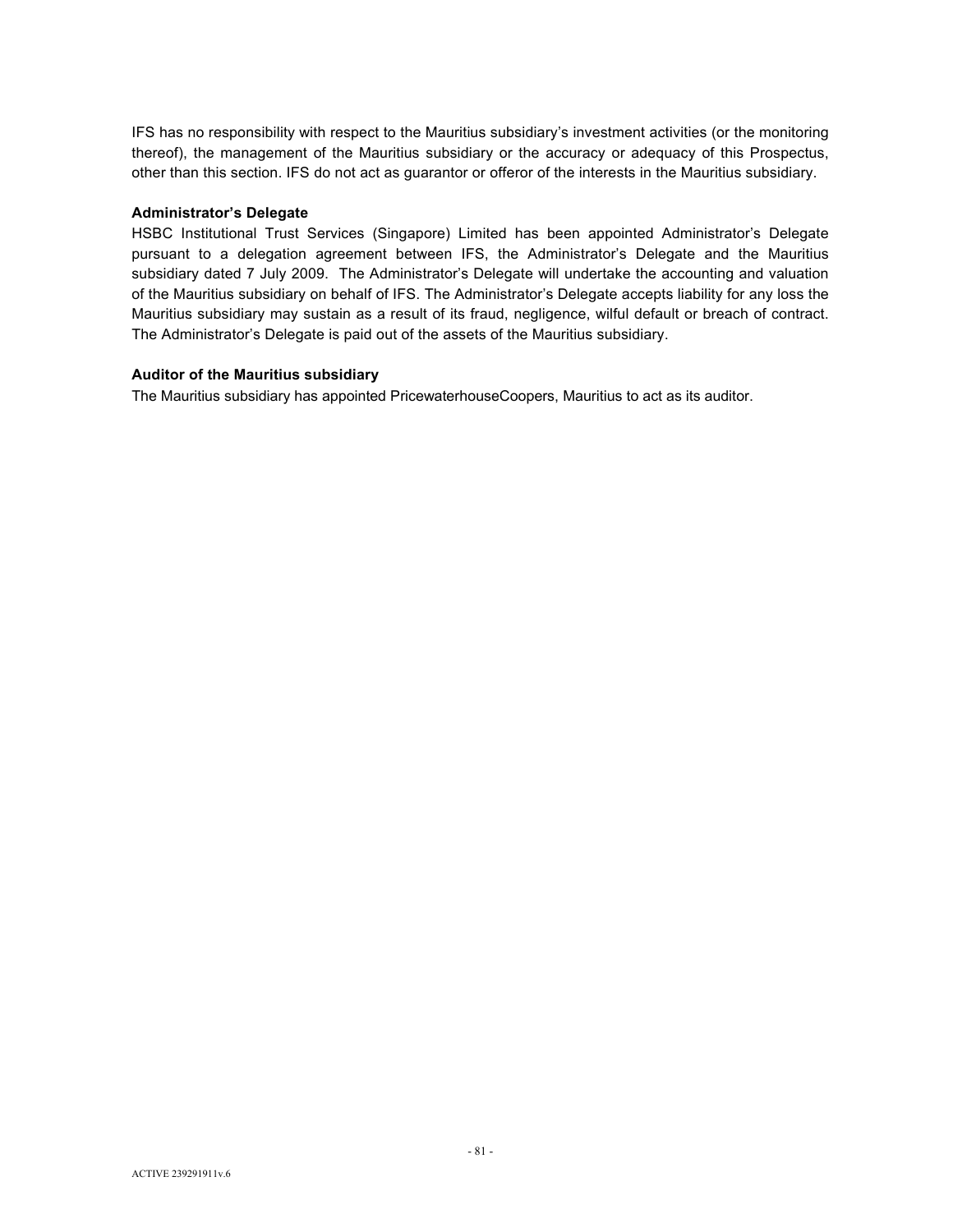# **SCHEDULE 3**

# **Foreign Portfolio Investor**

# **FPI Regime**

The FPI invests under the FPI Regulations which have replaced the FII regulations and have become effective from 1 June 2014 in India. In September 1992, the Government of India issued guidelines which enabled the erstwhile FIIs, including institutions such as pension funds, investment trusts, asset management companies, nominee companies and incorporated/institutional portfolio managers, to make portfolio investments in all the securities traded on the primary and secondary markets in India. These guidelines were substituted by the FII Regulations in 1995.

An entity wishing to invest in India was required to register with the SEBI and comply with the provisions of the FII Regulations. The FPI Regulations which replace the FII Regulations also require a FPI to register with SEBI. Under the FPI Regulations an application is required to be made to a designated depository participant (as defined under the FPI Regulations) for registration as a FPI. The registration may be granted by the designated depository participant upon fulfilling the eligibility criteria listed in the FPI Regulations. Under the FPI Regulations, Non-Resident Indians, Persons Resident in India, an entity which is not an Appropriately Regulated Entity ("**Non-Regulated Entities**"), Category II unregulated broad based funds and Category II foreign portfolio investors are not permitted to invest through a FPI in offshore derivative instruments (as such term is defined under the FPI Regulations).

A FPI's registration is permanent unless the registration is suspended or cancelled by SEBI or surrendered by the FPI. Under the erstwhile FII Regulations, FIIs were also permitted to invest on behalf of their sub-accounts. In such cases, the sub- account would be required to be registered with the SEBI. The FPI Regulations which replace the FII Regulations provide that existing sub-accounts of FIIs who hold a valid certificate of registration shall be deemed to be a FPI till the expiry of the block of three years for which fees have been paid as per the FII Regulations. After the validity period, they can continue to deal as FPIs subject to payment of conversion and registration fees. As per the FPI Regulations, a FII or sub-account may, subject to payment of conversion fees, continue to buy, sell or otherwise deal in securities till the expiry of its registration as a foreign institutional investor or sub-account, or until he obtains a certificate of registration as FPI, whichever is earlier. The Mauritius subsidiary was registered as a sub-account of BlackRock Asset Management North Asia Limited which was an FII under the FII Regulations and is now deemed an FPI under the FPI Regulations subject to payment of conversion fees before the expiry of the registration of the FII.

Under the FPI Regulations, FPIs are permitted to invest only in the following:

- securities in the primary and secondary markets including shares, debentures and warrants of companies, unlisted, listed or to be listed on a recognised stock exchange in India;
- units of schemes floated by domestic mutual funds including Unit Trust of India, whether listed on a recognised stock exchange in India or not;
- units of a scheme floated by a collective investment scheme;
- dated government securities;
- derivatives traded on a recognised stock exchange in India;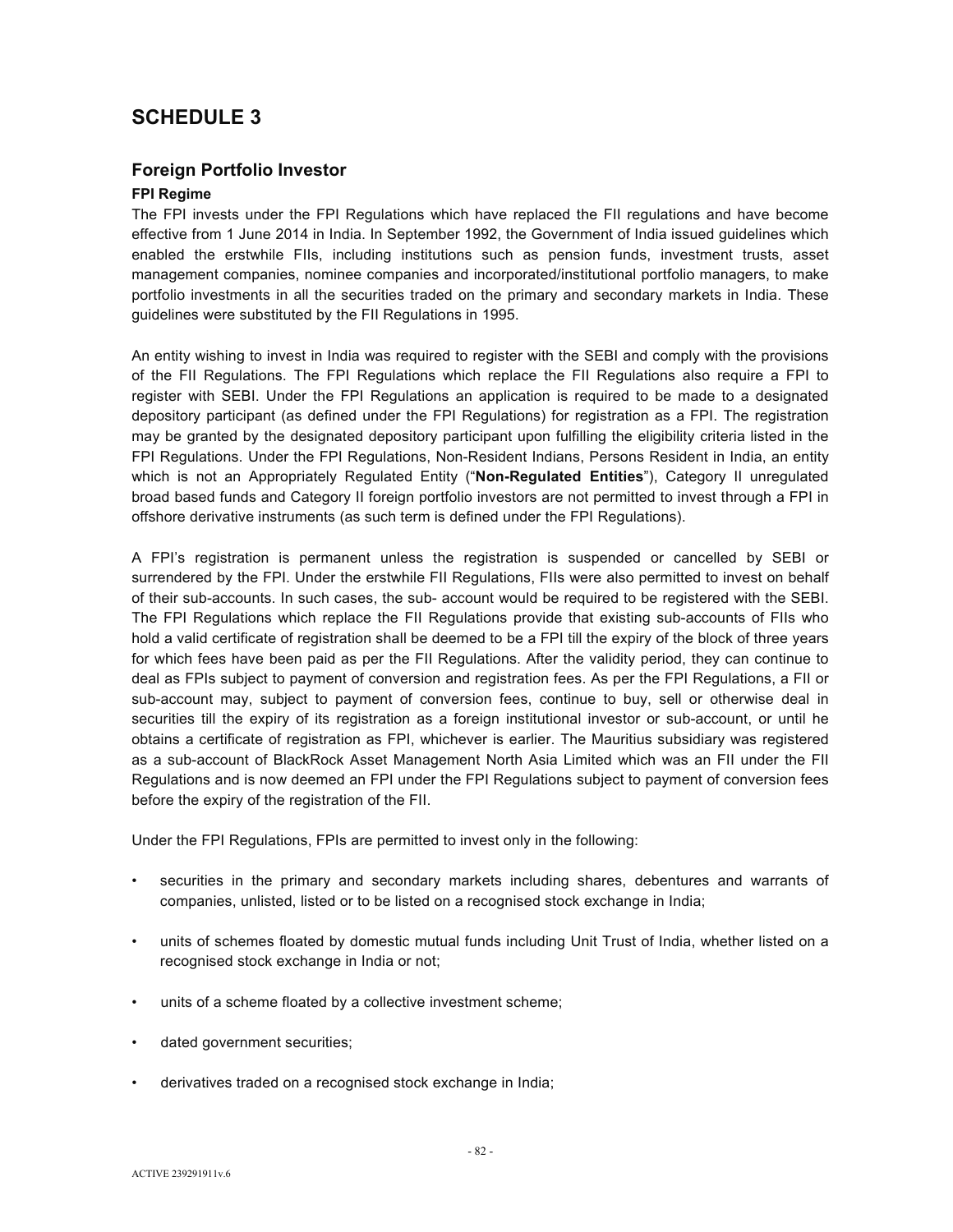- commercial paper;
- rupee denominated credit enhanced bonds;
- security receipts issued by asset reconstruction companies;
- perpetual debt instruments and debt capital instruments, as specified by the RBI;
- listed and unlisted non-convertible debentures/bonds issued by an Indian company in the infrastructure sector, where 'infrastructure' is defined in terms of the extant External Commercial Borrowings (ECB) guidelines;
- non-convertible debentures or bonds issued by non-banking financial companies categorized as 'Infrastructure Finance Companies'(IFCs) by the RBI;
- rupee denominated bonds or units issued by infrastructure debt funds;
- Indian depository receipts;
- such other instruments as may be specified by the SEBI; and
- rights or interests in securities.

While the FPI Regulations allow investments in unlisted shares and debentures, the Foreign Exchange Management (Transfer or Issue of Security By a Person Resident Outside India) Regulations 2000 issued under FEMA mandates purchase of shares/ convertible debentures by the FPI only through a registered broker on a recognised stock exchange in India. Further FPIs may purchase, on repatriation basis, dated government securities/treasury bills, listed non-convertible debentures/bonds issued by an Indian company, units of domestic mutual funds and security receipts issued by asset reconstruction companies either directly from the issuer of such securities or through a registered broker on a recognised stock exchange in India subject to quantitative restrictions if any. FPIs have now been permitted to invest in primary issues of non-convertible debentures/ bonds provided such non-convertible debentures/bonds are committed to be listed within 15 days of such investment.

Further, FPIs are allowed to engage only in delivery based trading and are not presently allowed to short sell except in case of trading on a recognised stock exchange or in accordance with the framework specified by SEBI in this regard. FPIs are allowed to tender their shares in case of an open offer following the takeover bid by an acquirer as well as under an open offer by a company to buy-back its securities. FPIs are also permitted to take forward cover, currency futures and exchange traded currency options on their equity and debt exposure to hedge against currency fluctuations. FPIs are permitted to carry on transactions in securities on the secondary market only through the stock brokers who are registered with the SEBI.

#### **Ownership Restrictions**

The ownership restrictions applicable to FPIs' investments in Indian securities are as follows:

• The aggregate of all FPI holdings in any Indian company cannot exceed 24% of the entire paid-up equity share capital of that company which limit can be further extended to the applicable foreign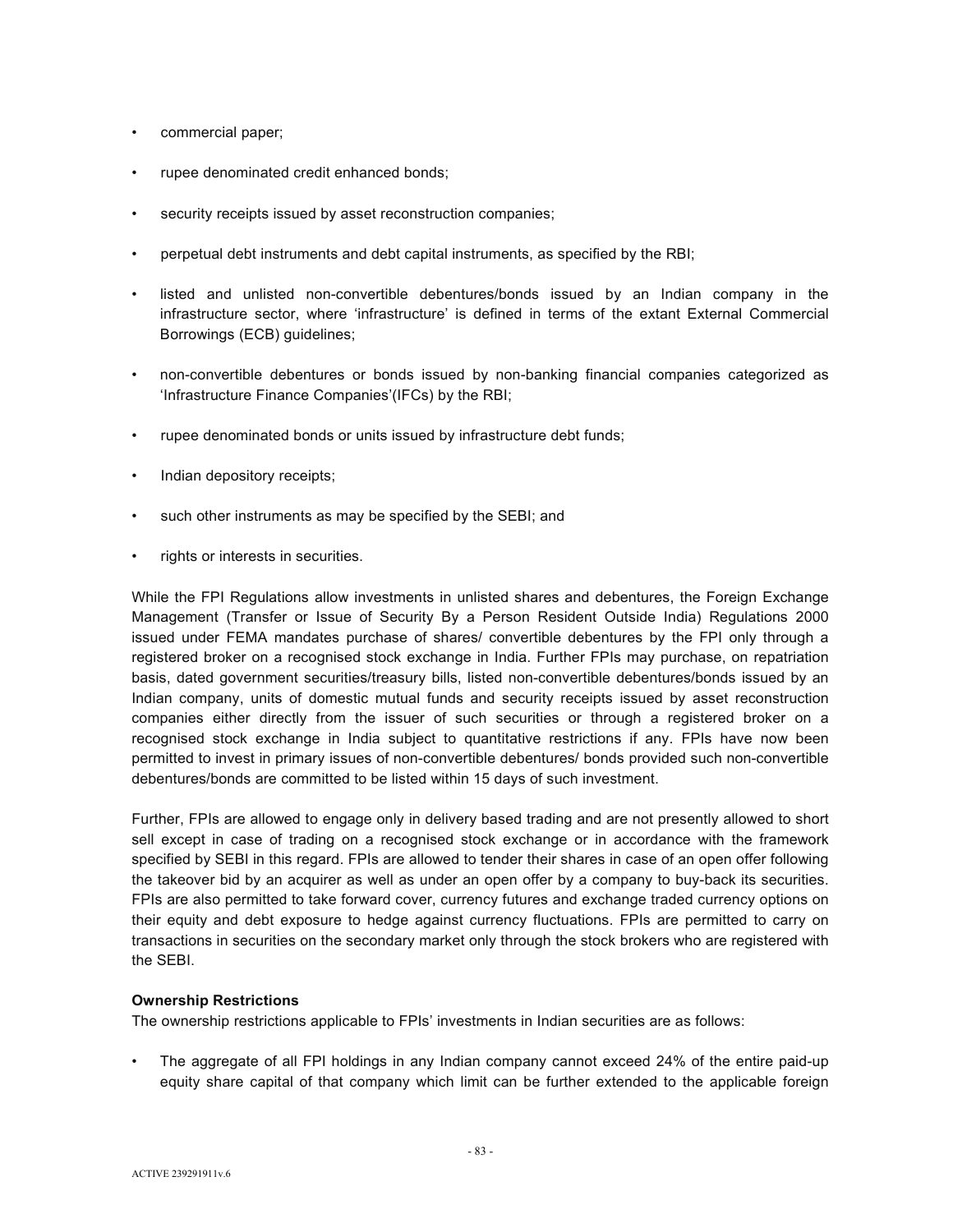investment limit in a specific sector if the board of directors of such Indian company pass a resolution followed by the passing of a special resolution to that effect by the shareholders of a company. The ceiling for overall foreign investment is 74% of the paid up capital in the case of private sector banks. Currently, barring a few sectors such as telecom services and banking, foreign investment up to 100% is permitted in most sectors.

- Any single FPI/investor group can hold less than 10% of the total issued capital of an Indian company.
- The FPI Regulations do not include any restrictions on allocation of investments across equity and debt. An FPI can invest in 100% equities. In August 2000, the RBI permitted all FIIs to trade in exchange traded index future contracts on the Derivative Segment of the BSE Limited and the Futures and Options Segment of the National Stock Exchange, provided the overall open interest of the FII would not exceed 100% of the market value of the concerned FII's total investment. In December 2001, the SEBI permitted FIIs to trade in all exchange traded derivative contracts and laid down the position limits for the trading of FIIs and their sub-accounts.

Subsequently FIIs have been permitted to trade in all the exchange traded derivative contracts subject to the position limits prescribed as follows:

- FII Position Limits in equity index derivative contracts:
	- (i) FII position limits in index options contracts:

The FII position limit in all index options contracts on a particular underlying index shall be Rs. 5,000 million or 15% of the total open interest in the market in index options, whichever is higher, per exchange.

This limit would be applicable on open positions in all options contracts on a particular underlying index.

(ii) FII position limits in index futures contracts:

The FII position limit in all index futures contracts on a particular underlying index shall be Rs. 5000 million or 15% of the total open interest of the market in index futures, whichever is higher, per exchange.

This limit would be applicable on open positions in all futures contracts on a particular underlying index.

- (iii) In addition to the above, FIIs shall take exposure in equity index derivatives subject to the following limits:
	- (a) Short positions in index derivatives (short futures, long calls and short puts) not exceeding (in notional value) the FII's holding of stocks; and
	- (b) Long positions in index derivatives (long futures, long calls and short puts) not exceeding (in notional value) the FII's holding of cash, government securities, T-Bills and similar instruments.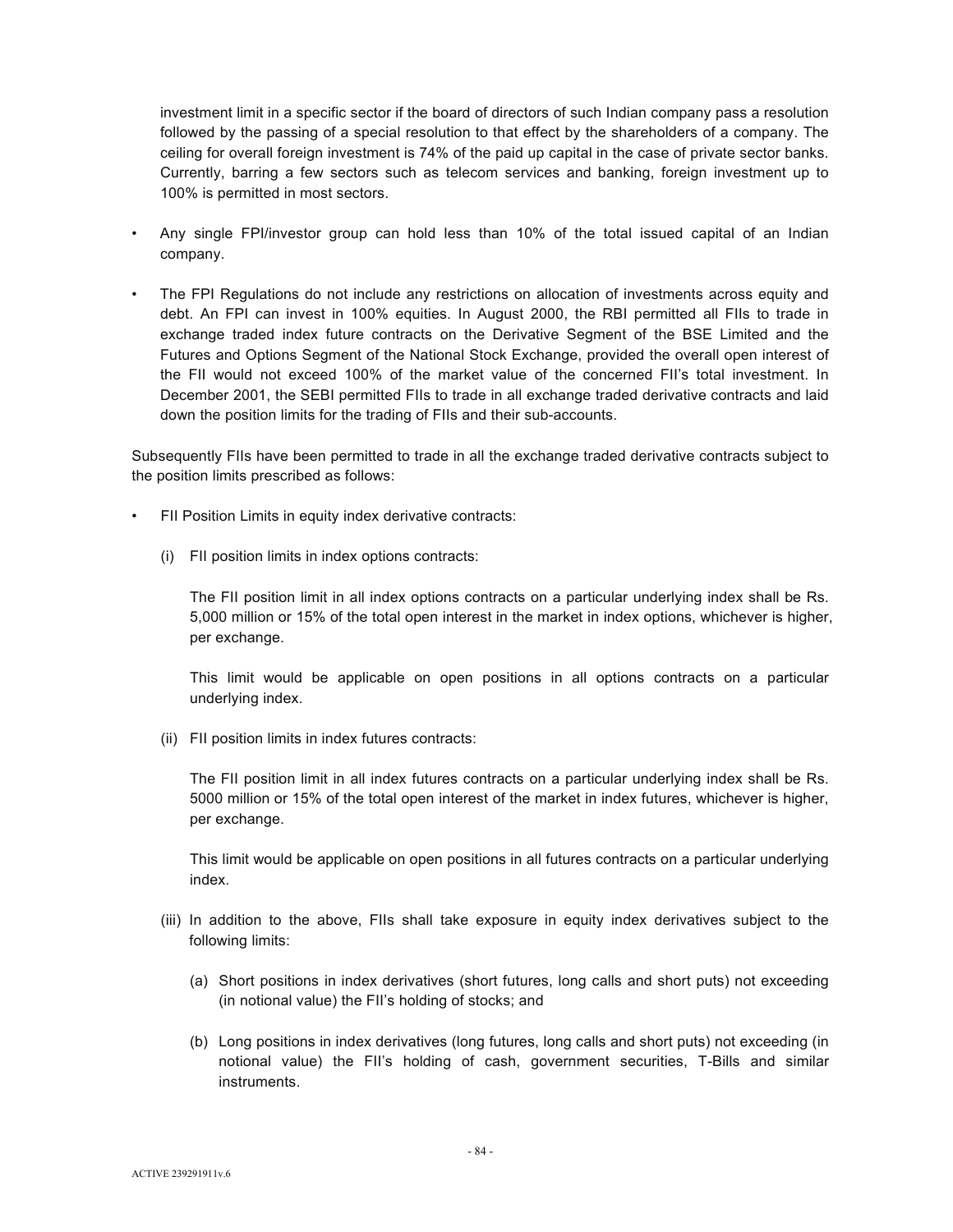- For stocks:
	- (i) in which the market wide position limit ("MWPL") is:
		- (a) Less than or equal to Rs. 2,500 million, the FII position limit in such stock shall be 20% of the MWPL.
		- (b) Greater than Rs. 2,500 million, the FII position limit in such stock shall be Rs. 500 million.
	- (ii) having applicable a MWPL of:
		- (a) Greater than or equal to Rs. 5,000 million, the combined futures and options position limit shall be 20% of applicable MWPL or Rs. 3,000 million, whichever is lower and within which stock futures position cannot exceed 10% of applicable MWPL or Rs. 1,500 million, whichever is lower
		- (b) Less than Rs. 5,000 million, the combined futures and options position limit would be 20% of applicable MWPL and futures position cannot exceed 20% of applicable MWPL or Rs. 500 million whichever is lower.

The position limits would be applicable on the combined position in all derivative contracts on an underlying stock at an exchange. FPIs are under an obligation to adhere to the position limits prescribed for FPIs, which may change from time to time. Any such change will obligate the FPI to adhere to the new position limits, as opposed to the position limits set out above. The FPIs are also required to comply with the procedure for trading, settlement and reporting as prescribed by the relevant derivative exchange, clearing house or clearing corporation, from time to time.

#### **Participatory notes and derivative instruments**

SEBI has issued disclosure norms regarding participatory notes or such other similar instruments issued in respect of underlying Indian securities. Accordingly, FPIs are required to disclose on a monthly basis details regarding, inter alia, names and the locations of persons to whom the offshore instruments are issued by the FPI and its affiliates/associates; nature and type of investors; and quantity and value of the offshore instruments and the underlying Indian securities. In light of the above, if the FPI and/or its affiliates/associates issue any participatory notes, the details of such investors will have to be disclosed to SEBI by the FPI. Further, FPIs are restricted from issuing participatory notes to entities/investors who are not regulated by an appropriate foreign regulatory authority in their home jurisdiction. In addition FPIs and their affiliates and associates are effectively restricted from issuing participatory notes to Resident Indians, NRIs, Non-Regulated Entities, Category II unregulated broad based funds and Category III foreign portfolio investors. As per Regulation 22 of the FPI Regulations only Appropriately Regulated Entities are eligible to hold participatory notes and offshore derivative instruments (as such term is defined under the FPI Regulations).

Any person shall be considered appropriately regulated if it is regulated or supervised by the securities market regulator or the banking regulator of the concerned foreign jurisdiction, in the same capacity in which it proposes to make investments in India.

Regulation 22 of the FPI Regulations also mandates that no further issue or transfer is made of any participatory notes and such other similar instruments to any person other than a person regulated by an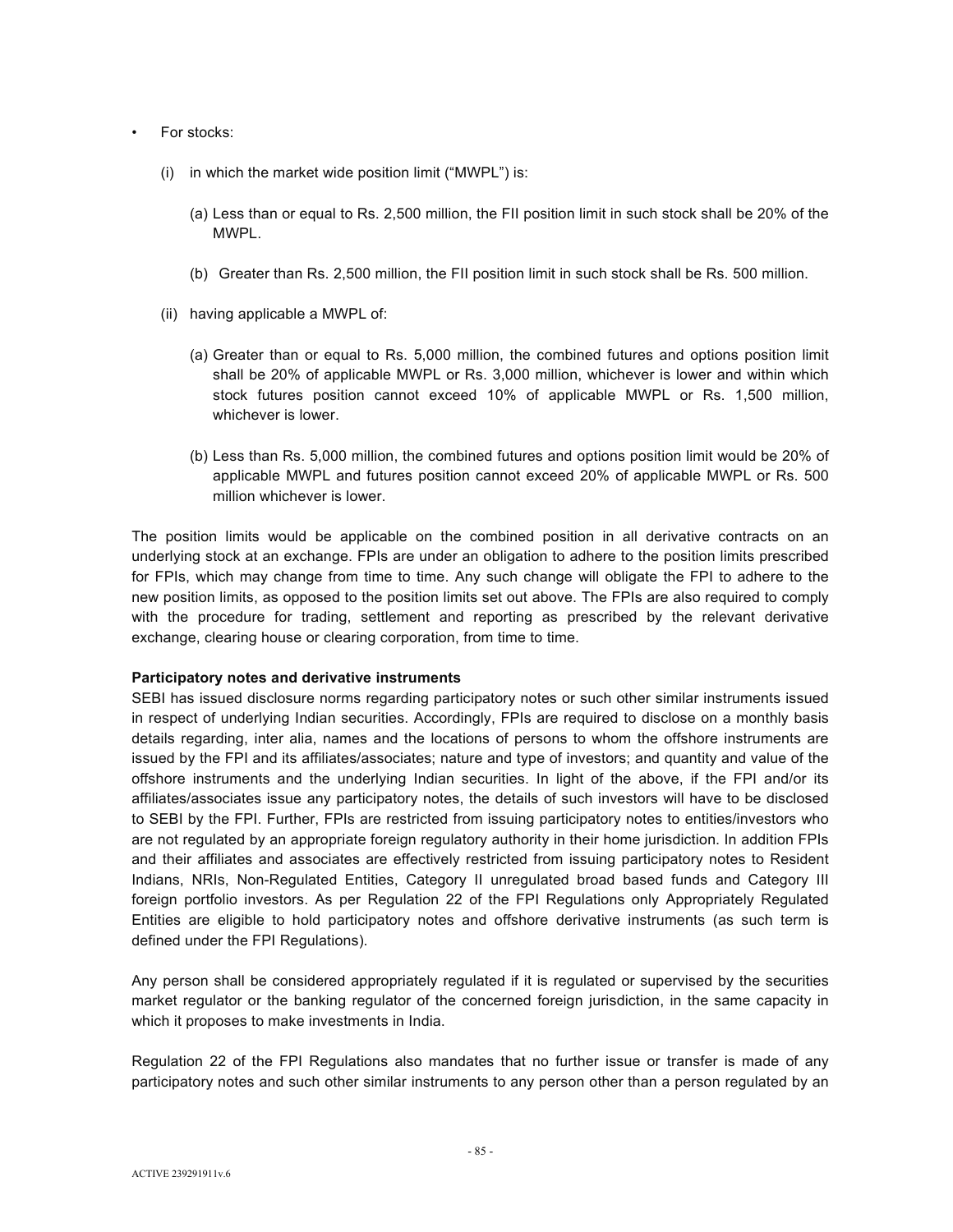appropriate foreign regulatory authority. Additionally, the details of any such further issue or transfer of the participatory notes or such other similar instruments are required to be disclosed by the FPI in the monthly reporting to SEBI. The FPIs are also required to do "Know Your Client" on the ultimate beneficial holder of the participatory note and ensure that such ultimate beneficial holder is also a person regulated by an appropriate regulatory authority.

### **Exchange Controls**

The Mauritius subsidiary has been authorised by the RBI to open a foreign currency denominated account and a special non- resident Rupee account in India. This authorisation is valid while the registration of the FPI continues.

Income, net of withholding tax, if any, may be credited to the special non-resident Rupee account. Transfers from the special non-resident Rupee account to the foreign currency denominated account are permitted, subject to payment of taxes wherever applicable and obtaining of appropriate tax clearance certification. Transfers of sums between the foreign currency denominated account and the special nonresident Rupee account must be made at the market rates of exchange. Currency held in the foreign currency denominated account may be freely remitted outside India.

The FPI is also permitted to enter into INR-foreign currency forward contracts or options to the extent of its exposure in Indian securities to hedge its exposure in Rupees.

*Please note that the above is based on the current provisions of the Indian laws, and the regulations thereunder, and the judicial and administrative interpretations thereof, which are subject to change or modification by subsequent legislative, regulatory, administrative or judicial decisions. Any such changes could have different tax implications.* 

## **Definitions Extracted from the Indian Income Tax Act 1961**

The following terms used in this Prospectus shall have the following meanings, each as extracted from the relevant Indian legislation:

"**Restricted Entity**" means (i) any "**Person Resident in India**" as such term is defined in the Income Tax Act (as amended or supplemented from time to time), (ii) any person who is a "**Non-Resident Indian**" or a "**Person of Indian Origin**" as such terms are defined in the Income Tax Act (as amended or supplemented from time to time), (iii) any person in India or any entity incorporated or registered in India, (iv) Category II- unregulated broad based funds that are not appropriately regulated but whose investment manager is appropriately regulated (as such term is defined under Regulation (5)(b)(iii) of the FPI Regulations), (v) Category III foreign portfolio investors (as such term is defined under Regulation (5)(c) of FPI Regulations), and/or (vi) any person who has the intention of purchasing Units in the SENSEX India ETF to circumvent or otherwise avoid any requirements applicable under the FPI Regulations (as amended or supplemented from time to time) and/or any other subsidiary regulations or circulars issued pursuant thereto.

"**Non-Regulated Entity**" means an entity not regulated by an appropriate foreign regulatory authority as defined in Regulation 22 of FPI Regulations.

"**Non-Resident Indian**" means as such term is defined in Sub-section 115C (e) of the Income Tax Act means an individual, being a citizen of India or a person of Indian origin who is not a Resident.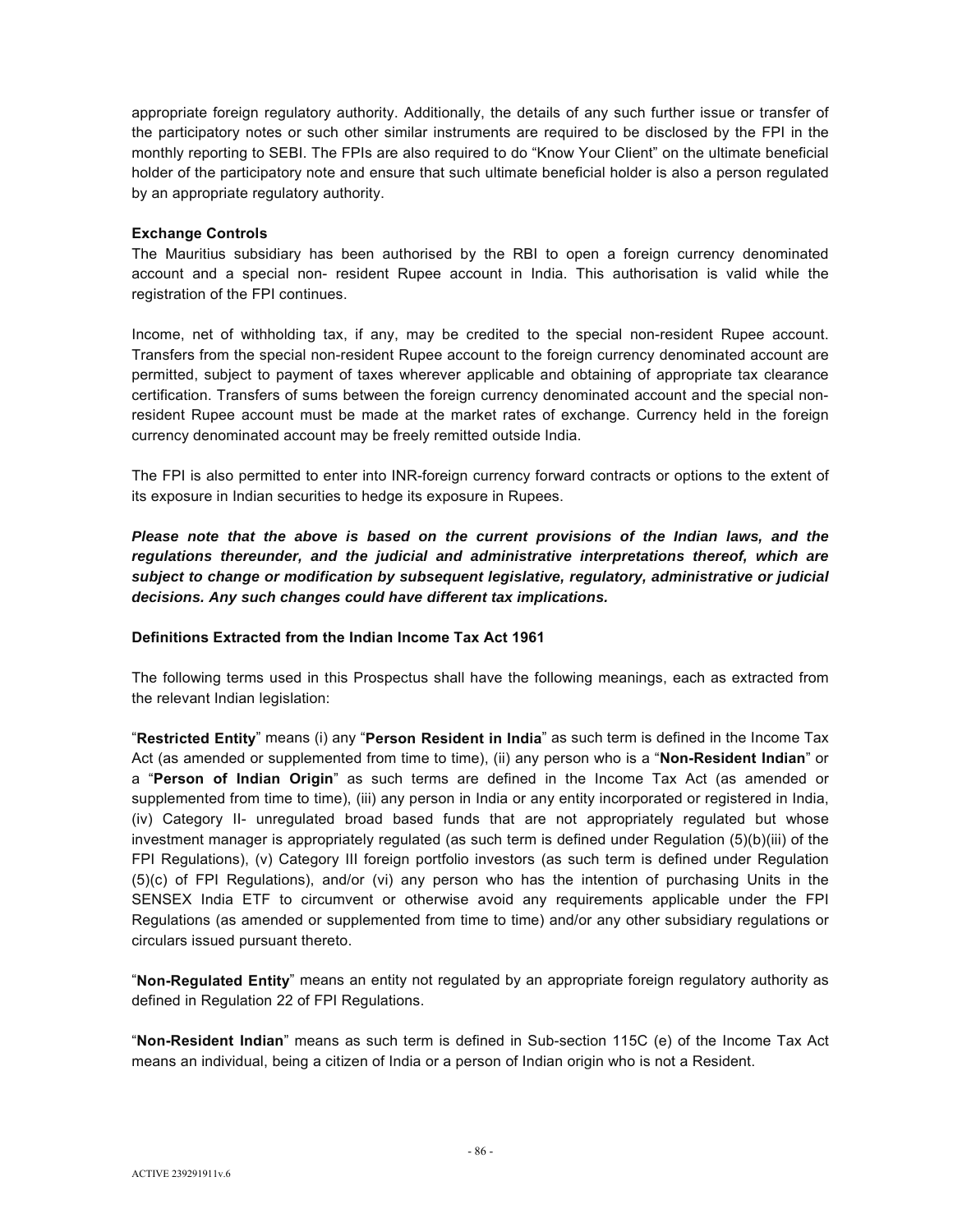"**Person**" as the term is defined in Sub-section 2(31) of the Income Tax Act includes:

- (i) an individual;
- (ii) a Hindu Undivided Family;
- (iii) a company;
- (iv) a firm;
- (v) an association of persons or a body of individuals, whether incorporated or not;
- (vi) a local authority; and

(vii) every artificial juridical person, not falling within any of the preceding sub-clauses.

"**Person of Indian Origin**" as such term is defined in Explanation to Sub-section 115C (e) of the Income Tax Act is deemed to be a person if he, or either of his parents or any of his grand-parents was born in undivided India.

"**Person Resident in India**" as the term is defined in Section 6 of the Income Tax Act, means:

An individual who in any previous year —

- is in India in that year for a period or periods amounting in all to one hundred and eighty-two days or more; or
- having within the four years preceding that year been in India for a period or periods amounting in all to three hundred and sixty-five days or more, is in India for a period or periods amounting in all to sixty days or more in that year.

In the case of an individual, if such an individual being a citizen of India, leaves India in any previous year (as a member of the crew of an "Indian ship" as defined in Sub-section 3(18) of the Merchant Shipping Act, 1958 (44 of 1958), or for the purposes of employment outside India, the provisions of sub-clause (b) shall apply in relation to that year as if for the words "sixty days", the words "one hundred and eighty-two days" had been substituted. Further, in the case of an individual, if such an individual being a citizen of India, or a person of Indian origin within the meaning of Explanation to Sub-section 115C (e), who, being outside India, comes on a visit to India in any previous year, the provisions of sub-clause (b) shall apply in relation to that year as if for the words "sixty days", the words "one hundred and eighty-two days" had been substituted.

If a person is resident in India in a previous year relevant to an assessment year in respect of any source of income, he shall be deemed to be resident in India in the previous year relevant to the assessment year in respect of each of his other sources of income.

"**Person Resident outside India**" as the term is defined under Explanation I to Regulation 5 b) of the FPI Regulations means any person that is regulated or supervised by the securities market regulator or the banking regulator of the concerned foreign jurisdiction, in the same capacity in which it proposes to make investments in India.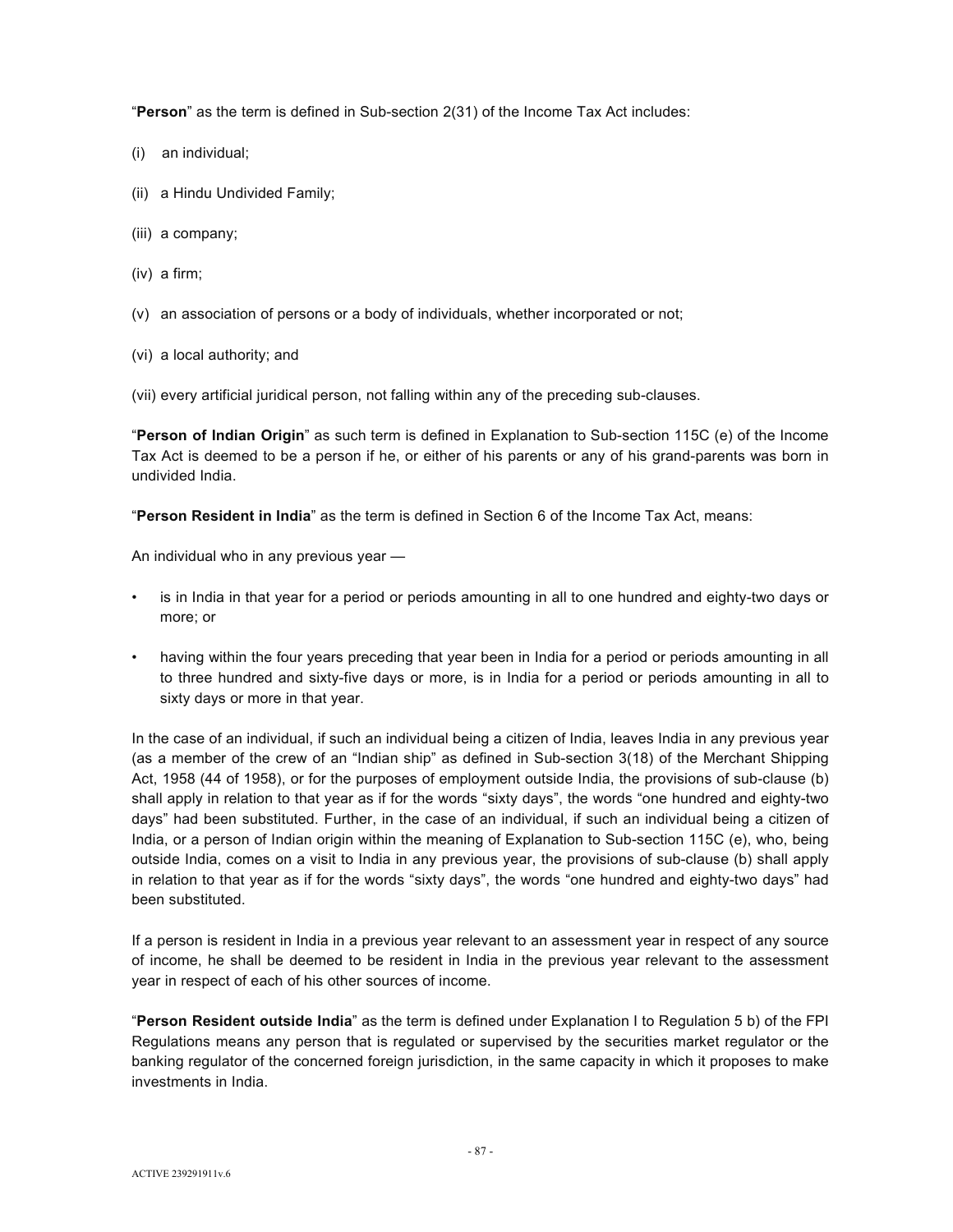"**Broad based fund**" as the term is defined in the Explanation (2) to the Regulation 5 of the FPI Regulations as:

- (i) a fund, established or incorporated outside India, which has at least twenty investors, with no investor holding more than forty-nine per cent of the shares or units of the fund. Provided that if the broad based fund has an institutional investor who holds more than forty nine per cent of the shares or units in the fund, then such institutional investor must itself be a broad based fund.
- (ii) For the purpose of (i) above, for ascertaining the number of investors in a fund, direct investors as well as underlying investors shall be considered.
- (iii) For the purpose of (ii) above, only investors of entities which have been set up for the sole purpose of pooling funds and making investments, shall be considered for the purpose of determining underlying investors.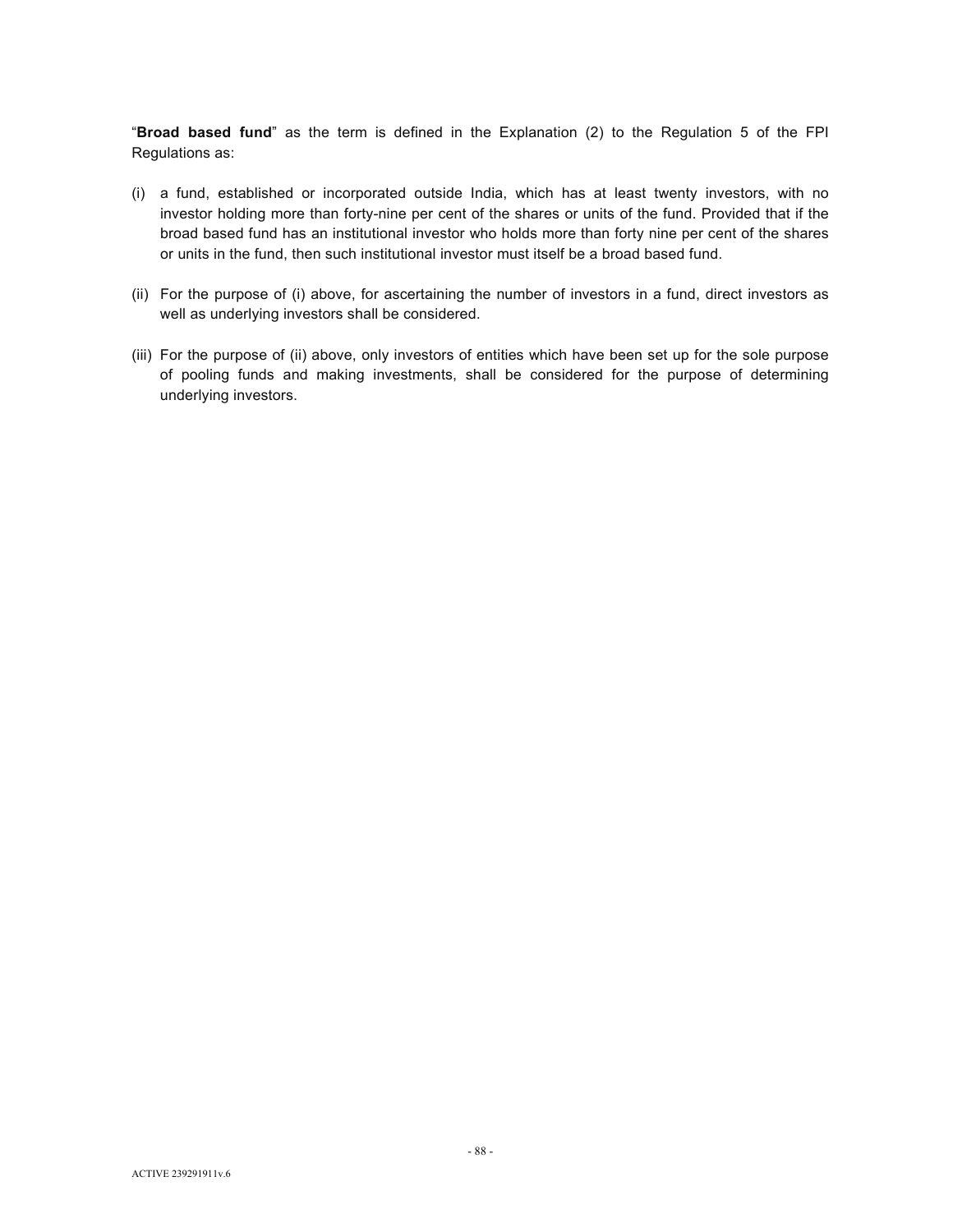# **SCHEDULE 4**

# **THE MSCI INDICES**

This Schedule 4 is a summary of certain select provisions of MSCI's Global Investable Market Indices ("**GIMI**") methodology. This Schedule 4 does not contain, and is not intended to contain, every element of the GIMI methodology. It is provided for informational purposes only in order to highlight certain key elements of the methodology's framework. For a complete understanding of the GIMI methodology, please refer to the full methodology book available on the website, https://www.msci.com/indexmethodology.

## **MSCI Global Investable Market Indices**

Based on transparent and objective rules, the GIMI are intended to provide:

- exhaustive coverage of the relevant investable opportunity set with non-overlapping size and style segmentation.
- a strong emphasis on investability and replicability of the indices through the use of size and liquidity screens.
- size segmentation that aims to balance the objectives of global size integrity and country diversification.
- an innovative maintenance methodology that provides a superior balance between index stability and reflecting changes in the opportunity set in a timely way.
- a complete and consistent index family, with Standard, Large Cap, Mid Cap, Small Cap, Mid+Small Cap and Investable Market Indices.

In addition to the innovations listed above, the GIMI methodology retained many of the features of the original methodology, such as:

- the use of a building block approach to permit the creation and calculation of meaningful composite indices.
- the creation of sector and industry indices using Global Industry Classification Standard (GICS®).
- minimum free float requirements for eligibility and free float-adjusted capitalization weighting to appropriately reflect the size of each investment opportunity and facilitate the replicability of the Indices.
- timely and consistent treatment of corporate events and synchronized rebalancings, globally.

## **Index Construction**

Constructing the GIMI involves the following steps: (i) defining the equity universe for each market, (ii) determining the market investable equity universe for each market, (iii) determining market capitalization size-segments for each market, (iv) applying index continuity rules for the Standard Index and (v) classifying securities under the Global Industry Classification Standard (GICS®).

**(i) Defining the Equity Universe for each Market.** The Equity Universe is defined by identifying eligible equity securities, and classifying these eligible equity securities into the appropriate country.

All listed equity securities, including Real Estate Investment Trusts (REITs) and certain income trusts listed in Canada are eligible for inclusion in the Equity Universe. Limited partnerships, limited liability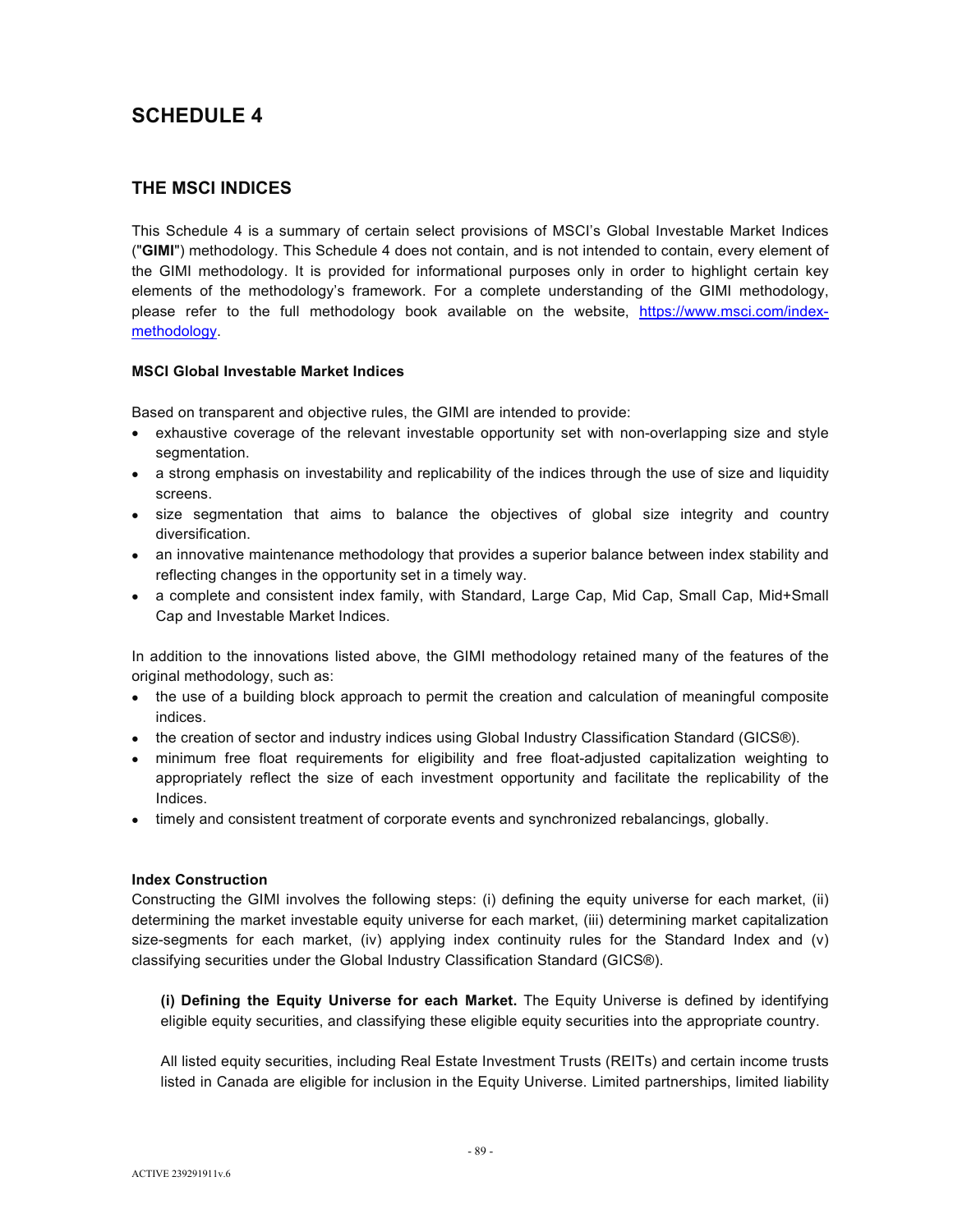companies, and business trusts, which are listed in the USA and are not structured to be taxed as limited partnerships, are likewise eligible for inclusion in the Equity Universe. Conversely, mutual funds, ETFs, equity derivatives, and most investment trusts are not eligible for inclusion in the Equity Universe. Preferred shares that exhibit characteristics of equity securities are eligible. As the definition of the preferred shares may vary from country to country or even from one company to another, MSCI analyses this type of security on a case by case basis.

Each company and its securities (i.e., share classes) is classified in one and only one country, which allows for a distinctive sorting of each company by its respective country.

**(ii) Determining the Market Investable Equity Universe for each Market.** A Market Investable Equity Universe for a market is derived by identifying eligible listings for each security in the Equity Universe, and applying investability screens to individual companies and securities in the Equity Universe that are classified in that market. Some investability requirements are applied at the individual security level and some at the overall company level, represented by the aggregation of individual securities of the company. As a result, the inclusion or exclusion of one security does not imply the automatic inclusion or exclusion of other securities of the same company.

**(iii) Determining market capitalization size-segments for each Market.** Once a Market Investable Equity Universe is defined, it is segmented into the following size-based indexes: Investable Market Index, Standard Index, Large Cap Index, Mid Cap Index and Small Cap Index. The Investable Market Index, the Standard Index and the Large Cap Index are created first, while the Mid Cap Index is derived as the difference between the Standard Index and the Large Cap Index and the Small Cap Index is derived as the difference between the Investable Market Index and the Standard Index. In order to create size components that can be meaningfully aggregated into composites, individual market size segments balance the following two objectives:

- 1. Achieving global size integrity by ensuring that within a given size-segment of a composite index, only companies of comparable and relevant sizes are included across all markets.
- 2. Achieving consistent market coverage by ensuring that each market's size segment is represented in its proportional weight in the composite universe.

**(iv) Applying Index Continuity Rules for the Standard Index.** In order to achieve index continuity, as well as provide some basic level of diversification within a market index, notwithstanding the effect of other index construction rules, a minimum number of five constituents will be maintained for a developed market Standard Index and a minimum number of three constituents will be maintained for an emerging market Standard Index. In order to enhance the replicability of Size-Segment Indices, additional size-segment investability requirements are set for the Investable Market and the Standard Indices. These investability requirements include minimum free float market capitalization and minimum foreign room.

## **(v) Classifying securities under the Global Industry Classification Standard (GICS®).**

All securities in the Global Investable Universe are assigned to an industry and sub-industry that best describes their business activities. Therefore, a company can only belong to one industry grouping at each of the four levels of GICS.

# **Weighting**

All indices under the GIMI methodology are free-float weighted, i.e., companies are included in the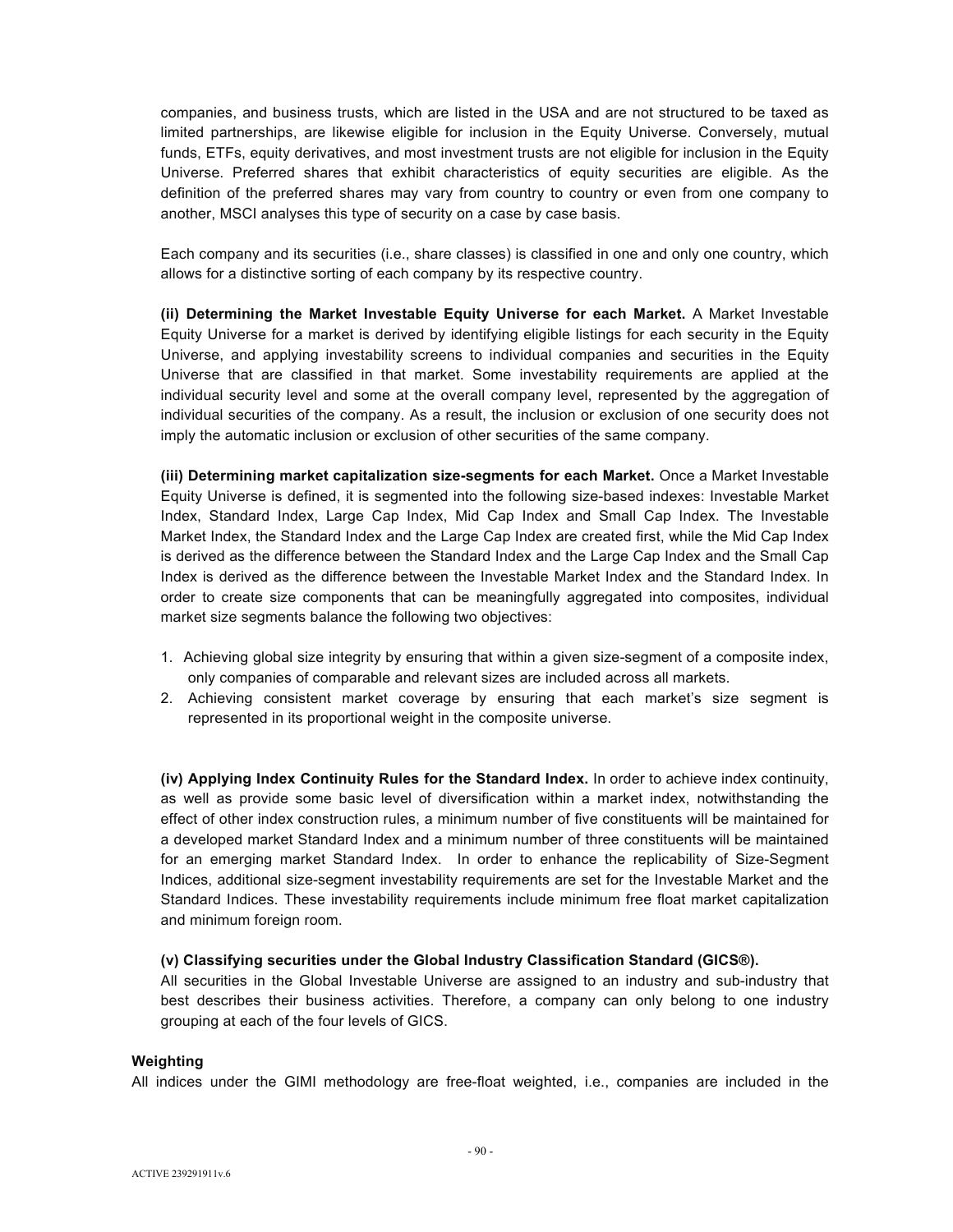indices at the value of their free public float, as measured by the Foreign Inclusion Factor multiplied by security price. In cases where other foreign investment restrictions exist that materially limit the ability of international investors to freely invest in a particular equity market, sector or security, a Limited Investability Factor (LIF) may also be applied to the free float to insure that the investability objectives of the indices can be achieved.

### **Free Float / Foreign Inclusion Factor**

MSCI defines the free float of a security as the proportion of shares outstanding that are deemed to be available for purchase in the public equity markets by international investors. The Foreign Inclusion Factor (FIF) of a security is defined as the proportion of shares outstanding that is available for purchase in the public equity markets by international investors. This proportion accounts for the available free float of and/or the foreign ownership limits applicable to a specific security (or company).

### **Regional Weights**

Market capitalization weighting, combined with a consistent target of 99% of free float-adjusted market capitalization, aims to ensure that each country's weight in regional and international composite indices approximates its weight in the total universe of developing and emerging markets. A market is equivalent to a single country, except in DM Europe, where all DM countries in Europe are aggregated into a single market for index construction purposes. Subsequently, individual DM Europe country indexes within the MSCI Europe Index are derived from the constituents of the MSCI Europe Index under the Global Investable Market Indexes methodology.

### **Prices**

The prices used to calculate the MSCI indices are the official exchange closing prices or those figures accepted as such. MSCI reserves the right to use an alternative pricing source on any given day.

## **Foreign Exchange Rates**

MSCI currently uses the WM/Reuters Closing Spot Rates, taken at 4:00 p.m., London time. MSCI may monitor exchange rates independently and may, under exceptional circumstances, elect to use an alternative exchange rate if the WM Reuters rate is believed not to be representative for a given currency on a particular day.

#### **Index Maintenance**

MSCI indices are maintained with the objective of reflecting, on a timely basis, the evolution of the underlying equity markets. In maintaining the MSCI indices, emphasis is also placed on continuity, replicability and minimizing index turnover. Among other things, maintaining the MSCI indices involves making: additions to and deletions from the indices, changes in number of shares, and changes in FIFs as a result of updated free float estimates.

Index maintenance can be described by three broad categories of implementation of changes:

**(i) Semi-Annual Index Reviews (SAIRs).** The objective of the SAIRs is to systematically reassess the various dimensions of the Equity Universe for all markets on a fixed semiannual timetable. An SAIR involves a comprehensive review of the Size Segment and Global Value and Growth Indices.

During each SAIR, the Equity Universe is updated and the Global Minimum Size Range is recalculated for each size segment. Then, the following index maintenance activities are undertaken for each market:

• Updating the Market Investable Equity Universe.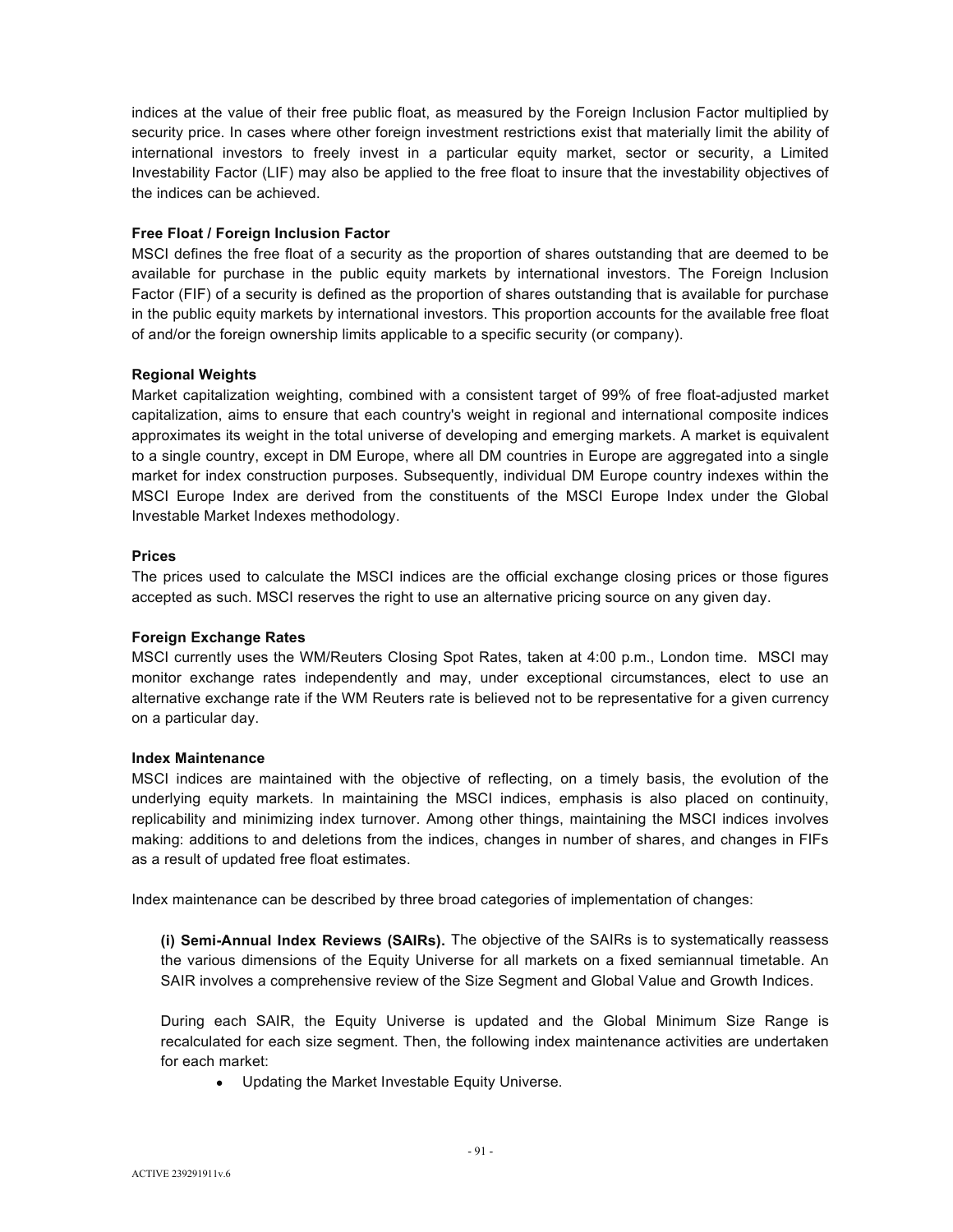- Recalculating the Global Minimum Size References.
- Reassessing the Segment Number of Companies and the Market Size-Segment Cutoffs.
- Assigning companies to the size segments taking into account buffer zones.
- Assessing conformity with Final Size-Segment Investability Requirements.

**(ii) Quarterly Index Reviews (QIRs).** QIRs are designed to ensure that the indices continue to be an accurate reflection of the evolving equity marketplace. This is achieved by a timely reflection of significant market driven changes that were not captured in the index at the time of their actual occurrence but are significant enough to be reflected before the next SAIR.

QIRs may result in additions or deletions due to migration to another Size Segment Index, addition of significant new investable companies to the Standard Index, deletion of companies from the Investable Market Indexes due to low liquidity, and changes in FIFs and in number of shares. Only additions of significant new investable companies are considered, and only for the Standard Index. The buffer zones used to manage the migration of companies from one segment to another are wider than those used in the SAIR. The style classification is reviewed only for companies that are reassigned to a different size segment.

**(iii) Ongoing event-related changes. Ongoing event-related changes to the indices are the result of** mergers, acquisitions, spin-offs, bankruptcies, reorganizations and other similar corporate events. They can also result from capital reorganizations in the form of rights issues, bonus issues, public placements and other similar corporate actions that take place on a continuing basis. These changes generally are reflected in the indices at the time of the event.

The SAIR is carried out once every 6 months and implemented generally as of the close of the last business day of May and November. The implementation of changes resulting from a QIR generally occurs as of the close of the last business day of February and August. The results of the SAIR and QIR are announced at least two weeks in advance of their effective implementation dates of the last business day of May and November.

## **Market Reclassifications**

MSCI regularly reviews the market classification of all countries included in the MSCI Indexes to ensure that they remain reflective of the evolution of the different markets. In particular, changes in the assessments under the classification framework serve as the basis for determining the markets that will be reviewed for potential market reclassification as part of the Annual Market Classification Review. MSCI will only consider these markets for reclassification for which a change in classification status can be viewed as irreversible. Every June, MSCI communicates its conclusions from discussions with the investment community on the list of countries under review and announces the new list of countries, if any, under review for potential market reclassification in the upcoming cycle.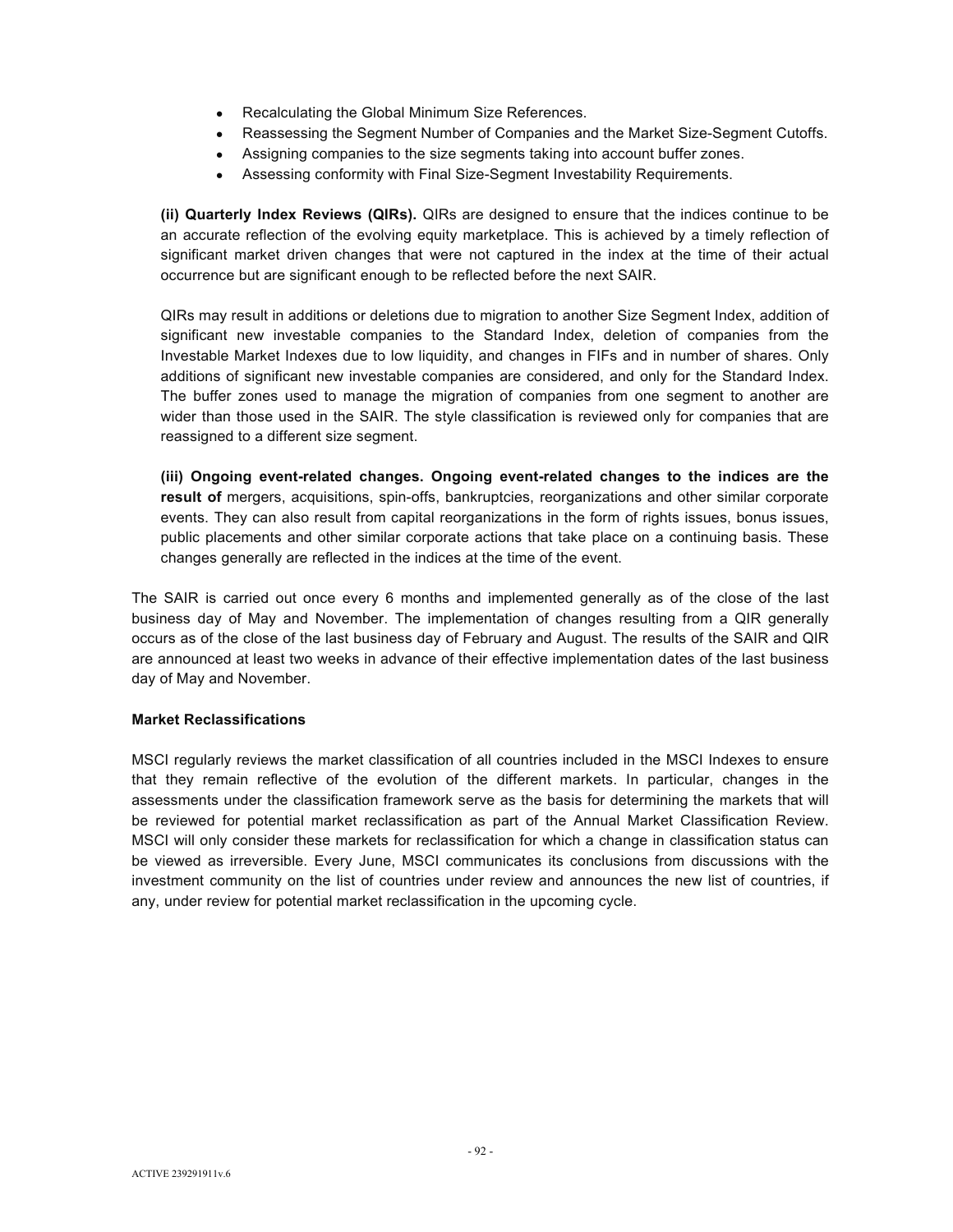# **SCHEDULE 5**

# **DISCLAIMER BY MSCI**

THIS FUND IS NOT SPONSORED, ENDORSED, SOLD OR PROMOTED BY MSCI INC. ("MSCI"), ANY OF ITS AFFILIATES, ANY OF ITS INFORMATION PROVIDERS OR ANY OTHER THIRD PARTY INVOLVED IN, OR RELATED TO, COMPILING, COMPUTING OR CREATING ANY MSCI INDEX (COLLECTIVELY, THE "MSCI PARTIES"). THE MSCI INDEXES ARE THE EXCLUSIVE PROPERTY OF MSCI. MSCI AND THE MSCI INDEX NAMES ARE SERVICE MARK(S) OF MSCI OR ITS AFFILIATES AND HAVE BEEN LICENSED FOR USE FOR CERTAIN PURPOSES BY THIS FUND. NONE OF THE MSCI PARTIES MAKES ANY REPRESENTATION OR WARRANTY, EXPRESS OR IMPLIED, TO THE ISSUER OR OWNERS OF THIS FUND OR ANY OTHER PERSON OR ENTITY REGARDING THE ADVISABILITY OF INVESTING IN FUNDS GENERALLY OR IN THIS FUND PARTICULARLY OR THE ABILITY OF ANY MSCI INDEX TO TRACK CORRESPONDING STOCK MARKET PERFORMANCE. MSCI OR ITS AFFILIATES ARE THE LICENSORS OF CERTAIN TRADEMARKS, SERVICE MARKS AND TRADE NAMES AND OF THE MSCI INDEXES WHICH ARE DETERMINED, COMPOSED AND CALCULATED BY MSCI WITHOUT REGARD TO THIS FUND OR THE ISSUER OR OWNERS OF THIS FUND OR ANY OTHER PERSON OR ENTITY. NONE OF THE MSCI PARTIES HAS ANY OBLIGATION TO TAKE THE NEEDS OF THE ISSUER OR OWNERS OF THIS FUND OR ANY OTHER PERSON OR ENTITY INTO CONSIDERATION IN DETERMINING, COMPOSING OR CALCULATING THE MSCI INDEXES. NONE OF THE MSCI PARTIES IS RESPONSIBLE FOR OR HAS PARTICIPATED IN THE DETERMINATION OF THE TIMING OF, PRICES AT, OR QUANTITIES OF THIS FUND TO BE ISSUED OR IN THE DETERMINATION OR CALCULATION OF THE EQUATION BY OR THE CONSIDERATION INTO WHICH THIS FUND IS REDEEMABLE. FURTHER, NONE OF THE MSCI PARTIES HAS ANY OBLIGATION OR LIABILITY TO THE ISSUER OR OWNERS OF THIS FUND OR ANY OTHER PERSON OR ENTITY IN CONNECTION WITH THE ADMINISTRATION, MARKETING OR OFFERING OF THIS FUND.

ALTHOUGH MSCI SHALL OBTAIN INFORMATION FOR INCLUSION IN OR FOR USE IN THE CALCULATION OF THE MSCI INDEXES FROM SOURCES THAT MSCI CONSIDERS RELIABLE, NONE OF THE MSCI PARTIES WARRANTS OR GUARANTEES THE ORIGINALITY, ACCURACY AND/OR THE COMPLETENESS OF ANY MSCI INDEX OR ANY DATA INCLUDED THEREIN. NONE OF THE MSCI PARTIES MAKES ANY WARRANTY, EXPRESS OR IMPLIED, AS TO RESULTS TO BE OBTAINED BY THE ISSUER OF THE FUND, OWNERS OF THE FUND, OR ANY OTHER PERSON OR ENTITY, FROM THE USE OF ANY MSCI INDEX OR ANY DATA INCLUDED THEREIN. NONE OF THE MSCI PARTIES SHALL HAVE ANY LIABILITY FOR ANY ERRORS, OMISSIONS OR INTERRUPTIONS OF OR IN CONNECTION WITH ANY MSCI INDEX OR ANY DATA INCLUDED THEREIN. FURTHER, NONE OF THE MSCI PARTIES MAKES ANY EXPRESS OR IMPLIED WARRANTIES OF ANY KIND, AND THE MSCI PARTIES HEREBY EXPRESSLY DISCLAIM ALL WARRANTIES OF MERCHANTABILITY AND FITNESS FOR A PARTICULAR PURPOSE, WITH RESPECT TO EACH MSCI INDEX AND ANY DATA INCLUDED THEREIN. WITHOUT LIMITING ANY OF THE FOREGOING, IN NO EVENT SHALL ANY OF THE MSCI PARTIES HAVE ANY LIABILITY FOR ANY DIRECT, INDIRECT, SPECIAL, PUNITIVE, CONSEQUENTIAL OR ANY OTHER DAMAGES (INCLUDING LOST PROFITS) EVEN IF NOTIFIED OF THE POSSIBILITY OF SUCH DAMAGES.

No purchaser, seller or holder of this fund, or any other person or entity, should use or refer to any MSCI trade name, trademark or service mark to sponsor, endorse, market or promote this fund without first contacting MSCI to determine whether MSCI's permission is required. Under no circumstances may any person or entity claim any affiliation with MSCI without the prior written permission of MSCI.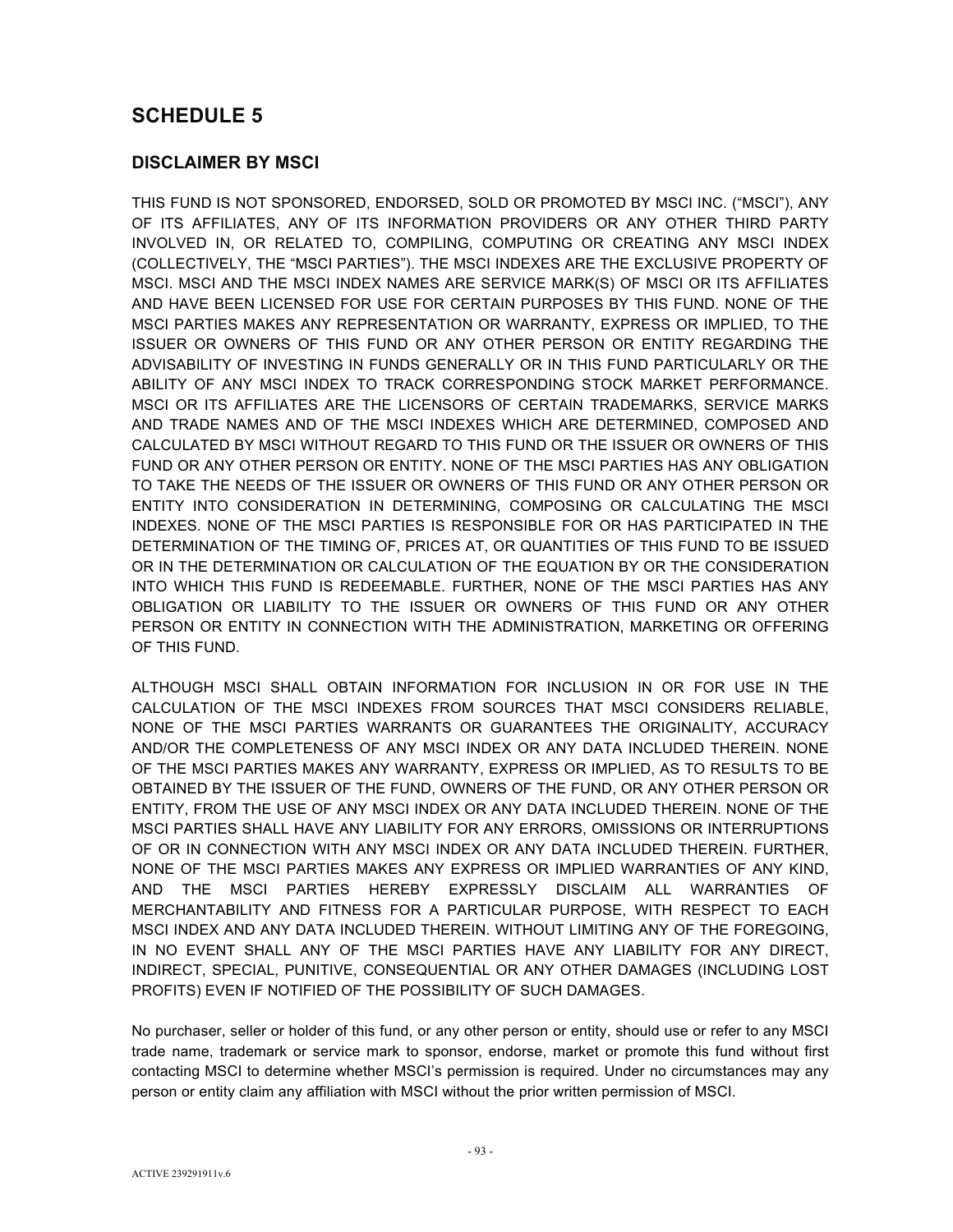# **DISCLAIMER BY MANAGER**

The past performance of the Underlying Index is not a guide to future performance. The Manager does not guarantee the accuracy or the completeness of the Underlying Index or any data included therein and the Manager shall have no liability for any errors, omissions or interruptions therein. The Manager makes no warranty, express or implied, to the owners of Units of the MSCI India ETF or to any other person or entity, as to results to be obtained by the MSCI India ETF from the use of the Underlying Index or any data included therein. Without limiting any of the foregoing, in no event shall the Manager have any liability for any special, punitive, direct, indirect or consequential damages (including lost profits), even if notified of the possibility of such damages.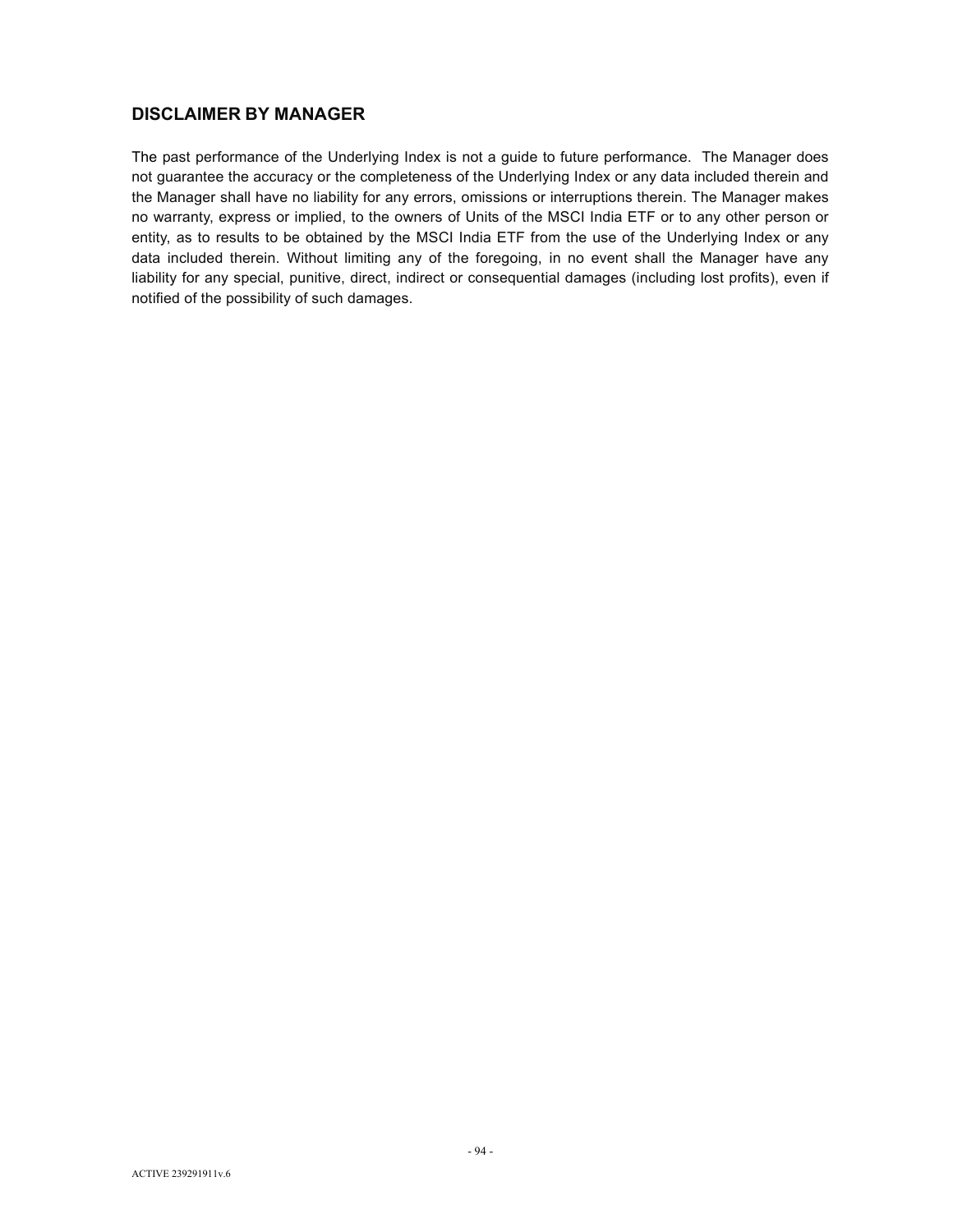# **iShares Southeast Asia Trust - iShares MSCI India Index ETF**

## **Prospectus**

Required pursuant to the Securities and Futures Act, Chapter 289 of Singapore

# **Board of Directors of BlackRock (Singapore) Limited**

Signed: Signed: Signed: Signed: Signed: Signed: Signed: Signed: Signed: Signed: Signed: Signed: Signed: Signed: Signed: Signed: Signed: Signed: Signed: Signed: Signed: Signed: Signed: Signed: Signed: Signed: Signed: Signed

Deborah Joanne Nyuk Choo Ho Alastair John Imlay Gillespie Director **Director** Director (Signed by Lynda Hall for and on behalf of Deborah Joanne Nyuk Choo Ho)

 (Signed by Lynda Hall for and on behalf of Alastair John Imlay Gillespie)

Signed: Signed: Signed: Signed: Signed: Signed: Signed: Signed: Signed: Signed: Signed: Signed: Signed: Signed: Signed: Signed: Signed: Signed: Signed: Signed: Signed: Signed: Signed: Signed: Signed: Signed: Signed: Signed

Director **Director** Director

Lynda Hall Neeraj Seth (Signed by Lynda Hall for and on behalf of Neeraj Seth)

Signed: Signed: Signed: Signed: Signed: Signed: Signed: Signed: Signed: Signed: Signed: Signed: Signed: Signed: Signed: Signed: Signed: Signed: Signed: Signed: Signed: Signed: Signed: Signed: Signed: Signed: Signed: Signed

Patrick Kar Peck Leung Sanjeev Malik Director **Director** Director (Signed by Lynda Hall for and on behalf of Patrick Kar Peck Leung)

 (Signed by Lynda Hall for and on behalf of Sanjeev Malik)